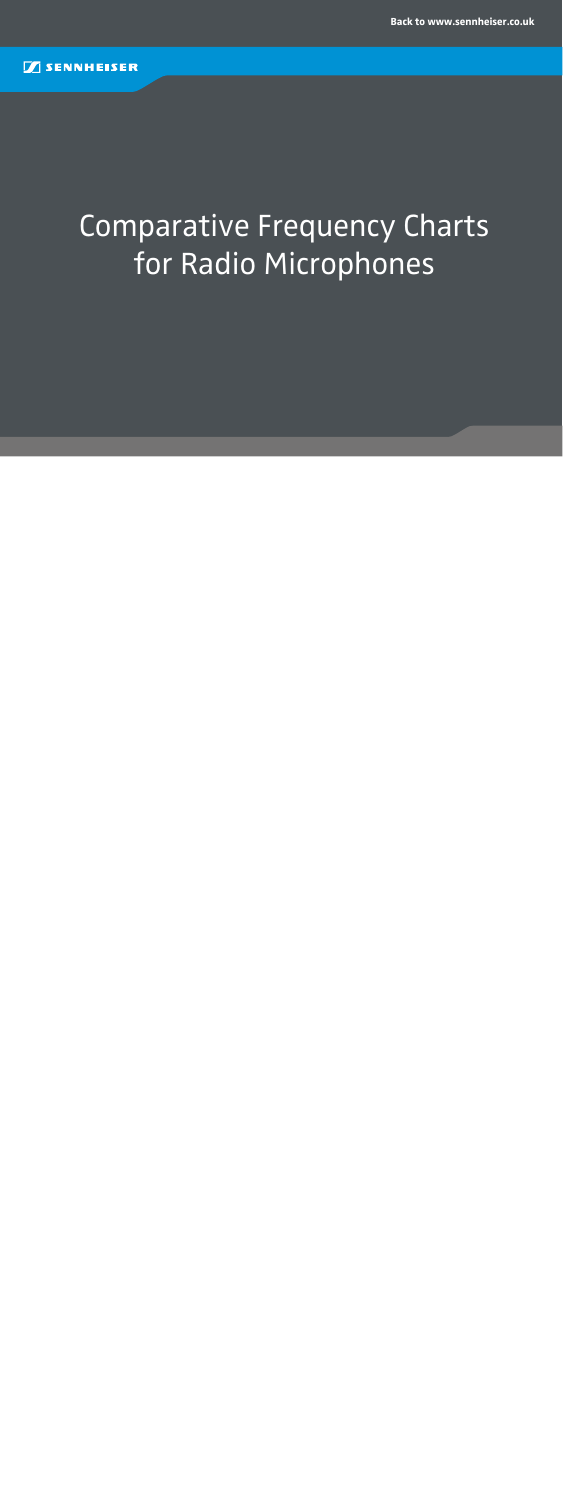Site

790-862MHz Must Not

Be Used In The UK. 863-865MHz

**d** 

\*Channels  $\begin{array}{c}\n *$ Channels<br>  $31-37$ <br>  $(600 \text{ MHz band})\n\end{array}$ (600 MHz band)

Interleaved Spectrum<br>Available for PMSE use

<span id="page-1-0"></span>

|                                                                  | <b>TV</b><br><b>Channel</b>                              | <b>From</b><br><b>MHz</b>                                          | <b>To MHz</b>                                                      | <b>Sennheiser G2</b>                                                 | <b>Sennheiser XS</b>                                 |                                                 | <b>Sennheiser G3</b>              |                                                  | <b>Sennheiser 2000</b> |                                             | <b>Sennheiser EM3732 MK II</b>           | Digital 9000                                                           |                                                                        |
|------------------------------------------------------------------|----------------------------------------------------------|--------------------------------------------------------------------|--------------------------------------------------------------------|----------------------------------------------------------------------|------------------------------------------------------|-------------------------------------------------|-----------------------------------|--------------------------------------------------|------------------------|---------------------------------------------|------------------------------------------|------------------------------------------------------------------------|------------------------------------------------------------------------|
| Specific<br>Licence<br>Required                                  | N/A                                                      | 1785                                                               | 1800                                                               |                                                                      |                                                      | Range-1G8<br>1785-1800 MHz<br>15 MHz            |                                   |                                                  |                        |                                             |                                          |                                                                        |                                                                        |
| ś<br>д In The Or<br>-865MHz<br>-е ехетр!.<br>$rac{36}{100}$<br>ு | 70<br>69<br>68<br>67<br>66<br>65<br>64<br>63<br>62<br>61 | 862<br>854<br>846<br>838<br>830<br>822<br>814<br>806<br>798<br>790 | 870<br>862<br>854<br>846<br>838<br>830<br>822<br>814<br>806<br>798 | Range-E<br>830-866 MHz<br>36 MHz<br>Range-D<br>786-822 MHz<br>36 MHz | Range-E<br>821-832 MHz<br>and<br>863-865 MHz<br>only | Range-E<br>823-865 MHz<br>42 MHz                | Range-D<br>780-822 MHz            | Range-DW<br>790-865 MHz<br>75 MHz                |                        |                                             | Range P<br>776-960 MHz<br><b>184 MHz</b> | Range B8                                                               |                                                                        |
|                                                                  | 60<br>59<br>58<br>57<br>56<br>55<br>54<br>53<br>52       | 782<br>774<br>766<br>758<br>750<br>742<br>734<br>726<br>718        | 790<br>782<br>774<br>766<br>758<br>750<br>742<br>734<br>726        | Range-C<br>740-776 MHz<br>36 MHz                                     |                                                      | Range-C<br>734-776 MHz<br>42 MHz                | 42 MHz                            | Range-CW<br>718-790 MHz<br><b>72 MHz</b>         |                        |                                             |                                          | 774-798 MHz<br>24 MHz<br>Range B6<br>734-758 MHz<br>24 MHz             | Range B7<br>750-774 MHz<br>24 MHz<br>Range B5<br>710-734 MHz           |
| Interleaved Spectrum Available for PMSE use                      | 51<br>50<br>49<br>48<br>47<br>46<br>45<br>44<br>43       | 710<br>702<br>694<br>686<br>678<br>670<br>662<br>654<br>646        | 718<br>710<br>702<br>694<br>686<br>678<br>670<br>662<br>654        | Range-B                                                              |                                                      | Range-B                                         |                                   | Range-BW<br>626-698 MHz<br>72 MHz                | Range-GBW              | Range N-GB<br>606-790 MHz<br><b>184 MHz</b> |                                          | Range B4<br>694-718 MHz<br>24 MHz<br>Range B2<br>654-678 MHz<br>24 MHz | 24 MHz<br>Range B3<br>670-694 MHz<br>24 MHz<br>Range B1                |
|                                                                  | 42<br>41<br>40<br>39<br>38<br>37<br>36                   | 638<br>630<br>622<br>614<br>606<br>598<br>590                      | 646<br>638<br>630<br>622<br>614<br>606<br>598                      | 626-662 MHz<br><b>36 MHz</b>                                         | Range-GB<br>606-630 MHz<br>24 MHz                    | 626-668 MHz<br>42 MHz<br>Range-G                | Range-GB<br>606-648 MHz<br>42 MHz | Range-GW                                         | 606-678 MHz<br>72 MHz  |                                             |                                          | Range A8<br>614-638 MHz<br>24 MHz<br>Range A6                          | 630-654 MHz<br>24 MHz<br>Range A7<br>590-614 MHz<br>24 MHz             |
| 31-37<br>(600 MHz band)                                          | 35<br>34<br>33<br>32<br>31<br>30<br>29                   | 582<br>574<br>566<br>558<br>550<br>542<br>534                      | 590<br>582<br>574<br>566<br>558<br>550<br>542                      | Range-A<br>518-554 MHz                                               |                                                      | 566-608 MHz<br>42 MHz<br>Range-A<br>516-558 MHz |                                   | 558-626 MHz<br>68 MHz<br>Range-AW<br>516-558 MHz |                        |                                             | Range L<br>470-638 MHz<br><b>168 MHz</b> | 574-598 MHz<br>24 MHz<br>Range A4<br>534-558 MHz<br>24 MHz             | Range A5<br>550-574 MHz<br>24 MHz                                      |
| Spectrum<br>· PMSE use<br>Interleaved<br>Available for I         | 28<br>27<br>26<br>25<br>24<br>23<br>22<br>21             | 526<br>518<br>510<br>502<br>494<br>486<br>478<br>470               | 534<br>526<br>518<br>510<br>502<br>494<br>486<br>478               | <b>36 MHz</b>                                                        |                                                      | 42 MHz                                          |                                   | 42 MHz                                           |                        |                                             |                                          | Range A2<br>494-518 MHz<br>24 MHz                                      | Range A3<br>510-534 MHz<br>24 MHz<br>Range A1<br>470-494 MHz<br>24 MHz |

### **Radio Microphone Frequency Ranges** V3.0 May 2014

\*Ofcom has announced that new services will be launched in these channels but that PMSE will continue to have access. Longer term decisions about access to these channels will be made during the 2015 World Radio Conference.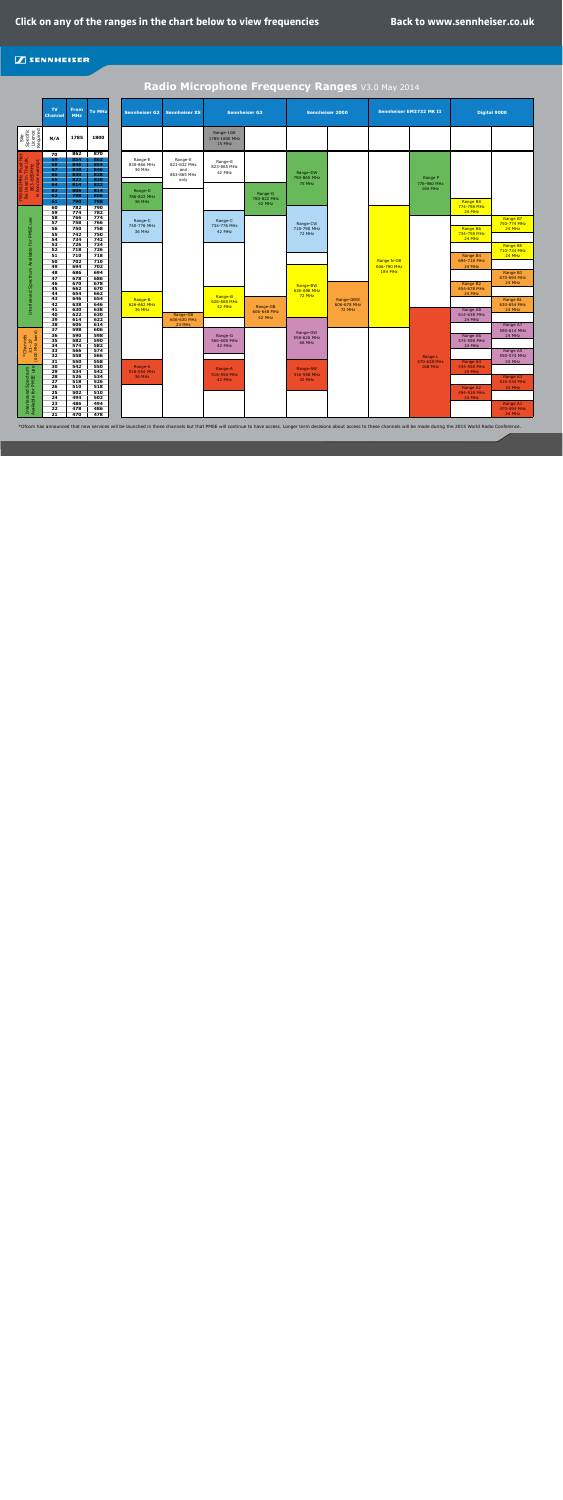# <span id="page-2-0"></span>**Radio Microphone G2 Range A (518-554 MHz Ch27-Ch31)**

The frequency presets within any one frequency BANK are intermodulation-free. Do not mix frequencies between BANKS

|                 | 518-526                           | <b>CH 27</b>             |                          | 526-534                  | <b>CH 28</b>             |                          | 534-542                  | <b>CH 29</b>             |                          |
|-----------------|-----------------------------------|--------------------------|--------------------------|--------------------------|--------------------------|--------------------------|--------------------------|--------------------------|--------------------------|
|                 |                                   |                          |                          |                          |                          |                          |                          |                          |                          |
|                 | 542-550                           | <b>CH 30</b>             |                          | 550-558                  | <b>CH 31</b>             |                          |                          |                          |                          |
|                 |                                   |                          |                          |                          |                          |                          |                          |                          |                          |
|                 |                                   |                          |                          |                          |                          |                          |                          |                          |                          |
|                 | <b>Bank 1</b>                     | <b>Bank 2</b>            | <b>Bank 3</b>            | <b>Bank 4</b>            | <b>Bank 5</b>            | <b>Bank 6</b>            | <b>Bank 7</b>            | <b>Bank 8</b>            | <b>Bank U</b>            |
| $\mathbf{1}$    | 518.150                           | 529.850                  | 530.150                  | 536.550                  | 542.350                  | 553.850                  | 520.775                  | 538.775                  | 519.500                  |
| $\overline{2}$  | 518.850                           | 528.950                  | 531.150                  | 538.350                  | 543.150                  | 552.850                  | 521.500                  | 540.000                  | 522.500                  |
| 3               | 519.750                           | 528.150                  | 531.650                  | 538.750                  | 543.650                  | 552.450                  | 526.100                  | 549.500                  | 528.500                  |
| 4               | 520.950                           | 526.950                  | 532.250                  | 539.850                  | 544.650                  | 551.750                  | 528.025                  | 551.000                  | 538.500                  |
| 5               | 521.950                           | 526.550                  | 532.950                  | 540.450                  | 545.850                  | 550.850                  | 530.975                  | 518.300                  | 539.500                  |
| $6\phantom{1}6$ | 522.450                           | 525.550                  | 533.850                  | 541.450                  | 546.750                  | 550.250                  | 532.500                  | 519.000                  | 546.500                  |
| $\overline{z}$  | 523.250                           | 525.050                  | 534.650                  | 537.500                  | 547.450                  | 549.050                  | 533.700                  | 522.025                  | 551.500                  |
| 8               | 523.850                           | 524.450                  | 535.850                  | 541.900                  | 547.850                  | 548.550                  | 536.025                  | 524.700                  | 518.750                  |
| $\overline{9}$  | 524.950                           | 533.650                  | 526.050                  | 519.350                  | 550.850                  | 542.850                  | 549.700                  | 526.300                  | 527.250                  |
| 10              | 529.450                           | 535.450                  | 539.650                  | 521.650                  | 553.750                  | 540.350                  | 550.100                  | 533.500                  | 553.250                  |
| 11              | 532.050                           | 538.950                  | 548.850                  | 522.350                  | 537.850                  | 535.250                  | 553.500                  | 541.100                  | 553.750                  |
| 12              | 534.050                           | 542.950                  | 551.350                  | 522.850                  | 534.150                  | 533.350                  |                          | 552.975                  |                          |
| 13              | 538.950                           | 547.150                  | 552.750                  | 524.850                  | 532.450                  | 530.550                  |                          |                          |                          |
| 14              | 541.350                           | 550.750                  | 544.550                  | 525.750                  | 527.650                  | 529.250                  |                          |                          |                          |
| 15              | 545.550                           | 553.050                  | 522.050                  | 524.200                  | 519.550                  | 525.050                  |                          |                          |                          |
| 16              | 549.450                           | 518.650                  | 520.150                  | 534.900                  | 520.150                  | 522.150                  |                          |                          |                          |
| 17              | 552.750                           | 519.350                  | 519.750                  | 534.150                  | 522.050                  | 521.350                  |                          |                          |                          |
| 18              | 553.150                           | 520.100                  | 518.500                  |                          | 518.500                  | 520.100                  |                          |                          |                          |
| 19              | 546.800                           | 521.400                  | 529.300                  |                          | 522.500                  | 525.900                  |                          |                          |                          |
| 20              | 533.100                           | 538.400                  | 538.600                  |                          | 533.400                  | 532.900                  |                          |                          |                          |
| <b>Country</b>  | $\overline{\mathsf{u}\mathsf{k}}$ | $\overline{\mathsf{UK}}$ | <b>UK</b>                | <b>UK</b>                | <b>UK</b>                | <b>UK</b>                | <b>UK</b>                | <b>UK</b>                | $\overline{\mathsf{UK}}$ |
| Usergroup       | Coordinated                       | Coordinated              | Coordinated              | Coordinated              | Coordinated              | Coordinated              | Coordinated              | Coordinated              | Coordinated              |
| <b>Notes</b>    | Site Specific<br>Licence          | Site Specific<br>Licence | Site Specific<br>Licence | Site Specific<br>Licence | Site Specific<br>Licence | Site Specific<br>Licence | Site Specific<br>Licence | Site Specific<br>Licence | Site Specific<br>Licence |
|                 | Required                          | Required                 | Required                 | Required                 | Required                 | Required                 | Required                 | Required                 | Required                 |
|                 | geographical                      | geographical             | geographical             | geographical             | geographical             | geographical             | geographical             | geographical             | geographical             |
|                 | restrictions                      | <i>restrictions</i>      | restrictions             | <i>restrictions</i>      | <i>restrictions</i>      | restrictions             | <i>restrictions</i>      | <i>restrictions</i>      | restrictions             |
|                 | apply                             | apply                    | apply                    | apply                    | apply                    | apply                    | apply                    | apply                    | apply                    |
|                 |                                   |                          |                          |                          |                          |                          |                          |                          |                          |
|                 |                                   |                          |                          |                          |                          |                          |                          |                          |                          |

The frequency presets within any one frequency bank are intermodulation-free. These frequencies cannot be changed.

The frequency bank "U" allows the user to store individual frequencies which are freely selectable in 25-kHz steps. Therefore these frequencies may not be intermodulation-free.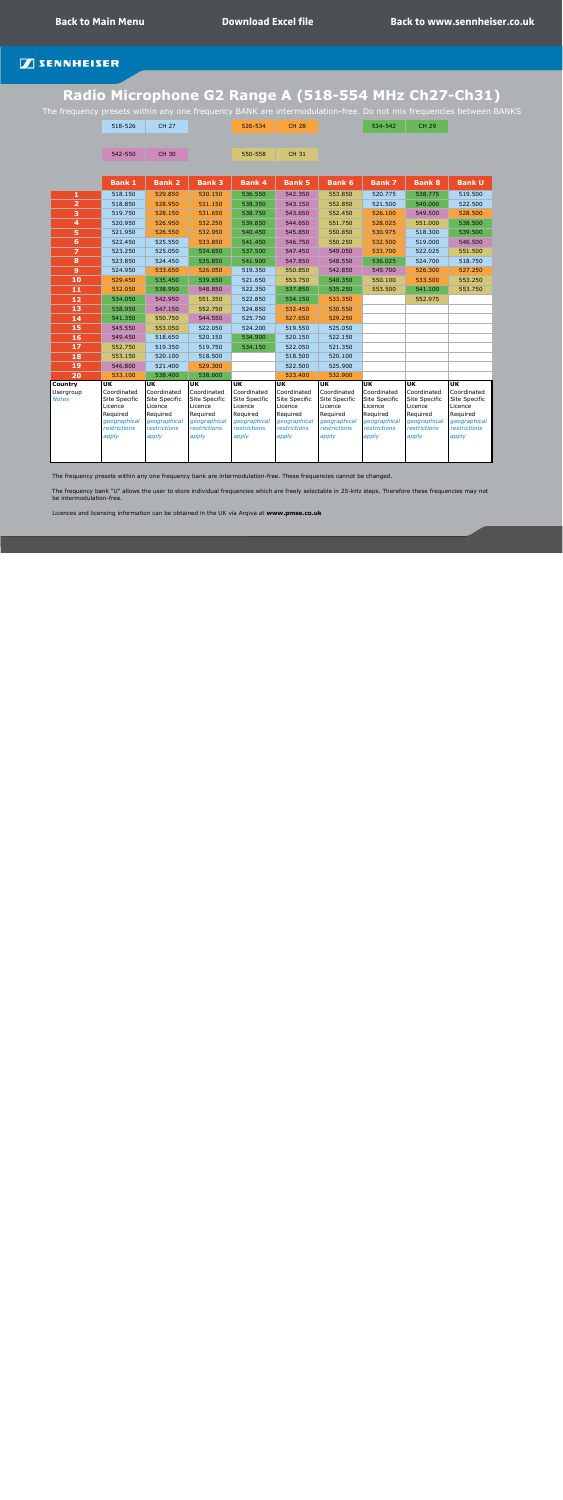# <span id="page-3-0"></span>**Radio Microphone G2 Range B (626-662 MHz Ch40-Ch44)**

The frequency presets within any one frequency BANK are intermodulation-free. Do not mix frequencies between BANKS

|                         | 622-630                           | <b>CH 40</b>             |                          | 630-638                  | <b>CH 41</b>             |                                   | 638-646                  | <b>CH 42</b>                      |                                   |
|-------------------------|-----------------------------------|--------------------------|--------------------------|--------------------------|--------------------------|-----------------------------------|--------------------------|-----------------------------------|-----------------------------------|
|                         |                                   |                          |                          |                          |                          |                                   |                          |                                   |                                   |
|                         |                                   |                          |                          |                          |                          |                                   |                          |                                   |                                   |
|                         | 646-654                           | <b>CH 43</b>             |                          | 654-662                  | <b>CH 44</b>             |                                   |                          |                                   |                                   |
|                         |                                   |                          |                          |                          |                          |                                   |                          |                                   |                                   |
|                         | <b>Bank 1</b>                     | <b>Bank 2</b>            | <b>Bank 3</b>            | <b>Bank 4</b>            | <b>Bank 5</b>            | <b>Bank 6</b>                     | <b>Bank 7</b>            | <b>Bank 8</b>                     | <b>Bank U</b>                     |
| $\mathbf{1}$            | 661.85                            | 650.15                   | 649.75                   | 638.35                   | 637.85                   | 626.15                            | 627.25                   | 632.23                            | 656.03                            |
| $\overline{\mathbf{2}}$ | 660.95                            | 651.15                   | 649.25                   | 638.85                   | 637.45                   | 627.05                            | 627.75                   | 632.98                            | 657.50                            |
| $\overline{\mathbf{3}}$ | 660.55                            | 651.65                   | 648.55                   | 640.05                   | 636.75                   | 627.75                            | 644.25                   | 646.30                            | 660.50                            |
| $\overline{\mathbf{4}}$ | 659.35                            | 652.25                   | 647.95                   | 640.95                   | 636.15                   | 628.55                            | 647.50                   | 648.98                            | 660.90                            |
| 5                       | 658.55                            | 652.95                   | 647.05                   | 641.65                   | 635.15                   | 629.15                            | 635.50                   | 626.78                            | 634.23                            |
| $6\phantom{1}$          | 657.95                            | 653.85                   | 646.25                   | 642.45                   | 634.35                   | 629.65                            | 641.75                   | 628.00                            | 636.50                            |
| $\overline{\mathbf{z}}$ | 657.45                            | 654.65                   | 645.15                   | 643.45                   | 633.15                   | 630.85                            | 654.75                   | 660.00                            | 638.10                            |
| $\bf{8}$                | 656.45                            | 655.85                   | 644.15                   | 643.85                   | 632.25                   | 631.85                            | 656.50                   | 661.50                            | 640.03                            |
| 9                       | 650.95                            | 647.85                   | 637.85                   | 648.15                   | 629.45                   | 634.75                            | 659.25                   | 629.10                            | 626.23                            |
| 10                      | 647.25                            | 642.95                   | 634.75                   | 650.45                   | 627.25                   | 639.25                            | 649.75                   | 636.70                            | 628.90                            |
| 11                      | 643.05                            | 637.45                   | 631.15                   | 655.85                   | 644.85                   | 642.85                            | 630.75                   | 638.30                            | 646.50                            |
| 12                      | 640.85                            | 636.05                   | 628.75                   | 656.45                   | 647.45                   | 645.35                            | 631.50                   | 653.10                            | 661.70                            |
| <b>13</b>               | 638.15                            | 633.45                   | 626.25                   | 660.65                   | 648.95                   | 647.15                            |                          | 661.90                            |                                   |
| 14                      | 637.45                            | 629.35                   | 661.85                   | 661.75                   | 651.45                   | 650.85                            |                          |                                   |                                   |
| <b>15</b>               | 633.15                            | 626.15                   | 661.45                   | 626.55                   | 656.75                   | 653.65                            |                          |                                   |                                   |
| <b>16</b>               | 631.45                            | 661.25                   | 657.55                   | 627.85                   | 659.95                   | 654.05                            |                          |                                   |                                   |
| 17                      | 629.15                            | 660.85                   | 654.95                   | 629.75                   | 661.35                   | 659.95                            |                          |                                   |                                   |
| <b>18</b>               | 626.35                            | 628.50                   | 627.30                   | 632.75                   | 661.85                   | 661.25                            |                          |                                   |                                   |
| <b>19</b>               | 627.40                            | 634.90                   | 629.30                   | 633.60                   | 628.10                   | 632.90                            |                          |                                   |                                   |
| 20                      | 631.00                            | 638.80                   | 635.40                   | 644.50                   | 631.50                   | 636.90                            |                          |                                   |                                   |
| <b>Country</b>          | $\overline{\mathsf{u}\mathsf{K}}$ | <b>UK</b>                | <b>UK</b>                | <b>UK</b>                | <b>UK</b>                | $\overline{\mathsf{u}\mathsf{k}}$ | UK                       | $\overline{\mathsf{u}\mathsf{k}}$ | $\overline{\mathsf{u}\mathsf{k}}$ |
| Usergroup               | Coordinated                       | Coordinated              | Coordinated              | Coordinated              | Coordinated              | Coordinated                       | Coordinated              | Coordinated                       | Coordinated                       |
| <b>Notes</b>            | Site Specific<br>Licence          | Site Specific<br>Licence | Site Specific<br>Licence | Site Specific<br>Licence | Site Specific<br>Licence | Site Specific<br>Licence          | Site Specific<br>Licence | Site Specific<br>Licence          | Site Specific<br>Licence          |
|                         | Required                          | Required                 | Required                 | Required                 | Required                 | Required                          | Required                 | Required                          | Required                          |
|                         | geographical                      | geographical             | geographical             | geographical             | geographical             | geographical                      | geographical             | geographical                      | geographical                      |
|                         | restrictions                      | restrictions             | restrictions             | restrictions             | restrictions             | restrictions                      | restrictions             | restrictions                      | restrictions                      |
|                         | apply                             | apply                    | apply                    | apply                    | apply                    | apply                             | apply                    | apply                             | apply                             |
|                         |                                   |                          |                          |                          |                          |                                   |                          |                                   |                                   |

The frequency presets within any one frequency bank are intermodulation-free. These frequencies cannot be changed.

The frequency bank "U" allows the user to store individual frequencies which are freely selectable in 25-kHz steps. Therefore these frequencies may not be intermodulation-free.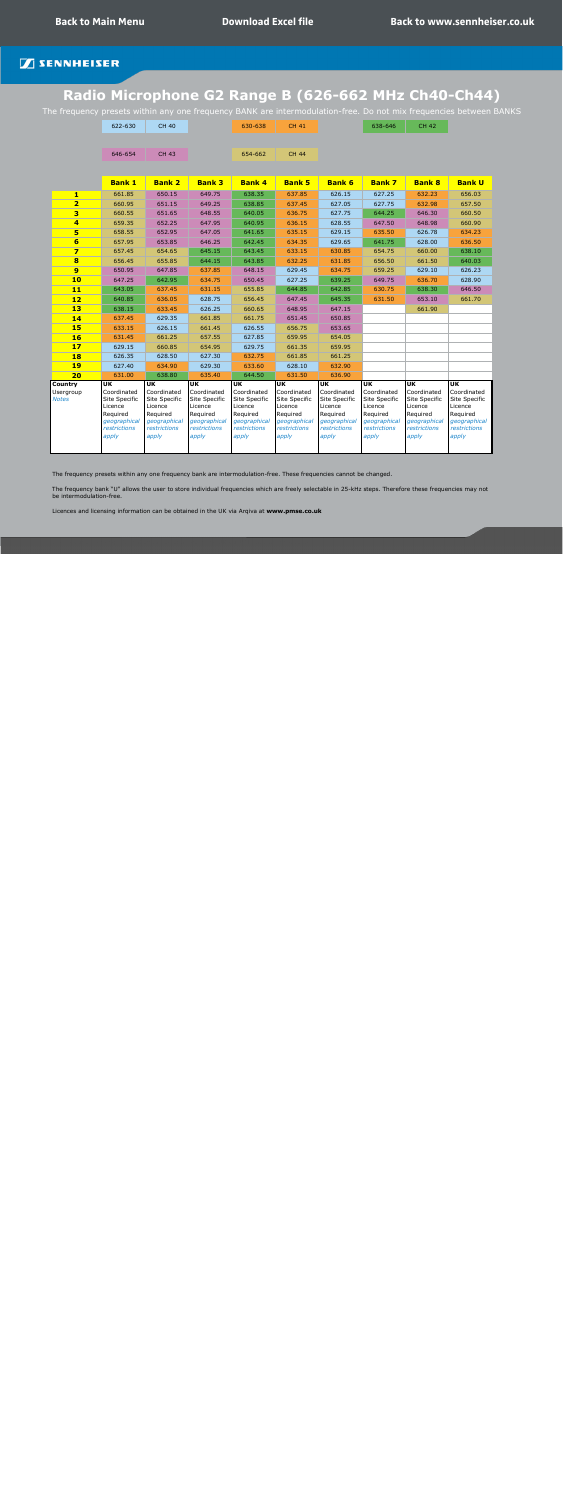# <span id="page-4-0"></span>**Radio Microphone G2 Range C (740-776 MHz Ch54-Ch59)**

The frequency presets within any one frequency BANK are intermodulation-free. Do not mix frequencies between BANKS

|                           | 734-742                                                             | <b>CH 54</b>                                                        |                                                                     | 742-750                                                             | <b>CH 55</b>                                                        |                                                                     | 750-758                                                             | <b>CH 56</b>                                                        |                                                                     |
|---------------------------|---------------------------------------------------------------------|---------------------------------------------------------------------|---------------------------------------------------------------------|---------------------------------------------------------------------|---------------------------------------------------------------------|---------------------------------------------------------------------|---------------------------------------------------------------------|---------------------------------------------------------------------|---------------------------------------------------------------------|
|                           |                                                                     |                                                                     |                                                                     |                                                                     |                                                                     |                                                                     |                                                                     |                                                                     |                                                                     |
|                           | 758-766                                                             | <b>CH 57</b>                                                        |                                                                     | 766-774                                                             | <b>CH 58</b>                                                        |                                                                     | 774-782                                                             | <b>CH 59</b>                                                        |                                                                     |
|                           |                                                                     |                                                                     |                                                                     |                                                                     |                                                                     |                                                                     |                                                                     |                                                                     |                                                                     |
|                           | <b>Bank 1</b>                                                       | <b>Bank 2</b>                                                       | <b>Bank 3</b>                                                       | <b>Bank 4</b>                                                       | <b>Bank 5</b>                                                       | <b>Bank 6</b>                                                       | <b>Bank 7</b>                                                       | <b>Bank 8</b>                                                       | <b>Bank U</b>                                                       |
| 1                         | 745.850                                                             | 746.150                                                             | 757.850                                                             | 758.150                                                             | 769.850                                                             | 770.150                                                             | 760,500                                                             | 740.900                                                             | 749.100                                                             |
| $\overline{2}$            | 745.450                                                             | 747.050                                                             | 757.450                                                             | 758.850                                                             | 769.150                                                             | 771.150                                                             | 763.250                                                             | 744.775                                                             | 749.900                                                             |
| 3                         | 744.550                                                             | 747.550                                                             | 756.450                                                             | 760.050                                                             | 768.550                                                             | 771.650                                                             | 767.750                                                             | 746.225                                                             | 751.000                                                             |
| $\overline{\mathbf{4}}$   | 743.850                                                             | 748.150                                                             | 755.950                                                             | 760.650                                                             | 768.050                                                             | 772.250                                                             | 769.750                                                             | 748.500                                                             | 754.025                                                             |
| 5                         | 743.050                                                             | 749.150                                                             | 755.350                                                             | 761.650                                                             | 767.050                                                             | 772.950                                                             | 740.250                                                             | 752.025                                                             | 765.500                                                             |
| 6                         | 742.050                                                             | 750.350                                                             | 754.150                                                             | 762.150                                                             | 766.650                                                             | 773.850                                                             | 742.750                                                             | 757.700                                                             | 767.000                                                             |
| 7                         | 740.850                                                             | 751.050                                                             | 753.350                                                             | 763.050                                                             | 765.450                                                             | 774.650                                                             | 747.750                                                             | 758.500                                                             | 768.225                                                             |
| 8                         | 740.350                                                             | 751.850                                                             | 752.450                                                             | 763.850                                                             | 764.650                                                             | 775.850                                                             | 750.750                                                             | 764.500                                                             | 740.000                                                             |
| $\mathbf{9}$              | 753.850                                                             | 745.750                                                             | 751.750                                                             | 766.450                                                             | 763.750                                                             | 769.750                                                             | 743.750                                                             | 769.500                                                             | 742.300                                                             |
| 10                        | 754.950                                                             | 754.150                                                             | 746.650                                                             | 770.050                                                             | 759.550                                                             | 764.350                                                             | 744.500                                                             | 772.500                                                             | 770.775                                                             |
| 11                        | 760.350                                                             | 757.350                                                             | 742.850                                                             | 773.150                                                             | 756.550                                                             | 761.750                                                             | 754.500                                                             | 772.900                                                             | 773.900                                                             |
| 12                        | 760.950                                                             | 759.950                                                             | 740.650                                                             | 774.450                                                             | 754.250                                                             | 756.650                                                             | 775.500                                                             | 774.100                                                             | 774.300                                                             |
| 13                        | 763.550                                                             | 765.150                                                             | 764.350                                                             | 740.150                                                             | 750.150                                                             | 753.550                                                             |                                                                     |                                                                     | 746.025                                                             |
| 14                        | 767.150                                                             | 766.850                                                             | 765.650                                                             | 744.850                                                             | 745.150                                                             | 749.150                                                             |                                                                     |                                                                     |                                                                     |
| 15                        | 769.250                                                             | 771.950                                                             | 770.250                                                             | 745.250                                                             | 742.450                                                             | 745.750                                                             |                                                                     |                                                                     |                                                                     |
| 16                        | 772.350                                                             | 774.450                                                             | 772.950                                                             | 748.950                                                             | 740.250                                                             | 742.450                                                             |                                                                     |                                                                     |                                                                     |
| 17                        | 773.750                                                             | 741.650                                                             | 775.750                                                             | 756.150                                                             | 775.450                                                             | 740.150                                                             |                                                                     |                                                                     |                                                                     |
| 18                        | 775.650                                                             | 740.300                                                             | 741.100                                                             | 742.000                                                             | 741.400                                                             | 741.100                                                             |                                                                     |                                                                     |                                                                     |
| 19                        | 741.600                                                             | 755.700                                                             | 744.100                                                             | 743.100                                                             | 746.900                                                             | 746.400                                                             |                                                                     |                                                                     |                                                                     |
| 20                        | 747.200                                                             | 764.000                                                             | 747.500                                                             | 752.800                                                             | 753.700                                                             | 755.300                                                             |                                                                     |                                                                     |                                                                     |
| <b>Country</b>            | <b>UK</b>                                                           | UK                                                                  | $\overline{\mathsf{u}\mathsf{k}}$                                   | <b>UK</b>                                                           | $\overline{\mathsf{u}\mathsf{k}}$                                   | $\overline{\mathsf{u}\mathsf{k}}$                                   | <b>UK</b>                                                           | $\overline{\mathsf{U}\mathsf{K}}$                                   | <b>UK</b>                                                           |
| Usergroup<br><b>Notes</b> | Coordinated<br>Site Specific<br>Licence<br>Required<br>geographical | Coordinated<br>Site Specific<br>Licence<br>Required<br>geographical | Coordinated<br>Site Specific<br>Licence<br>Required<br>geographical | Coordinated<br>Site Specific<br>Licence<br>Required<br>geographical | Coordinated<br>Site Specific<br>Licence<br>Required<br>geographical | Coordinated<br>Site Specific<br>Licence<br>Required<br>geographical | Coordinated<br>Site Specific<br>Licence<br>Required<br>geographical | Coordinated<br>Site Specific<br>Licence<br>Required<br>geographical | Coordinated<br>Site Specific<br>Licence<br>Required<br>geographical |
|                           | restrictions<br>apply                                               | restrictions<br>apply                                               | restrictions<br>apply                                               | restrictions<br>apply                                               | restrictions<br>apply                                               | restrictions<br>apply                                               | restrictions<br>apply                                               | restrictions<br>apply                                               | restrictions<br>apply                                               |

The frequency presets within any one frequency bank are intermodulation-free. These frequencies cannot be changed.

The frequency bank "U" allows the user to store individual frequencies which are freely selectable in 25-kHz steps. Therefore these frequencies may not be intermodulation-free.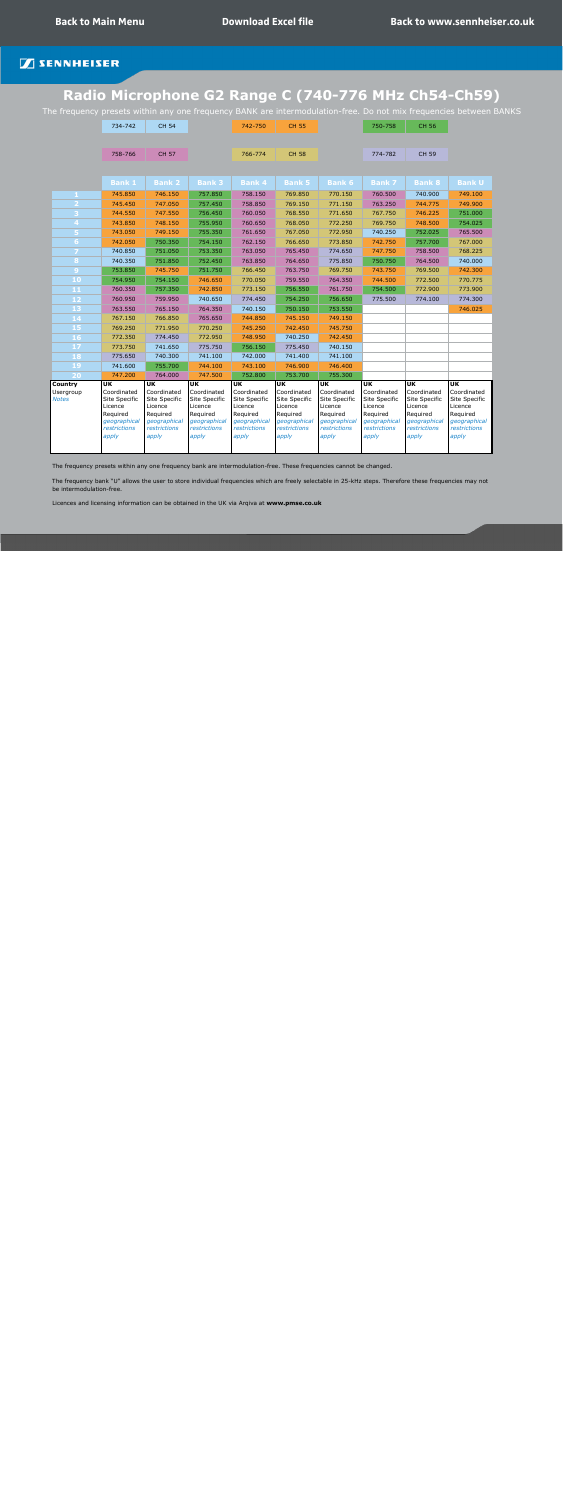# <span id="page-5-0"></span>**Radio Microphone G2 Range D (786-822 MHz Ch60-Ch64)**

The frequency presets within any one frequency BANK are intermodulation-free. Do not mix frequencies between BANKS

|                                             | 782-790                                                                                                                                                          | <b>CH 60</b>              |                                                                                                                             | 790-798                                         | <b>CH 61</b>                   |                  | 798-806                                                                                                                                                                               | <b>CH 62</b>                    |                                                                                                                                                           |
|---------------------------------------------|------------------------------------------------------------------------------------------------------------------------------------------------------------------|---------------------------|-----------------------------------------------------------------------------------------------------------------------------|-------------------------------------------------|--------------------------------|------------------|---------------------------------------------------------------------------------------------------------------------------------------------------------------------------------------|---------------------------------|-----------------------------------------------------------------------------------------------------------------------------------------------------------|
|                                             |                                                                                                                                                                  |                           |                                                                                                                             |                                                 |                                |                  |                                                                                                                                                                                       |                                 |                                                                                                                                                           |
|                                             | 806-814                                                                                                                                                          | <b>CH 63</b>              |                                                                                                                             | 814-822                                         | <b>CH 64</b>                   |                  |                                                                                                                                                                                       |                                 |                                                                                                                                                           |
|                                             |                                                                                                                                                                  |                           |                                                                                                                             |                                                 |                                |                  |                                                                                                                                                                                       |                                 |                                                                                                                                                           |
|                                             | <b>Bank 1</b>                                                                                                                                                    | <b>Bank 2</b>             | <b>Bank 3</b>                                                                                                               | <b>Bank 4</b>                                   | <b>Bank 5</b>                  | <b>Bank 6</b>    | <b>Bank 7</b>                                                                                                                                                                         | <b>Bank 8</b>                   | <b>Bank U</b>                                                                                                                                             |
| $\mathbf{1}$                                | 790.600                                                                                                                                                          | 801.325                   | 807.900                                                                                                                     | 792.600                                         | 806.100                        | 800.400          | 814.100                                                                                                                                                                               | 800.100                         | 788.000                                                                                                                                                   |
| $\overline{\mathbf{2}}$                     | 791.500                                                                                                                                                          | 802.425                   | 808.900                                                                                                                     | 793.225                                         | 806.500                        | 801.300          | 818.225                                                                                                                                                                               | 800.500                         | 789.900                                                                                                                                                   |
| 3                                           | 796.800                                                                                                                                                          | 804.250                   | 810.825                                                                                                                     | 794.300                                         | 807.100                        | 801.800          | 820.500                                                                                                                                                                               | 801.000                         | 791.000                                                                                                                                                   |
| 4                                           | 799.000                                                                                                                                                          | 805.500                   | 812.100                                                                                                                     | 797.075                                         | 807.800                        | 803.100          | 820.900                                                                                                                                                                               | 801.600                         | 798.300                                                                                                                                                   |
| 5                                           | 799.400                                                                                                                                                          | 808.050                   | 812.575                                                                                                                     | 798.875                                         | 809.300                        | 805.200          | 786.225                                                                                                                                                                               | 802.300                         | 799.000                                                                                                                                                   |
| $6\phantom{a}$                              | 800.400                                                                                                                                                          | 810.425                   | 790.250                                                                                                                     | 801.425                                         | 810.500                        | 806.400          | 789.700                                                                                                                                                                               | 803.300                         | 805.100                                                                                                                                                   |
| $\overline{\mathbf{z}}$                     | 803.100                                                                                                                                                          | 811.250                   | 792.325                                                                                                                     | 802.300                                         | 811.300                        | 808.400          | 790.500                                                                                                                                                                               | 805.400                         | 812.000                                                                                                                                                   |
| 8                                           | 804.800                                                                                                                                                          | 813.900                   | 792.900                                                                                                                     | 803.675                                         | 812.400                        | 809.000          | 793.500                                                                                                                                                                               | 809.400                         | 814.300                                                                                                                                                   |
| 9                                           | 810.800                                                                                                                                                          | 790.100                   | 793.725                                                                                                                     | 799.425                                         | 812.900                        | 809.400          | 794.975                                                                                                                                                                               | 811.000                         | 820.700                                                                                                                                                   |
| 10                                          | 812.400                                                                                                                                                          | 790.600                   | 795.350                                                                                                                     | 807.400                                         | 813.800                        | 810.100          | 798.100                                                                                                                                                                               | 812.400                         | 821.500                                                                                                                                                   |
| 11                                          | 786.300                                                                                                                                                          | 791.575                   | 799.200                                                                                                                     | 810.050                                         | 808.350                        | 810.900          | 800.025                                                                                                                                                                               | 813.600                         | 821.900                                                                                                                                                   |
| 12                                          | 788.100                                                                                                                                                          | 795.250                   | 800.325                                                                                                                     | 811.025                                         |                                | 812.500          | 808.025                                                                                                                                                                               | 816.100                         |                                                                                                                                                           |
| 13                                          | 814.300                                                                                                                                                          | 796.950                   |                                                                                                                             | 811.550                                         |                                | 819.300          |                                                                                                                                                                                       | 816.900                         |                                                                                                                                                           |
| 14                                          | 814.800                                                                                                                                                          |                           |                                                                                                                             | 813.150                                         |                                | 803.550          |                                                                                                                                                                                       | 819.600                         |                                                                                                                                                           |
| 15                                          | 815.500                                                                                                                                                          |                           |                                                                                                                             |                                                 |                                | 813.050          |                                                                                                                                                                                       | 821.150                         |                                                                                                                                                           |
| 16                                          | 816.300                                                                                                                                                          |                           |                                                                                                                             |                                                 |                                | 815.850          |                                                                                                                                                                                       | 821.600                         |                                                                                                                                                           |
| 17                                          | 819.300                                                                                                                                                          |                           |                                                                                                                             |                                                 |                                | 818.050          |                                                                                                                                                                                       |                                 |                                                                                                                                                           |
| 18                                          | 821.400                                                                                                                                                          |                           |                                                                                                                             |                                                 |                                |                  |                                                                                                                                                                                       |                                 |                                                                                                                                                           |
| 19                                          | 801.650                                                                                                                                                          |                           |                                                                                                                             |                                                 |                                |                  |                                                                                                                                                                                       |                                 |                                                                                                                                                           |
| 20                                          | 809.050                                                                                                                                                          |                           |                                                                                                                             |                                                 |                                |                  |                                                                                                                                                                                       |                                 |                                                                                                                                                           |
| <b>Country</b><br>Usergroup<br><b>Notes</b> | $\overline{\mathsf{u}\mathsf{k}}$<br>& 12.<br>Coordinated<br><b>Site Specific</b><br><b>Licence</b><br><b>Required</b><br>geographica<br>I restrictions<br>apply | luk.<br><b>USED IN UK</b> | $\overline{\mathsf{u}\mathsf{k}}$<br>Only Ch.s 11 MUST NOT BE MUST NOT BE MUST NOT BE MUST NOT BE MUST NOT BE<br>USED IN UK | $\overline{\mathsf{u}\mathsf{k}}$<br>USED IN UK | <b>UK</b><br><b>USED IN UK</b> | UK<br>USED IN UK | $\overline{\mathsf{u}\mathsf{k}}$<br>Only Ch.s 5<br>& 6.<br><b>Coordinated</b><br><b>Site Specific</b><br><b>Licence</b><br><b>Required</b><br>geographica<br>I restrictions<br>apply | UK<br>MUST NOT BE<br>USED IN UK | $\overline{\mathsf{U}\mathsf{K}}$<br>Only Ch.s 1<br>& 2.<br>Coordinated<br>Site Specific<br>Licence<br>Required<br>geographica<br>I restrictions<br>apply |

The frequency presets within any one frequency bank are intermodulation-free. These frequencies cannot be changed.

The frequency bank "U" allows the user to store individual frequencies which are freely selectable in 25-kHz steps. Therefore these frequencies may not be intermodulation-free.

The majority of this frequency range, **790 - 822MHz,** is **not** available in the UK from January 2013 for more details contact **www.pmse.co.uk**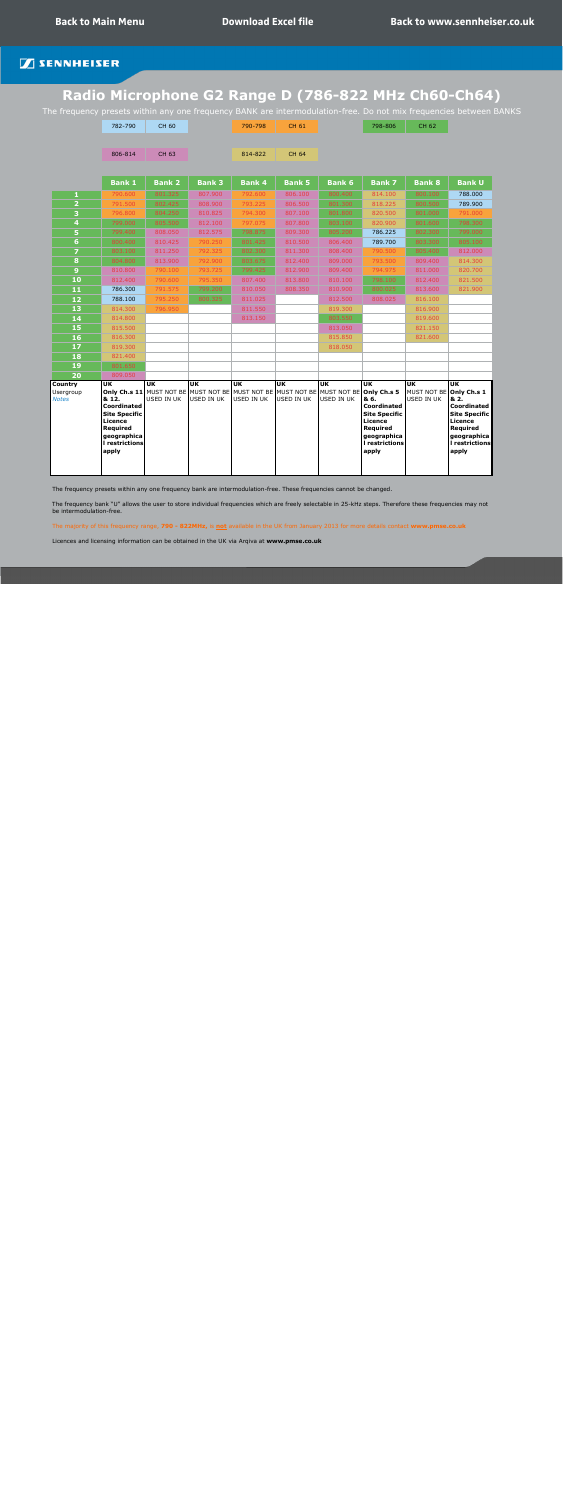# <span id="page-6-0"></span>**Radio Microphone G2 Range E (830-865 MHz Ch66-Ch70)**

The frequency presets within any one frequency BANK are intermodulation-free. Do not mix frequencies between BANKS

|                                             | 830-838                                                               | CH 66                                                                                      |                                | 838-846                                                            | <b>CH 67</b>                            |                                                                                                                                                   | 846-854                                | <b>CH 68</b>                                                                            |                                                                              |
|---------------------------------------------|-----------------------------------------------------------------------|--------------------------------------------------------------------------------------------|--------------------------------|--------------------------------------------------------------------|-----------------------------------------|---------------------------------------------------------------------------------------------------------------------------------------------------|----------------------------------------|-----------------------------------------------------------------------------------------|------------------------------------------------------------------------------|
|                                             |                                                                       |                                                                                            |                                |                                                                    |                                         |                                                                                                                                                   |                                        |                                                                                         |                                                                              |
|                                             | 854-862                                                               | <b>CH 69</b>                                                                               |                                | 863-865                                                            | Licence<br>Exempt                       |                                                                                                                                                   |                                        |                                                                                         |                                                                              |
|                                             |                                                                       |                                                                                            |                                |                                                                    |                                         |                                                                                                                                                   |                                        |                                                                                         |                                                                              |
|                                             | <b>Bank 1</b>                                                         | <b>Bank 2</b>                                                                              | <b>Bank 3</b>                  | <b>Bank 4</b>                                                      | <b>Bank 5</b>                           | <b>Bank 6</b>                                                                                                                                     | <b>Bank 7</b>                          | <b>Bank 8</b>                                                                           | <b>Bank U</b>                                                                |
| 1                                           | 839.100                                                               | 830.200                                                                                    | 838.100                        | 848.900                                                            | 856.650                                 | 856.575                                                                                                                                           | 857.500                                | 863.100                                                                                 | 831.300                                                                      |
| $\overline{\mathbf{2}}$                     | 840.400                                                               | 830.800                                                                                    | 838.600                        | 849.725                                                            | 858.575                                 | 857.625                                                                                                                                           | 847.400                                | 863.500                                                                                 | 831.900                                                                      |
| 3                                           | 843.400                                                               | 832.300                                                                                    | 843.250                        | 852.100                                                            | 861.150                                 | 860.400                                                                                                                                           | 839.900                                | 864.300                                                                                 | 833.700                                                                      |
| 4                                           | 844.300                                                               | 832.700                                                                                    | 845.500                        | 855.200                                                            | 861.750                                 | 861.550                                                                                                                                           | 832.200                                | 864.900                                                                                 | 835.700                                                                      |
| 5                                           | 849.400                                                               | 834.500                                                                                    | 846.100                        | 855.900                                                            | 857.150                                 | 855.275                                                                                                                                           | 832,750                                | 854.100                                                                                 | 836.900                                                                      |
| 6                                           | 850.400                                                               | 835.400                                                                                    | 847.575                        | 859.350                                                            | 838.950                                 | 856.175                                                                                                                                           | 834.600                                | 854.600                                                                                 | 839.100                                                                      |
| $\overline{\mathbf{z}}$                     | 853.000                                                               | 839.300                                                                                    | 848.800                        | 860.575                                                            | 840.600                                 | 858.200                                                                                                                                           | 836.750                                | 855.300                                                                                 | 840.400                                                                      |
| 8                                           | 853.500                                                               | 840.500                                                                                    | 856.050                        | 838.250                                                            | 841.975                                 | 860.900                                                                                                                                           | 842.700                                | 856.200                                                                                 | 843.400                                                                      |
| $\boldsymbol{9}$                            | 856.300                                                               | 841.300                                                                                    | 858.425                        | 839.900                                                            | 843.050                                 |                                                                                                                                                   | 850.650                                | 857.300                                                                                 | 844.300                                                                      |
| 10                                          | 858.800                                                               | 843.700                                                                                    | 859.250                        | 840.325                                                            | 844.850                                 |                                                                                                                                                   | 851.300                                | 859.700                                                                                 | 849.400                                                                      |
| 11                                          | 859.200                                                               | 844.700                                                                                    | 860.250                        | 840.900                                                            | 845.300                                 |                                                                                                                                                   | 830.300                                | 861.150                                                                                 | 850.400                                                                      |
| 12                                          | 860.300                                                               | 845.400                                                                                    | 860.950                        | 842.825                                                            | 849.225                                 |                                                                                                                                                   | 833.900                                | 861.600                                                                                 | 853.000                                                                      |
| 13                                          | 861.100                                                               | 848.200                                                                                    | 857.325                        |                                                                    | 850.150                                 |                                                                                                                                                   | 843.300                                | 838.100                                                                                 | 853.500                                                                      |
| 14                                          | 831.300                                                               | 851.200                                                                                    | 861.900                        |                                                                    | 852.825                                 |                                                                                                                                                   | 849.200                                | 839.400                                                                                 | 856.300                                                                      |
| 15                                          | 831.900                                                               | 853.500                                                                                    |                                |                                                                    |                                         |                                                                                                                                                   | 859.100                                | 841.100                                                                                 | 858,800                                                                      |
| 16                                          | 833.700                                                               | 860.800                                                                                    |                                |                                                                    |                                         |                                                                                                                                                   | 859.525                                | 849.100                                                                                 | 859.200                                                                      |
| 17                                          | 835.700                                                               | 833.450                                                                                    |                                |                                                                    |                                         |                                                                                                                                                   |                                        |                                                                                         | 860.300                                                                      |
| 18                                          | 836.900                                                               | 837.050                                                                                    |                                |                                                                    |                                         |                                                                                                                                                   |                                        |                                                                                         | 861.100                                                                      |
| 19                                          | 845.450                                                               | 852.150                                                                                    |                                |                                                                    |                                         |                                                                                                                                                   |                                        |                                                                                         | 845.450                                                                      |
| 20                                          | 856.850                                                               | 864.800                                                                                    |                                |                                                                    |                                         |                                                                                                                                                   |                                        |                                                                                         | 856.850                                                                      |
| <b>Country</b><br>Usergroup<br><b>Notes</b> | $\overline{\mathsf{u}\mathsf{k}}$<br>MUST NOT BE<br>USED IN THE<br>UK | $\overline{\mathsf{u}\mathsf{k}}$<br>Exempt<br>CH 1-19<br>MUST NOT BE<br>USED IN THE<br>UK | <b>UK</b><br>USED IN THE<br>UK | $\overline{\mathsf{u}\mathsf{K}}$<br>USED IN THE USED IN THE<br>UK | $\overline{\mathsf{u}\mathsf{k}}$<br>UK | $\overline{\mathsf{u}\mathsf{K}}$<br>CH 20 Licence MUST NOT BE MUST NOT BE MUST NOT BE MUST NOT BE MUST NOT BE CH 1-4<br><b>USED IN THE</b><br>UK | <b>UK</b><br>USED IN THE Licence<br>UK | <b>UK</b><br>Exempt<br>CH 5-16<br><b>MUST NOT BE</b><br><b>USED IN THE</b><br><b>UK</b> | $\overline{\mathsf{u}\mathsf{k}}$<br>MUST NOT BE<br>USED IN THE<br><b>UK</b> |

The frequency presets within any one frequency bank are intermodulation-free. These frequencies cannot be changed.

The frequency bank "U" allows the user to store individual frequencies which are freely selectable in 25-kHz steps. Therefore these frequencies may not be intermodulation-free.

From 01 January 2013 in the UK, only 863 - 865 MHz is available. For more details contact **www.pmse.co.uk**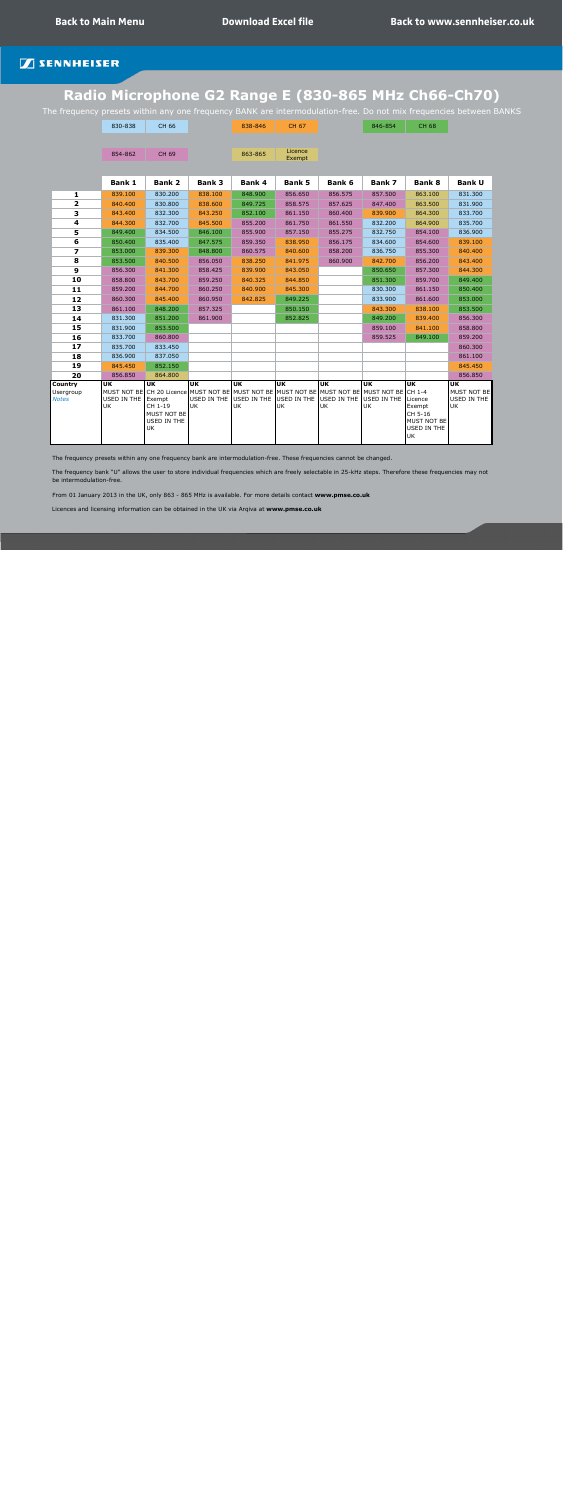# **Radio Microphone XS Wireless Range A (548-572 MHz Ch30-Ch33)**

The frequency presets within any one frequency BANK are intermodulation-free. Do not mix frequencies between BANKS

| 542-550 | <b>CH 30</b> | 550-558 | <b>CH 31</b> | 558-566 | <b>CH 32</b> |
|---------|--------------|---------|--------------|---------|--------------|
|         |              |         |              |         |              |
| 566-574 | <b>CH 33</b> |         |              |         |              |

|                                             | <b>Bank 1</b>                                                                                                | <b>Bank 2</b>                                                                                         | <b>Bank 3</b>                                                                                         | <b>Bank 4</b>                                                                                                | <b>Bank 5</b>                                                                                  | <b>Bank 6</b>                                                                                  | <b>Bank 7</b>                                                                                         | <b>Bank 8</b>                                                                                                          |
|---------------------------------------------|--------------------------------------------------------------------------------------------------------------|-------------------------------------------------------------------------------------------------------|-------------------------------------------------------------------------------------------------------|--------------------------------------------------------------------------------------------------------------|------------------------------------------------------------------------------------------------|------------------------------------------------------------------------------------------------|-------------------------------------------------------------------------------------------------------|------------------------------------------------------------------------------------------------------------------------|
| $\mathbf{1}$                                | 548.250                                                                                                      | 554.400                                                                                               | 560.350                                                                                               | 566.350                                                                                                      | 548.350                                                                                        | 554.350                                                                                        | 560.400                                                                                               | 558.250                                                                                                                |
| $\overline{2}$                              | 548.650                                                                                                      | 554.800                                                                                               | 560.750                                                                                               | 566.750                                                                                                      | 549.050                                                                                        | 555.050                                                                                        | 561.200                                                                                               | 561.850                                                                                                                |
| 3                                           | 549.150                                                                                                      | 555.300                                                                                               | 561.250                                                                                               | 567.250                                                                                                      | 550.050                                                                                        | 556.050                                                                                        | 562.400                                                                                               | 563.850                                                                                                                |
| $\overline{\mathbf{4}}$                     | 549.850                                                                                                      | 555.900                                                                                               | 561.850                                                                                               | 567.850                                                                                                      | 550.850                                                                                        | 556.850                                                                                        | 563.100                                                                                               | 564.950                                                                                                                |
| 5                                           | 550.850                                                                                                      | 556.900                                                                                               | 563.150                                                                                               | 569.150                                                                                                      | 552.150                                                                                        | 558.150                                                                                        | 564.100                                                                                               | 566.250                                                                                                                |
| 6                                           | 552.350                                                                                                      | 557.600                                                                                               | 563.950                                                                                               | 569.950                                                                                                      | 552.750                                                                                        | 558.750                                                                                        | 564.700                                                                                               | 566.850                                                                                                                |
| $\overline{7}$                              | 553.150                                                                                                      | 558.800                                                                                               | 564.950                                                                                               | 570.950                                                                                                      | 553.250                                                                                        | 559.250                                                                                        | 565.200                                                                                               | 567.650                                                                                                                |
| 8                                           | 553.750                                                                                                      | 559.600                                                                                               | 565.650                                                                                               | 571.650                                                                                                      | 553.650                                                                                        | 559.650                                                                                        | 565.600                                                                                               | 569.150                                                                                                                |
| 9                                           | 555.050                                                                                                      | 561.800                                                                                               | 550.850                                                                                               | 548.750                                                                                                      | 563.150                                                                                        | 548.750                                                                                        | 551.300                                                                                               | 570.150                                                                                                                |
| 10                                          | 556.150                                                                                                      | 564.200                                                                                               | 568.250                                                                                               | 550.350                                                                                                      | 568.250                                                                                        | 550.350                                                                                        | 554.400                                                                                               | 570.850                                                                                                                |
| 11                                          | 558.150                                                                                                      | 565.600                                                                                               | 569.650                                                                                               | 551.750                                                                                                      | 569.650                                                                                        | 551.750                                                                                        | 555.800                                                                                               | 571.350                                                                                                                |
| 12                                          | 561.750                                                                                                      | 568,700                                                                                               | 571.250                                                                                               | 556.850                                                                                                      | 571.250                                                                                        | 569.150                                                                                        | 558.200                                                                                               | 571.750                                                                                                                |
| <b>Country</b><br>Usergroup<br><b>Notes</b> | <b>UK</b><br>Coordinated<br><b>Site</b><br>Specific<br>Licence<br>geographic<br><i>restrictions</i><br>apply | <b>UK</b><br>Coordinated<br>Site<br>Specific<br>Licence<br>geographic<br><i>restrictions</i><br>apply | <b>UK</b><br>Coordinated<br><b>Site</b><br>Specific<br>Licence<br>geographic<br>restrictions<br>apply | <b>UK</b><br>Coordinated<br><b>Site</b><br>Specific<br>Licence<br>geographic<br><i>restrictions</i><br>apply | UK<br>Coordinated<br><b>Site</b><br>Specific<br>Licence<br>geographic<br>restrictions<br>apply | <b>UK</b><br>Coordinated<br>Site<br>Specific<br>Licence<br>geographic<br>restrictions<br>apply | <b>UK</b><br>Coordinated<br><b>Site</b><br>Specific<br>Licence<br>geographic<br>restrictions<br>apply | $\overline{\mathsf{u}\mathsf{k}}$<br>Coordinated<br>Site<br>Specific<br>Licence<br>geographic<br>restrictions<br>apply |

The frequency presets within any one frequency bank are intermodulation-free. These frequencies cannot be changed.

The frequency bank "U" allows the user to store individual frequencies which are freely selectable in 25-kHz steps. Therefore these frequencies may not be intermodulation-free.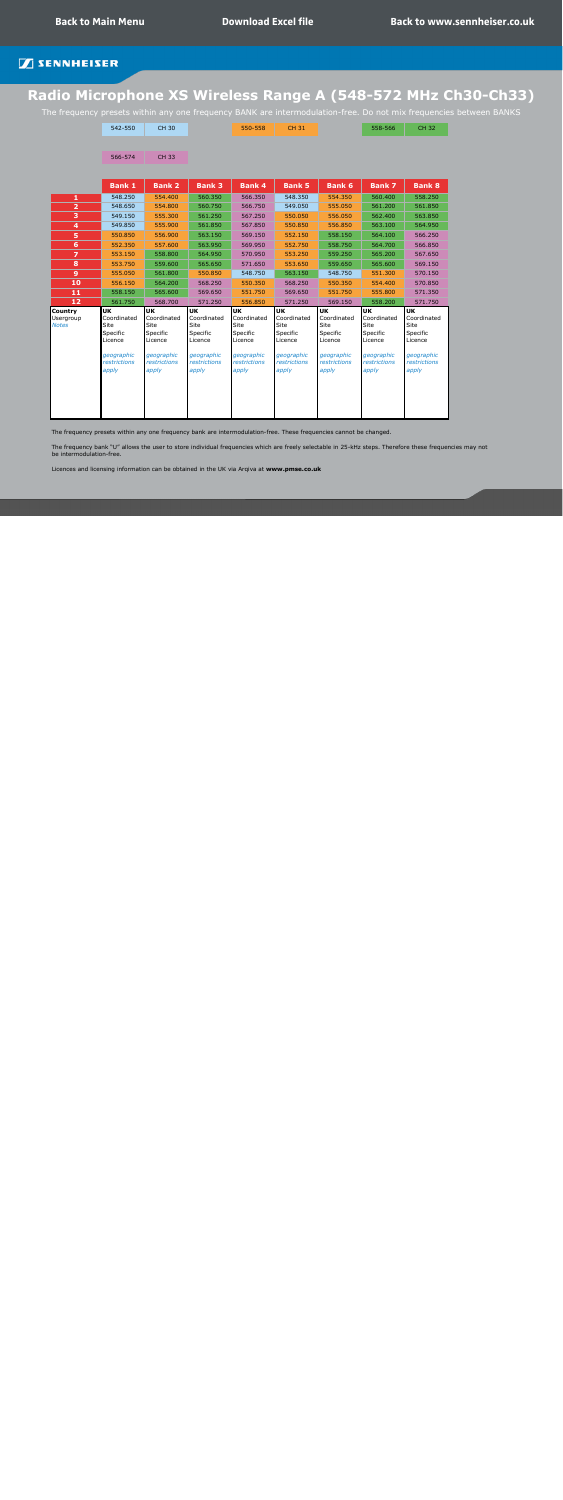# **Radio Microphone XS Wireless Range B (614-638 MHz Ch39-Ch41)**

The frequency presets within any one frequency BANK are intermodulation-free. Do not mix frequencies between BANKS

614-622 CH 39 622-630 CH 40 630-638 CH 41

|                                             | <b>Bank 1</b>                                                                                                | <b>Bank 2</b>                                                                                  | <b>Bank 3</b>                                                                                         | <b>Bank 4</b>                                                                                                | <b>Bank 5</b>                                                                                  | <b>Bank 6</b>                                                                                  | <b>Bank 7</b>                                                                                         | <b>Bank 8</b>                                                                                  |
|---------------------------------------------|--------------------------------------------------------------------------------------------------------------|------------------------------------------------------------------------------------------------|-------------------------------------------------------------------------------------------------------|--------------------------------------------------------------------------------------------------------------|------------------------------------------------------------------------------------------------|------------------------------------------------------------------------------------------------|-------------------------------------------------------------------------------------------------------|------------------------------------------------------------------------------------------------|
| $\mathbf{1}$                                | 614.200                                                                                                      | 620.250                                                                                        | 626.350                                                                                               | 632.400                                                                                                      | 614.400                                                                                        | 620.350                                                                                        | 626.250                                                                                               | 632.200                                                                                        |
| $\overline{\mathbf{2}}$                     | 614.600                                                                                                      | 620.650                                                                                        | 626.750                                                                                               | 632.800                                                                                                      | 615.200                                                                                        | 620.950                                                                                        | 626,850                                                                                               | 633.200                                                                                        |
| 3                                           | 615.100                                                                                                      | 621.150                                                                                        | 627.250                                                                                               | 633.300                                                                                                      | 616.400                                                                                        | 622.250                                                                                        | 627.650                                                                                               | 634.300                                                                                        |
| $\overline{4}$                              | 615.800                                                                                                      | 621.850                                                                                        | 627.950                                                                                               | 633.900                                                                                                      | 617.100                                                                                        | 623.050                                                                                        | 629.150                                                                                               | 634.900                                                                                        |
| 5                                           | 617.100                                                                                                      | 622.850                                                                                        | 628,950                                                                                               | 634.900                                                                                                      | 618.100                                                                                        | 624.050                                                                                        | 630.150                                                                                               | 636.200                                                                                        |
| $6\phantom{1}$                              | 617.700                                                                                                      | 624.350                                                                                        | 629.750                                                                                               | 635.600                                                                                                      | 618.700                                                                                        | 624.750                                                                                        | 630.850                                                                                               | 636.900                                                                                        |
| $\overline{\mathbf{z}}$                     | 618.800                                                                                                      | 625.150                                                                                        | 631.050                                                                                               | 636.800                                                                                                      | 619.200                                                                                        | 625.250                                                                                        | 631.350                                                                                               | 637.400                                                                                        |
| 8                                           | 619.800                                                                                                      | 625.750                                                                                        | 631.650                                                                                               | 637.600                                                                                                      | 619.600                                                                                        | 625.650                                                                                        | 631.750                                                                                               | 637.800                                                                                        |
| $\boldsymbol{9}$                            | 628.350                                                                                                      | 614.650                                                                                        | 620.650                                                                                               | 615.500                                                                                                      | 624.500                                                                                        | 614.150                                                                                        | 621.850                                                                                               | 615.350                                                                                        |
| <b>10</b>                                   | 629.850                                                                                                      | 627.050                                                                                        | 634.950                                                                                               | 617.300                                                                                                      | 632.300                                                                                        | 615.550                                                                                        | 623.850                                                                                               | 621.350                                                                                        |
| 11                                          | 630.650                                                                                                      | 628.150                                                                                        | 636.450                                                                                               | 619.700                                                                                                      | 634.700                                                                                        | 617.050                                                                                        | 624.950                                                                                               | 622.150                                                                                        |
| 12                                          | 636.650                                                                                                      | 630.150                                                                                        | 637.850                                                                                               | 627.500                                                                                                      | 636.500                                                                                        | 631.350                                                                                        | 637.350                                                                                               | 623.650                                                                                        |
| <b>Country</b><br>Usergroup<br><b>Notes</b> | <b>UK</b><br>Coordinated<br><b>Site</b><br>Specific<br>Licence<br>geographic<br><b>restrictions</b><br>apply | UK<br>Coordinated<br><b>Site</b><br>Specific<br>Licence<br>geographic<br>restrictions<br>apply | <b>UK</b><br>Coordinated<br><b>Site</b><br>Specific<br>Licence<br>geographic<br>restrictions<br>apply | <b>UK</b><br>Coordinated<br><b>Site</b><br>Specific<br>Licence<br>geographic<br><i>restrictions</i><br>apply | <b>UK</b><br>Coordinated<br>Site<br>Specific<br>Licence<br>geographic<br>restrictions<br>apply | <b>UK</b><br>Coordinated<br>Site<br>Specific<br>Licence<br>geographic<br>restrictions<br>apply | <b>UK</b><br>Coordinated<br>Site<br>Specific<br>Licence<br>geographic<br><i>restrictions</i><br>apply | <b>UK</b><br>Coordinated<br>Site<br>Specific<br>Licence<br>geographic<br>restrictions<br>apply |
|                                             |                                                                                                              |                                                                                                |                                                                                                       |                                                                                                              |                                                                                                |                                                                                                |                                                                                                       |                                                                                                |

The frequency presets within any one frequency bank are intermodulation-free. These frequencies cannot be changed.

The frequency bank "U" allows the user to store individual frequencies which are freely selectable in 25-kHz steps. Therefore these frequencies may not be intermodulation-free.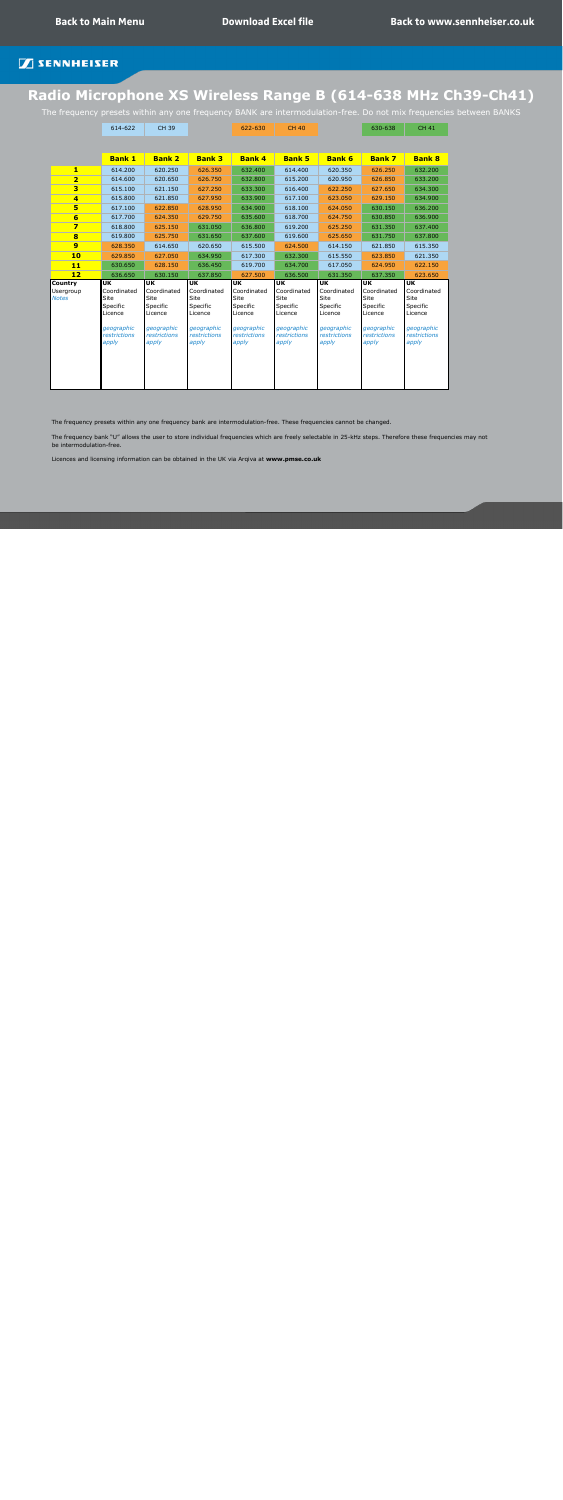# **Radio Microphone XS Wireless Range C (766-790 MHz Ch58-Ch60)**

The frequency presets within any one frequency BANK are intermodulation-free. Do not mix frequencies between BANKS

|                                             | 766-774                                                                      | <b>CH 58</b>                                                                 |                                                                       | 774-782                                                                      | <b>CH 59</b>                                                                 |                                                                              | 782-790                                                                                              | <b>CH 60</b>                                                                 |
|---------------------------------------------|------------------------------------------------------------------------------|------------------------------------------------------------------------------|-----------------------------------------------------------------------|------------------------------------------------------------------------------|------------------------------------------------------------------------------|------------------------------------------------------------------------------|------------------------------------------------------------------------------------------------------|------------------------------------------------------------------------------|
|                                             |                                                                              |                                                                              |                                                                       |                                                                              |                                                                              |                                                                              |                                                                                                      |                                                                              |
|                                             | <b>Bank 1</b>                                                                | <b>Bank 2</b>                                                                | <b>Bank 3</b>                                                         | <b>Bank 4</b>                                                                | <b>Bank 5</b>                                                                | <b>Bank 6</b>                                                                | <b>Bank 7</b>                                                                                        | <b>Bank 8</b>                                                                |
| 1                                           | 766.150                                                                      | 774.150                                                                      | 783.600                                                               | 766.100                                                                      | 775.050                                                                      | 783.050                                                                      | 767.750                                                                                              | 779.900                                                                      |
|                                             | 766.600                                                                      | 774.600                                                                      | 786.000                                                               | 766.500                                                                      | 777.650                                                                      | 785.650                                                                      | 768.500                                                                                              | 780.750                                                                      |
|                                             | 767.250                                                                      | 775.250                                                                      | 786.900                                                               | 767.100                                                                      | 778.600                                                                      | 786.600                                                                      | 769.050                                                                                              | 781.400                                                                      |
| 4                                           | 768.100                                                                      | 776.100                                                                      | 787.600                                                               | 767.900                                                                      | 779.350                                                                      | 787.350                                                                      | 770.700                                                                                              | 781.850                                                                      |
|                                             | 768.650                                                                      | 776.650                                                                      | 788.100                                                               | 768.400                                                                      | 779.900                                                                      | 787.900                                                                      | 774.150                                                                                              | 785.300                                                                      |
| 6                                           | 769.400                                                                      | 777.400                                                                      | 788.900                                                               | 769.100                                                                      | 780.750                                                                      | 788.750                                                                      | 774.600                                                                                              | 786.950                                                                      |
|                                             | 770.350                                                                      | 778.350                                                                      | 789.500                                                               | 770.000                                                                      | 781.400                                                                      | 789.400                                                                      | 775.250                                                                                              | 787.500                                                                      |
| 8                                           | 772.950                                                                      | 780.950                                                                      | 789.900                                                               | 772.400                                                                      | 781.850                                                                      | 789.850                                                                      | 776.100                                                                                              | 788.250                                                                      |
| $\overline{9}$                              | 775.350                                                                      | 783.350                                                                      | 766.700                                                               | 782.900                                                                      | 766.200                                                                      | 774.200                                                                      | 782.400                                                                                              | 767.650                                                                      |
| 10                                          | 778.350                                                                      | 786.350                                                                      | 768.200                                                               | 785.100                                                                      | 768.050                                                                      | 776.050                                                                      | 784.150                                                                                              | 769.500                                                                      |
|                                             |                                                                              |                                                                              |                                                                       |                                                                              |                                                                              |                                                                              |                                                                                                      |                                                                              |
| 11                                          | 779.950                                                                      | 787.950                                                                      | 770.900                                                               | 787.800                                                                      | 769.650                                                                      | 777.650                                                                      | 786.500                                                                                              | 771.850                                                                      |
| 12                                          | 781.800                                                                      | 789.800                                                                      | 773.100                                                               | 789.300                                                                      | 772.650                                                                      | 780.650                                                                      | 788.350                                                                                              | 773.600                                                                      |
| <b>Country</b><br>Usergroup<br><b>Notes</b> | <b>UK</b><br>Coordinated<br><b>Site</b><br>Specific<br>Licence<br>geographic | <b>UK</b><br>Coordinated<br><b>Site</b><br>Specific<br>Licence<br>geographic | <b>UK</b><br>Coordinated<br>Site<br>Specific<br>Licence<br>geographic | <b>UK</b><br>Coordinated<br><b>Site</b><br>Specific<br>Licence<br>geographic | <b>UK</b><br>Coordinated<br><b>Site</b><br>Specific<br>Licence<br>geographic | <b>UK</b><br>Coordinated<br><b>Site</b><br>Specific<br>Licence<br>geographic | $\overline{\mathsf{u}\mathsf{k}}$<br>Coordinated<br><b>Site</b><br>Specific<br>Licence<br>geographic | <b>UK</b><br>Coordinated<br><b>Site</b><br>Specific<br>Licence<br>geographic |

The frequency presets within any one frequency bank are intermodulation-free. These frequencies cannot be changed.

The frequency bank "U" allows the user to store individual frequencies which are freely selectable in 25-kHz steps. Therefore these frequencies may not be intermodulation-free.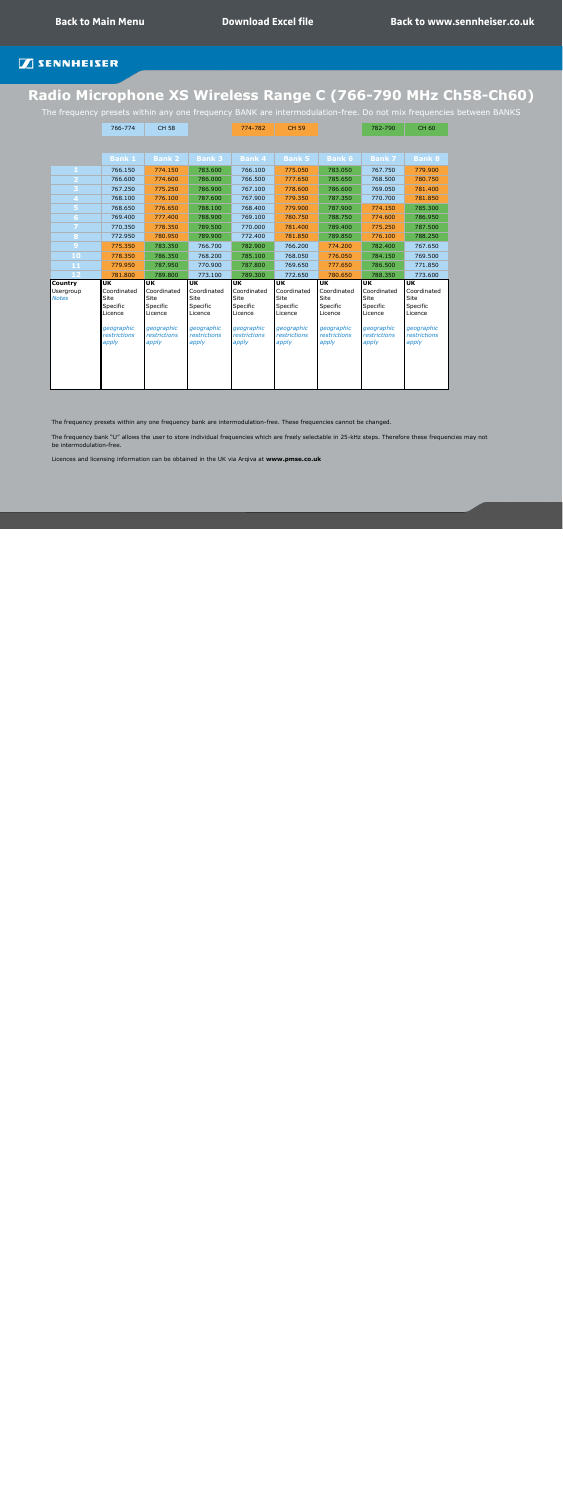# <span id="page-10-0"></span>**Radio Microphone XS Wireless Range E (821-832 MHz Ch64-Ch66 / 863-856 MHz Ch 70)**

The frequency presets within any one frequency BANK are intermodulation-free. Do not mix frequencies between BANKS

|                                      | 814-822                                                                                                 | <b>CH 64</b>                                                                                            |                                                                                                         | 822-830                                                                                                 | <b>CH 65</b>                                                                                                                    |                                                                                                  | 830-838                                                                                                                         | <b>CH 66</b>                                                                                                                    |
|--------------------------------------|---------------------------------------------------------------------------------------------------------|---------------------------------------------------------------------------------------------------------|---------------------------------------------------------------------------------------------------------|---------------------------------------------------------------------------------------------------------|---------------------------------------------------------------------------------------------------------------------------------|--------------------------------------------------------------------------------------------------|---------------------------------------------------------------------------------------------------------------------------------|---------------------------------------------------------------------------------------------------------------------------------|
|                                      |                                                                                                         |                                                                                                         |                                                                                                         |                                                                                                         |                                                                                                                                 |                                                                                                  |                                                                                                                                 |                                                                                                                                 |
|                                      | 863-865                                                                                                 | <b>CH 70</b>                                                                                            |                                                                                                         |                                                                                                         |                                                                                                                                 |                                                                                                  |                                                                                                                                 |                                                                                                                                 |
|                                      | <b>Bank 1</b>                                                                                           | <b>Bank 2</b>                                                                                           | <b>Bank 3</b>                                                                                           | <b>Bank 4</b>                                                                                           | <b>Bank 5</b>                                                                                                                   | <b>Bank 6</b>                                                                                    | <b>Bank 7</b>                                                                                                                   | <b>Bank 8</b>                                                                                                                   |
| 1                                    | 863.100                                                                                                 | 863.100                                                                                                 | 863.200                                                                                                 | 863.150                                                                                                 | 863.150                                                                                                                         | 863.100                                                                                          | 863.250                                                                                                                         | 863.250                                                                                                                         |
| $\overline{\mathbf{2}}$              | 863.500                                                                                                 | 863.500                                                                                                 | 863.700                                                                                                 | 863.550                                                                                                 | 863.950                                                                                                                         | 863.700                                                                                          | 863.650                                                                                                                         | 863.850                                                                                                                         |
| 3                                    | 864.300                                                                                                 | 864.000                                                                                                 | 864.100                                                                                                 | 864.050                                                                                                 | 864.450                                                                                                                         | 864.500                                                                                          | 864.150                                                                                                                         | 864.350                                                                                                                         |
| 4                                    | 864.900                                                                                                 | 864.800                                                                                                 | 864.800                                                                                                 | 864.850                                                                                                 | 864.850                                                                                                                         | 864.900                                                                                          | 864.750                                                                                                                         | 864.750                                                                                                                         |
| 5                                    | 823.100                                                                                                 | 823.100                                                                                                 | 823.200                                                                                                 | 823.150                                                                                                 | 823.100                                                                                                                         | 823.100                                                                                          | 823.150                                                                                                                         | 823.250                                                                                                                         |
| 6                                    | 823.500                                                                                                 | 823.700                                                                                                 | 823.800                                                                                                 | 823.750                                                                                                 | 823.700                                                                                                                         | 823.600                                                                                          | 823.850                                                                                                                         | 823.950                                                                                                                         |
| $\overline{\mathbf{z}}$              | 824.100                                                                                                 | 824.700                                                                                                 | 824.600                                                                                                 | 824.750                                                                                                 | 824.700                                                                                                                         | 824.600                                                                                          | 824.850                                                                                                                         | 824.950                                                                                                                         |
| 8                                    | 825.500                                                                                                 | 825.800                                                                                                 | 825.600                                                                                                 | 825.850                                                                                                 | 825.800                                                                                                                         | 825.300                                                                                          | 825.650                                                                                                                         | 825.750                                                                                                                         |
| $\mathbf{9}$                         | 826.300                                                                                                 | 826.500                                                                                                 | 826.800                                                                                                 | 826.550                                                                                                 | 826.500                                                                                                                         | 826.200                                                                                          | 826.850                                                                                                                         | 826.950                                                                                                                         |
| 10                                   | 828.900                                                                                                 | 827.700                                                                                                 | 828.100                                                                                                 | 827.750                                                                                                 | 827.700                                                                                                                         | 827.300                                                                                          | 828.250                                                                                                                         | 828.350                                                                                                                         |
| 11                                   | 830.100                                                                                                 | 829.100                                                                                                 | 829.600                                                                                                 | 829.150                                                                                                 | 829.100                                                                                                                         | 829.200                                                                                          | 829.550                                                                                                                         | 829.650                                                                                                                         |
| 12                                   | 831.900                                                                                                 | 830.600                                                                                                 | 831.300                                                                                                 | 831.650                                                                                                 | 830.600                                                                                                                         | 831.600                                                                                          | 831.150                                                                                                                         | 831.250                                                                                                                         |
| Country<br>Usergroup<br><b>Notes</b> | <b>UK</b><br>CH 1-4<br>Licence<br>Exempt N.B.<br><b>CH 5-12 NOT</b><br><b>PERMITTED</b><br><b>IN UK</b> | <b>UK</b><br>CH 1-4<br>Licence<br>Exempt N.B.<br><b>CH 5-12 NOT</b><br><b>PERMITTED</b><br><b>IN UK</b> | <b>UK</b><br>CH 1-4<br>Licence<br>Exempt N.B.<br><b>CH 5-12 NOT</b><br><b>PERMITTED</b><br><b>IN UK</b> | <b>UK</b><br>CH 1-4<br>Licence<br>Exempt N.B.<br><b>CH 5-12 NOT</b><br><b>PERMITTED</b><br><b>IN UK</b> | $\overline{\mathsf{u}\mathsf{k}}$<br>CH 1-4<br>Licence<br>Exempt N.B.<br><b>CH 5-12 NOT</b><br><b>PERMITTED</b><br><b>IN UK</b> | UK<br>CH 1-4<br>Licence<br>Exempt N.B.<br><b>CH 5-12 NOT</b><br><b>PERMITTED</b><br><b>IN UK</b> | $\overline{\mathsf{u}\mathsf{k}}$<br>CH 1-4<br>Licence<br>Exempt N.B.<br><b>CH 5-12 NOT</b><br><b>PERMITTED</b><br><b>IN UK</b> | $\overline{\mathsf{u}\mathsf{k}}$<br>CH 1-4<br>Licence<br>Exempt N.B.<br><b>CH 5-12 NOT</b><br><b>PERMITTED</b><br><b>IN UK</b> |

The frequency presets within any one frequency bank are intermodulation-free. These frequencies cannot be changed.

The frequency bank "U" allows the user to store individual frequencies which are freely selectable in 25-kHz steps. Therefore these frequencies may not be intermodulation-free.

From 01 January 2013 in the UK, only 863 MHz - 865 MHz will be available. For more details contact **www.pmse.co.uk**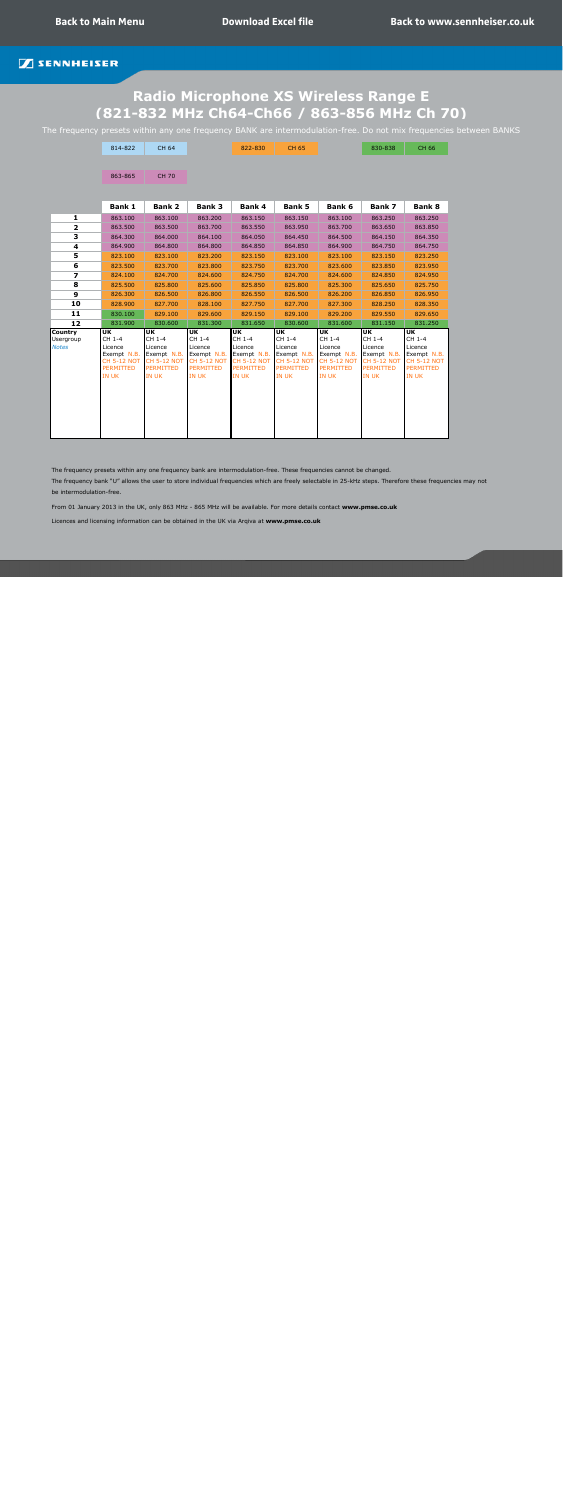# <span id="page-11-0"></span>**Radio Microphone XS Wireless Range GB (606-630 MHz Ch38-Ch40)**

The frequency presets within any one frequency BANK are intermodulation-free. Do not mix frequencies between BANKS

| 606-614                                             | <b>CH 38</b>                                                                    |                                                                          | 614-622                                                                                                                    | <b>CH 39</b>                                                                                                                               |                                                                                                                                            | 622-630                                                                                                                          | <b>CH 40</b>                                                                                                                                         |
|-----------------------------------------------------|---------------------------------------------------------------------------------|--------------------------------------------------------------------------|----------------------------------------------------------------------------------------------------------------------------|--------------------------------------------------------------------------------------------------------------------------------------------|--------------------------------------------------------------------------------------------------------------------------------------------|----------------------------------------------------------------------------------------------------------------------------------|------------------------------------------------------------------------------------------------------------------------------------------------------|
|                                                     |                                                                                 |                                                                          |                                                                                                                            |                                                                                                                                            |                                                                                                                                            |                                                                                                                                  |                                                                                                                                                      |
|                                                     |                                                                                 |                                                                          |                                                                                                                            |                                                                                                                                            |                                                                                                                                            |                                                                                                                                  |                                                                                                                                                      |
| <b>Bank 1</b>                                       | <b>Bank 2</b>                                                                   | <b>Bank 3</b>                                                            | <b>Bank 4</b>                                                                                                              | <b>Bank 5</b>                                                                                                                              | <b>Bank 6</b>                                                                                                                              | <b>Bank 7</b>                                                                                                                    | <b>Bank 8</b>                                                                                                                                        |
| 606.500                                             | 614.500                                                                         | 622.500                                                                  | 607.100                                                                                                                    | 607.100                                                                                                                                    | 615.100                                                                                                                                    | 606.700                                                                                                                          | 608.100                                                                                                                                              |
| 606.900                                             | 614.900                                                                         | 622.900                                                                  | 607.600                                                                                                                    | 607.900                                                                                                                                    | 615.600                                                                                                                                    | 610.100                                                                                                                          | 609.500                                                                                                                                              |
| 607.400                                             | 615.400                                                                         | 623.400                                                                  | 608.500                                                                                                                    | 610.000                                                                                                                                    | 616.500                                                                                                                                    | 612.000                                                                                                                          | 610.600                                                                                                                                              |
| 608.000                                             | 616.000                                                                         | 624.000                                                                  | 609.700                                                                                                                    | 610.500                                                                                                                                    | 617.700                                                                                                                                    | 612.500                                                                                                                          | 612.400                                                                                                                                              |
| 608.700                                             | 616.700                                                                         | 624.700                                                                  | 610.500                                                                                                                    | 611.400                                                                                                                                    | 618.500                                                                                                                                    | 614.800                                                                                                                          | 610.200                                                                                                                                              |
| 609.700                                             | 617.700                                                                         | 625.700                                                                  | 612.400                                                                                                                    | 611.800                                                                                                                                    | 620.400                                                                                                                                    | 615.800                                                                                                                          | 618.500                                                                                                                                              |
| 611.100                                             | 619.100                                                                         | 627.100                                                                  | 616.700                                                                                                                    | 613.300                                                                                                                                    | 624.700                                                                                                                                    | 617.500                                                                                                                          | 620.200                                                                                                                                              |
| 612.300                                             | 620.300                                                                         | 628.300                                                                  | 617.100                                                                                                                    | 623.600                                                                                                                                    | 625.100                                                                                                                                    | 625.800                                                                                                                          | 621.200                                                                                                                                              |
| 613.100                                             | 621.100                                                                         | 629.100                                                                  | 618.200                                                                                                                    | 624.300                                                                                                                                    | 626.200                                                                                                                                    | 623.600                                                                                                                          | 623.500                                                                                                                                              |
| 610.600                                             | 618.600                                                                         | 626.600                                                                  | 618.900                                                                                                                    | 625.300                                                                                                                                    | 626.900                                                                                                                                    | 625.400                                                                                                                          | 624.000                                                                                                                                              |
| 611.900                                             | 619.900                                                                         | 627.900                                                                  | 619.900                                                                                                                    | 628.000                                                                                                                                    | 627.900                                                                                                                                    | 626.500                                                                                                                          | 625.900                                                                                                                                              |
| 610.200                                             | 618.200                                                                         | 626.200                                                                  | 621.200                                                                                                                    | 629.100                                                                                                                                    | 629.200                                                                                                                                    | 627.900                                                                                                                          | 629.300                                                                                                                                              |
| Shared<br>Licence<br><b>Full Channel</b><br>38 Only | Coordinated<br>licence<br>39 Only<br>geographic<br><b>restrictions</b><br>apply | Coordinated<br>licence<br>40 Only<br>geographic<br>restrictions<br>apply | Coordinated<br>Site Specific<br>Licences<br>required<br>Full Chs. 38<br>& 39<br>geographic<br><b>restrictions</b><br>apply | Coordinated<br>Site Specific<br><b>AND Shared</b><br>Licences<br>required<br>- Full Chs. 38<br>& 40<br>geographic<br>restrictions<br>apply | Coordinated<br>Site Specific<br><b>AND Shared</b><br>Licences<br>required<br>- Full Chs. 39<br>& 40<br>geographic<br>restrictions<br>apply | Coordinated<br>Site Specific<br>AND Shared<br>Licences<br>required<br>Chs. 38,<br>39 & 40<br>geographic<br>restrictions<br>apply | <b>UK</b><br>Coordinated<br>Site Specific<br><b>AND Shared</b><br>Licences<br>required<br>Chs. 38,<br>39 & 40<br>geographic<br>restrictions<br>apply |
|                                                     | <b>UK</b>                                                                       | <b>UK</b>                                                                | <b>UK</b>                                                                                                                  | <b>UK</b><br>- Full Channel - Full Channel AND Shared                                                                                      | <b>UK</b>                                                                                                                                  | <b>UK</b>                                                                                                                        | <b>UK</b>                                                                                                                                            |

The frequency presets within any one frequency bank are intermodulation-free. These frequencies cannot be changed.

The frequency bank "U" allows the user to store individual frequencies which are freely selectable in 25-kHz steps. Therefore these frequencies may not be intermodulation-free.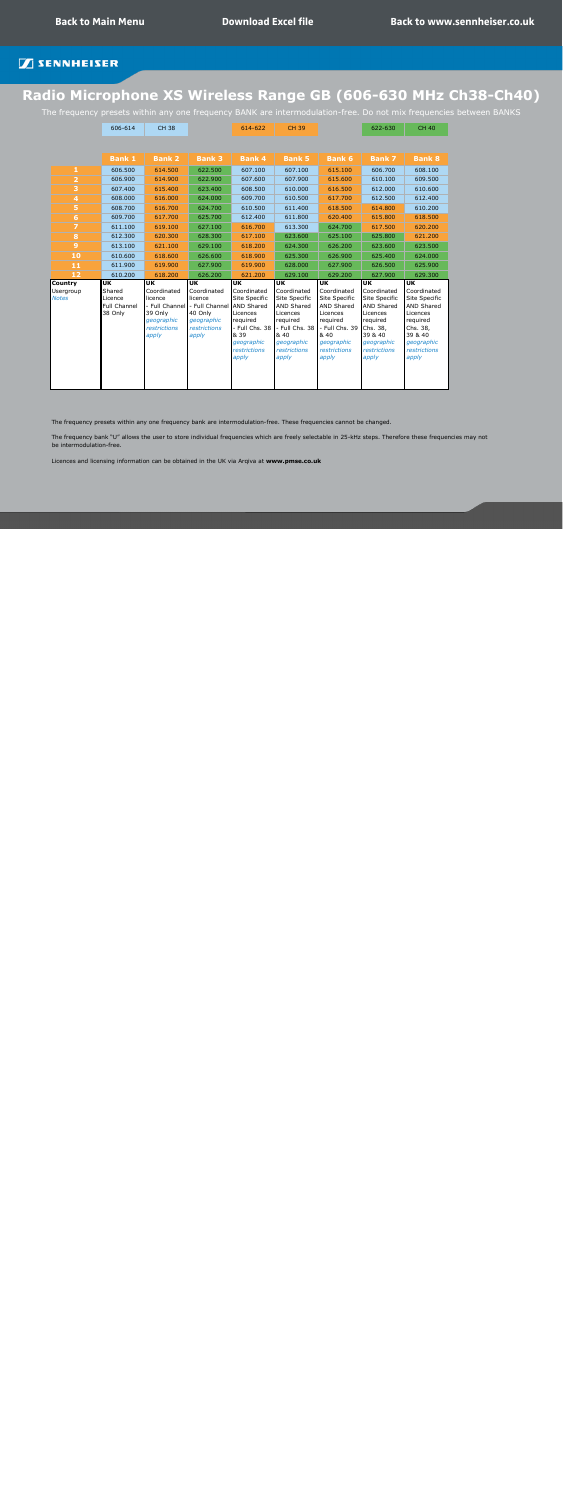#### **Radio Microphone EW100/300/500 G3 Range A (516-558 MHz Ch26-Ch31)**

The frequency presets within any one frequency BANK are intermodulation-free. Do not mix frequencies between BANKS

<span id="page-12-0"></span>

|                           |                      | 510-518                    | CH 26                       |                            | 518-526                            | <b>CH 27</b>                       |                                     | 526-534                    | <b>CH 28</b>                 |                             | 534-542                     | <b>CH 29</b>                       |                             | 542-550                     | CH 30                       |                            | 550-558                      | CH 31                       |                             |                             |                             |
|---------------------------|----------------------|----------------------------|-----------------------------|----------------------------|------------------------------------|------------------------------------|-------------------------------------|----------------------------|------------------------------|-----------------------------|-----------------------------|------------------------------------|-----------------------------|-----------------------------|-----------------------------|----------------------------|------------------------------|-----------------------------|-----------------------------|-----------------------------|-----------------------------|
|                           |                      |                            |                             |                            |                                    |                                    |                                     |                            |                              |                             |                             |                                    |                             |                             |                             |                            |                              |                             |                             |                             |                             |
|                           |                      |                            |                             |                            |                                    |                                    |                                     |                            |                              |                             |                             |                                    |                             |                             |                             |                            |                              |                             |                             |                             |                             |
|                           |                      | <b>Bank 1</b>              | <b>Bank 2</b>               | <b>Bank 3</b>              | <b>Bank 4</b>                      | <b>Bank 5</b>                      | <b>Bank 6</b>                       | <b>Bank 7</b>              | <b>Bank 8</b>                | <b>Bank 9</b>               | Bank 10                     | <b>Bank 11</b>                     | <b>Bank 12</b>              | Bank 13                     | <b>Bank 14</b>              | <b>Bank 15</b>             | <b>Bank 16</b>               | <b>Bank 17</b>              | Bank 18                     | Bank 19                     | <b>Bank 20</b>              |
|                           |                      | 518.200                    | 524.250                     | 530.100                    | 536.350                            | 542.900                            | 548.850                             | 554.100                    | 518.125                      | 516.000                     | 516.000                     | 516.100                            | 516.200                     | 516.000                     | 516.150                     | 516.275                    | 516.375                      | 516.100                     | 516.000                     | 518.100                     | 517.500                     |
|                           | $\overline{2}$       | 518.700                    | 524.800                     | 530.800                    | 537.700                            | 543.600                            | 549.800                             | 554.550                    | 518.500                      | 516.875                     | 516.400                     | 516.500                            | 516.600                     | 516.400                     | 516.550                     | 516.675                    | 516.775                      | 516.975                     | 516.400                     | 518.475                     | 517.875                     |
|                           | 3                    | 519,650                    | 525.550                     | 531.650                    | 538.650                            | 544.450                            | 550.250                             | 555.200                    | 519,000                      | 517.500                     | 517.000                     | 517.100                            | 517.200                     | 516.900                     | 517.050                     | 517.175                    | 517.275                      | 517.600                     | 517.000                     | 518.975                     | 518.375                     |
|                           | $\mathbf{A}$         | 520.450                    | 526.550                     | 532.050                    | 539.300                            | 545.050                            | 551.100                             | 555.700                    | 519.625                      | 520.175                     | 517.800                     | 517.900                            | 518.000                     | 517.500                     | 517.650                     | 517.775                    | 517.875                      | 520.275                     | 517.800                     | 519.600                     | 519.000                     |
|                           | 5                    | 520.900                    | 527.700                     | 533.050                    | 540.100                            | 545.450                            | 551.500                             | 556.450                    | 520.375                      | 522.625                     | 519.000                     | 519.100                            | 519.200                     | 517.950                     | 518.100                     | 518.225                    | 518.325                      | 522.725                     | 519.000                     | 520.350                     | 519.750                     |
|                           | 6.                   | 521.600                    | 528.100                     | 533.550                    | 540.700                            | 546,200                            | 552.150                             | 557.050                    | 521.375                      | 524.800                     | 520.600                     | 520.700                            | 520.800                     | 518,500                     | 518,650                     | 518.775                    | 518.875                      | 524.900                     | 520,600                     | 521.350                     | 520.750                     |
|                           | $\overline{z}$       | 522.000                    | 529.050                     | 534.850                    | 541.100                            | 546.750                            | 552.950                             | 557.450                    | 523.375                      | 529.625                     | 522.800                     | 522.900                            | 523,000                     | 519.150                     | 519.300                     | 519.425                    | 519.525                      | 529.725                     | 522.800                     | 522.975                     | 522.375                     |
|                           | 8                    | 522.900                    | 529.500                     | 535.750                    | 541.800                            | 547.700                            | 553.500                             | 558.000                    | 525.875                      | 530.825                     | 526,000                     | 526.100                            | 526.200                     | 520.500                     | 520.650                     | 520.775                    | 520.875                      | 530.925                     | 526,000                     | 524.975                     | 524.375                     |
|                           | 9                    | 528.800                    | 516.950                     | 517.300                    | 518.900                            | 516.900                            | 524.050                             | 516.300                    | 534.125                      | 540.525                     | 528.400                     | 528.500                            | 528.600                     | 521.200                     | 521.350                     | 521.475                    | 521.575                      | 540.625                     | 528.400                     | 527.100                     | 526.500                     |
| $\blacktriangleleft$      | 10 <sup>°</sup>      | 535.100                    | 535.250                     | 523.300                    | 519,800                            | 524.750                            | 533.500                             | 524.750                    | 535.375                      | 553.625                     | 533.200                     | 533.300                            | 533.400                     | 522.650                     | 522,800                     | 522.925                    | 523.025                      | 553.725                     | 533.200                     | 530.100                     | 529.500                     |
| $\mathbf{\tilde{N}}$<br>÷ | 11                   | 552.350                    | 536.750                     | 547.200                    | 550.100                            | 551.250                            | 537.700                             | 533.550                    | 537.500                      | 516.375                     | 537.200                     | 537.300                            | 537.400                     | 523.400                     | 523.550                     | 523.675                    | 523.775                      | 516.475                     | 537.200                     | 531.350                     | 530.750                     |
| 8                         | 12 <sub>1</sub>      | 531.600                    | 554.900                     | 551.050                    | 555.050                            | 553.200                            | 556.900                             | 538.250                    | 540.125                      | 518.425                     | 541.600                     | 541.700                            | 541.800                     | 525.100                     | 525.250                     | 525.375                    | 525.475                      | 518.525                     | 541.600                     | 534.475                     | 533.875                     |
| $\mathsf{m}$              | 13                   | 539.900                    | 519,200                     | 520.150                    | 516.150                            | 518.100                            | 518.950                             | 517.200                    | 541.750                      | 520.975                     | 549,000                     | 549.100                            | 549,200                     | 526.500                     | 526.650                     | 526.775                    | 526.875                      | 521.075                     | 549.000                     | 537.975                     | 537.375                     |
| 흽                         | 14                   | 540.500                    | 540.400                     | 520.800                    | 516.900                            | 521.900                            | 522.300                             | 526.800                    | 521.000                      | 521.525                     | 552.400                     | 519.575                            | 557.800                     | 529.100                     | 529.250                     | 529.375                    | 529.475                      | 521.625                     | 552.400                     | 542.725                     | 540.125                     |
|                           | 15                   | 542.900                    | 541.850                     | 521.250                    | 524.600                            | 522.800                            | 523.450                             | 529.550                    | 522.125                      | 523.350                     | 519.475                     | 521.400                            | 519.675                     | 530.900                     | 531.050                     | 531.175                    | 531.275                      | 523.450                     | 519.475                     | 548.350                     | 548.125                     |
| $\epsilon$                | 16 <sub>1</sub>      | 543.950                    | 542.650                     | 521.850                    | 525.500                            | 523.850                            | 527.250                             | 532.700                    | 522.500                      | 526.375                     | 521.300                     | 523.950                            | 521.500                     | 532.050                     | 532.200                     | 532.325                    | 532.425                      | 526.475                     | 521.300                     | 553.350                     | 552.000                     |
| $\epsilon$                | 17                   | 546.050                    | 545.150                     | 523.900                    | 526.550                            | 528.450                            | 528.400                             | 538.950                    | 524.125                      | 531.400                     | 523.850                     | 527.725                            | 524.050                     | 533.950                     | 534.100                     | 534.225                    | 534.325                      | 531.500                     | 523.850                     | 521.850                     | 521.875                     |
| в                         | 18                   | 546.600                    | 546.050                     | 525.000                    | 545.300                            | 528.950                            | 529.000                             | 544.800                    | 524.500                      | 532.250                     | 527.625                     | 530.250                            | 527.825                     | 538.600                     | 538.750                     | 538.875                    | 538.975                      | 532.350                     | 527.625                     | 522.475                     | 523.750                     |
|                           | 19                   | 550.850                    | 547.250                     | 553.150                    | 546.500                            | 531.900                            | 532.600                             | 547.200                    | 525.125                      | 533.975                     | 530.150                     | 531.275                            | 530.350                     | 543.150                     | 543.300                     | 543.425                    | 543.525                      | 534.075                     | 530.150                     | 523.850                     | 525.500                     |
|                           | 20                   | 552.950                    | 548.150                     | 555.700                    | 549.350                            | 553.650                            | 534.100                             | 550.350                    | 534.500                      | 534.725                     | 531.175                     | 540.050                            | 531.375                     | 543.950                     | 544.100                     | 544.225                    | 544.325                      | 534.825                     | 531.175                     | 524.350                     | 527.000                     |
|                           | 21                   | 553.700                    | 550.400                     | 556.900                    | 556.250                            | 555.000                            | 538.300                             | 530.250                    | 535.000                      | 536.200                     | 539.950                     | 545.075                            | 540.150                     | 547.900                     | 548.050                     | 548.175                    | 548.275                      | 536.300                     | 539.950                     | 527.725                     | 527.375                     |
|                           | 22                   | 556.100                    | 557.900                     | 557.550                    | 520.550                            | 519.500                            | 545.100                             | 531.350                    | 536.125                      | 543.875                     | 544.975                     | 547.775                            | 545.175                     |                             |                             |                            |                              | 543.975                     | 544.975                     | 528.975                     | 528.375                     |
|                           | 23                   | 524.750                    | 527.000                     | 528.900                    | 523.100                            | 521.300                            | 521.350                             | 534.900                    | 536.750                      | 545.050                     | 547.675                     |                                    | 547.875                     |                             |                             |                            |                              | 545.150                     | 547.675                     | 529.475                     | 528.750                     |
|                           | 24                   | 529.500                    | 519,650                     | 539.250                    | 531.800                            | 525.500                            | 529.750                             | 537.750                    | 537.875                      | 533.375                     |                             |                                    |                             |                             |                             |                            |                              | 533.475                     | 541.975                     | 532.225                     | 531.375                     |
|                           | 25                   | 533.900                    | 521.100                     | 541.900                    | 535.850                            | 527.750                            | 531.850                             | 542.550                    | 538.750                      |                             |                             |                                    |                             |                             |                             |                            |                              |                             | 543.725                     | 532.725                     | 531.875                     |
|                           | 26                   | 543.350                    | 530.250                     | 549.250                    | 551.600                            | 533.300                            | 539.500                             | 549.350                    | 539.125                      |                             |                             |                                    |                             |                             |                             |                            |                              |                             | 546.550                     | 538.475                     | 533.375                     |
|                           | 27                   | 545.150                    | 534,500                     | 550.050                    | 552.500                            | 540.600                            | 543,400                             |                            | 539.750                      |                             |                             |                                    |                             |                             |                             |                            |                              |                             |                             | 539.100                     | 538.125                     |
|                           | 28                   | 547.550                    | 546.750                     | 550.450                    | 553.250                            | 555.900                            | 544.500                             |                            | 540.625                      |                             |                             |                                    |                             |                             |                             |                            |                              |                             |                             | 539.600                     | 538.625                     |
|                           | 29                   | 548,900                    | 551.450                     | 557.950                    |                                    |                                    | 557,400                             |                            | 541.000                      |                             |                             |                                    |                             |                             |                             |                            |                              |                             |                             | 540.975                     | 540.500                     |
|                           | 30                   |                            | 552.200                     |                            |                                    |                                    |                                     |                            |                              |                             |                             |                                    |                             |                             |                             |                            |                              |                             |                             | 542.225                     | 542.625                     |
|                           | 31                   |                            |                             |                            |                                    |                                    |                                     |                            |                              |                             |                             |                                    |                             |                             |                             |                            |                              |                             |                             | 543.850                     |                             |
|                           | 32                   |                            |                             |                            |                                    |                                    |                                     |                            |                              |                             |                             |                                    |                             |                             |                             |                            |                              |                             |                             |                             |                             |
|                           | Country<br>Jsergroup | <b>UK</b><br>Coordinated   | <b>UK</b><br>Coordinated    | UK<br>Coordinated          | <b>UK</b><br>Coordinated           | UK<br>Coordinated                  | UK<br>Coordinated                   | UK<br>Coordinated          | UK<br>Coordinated            | <b>UK</b><br>Coordinated    | UK<br>Coordinated           | UK<br>Coordinated                  | UK<br>Coordinated           | UK<br>Coordinated           | UK<br>Coordinated           | UK<br>Coordinated          | UK<br>Coordinated            | UК<br>Coordinated           | UK<br>Coordinated           | <b>UK</b><br>Coordinated    | UK<br>Coordinated           |
|                           | <b>Notes</b>         | Site Specific              | Site Specific               | Site Specific              | <b>Site Specific</b>               | Site Specific                      | Site Specific                       | Site Specific              | Site Specific                | Site Specific               | Site Specific               | Site Specific                      | Site Specific               | Site Specific               | Site Specific               | Site Specific              | Site Specific                | Site Specific               | Site Specific               | Site Specific               | Site Specific               |
|                           |                      | Licence                    | Licence                     | Licence                    | Licence                            | Licence                            | Licence                             | Licence                    | Licence                      | Licence                     | Licence                     | Licence                            | Licence                     | Licence                     | Licence                     | Licence                    | Licence                      | Licence                     | Licence                     | Licence                     | icence                      |
|                           |                      | Required                   | Required                    | Required                   | Required                           | Required                           | Required                            | Required                   | Required                     | Required                    | Required                    | Required                           | Required                    | Required                    | Required                    | Required                   | Required                     | Required                    | Required                    | Required                    | <b>Required</b>             |
|                           |                      | aeographica<br>estrictions | qeoqraphica<br>restrictions | reographica<br>estrictions | geographica<br><b>restrictions</b> | qeoqraphica<br><i>restrictions</i> | geographicaí<br><b>restrictions</b> | geographic<br>restrictions | geographica.<br>restrictions | geographica<br>restrictions | geographica<br>restrictions | <i>aeoqraphica</i><br>restrictions | geographica<br>restrictions | reographica<br>restrictions | geographica<br>restrictions | geographic<br>restrictions | geographica.<br>restrictions | geographica<br>restrictions | geographica<br>restrictions | geographica<br>restrictions | geographical<br>estrictions |
|                           |                      | apply                      | apply                       | apply                      | apply                              | apply                              | apply                               | apply                      | apply                        | apply                       | apply                       | apply                              | apply                       | apply                       | apply                       | apply                      | apply                        | apply                       | apply                       | apply                       | apply                       |
|                           |                      |                            |                             |                            |                                    |                                    |                                     |                            |                              |                             |                             |                                    |                             |                             |                             |                            |                              |                             |                             |                             |                             |
|                           |                      |                            |                             |                            |                                    |                                    |                                     |                            |                              |                             |                             |                                    |                             |                             |                             |                            |                              |                             |                             |                             |                             |

The frequency presets within any one frequency bank are intermodulation-free. These frequencies cannot be changed.

The frequency banks "U" (ew 100: bank "U", ew 300/ew 500: banks "U1"-"U6") allow the user to store individual frequencies which are freely selectable in 25-kHz steps. It might be that these frequencies are not intermodulat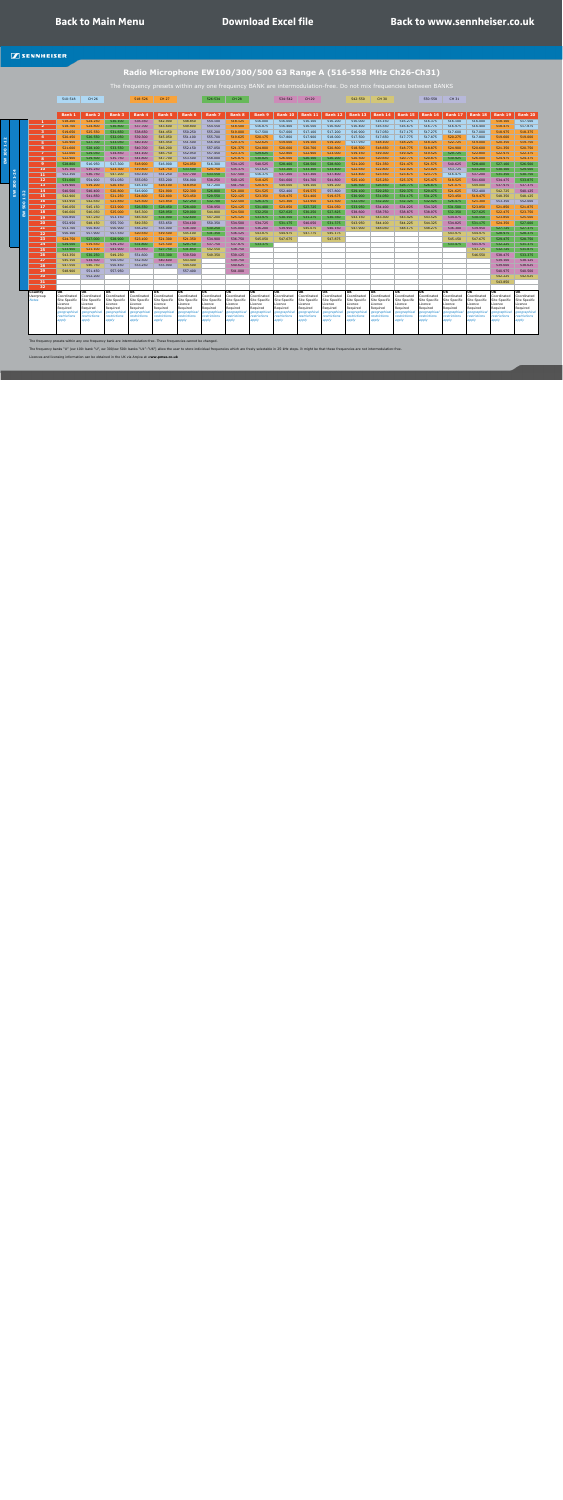#### **Radio Microphone EW100/300/500 G3 Range B (626-668 MHz Ch40-Ch45)**

The frequency presets within any one frequency BANK are intermodulation-free. Do not mix frequencies between BANKS

<span id="page-13-0"></span>

|                          |                 |                         | 622-630                | CH 40                    |                         | 630-638                | <b>CH 41</b>             |                         | 638-646                 | <b>CH 42</b>             |                               | 646-654                  | <b>CH 43</b>            |                        | 654-662                  | <b>CH 44</b>             |                         | 662-670                  | <b>CH 45</b>                   |                          |                          |                          |
|--------------------------|-----------------|-------------------------|------------------------|--------------------------|-------------------------|------------------------|--------------------------|-------------------------|-------------------------|--------------------------|-------------------------------|--------------------------|-------------------------|------------------------|--------------------------|--------------------------|-------------------------|--------------------------|--------------------------------|--------------------------|--------------------------|--------------------------|
|                          |                 |                         |                        |                          |                         |                        |                          |                         |                         |                          |                               |                          |                         |                        |                          |                          |                         |                          |                                |                          |                          |                          |
|                          |                 |                         |                        |                          |                         |                        |                          |                         |                         |                          |                               |                          |                         |                        |                          |                          |                         |                          |                                |                          |                          |                          |
|                          |                 |                         | <b>Bank 1</b>          | <b>Bank 2</b>            | <b>Bank 3</b>           | <b>Bank 4</b>          | <b>Bank 5</b>            | <b>Bank 6</b>           | <b>Bank 7</b>           | <b>Bank 8</b>            | <b>Bank 9</b>                 | <b>Bank 10</b>           | <b>Bank 11</b>          | <b>Bank 12</b>         | <b>Bank 13</b>           | <b>Bank 14</b>           | <b>Bank 15</b>          | <b>Bank 16</b>           | <b>Bank 17</b>                 | <b>Bank 18</b>           | <b>Bank 19</b>           | <b>Bank 20</b>           |
|                          |                 | $\mathbf{1}$            | 626.300                | 632.350                  | 638.450                 | 644.550                | 650.200                  | 656.350                 | 662.750                 | 632.925                  | 626.000                       | 626.000                  | 626.100                 | 626.200                | 626.050                  | 626.175                  | 626.300                 | 626.375                  | 626.150                        | 667.850                  | 626.100                  | 628.100                  |
|                          |                 | $\overline{\mathbf{2}}$ | 626.750                | 632.800                  | 639.050                 | 645.450                | 650.750                  | 656.800                 | 663.150                 | 635.425                  | 626.875                       | 626.400                  | 626.500                 | 626,600                | 626.450                  | 626.575                  | 626.700                 | 626.775                  | 626.525                        | 667,475                  | 626.975                  | 628.475                  |
|                          |                 | 3                       | 627.450                | 633.750                  | 639.450                 | 646.650                | 651.600                  | 657.450                 | 663.950                 | 639.350                  | 627.500                       | 627.000                  | 627.100                 | 627.200                | 626.950                  | 627.075                  | 627.200                 | 627.275                  | 626.975                        | 667.025                  | 627.600                  | 628.975                  |
|                          |                 | $\overline{a}$          | 628.450                | 634.350                  | 640.200                 | 647.200                | 652,800                  | 657.850                 | 664.500                 | 640.050                  | 630.175                       | 627.800                  | 627.900                 | 628,000                | 627.550                  | 627.675                  | 627.800                 | 627.875                  | 627.500                        | 666.500                  | 630.275                  | 629,600                  |
| $1 - 12$                 |                 | 5                       | 628,900                | 635,700                  | 640.750                 | 648.050                | 653.250                  | 659.050                 | 665.650                 | 648,500                  | 632.625                       | 629,000                  | 629.100                 | 629,200                | 628,000                  | 628.125                  | 628.250                 | 628.325                  | 628.100                        | 665,900                  | 632.725                  | 630.350                  |
|                          |                 | 6                       | 629.700                | 636,200                  | 641.550                 | 648,500                | 654.300                  | 659,900                 | 666.100                 | 653.950                  | 634,800                       | 630,600                  | 630.700                 | 630,800                | 628.550                  | 628.675                  | 628,800                 | 628.875                  | 628,775                        | 665.225                  | 634.900                  | 631.350                  |
| 100                      |                 | $\overline{7}$          | 630.800                | 636.900                  | 642.600                 | 649.150                | 654.700                  | 660.900                 | 667.050                 | 655.350                  | 639.625                       | 632.800                  | 632.900                 | 633.000                | 629.200                  | 629.325                  | 629.450                 | 629.525                  | 629.525                        | 664.475                  | 639.725                  | 632.975                  |
| È                        |                 | $\bf{8}$                | 631.750                | 637.300                  | 643.450                 | 649.650                | 655.600                  | 661.600                 | 667.550                 | 656.250                  | 640.825                       | 636.000                  | 636.100                 | 636.200                | 630.550                  | 630.675                  | 630.800                 | 630.875                  | 630.425                        | 663.575                  | 640.925                  | 634.975                  |
|                          |                 | $\overline{9}$          | 640.550                | 628,850                  | 628.550                 | 630.500                | 630.500                  | 626.250                 | 627.550                 | 659.025                  | 650.525                       | 638,400                  | 638.500                 | 638.600                | 631.250                  | 631.375                  | 631.500                 | 631.575                  | 631.625                        | 662.375                  | 650.625                  | 637.100                  |
| $\blacktriangleleft$     |                 | 10                      | 646.100                | 641.600                  | 649.700                 | 636.050                | 641.750                  | 637,000                 | 629.750                 | 665.175                  | 661.700                       | 643.200                  | 643.300                 | 643.400                | 632.700                  | 632.825                  | 632.950                 | 633.025                  | 633.125                        | 660.875                  | 661.800                  | 640.100                  |
| $\ddot{\sim}$            |                 | 11                      | 653.300                | 647.150                  | 655.700                 | 659.600                | 665,300                  | 640.900                 | 642.450                 | 665.675                  | 663.625                       | 647,200                  | 647.300                 | 647.400                | 633.450                  | 633.575                  | 633.700                 | 633.775                  | 634.850                        | 659.150                  | 663.725                  | 641.350                  |
| <b>E</b><br>$\mathsf{S}$ |                 | 12                      | 659.150                | 665.300                  | 663.050                 | 666,800                | 665.900                  | 652.150                 | 649,700                 | 667.275                  | 668,000                       | 651.600                  | 651.700                 | 651.800                | 635.150                  | 635.275                  | 635.400                 | 635.475                  | 637.325                        | 656.675                  | 626.475                  | 644.475                  |
| ന                        |                 | 13                      | 635.450                | 643.100                  | 629.000                 | 627.950                | 626.150                  | 627.050                 | 626.250                 | 631.200                  | 626.375                       | 659.000                  | 659.100                 | 659.200                | 636.550                  | 636.675                  | 636.800                 | 636.875                  | 640.400                        | 653.600                  | 628.000                  | 647.975                  |
| $\geq$                   | $\mathbf{\sim}$ | 14                      | 636.500                | 643.850                  | 630.200                 | 632.300                | 627.500                  | 628.000                 | 630.750                 | 633.750                  | 627.900                       | 662.400                  | 662.500                 | 662.600                | 639.150                  | 639.275                  | 639.400                 | 639.475                  | 642.575                        | 651.425                  | 628.525                  | 652.725                  |
|                          | ო               | 15                      | 642.650                | 648,200                  | 634.100                 | 632.900                | 628,100                  | 631.350                 | 632.950                 | 636.025                  | 628,425                       | 667.600                  | 667,700                 | 667,800                | 640.950                  | 641.075                  | 641.200                 | 641.275                  | 645.350                        | 648.650                  | 629.225                  | 658.350                  |
|                          | $\bullet$       | 16                      | 651.200                | 652.250                  | 648.050                 | 635.450                | 629.900                  | 631.900                 | 634.450                 | 638,500                  | 629.125                       | 628.175                  | 628.275                 | 628.375                | 642.100                  | 642.225                  | 642.350                 | 642.425                  | 649.025                        | 644.975                  | 629.675                  | 663.350                  |
|                          | ន្ល             | 17                      | 655.100                | 653.000                  | 650.600                 | 638.300                | 631.250                  | 632.700                 | 637.300                 | 640.450                  | 629.575                       | 629.475                  | 629.575                 | 629.675                | 644.000                  | 644.125                  | 644.250                 | 644.325                  | 652.175                        | 641.825                  | 631.075                  | 666.100                  |
|                          | ₹               | 18                      | 658.100                | 656.450                  | 657.350                 | 651.950                | 633.050                  | 638.750                 | 638.950                 | 643.650                  | 630.975                       | 631.300                  | 631.400                 | 631.500                | 648.650                  | 648.775                  | 648.900                 | 648.975                  | 656.675                        | 637.325                  | 631.625                  | 631.850                  |
|                          |                 | 19                      | 659.900                | 658.250                  | 661.400                 | 653.300                | 633.800                  | 643.700                 | 640.450                 | 653.000                  | 631.525                       | 633.850                  | 633.950                 | 634.050                | 653.200                  | 653.325                  | 653.450                 | 653.525                  | 658.550                        | 635.450                  | 633.450                  | 632.475                  |
|                          |                 | 20                      | 661.550                | 661.250                  | 662.600                 | 660.200                | 636.050                  | 647.300                 | 644.250                 | 655.875                  | 633.350                       | 637.625                  | 637.725                 | 637.825                | 654.000                  | 654.125                  | 654.250                 | 654.325                  | 661.850                        | 632.150                  | 636.475                  | 633.850                  |
|                          |                 | 21                      | 662.300                | 662.300                  | 664.250                 | 661.850                | 636.800                  | 653.100                 | 647.450                 | 660.050                  | 636.375                       | 640.150                  | 640.250                 | 640.350                | 657.950                  | 658.075                  | 658.200                 | 658.275                  | 665.675                        | 628.325                  | 641.500                  | 634.350                  |
|                          |                 | 22                      | 665.750                | 663.050                  | 666.050                 | 662.450                | 646.550                  | 666.100                 | 653.850                 | 661.200                  | 641.400                       | 641.175                  | 641.275                 | 641.375                | 660.300                  | 660.425                  | 660.550                 | 660.625                  | 666.725                        | 627.275                  | 642.350                  | 637.725                  |
|                          |                 | 23                      | 666.650                | 664.550                  | 666.500                 | 665.150                | 658.850                  | 667.050                 | 656.100                 | 662,500                  | 642.250                       | 649.950                  | 650.050                 | 650.150                | 661.250                  | 661.375                  | 661.500                 | 661.575                  | 629.925                        | 626.100                  | 644.075                  | 638.975                  |
|                          |                 | 24                      | 667.700                | 666.950                  | 667.700                 | 666.200                | 660.200                  | 667.850                 | 661.200                 | 667.700                  | 643.975                       | 654.975                  | 655.075                 | 655.175                | 666.350                  | 666.475                  | 666.600                 | 666.675                  | 635.275                        | 626.725                  | 644.825                  | 639.475                  |
|                          |                 | 25                      | 632.900                | 626.150                  | 626.450                 | 626.150                | 626,600                  | 629,400                 | 626,800                 | 636,750                  | 644.725                       | 657.675                  | 657.775                 | 657.875                | 667.600                  | 667.725                  | 667.850                 | 667.925                  | 639.000                        | 630,700                  | 646,300                  | 642.225                  |
|                          |                 | 26                      | 638.150                | 626,900                  | 627.650                 | 633.950                | 635.450                  | 630,450                 | 630.150                 | 641.425                  | 646,200                       | 660.975                  | 661.075                 | 661.175                |                          |                          |                         |                          | 644.575                        | 631.500                  | 653.975                  | 642.725                  |
|                          |                 | 27                      | 646.850                | 628.100                  | 632.000                 | 640.850                | 639.350                  | 636.250                 | 636.450                 | 651.150                  | 653.875                       | 661.900                  | 662.000                 | 662.100                |                          |                          |                         |                          | 649.725                        | 638.275                  | 655.150                  | 648.475                  |
|                          |                 | 28                      | 650.150                | 641.150                  | 633.200                 | 642.200                | 649,400                  | 639.500                 | 637.800                 |                          | 655.050                       | 664.625                  | 664.725                 | 664.825                |                          |                          |                         |                          | 655.725                        | 644.275                  | 660.725                  | 649.100                  |
|                          |                 | 29                      | 651.800                | 653.600                  | 656.450                 | 643.250                | 658.250                  | 643.250                 | 639.800                 |                          | 660.625                       | 665.250                  | 665.350                 | 665.450                |                          |                          |                         |                          | 662.500                        | 649.425                  | 661.375                  | 649.600                  |
|                          |                 | 30                      | 656.150                | 655.700                  | 659.450                 | 659.150                | 661.250                  | 650.650                 | 640.850                 |                          | 661.275                       | 664.125                  | 664.225                 | 664.325                |                          |                          |                         |                          | 663.300                        | 655.000                  | 667.150                  | 650.975                  |
|                          |                 | 31                      | 663.500                | 660.350                  | 660.650                 | 663.650                | 662.450                  | 663.700                 | 651.350                 |                          | 667.050                       | 663.375                  | 663.475                 | 663.575                |                          |                          |                         |                          | 667.275                        | 658.725                  | 643.475                  | 652.225                  |
|                          |                 | 32                      | 664.550                | 665.900                  | 667.250                 | 667.550                | 664.100                  | 664.500                 | 659.100                 |                          | 643.375                       |                          |                         |                        |                          |                          |                         |                          | 667.900                        | 664.075                  |                          | 653.850                  |
|                          |                 | Country<br>Usergroup    | UK<br>Coordinated      | <b>UK</b><br>Coordinated | UK<br>Coordinated       | UK<br>Coordinated      | <b>UK</b><br>Coordinated | UK<br>Coordinated       | UK<br>Coordinated       | UK<br>Coordinated        | <b>UK</b><br>Coordinated      | UK<br>Coordinated        | UK<br>Coordinated       | UK<br>Coordinated      | <b>UK</b><br>Coordinated | <b>UK</b><br>Coordinated | UK<br>Coordinated       | <b>UK</b><br>Coordinated | UK<br>Coordinated              | <b>UK</b><br>Coordinated | <b>UK</b><br>Coordinated | <b>UK</b><br>Coordinated |
|                          |                 | <b>Notes</b>            | Site Specific          | Site Specific            | Site Specific           | Site Specific          | <b>Site Specific</b>     | Site Specific           | Site Specific           | Site Specific            | <b>Site Specific</b>          | Site Specific            | Site Specific           | Site Specific          | <b>Site Specific</b>     | Site Specific            | Site Specific           | <b>Site Specific</b>     | Site Specific                  | <b>Site Specific</b>     | Site Specific            | <b>Site Specific</b>     |
|                          |                 |                         | Licence                | Licence                  | Licence                 | Licence                | Licence                  | Licence                 | Licence                 | Licence                  | Licence                       | Licence                  | Licence                 | Licence                | Licence                  | Licence                  | Licence                 | Licence                  | Licence                        | Licence                  | Licence                  | Licence<br>Required      |
|                          |                 |                         | Required<br>qeographic | Required<br>aeographica  | Required<br>qeographica | Required<br>qeoqraphio | Required<br>qeographica  | Required<br>qeographica | Required<br>qeoqraphica | Required<br>qeographical | Required<br><i>geographic</i> | Required<br>qeographical | Required<br>qeographica | Required<br>qeographic | Required<br>aeographica  | Required<br>qeographica  | Required<br>geographica | Required<br>qeographical | Required<br><i>aeographica</i> | Required<br>qeographical | Required<br>qeoqraphica. | geographical             |
|                          |                 |                         | restrictions           | estrictions              | restrictions            | restrictions           | restrictions             | restrictions            | restrictions            | restrictions             | restrictions                  | restrictions             | <b>restrictions</b>     | restrictions           | <i>restrictions</i>      | restrictions             | restrictions            | restrictions             | restrictions                   | restrictions             | restrictions             | restrictions             |
|                          |                 |                         | apply                  | apply                    | apply                   | apply                  | apply                    | apply                   | apply                   | apply                    | apply                         | apply                    | apply                   | apply                  | apply                    | apply                    | apply                   | apply                    | apply                          | apply                    | apply                    | apply                    |
|                          |                 |                         |                        |                          |                         |                        |                          |                         |                         |                          |                               |                          |                         |                        |                          |                          |                         |                          |                                |                          |                          |                          |
|                          |                 |                         |                        |                          |                         |                        |                          |                         |                         |                          |                               |                          |                         |                        |                          |                          |                         |                          |                                |                          |                          |                          |
|                          |                 |                         |                        |                          |                         |                        |                          |                         |                         |                          |                               |                          |                         |                        |                          |                          |                         |                          |                                |                          |                          |                          |

The frequency presets within any one frequency bank are intermodulation-free. These frequencies cannot be changed.

The frequency banks "U" (ew 100: bank "U", ew 300/ew 500: banks "U1"-"U6") allow the user to store individual frequencies which are freely selectable in 25-kHz steps. It might be that these frequencies are not intermodulat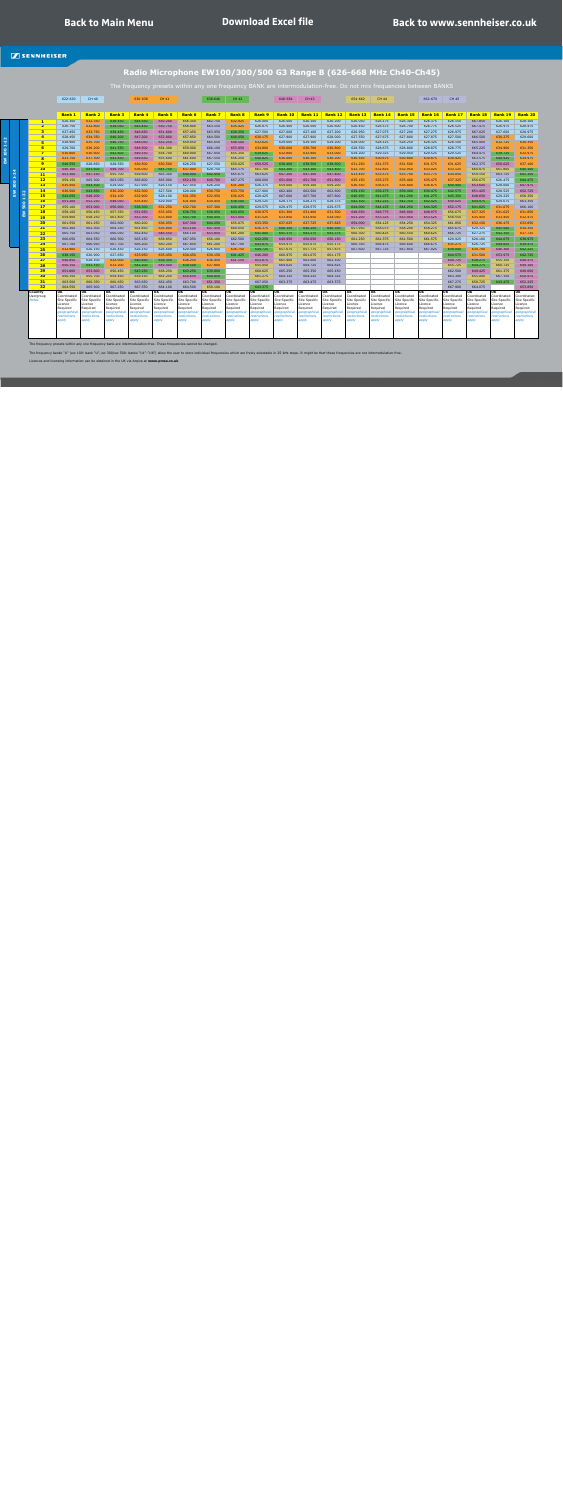**EW 100 1-12**

EW 100 1-12

#### **Radio Microphone EW100/300/500 G3 Range C (734-776 MHz Ch54-Ch59)**

The frequency presets within any one frequency BANK are intermodulation-free. Do not mix frequencies between BANKS

<span id="page-14-0"></span>

|                  |                |                 | 734-742             | CH 54                |                      | 742-750             | <b>CH 55</b>         |                     | 750-758              | CH 56                |                     | 758-766              | <b>CH 57</b>        |                      | 766-774              | <b>CH 58</b>         |                     | 774-782              | CH 59                |                      |                      |                     |
|------------------|----------------|-----------------|---------------------|----------------------|----------------------|---------------------|----------------------|---------------------|----------------------|----------------------|---------------------|----------------------|---------------------|----------------------|----------------------|----------------------|---------------------|----------------------|----------------------|----------------------|----------------------|---------------------|
|                  |                |                 |                     |                      |                      |                     |                      |                     |                      |                      |                     |                      |                     |                      |                      |                      |                     |                      |                      |                      |                      |                     |
|                  |                |                 | <b>Bank:</b>        | <b>Bank 2</b>        | <b>Bank3</b>         | <b>Bank4</b>        | <b>Bank 5</b>        | <b>Bank 6</b>       | <b>Bank 7</b>        | <b>Bank</b>          | <b>Bank 9</b>       | <b>Bank 10</b>       | 3ank 11             | <b>Bank 12</b>       | 3ank 13              | 3ank 14              | <b>Bank 1</b>       | <b>Bank 16</b>       | <b>Bank 17</b>       | <b>Bank 18</b>       | Bank 19              | <b>Bank 20</b>      |
|                  |                |                 | 734.000             | 734.000              | 734.100              | 734.200             | 734.050              | 734.125             | 734.250              | 734.375              | 734.100             | 734.300              | 740.350             | 746.450              | 752.550              | 758.200              | 764.350             | 770.750              | 766.125              | 740.125              | 734.150              | 775.850             |
|                  | $\overline{2}$ |                 | 734.875             | 734.400              | 734.500              | 734.600             | 734.450              | 734.525             | 734.650              | 734.775              | 734.975             | 734.750              | 740.800             | 747.050              | 753.450              | 758.750              | 764.800             | 771.150              | 766.500              | 740.500              | 734.525              | 775.475             |
|                  |                |                 | 735.500             | 735.000              | 735.100              | 735.200             | 734.950              | 735.025             | 735.150              | 735.275              | 735.600             | 735.450              | 741.750             | 747.450              | 754.650              | 759.600              | 765.450             | 771.950              | 767.000              | 741.000              | 734.975              | 775.025             |
|                  |                |                 | 738.175             | 735.800              | 735.900              | 736.000             | 735.550              | 735.625             | 735.750              | 735.875              | 738.275             | 736.450              | 742.350             | 748.200              | 755.200              | 760.800              | 765.850             | 772.500              | 768.500              | 741.625              | 735.500              | 774.500             |
|                  | -5.            |                 | 740.625             | 737.000              | 737.100              | 737.200             | 736.000              | 736.075             | 736.200              | 736.325              | 740.725             | 736.900              | 743.700             | 748.750              | 756.050              | 761.250              | 767.050             | 773.650              | 769.500              | 742.625              | 736.100              | 773.900             |
|                  |                |                 | 742.800             | 738.600              | 738.700              | 738,800             | 736.550              | 736.625             | 736.750              | 736.875              | 742,900             | 737.700              | 744.200             | 749.550              | 756.500              | 762.300              | 767.900             | 774.100              | 770.625              | 744.000              | 736.775              | 773.225             |
|                  |                | -7              | 747.625             | 740.800              | 740.900              | 741.000             | 737.200              | 737.275             | 737.400              | 737.525              | 747.725             | 738.800              | 744.900             | 750.600              | 757.150              | 762.700              | 768.900             | 775.050              | 772.250              | 745.750              | 737.525              | 772.475             |
|                  | -8             |                 | 748.825             | 744.000              | 744.100              | 744.200             | 738.550              | 738.625             | 738.750              | 738.875              | 748.925             | 739.750              | 745.300             | 751.450              | 757.650              | 763,600              | 769.600             | 775.550              | 773.500              | 747.625              | 738.425              | 771.575             |
|                  |                |                 | 758.525             | 746,400              | 746,500              | 746,600             | 739.250              | 739.325             | 739.450              | 739.575              | 758.625             | 748.550              | 736.850             | 736.550              | 738,500              | 738.500              | 734.250             | 735.550              | 774.125              | 748.375              | 739.625              | 770.375             |
| 24               |                | 10 <sup>1</sup> | 769.700             | 751.200              | 751.300              | 751.400             | 740.700              | 740.775             | 740.900              | 741.025              | 769.800             | 754.100              | 749.600             | 757.700              | 744.050              | 749.750              | 745.000             | 737.750              | 774.875              | 750.375              | 741.125              | 768.875             |
| ÷                |                | 11              | 771.625             | 755.200              | 755.300              | 755.400             | 741.450              | 741.525             | 741.650              | 741.775              | 771.725             | 761.300              | 755.150             | 763.700              | 767.600              | 773.300              | 748.900             | 750.450              | 767.375              | 751.625              | 742.850              | 767.150             |
|                  |                | 12              | 776.000             | 759.600              | 759.700              | 759.800             | 743.150              | 743.225             | 743.350              | 743.475              | 734.475             | 767.150              | 773.300             | 771.050              | 774.800              | 773.900              | 760.150             | 757.700              | 768.125              | 742.000              | 745.325              | 746.675             |
| 300              |                | 13 <sup>°</sup> | 734.375             | 767.000              | 767.100              | 767.200             | 744.550              | 744.625             | 744.750              | 744.875              | 736.000             | 743.450              | 751.100             | 737.000              | 735.950              | 734.150              | 735.050             | 734.250              | 769.125              | 744.375              | 748.400              | 761.600             |
| $\geq$<br>$\sim$ |                | 14              | 735.900             | 770.400              | 770.500              | 770.600             | 747.150              | 747.225             | 747.350              | 747.475              | 736.525             | 744.500              | 751.850             | 738.200              | 740.300              | 735.500              | 736.000             | 738.750              | 771.375              | 746.250              | 750.575              | 759.425             |
|                  |                | -15             | 736.425             | 775.600              | 775.700              | 775.800             | 748.950              | 749.025             | 749.150              | 749.275              | 737.225             | 750.650              | 756.200             | 742.100              | 740.900              | 736.100              | 739.350             | 740.950              | 771.875              | 747.250              | 753.350              | 756.650             |
| $\circ$          |                | <b>16</b>       | 737.125             | 736.175              | 736.275              | 736.375             | 750.100              | 750.175             | 750.300              | 750.425              | 737.675             | 759.200              | 760.250             | 756.050              | 743.450              | 737.900              | 739.900             | 742.450              |                      | 749.250              | 757.025              | 752.975             |
|                  |                | 17 <sup>2</sup> | 737.575             | 737.475              | 737.575              | 737.675             | 752.000              | 752.075             | 752.200              | 752.325              | 739.075             | 763.100              | 761.000             | 758.600              | 746.300              | 739.250              | 740.700             | 745.300              |                      | 749.750              | 760.175              | 749.825             |
|                  |                | <b>18</b>       | 738.975             | 739.300              | 739.400              | 739.500             | 756.650              | 756.725             | 756.850              | 756.975              | 739.625             | 766.100              | 764.450             | 765.350              | 759.950              | 741.050              | 746.750             | 746.950              |                      | 750.750              | 764.675              | 745.325             |
|                  |                | 19              | 739.525             | 741.850              | 741.950              | 742.050             | 761.200              | 761.275             | 761.400              | 761.525              | 741.450             | 767.900              | 766.250             | 769.400              | 761.300              | 741.800              | 751.700             | 748.450              |                      |                      | 766.550              | 743.450             |
|                  |                | 20 <sub>1</sub> | 741.350             | 745.625              | 745.725              | 745.825             | 762.000              | 762.075             | 762.200              | 762.325              | 744,475             | 769.550              | 769.250             | 770.600              | 768.200              | 744.050              | 755.300             | 752.250              |                      |                      | 769.850              | 740.150             |
|                  |                | -21             | 744.375             | 748.150              | 748.250              | 748.350             | 765.950              | 766.025             | 766.150              | 766.275              | 749.500             | 770.300              | 770.300             | 772.250              | 769.850              | 744.800              | 761.100             | 755.450              |                      |                      | 773.675              | 736.325             |
|                  |                | 22              | 749,400             | 749.175              | 749.275              | 749.375             | 768.300              | 768.375             | 768.500              | 768.625              | 750.350             | 773.750              | 771.050             | 774.050              | 770.450              | 754.550              | 774.100             | 761.850              |                      |                      | 774.725              | 735.275             |
|                  |                | 23              | 750.250             | 757.950              | 758.050              | 758.150             | 769.250              | 769.325             | 769.450              | 769.575              | 752.075             | 774.650              | 772.550             | 774.500              | 773.150              | 766.850              | 775.050             | 764.100              |                      |                      | 737.925              | 734.100             |
|                  | 24             |                 | 751.975             | 762.975              | 763.075              | 763.175             | 774.350              | 774.425             | 774.550              | 774.675              | 752.825             | 775.700              | 774.950             | 775.700              | 774.200              | 768.200              | 775.850             | 769.200              |                      |                      | 743.275              | 734.725             |
|                  |                | -25             | 752.725             | 765.675              | 765.775              | 765.875             | 775.600              | 775.675             | 775.800              | 775.925              | 754.300             | 740.900              | 734.150             | 734.450              | 734.150              | 734.600              | 737.400             | 734.800              |                      |                      | 747.000              | 738.700             |
|                  |                | 26              | 754.200             | 768.975              | 769.075              | 769.175             |                      |                     |                      |                      | 761.975             | 746.150              | 734.900             | 735.650              | 741.950              | 743.450              | 738.450             | 738.150              |                      |                      | 752.575              | 739.500             |
|                  | -27            |                 | 761.875             | 769,900              | 770,000              | 770.100             |                      |                     |                      |                      | 763.150             | 754.850              | 736.100             | 740,000              | 748.850              | 747.350              | 744.250             | 744,450              |                      |                      | 757.725              | 746.275             |
|                  |                | 28              | 763.050             | 772.625              | 772.725              | 772.825             |                      |                     |                      |                      | 768.725             | 758.150              | 749.150             | 741.200              | 750.200              | 757.400              | 747.500             | 745.800              |                      |                      | 763.725              | 752.275             |
|                  |                | 29              | 768.625             | 773.250              | 773.350              | 773.450<br>772.325  |                      |                     |                      |                      | 769.375<br>775.150  | 759.800              | 761.600             | 764.450              | 751.250              | 766.250              | 751.250             | 747.800<br>748.850   |                      |                      | 770.500              | 757.425             |
|                  | -30            |                 | 769.275<br>775.050  | 772.125<br>771.375   | 772.225<br>771.475   | 771.575             |                      |                     |                      |                      | 751.475             | 764.150<br>771.500   | 763.700<br>768.350  | 767.450<br>768.650   | 767.150<br>771.650   | 769.250<br>770.450   | 758.650<br>771.700  | 759.350              |                      |                      | 771.300<br>775.275   | 763.000<br>766.725  |
|                  | ಾಂ             | -31             | 751.375             |                      |                      |                     |                      |                     |                      |                      |                     | 772.550              | 773.900             | 775.250              | 775.550              | 772.100              | 772.500             | 767.100              |                      |                      | 775.900              | 772.075             |
|                  | Country        |                 | <b>UK</b>           | UK                   | UK                   | <b>UK</b>           | UK                   | UK                  | <b>UK</b>            | <b>UK</b>            | UK                  | UK                   | <b>UK</b>           | UK                   | l uk                 | <b>UK</b>            | UK                  | <b>UK</b>            | UK                   | <b>UK</b>            | UK                   | UK                  |
|                  | Usergroup      |                 | Coordinated         | Coordinated          | Coordinated          | Coordinated         | Coordinated          | Coordinated         | Coordinated          | Coordinated          | Coordinated         | Coordinated          | Coordinated         | Coordinated          | Coordinated          | Coordinated          | Coordinated         | Coordinated          | Coordinated          | Coordinated          | Coordinated          | Coordinated         |
|                  | <b>Notes</b>   |                 | Site Specific       | <b>Site Specific</b> | <b>Site Specific</b> | Site Specific       | <b>Site Specific</b> | Site Specific       | <b>Site Specific</b> | <b>Site Specific</b> | Site Specific       | <b>Site Specific</b> | Site Specific       | <b>Site Specific</b> | <b>Site Specific</b> | <b>Site Specific</b> | Site Specific       | <b>Site Specific</b> | <b>Site Specific</b> | <b>Site Specific</b> | <b>Site Specific</b> | Site Specific       |
|                  |                |                 | Licence<br>Reauired | Licence<br>Required  | Licence<br>Required  | Licence<br>Required | Licence<br>Required  | Licence<br>Required | Licence<br>Required  | Licence<br>Required  | Licence<br>Required | Licence<br>Required  | Licence<br>Required | Licence<br>Required  | Licence<br>Required  | Licence<br>Required  | Licence<br>Required | Licence<br>Required  | icence<br>Required   | Licence<br>Required  | Licence<br>Required  | Licence<br>Required |
|                  |                |                 | qeoqraphica         | aeographica          | geographica          | qeographical        | qeographica          | <i>geographica</i>  | geographical         | qeographica          | geographica         | geographica          | qeoqraphica.        | qeographica          | geographica          | geographica          | qeoqraphica         | qeoqraphical         | qeographica          | <i>geographica</i>   | qeographica          | qeographica         |
|                  |                |                 | restrictions        | estrictions          | restrictions         | restrictions        | restrictions         | restrictions        | restrictions         | restrictions         | restrictions        | restrictions         | restrictions        | restrictions         | restrictions         | restrictions         | <b>restrictions</b> | restrictions         | estrictions          | restrictions         | restrictions         | restrictions        |
|                  |                |                 | apply               | apply                | apply                | apply               | apply                | apply               | apply                | apply                | apply               | apply                | apply               | apply                | apply                | apply                | apply               | apply                | apply                | apply                | apply                | apply               |
|                  |                |                 |                     |                      |                      |                     |                      |                     |                      |                      |                     |                      |                     |                      |                      |                      |                     |                      |                      |                      |                      |                     |
|                  |                |                 |                     |                      |                      |                     |                      |                     |                      |                      |                     |                      |                     |                      |                      |                      |                     |                      |                      |                      |                      |                     |

The frequency presets within any one frequency bank are intermodulation-free. These frequencies cannot be changed.

The frequency banks "U" (ew 100: bank "U", ew 300/ew 500: banks "U1"-"U6") allow the user to store individual frequencies which are freely selectable in 25-kHz steps. It might be that these frequencies are not intermodulat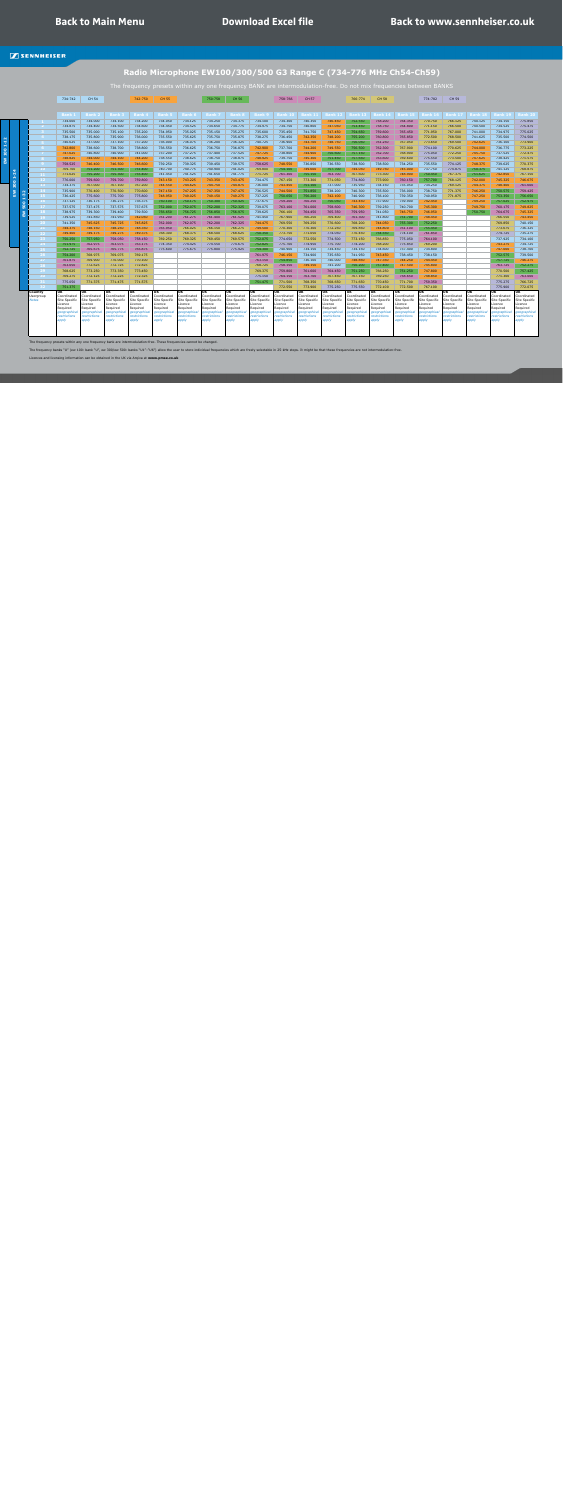#### **Radio Microphone EW100/300/500 G3 Range D (780-822 MHz Ch59-Ch64)**

<span id="page-15-0"></span>

|                   |                                   |                      | 774-782                  | CH 59              |                                                                                                                                                                          | 782-790            | <b>CH 60</b>  |                    | 790-798       | CH 61         |               | 798-806        | CH 62          |           | 806-814                  | CH 63                                         |                                   | 814-822                    | CH 64               |                                |                                      |                |
|-------------------|-----------------------------------|----------------------|--------------------------|--------------------|--------------------------------------------------------------------------------------------------------------------------------------------------------------------------|--------------------|---------------|--------------------|---------------|---------------|---------------|----------------|----------------|-----------|--------------------------|-----------------------------------------------|-----------------------------------|----------------------------|---------------------|--------------------------------|--------------------------------------|----------------|
|                   |                                   |                      |                          |                    |                                                                                                                                                                          |                    |               |                    |               |               |               |                |                |           |                          |                                               |                                   |                            |                     |                                |                                      |                |
|                   |                                   |                      | <b>Bank 1</b>            | <b>Bank 2</b>      | <b>Bank 3</b>                                                                                                                                                            | <b>Bank 4</b>      | <b>Bank 5</b> | <b>Bank 6</b>      | <b>Bank 7</b> | <b>Bank 8</b> | <b>Bank 9</b> | <b>Bank 10</b> | <b>Bank 11</b> | Bank 12   | Bank 13                  | <b>Bank 14</b>                                | <b>Bank 15</b>                    | <b>Bank 16</b>             | Bank 17             | <b>Bank 18</b>                 | Bank 19                              | <b>Bank 20</b> |
|                   |                                   |                      | 782,100                  | 800.100            | 800,400                                                                                                                                                                  | 790.100            | 790.100       | 790.25             | 790.25        | 790.100       | 790.100       | 790.250        | 790.850        | 790.15    | 780,000                  | 780.100                                       | 780,200                           | 780,000                    | 780.050             | 780,300                        | 794.100                              | 790.100        |
|                   |                                   | $\overline{2}$       | 782.475                  | 801.225            | 801.300                                                                                                                                                                  | 790.475            | 790.500       | 790.700            | 790.700       | 790.500       | 790.600       | 790.700        | 791.400        | 790.55    | 780.875                  | 780.500                                       | 780.600                           | 780.400                    | 780.450             | 780.700                        | 794.500                              | 790.500        |
|                   |                                   | -3                   | 782.975                  | 802.200            | 801.800                                                                                                                                                                  | 790.975            | 791.100       | 791.300            | 791.350       | 791.050       | 791.575       | 791.250        | 792.525        | 791.050   | 781.500                  | 781.100                                       | 781.200                           | 781.000                    | 780.950             | 781.200                        | 795.100                              | 791.100        |
| $\mathbf{N}$      |                                   | $\overline{4}$       | 783.600                  | 803,400            | 803.100                                                                                                                                                                  | 791.600            | 791.900       | 792.475            | 792.650       | 791.750       | 792.800       | 791.900        | 793.125        | 791.650   | 784.175                  | 781.900                                       | 782.000                           | 781.800                    | 781.550             | 781.800                        | 795.900                              | 791.900        |
| $\mathbb{Z}$      |                                   | -5                   | 784.000                  | 805.275            | 805.200                                                                                                                                                                  | 792.000            | 792.350       | 792.900            | 793.050       | 792.750       | 795.250       | 792.950        | 793.925        | 792.100   | 786.625                  | 783.100                                       | 783.200                           | 783.000                    | 782.000             | 782.250                        | 796.400                              | 792.400        |
|                   |                                   | -6                   | 784.525                  | 806.175            | 806.400                                                                                                                                                                  | 792.525            | 793.000       | 793.450            | 794.200       | 793.575       | 795.825       | 793.725        | 794.325        | 792.650   | 788.800                  | 784.700                                       | 784.800                           | 784.600                    | 782.550             | 782.800                        | 797.100                              | 793.100        |
| $\frac{100}{100}$ |                                   |                      | 785.225                  | 809.625            | 808.400                                                                                                                                                                  | 793.225            | 793.900       | 793.825            | 796.100       | 794.675       | 797.500       | 794.825        | 796.775        | 793.30    | 793.625                  | 786.900                                       | 787.000                           | 786.800                    | 783.200             | 783.450                        | 798.000                              | 794.000        |
| ≧V                |                                   | -8                   | 785.675                  | 811.950            | 809.000                                                                                                                                                                  | 793.675            | 795.100       | 794.925            | 796.675       | 796.425       | 797.900       | 796.100        | 798.850        | 794.650   | 794.825                  | 790.100                                       | 790.200                           | 790.000                    | 784.550             | 784.800                        | 800.400                              | 796.400        |
|                   |                                   | -9                   | 786.275                  | 813.300            | 809.400                                                                                                                                                                  | 794.275            | 797.500       | 795.400            | 798.700       | 797.900       | 801.325       | 800.425        | 801.425        | 795.350   | 804.525                  | 792.500                                       | 792.600                           | 792.400                    | 785.250             | 785.500                        | 802.100                              | 798.100        |
|                   | 'ম                                | 10                   | 787.075                  | 813.750            | 810.100                                                                                                                                                                  | 795.075            | 798.550       | 796.775            | 799.900       | 803.200       | 806.100       | 801.825        | 802.275        | 796.800   | 815.700                  | 797.300                                       | 797.400                           | 797.200                    | 786.700             | 786.950                        | 803.200                              | 799.200        |
|                   | A                                 | 11                   | 787.625                  | 815.325            | 810.900                                                                                                                                                                  | 795.625            | 800.500       | 797.650            | 804.150       | 803.950       | 808,050       | 804.150        | 803.550        | 797.550   | 817.625                  | 801.300                                       | 801.400                           | 801.200                    | 787.450             | 787,700                        | 806.900                              | 802.900        |
|                   | $\tt S$                           | 12                   | 789.100                  | 816.150            | 812.500                                                                                                                                                                  | 796.725            | 801.650       | 798.850            | 805.800       | 808.175       | 809.325       | 805.600        | 807.400        | 799.250   | 822.000                  | 805.700                                       | 805.800                           | 805.600                    | 789.150             | 789.400                        | 810.300                              | 806.300        |
|                   | $\sim$                            | 13                   |                          | 817.575            | 819.300                                                                                                                                                                  | 797.450            | 805.600       | 799.350            | 809.925       | 811.200       | 810.425       | 806.750        | 810.025        | 802.650   | 780.375                  | 813.100                                       | 813.200                           | 813.000                    | 790.550             | 790.800                        | 812.500                              | 808.500        |
|                   | 孟<br>$\overline{\mathbf{N}}$<br>m | 14                   |                          | 818.850            | 803.550                                                                                                                                                                  | 798.900            | 806.350       | 802.125            | 810.925       | 813.400       | 812.250       | 807.350        | 811.100        | 803.600   | 781.900                  | 816.500                                       | 816.600                           | 816.400                    | 793.150             | 793.400                        | 815.200                              | 811.200        |
|                   | ÷                                 | 15                   |                          | 801.600            | 813.050                                                                                                                                                                  | 800.475            | 807.650       | 803.625            | 813.100       | 813.900       | 812.950       | 811.400        | 811.600        | 805.450   | 782.425                  | 821,700                                       | 821.800                           | 821.600                    | 794.950             | 795.200                        |                                      | 815,900        |
|                   | 500                               | 16                   |                          | 802.950            | 815.850                                                                                                                                                                  | 803.725            | 811.700       | 805.600            | 813.600       |               |               | 812.100        | 813.050        | 806.700   | 783.125                  | 782.275                                       | 782.375                           | 782.175                    | 796.100             | 796.350                        |                                      | 819.700        |
|                   |                                   | 17<br>18             |                          | 803.775            | 818.050                                                                                                                                                                  | 804.925            | 812.400       | 806.850            |               |               |               | 813.600        | 813.800        | 809.100   | 783.575                  | 783.575                                       | 783.675                           | 783.475                    | 798.000             | 798.250                        |                                      |                |
|                   | Š                                 | 19                   |                          | 804.450<br>804.825 | 802.375<br>803.925                                                                                                                                                       | 806.350            | 813.900       | 808.600            |               |               |               |                |                | 810.500   | 784.975<br>785.525       | 785.400                                       | 785.500<br>788.050                | 785.300<br>787.850         | 802.650             | 802.900                        |                                      |                |
|                   |                                   |                      |                          |                    |                                                                                                                                                                          | 807.125            |               | 809.925            |               |               |               |                |                | 812.400   |                          | 787.950                                       |                                   |                            | 807.200<br>808,000  | 807.450<br>808,250             |                                      |                |
|                   |                                   | 20<br>21             |                          | 805.650<br>806.550 | 807.525<br>817.375                                                                                                                                                       | 808.075<br>808.825 |               | 812.100<br>812.775 |               |               |               |                |                | 813.550   | 787.350<br>790.375       | 791.725<br>794.250                            | 791.825<br>794.350                | 791.625<br>794.150         | 811.950             | 812,200                        |                                      |                |
|                   |                                   | 22                   |                          | 807.375            | 818.825                                                                                                                                                                  | 811.625            |               | 813.175            |               |               |               |                |                |           | 795.400                  | 795.275                                       | 795.375                           | 795.175                    | 814.300             | 814.550                        |                                      |                |
|                   |                                   | 23                   |                          | 808.725            | 804.500                                                                                                                                                                  | 812.950            |               |                    |               |               |               |                |                |           | 796.250                  | 804.050                                       | 804.150                           | 803.950                    | 815.250             | 815.500                        |                                      |                |
|                   |                                   | 24                   |                          | 810.000            | 812.075                                                                                                                                                                  | 813.625            |               |                    |               |               |               |                |                |           | 797.975                  | 809.075                                       | 809.175                           | 808.975                    | 820.350             | 820.600                        |                                      |                |
|                   |                                   | 25                   |                          | 810.825            | 814.550                                                                                                                                                                  |                    |               |                    |               |               |               |                |                |           | 798.725                  | 811.775                                       | 811.875                           | 811.675                    | 821.600             | 821.850                        |                                      |                |
|                   |                                   | 26                   |                          | 811.575            | 815.325                                                                                                                                                                  |                    |               |                    |               |               |               |                |                |           | 800.200                  | 815.075                                       | 815.175                           | 814.975                    |                     |                                |                                      |                |
|                   |                                   | 27                   |                          | 812.400            | 816.500                                                                                                                                                                  |                    |               |                    |               |               |               |                |                |           | 807.875                  | 816.000                                       | 816.100                           | 815.900                    |                     |                                |                                      |                |
|                   |                                   | 28                   |                          | 812.775            | 816.875                                                                                                                                                                  |                    |               |                    |               |               |               |                |                |           | 809.050                  | 818,725                                       | 818.825                           | 818.625                    |                     |                                |                                      |                |
|                   |                                   | 29                   |                          | 814.125            | 819.875                                                                                                                                                                  |                    |               |                    |               |               |               |                |                |           | 814.625                  | 819.350                                       | 819,450                           | 819,250                    |                     |                                |                                      |                |
|                   |                                   | 30                   |                          | 814.875            |                                                                                                                                                                          |                    |               |                    |               |               |               |                |                |           | 815.275                  | 818.225                                       | 818.325                           | 818.125                    |                     |                                |                                      |                |
|                   |                                   | 31                   |                          | 815.700            |                                                                                                                                                                          |                    |               |                    |               |               |               |                |                |           | 821.050                  | 817.475                                       | 817.575                           | 817.375                    |                     |                                |                                      |                |
|                   |                                   | 32                   |                          | 816.750            |                                                                                                                                                                          |                    |               |                    |               |               |               |                |                |           | 797.375                  |                                               |                                   |                            |                     |                                |                                      |                |
|                   |                                   | Country<br>Usergroup | <b>UK</b><br>Coordinated | <b>UK</b>          | <b>UK</b><br>MUST NOT BE MUST NOT BE MUST NOT BE MUST NOT BE MUST NOT BE MUST NOT BE MUST NOT BE MUST NOT BE MUST NOT BE MUST NOT BE MUST NOT BE MUST NOT BE MUST NOT BE | UK                 | <b>UK</b>     | l UK.              | UK            | <b>UK</b>     | UK            | UK             | UK             | <b>UK</b> | UK<br>$Ch.s. 1 - 6.8$    | <b>UK</b><br>Ch.s 1 - 7 &                     | <b>UK</b><br>Ch.s 1 - 7 &         | UK<br>$Ch.s. 1 - 7 &$      | UK<br>Ch.s 1 - 12   | UK<br>Ch.s 1 - 12              | <b>UK</b><br>MUST NOT BE MUST NOT BE | <b>UK</b>      |
|                   |                                   | <b>Notes</b>         | Site Specific            |                    | USED IN THE USED IN THE USED IN THE USED IN THE USED IN THE USED IN THE USED IN THE USED IN THE USED IN THE USED IN THE USED IN THE 10SED IN THE 13 - 20                 |                    |               |                    |               |               |               |                |                |           |                          | $16 - 19$                                     | $16 - 19$                         | $16 - 19$                  | Coordinated         | Coordinated                    | USED IN THE USED IN THE              |                |
|                   |                                   |                      | Licence                  | <b>UK</b>          | UK                                                                                                                                                                       | UK                 | UK            | UK                 | UK            | <b>UK</b>     | UK            | <b>UK</b>      | UK             | UK        | Coordinated              | Coordinated                                   | Coordinated                       | Coordinated                | Site Specific       | Site Specific                  | UK                                   | <b>UK</b>      |
|                   |                                   |                      | Required<br>qeographica  |                    |                                                                                                                                                                          |                    |               |                    |               |               |               |                |                |           | Site Specific<br>Licence | Site Specific<br>Licence                      | Site Specific<br>Licence          | Site Specific<br>Licence   | Licence<br>Required | Licence<br>Required            |                                      |                |
|                   |                                   |                      | restrictions             |                    |                                                                                                                                                                          |                    |               |                    |               |               |               |                |                |           | Required                 | Required                                      | Required                          | Required                   | geographical        | geographical                   |                                      |                |
|                   |                                   |                      | apply                    |                    |                                                                                                                                                                          |                    |               |                    |               |               |               |                |                |           | geographical             | geographical                                  | geographica                       | geographical               | restrictions        | restrictions                   |                                      |                |
|                   |                                   |                      |                          |                    |                                                                                                                                                                          |                    |               |                    |               |               |               |                |                |           | restrictions<br>apply.   | restrictions<br>apply.                        | restrictions<br>apply.            | restrictions<br>apply.     | apply.<br>Remainder | apply.<br>Remainder            |                                      |                |
|                   |                                   |                      |                          |                    |                                                                                                                                                                          |                    |               |                    |               |               |               |                |                |           | Remainder                | Remainder                                     | Remainder                         | Remainder                  | MUST NOT BE         | MUST NOT BE                    |                                      |                |
|                   |                                   |                      |                          |                    |                                                                                                                                                                          |                    |               |                    |               |               |               |                |                |           | MUST NOT BE              | <b>MUST NOT BE</b><br>USED IN THE USED IN THE | <b>MUST NOT BE</b><br>USED IN THE | MUST NOT BI<br>USED IN THE | UK.                 | USED IN THE USED IN THE<br>UK. |                                      |                |
|                   |                                   |                      |                          |                    |                                                                                                                                                                          |                    |               |                    |               |               |               |                |                |           | UK.                      | UK.                                           | UK.                               | UK.                        |                     |                                |                                      |                |
|                   |                                   |                      |                          |                    |                                                                                                                                                                          |                    |               |                    |               |               |               |                |                |           |                          |                                               |                                   |                            |                     |                                |                                      |                |
|                   |                                   |                      |                          |                    |                                                                                                                                                                          |                    |               |                    |               |               |               |                |                |           |                          |                                               |                                   |                            |                     |                                |                                      |                |

The frequency presets within any one frequency bank are intermodulation-free. These frequencies cannot be changed.

The frequency banks "U" (ew 100: bank "U", ew 300/ew 500: banks "U1"-"U6") allow the user to store individual frequencies which are freely selectable in 25-kHz steps. It might be that these frequencies are not intermodulat

**From 01 January 2013 in the UK, only 780 MHz - 790 MHz is available. For more details contact www.pmse.co.uk**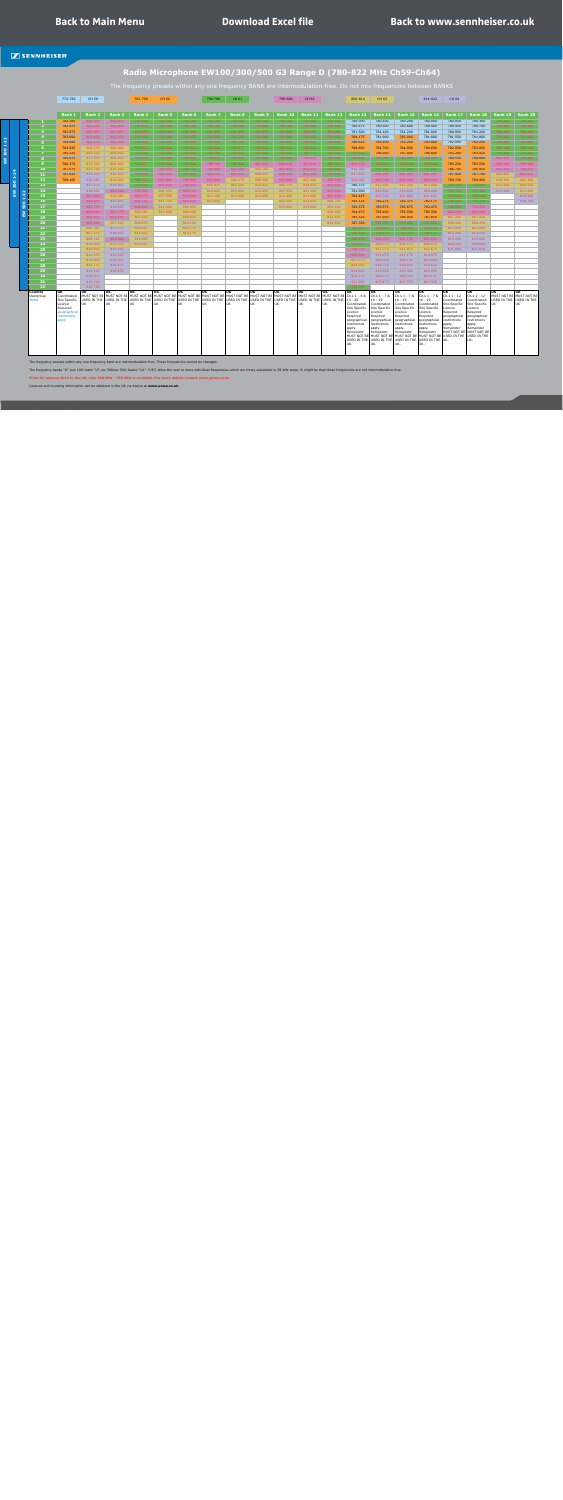#### **Radio Microphone EW100/300/500 G3 Range E (823-865 MHz Ch65-Ch70)**

The frequency presets within any one frequency BANK are intermodulation-free. Do not mix frequencies between BANKS

<span id="page-16-0"></span>

|           |                  |                          | 822-830            | CH 65   |                                    | 830-838                                        | CH 66                   |                                                 | 838-846                         | CH 67             |                                 | 846-854                             | CH 68     |           | 854-862                                                                                                                                                  | CH 69   |           | 863-865   | Licence<br>Exempt |           |           |                          |
|-----------|------------------|--------------------------|--------------------|---------|------------------------------------|------------------------------------------------|-------------------------|-------------------------------------------------|---------------------------------|-------------------|---------------------------------|-------------------------------------|-----------|-----------|----------------------------------------------------------------------------------------------------------------------------------------------------------|---------|-----------|-----------|-------------------|-----------|-----------|--------------------------|
|           |                  |                          |                    |         |                                    |                                                |                         |                                                 |                                 |                   |                                 |                                     |           |           |                                                                                                                                                          |         |           |           |                   |           |           |                          |
|           |                  |                          | Bank 1             | Bank 2  | Bank 3                             | Bank 4                                         | Bank 5                  | Bank 6                                          | Bank 7                          | Bank 8            | Bank 9                          | Bank 10                             | Bank 11   | Bank 12   | Bank 13                                                                                                                                                  | Bank 14 | Bank 15   | Bank 16   | Bank 17           | Bank 18   | Bank 19   | Bank 20                  |
|           |                  | -1                       | 863.100            | 855.275 | 823,000                            | 854.100                                        | 832.950                 | 823.000                                         | 864.950                         | 863.100           | 838.100                         | 838,250                             | 838,250   | 838,100   | 838.100                                                                                                                                                  | 838,100 | 838,250   | 838,850   | 823.000           | 823.100   | 823.200   | 826.900                  |
|           |                  | $\overline{\mathbf{2}}$  | 863.500            | 856.175 | 823.375                            | 854.475                                        | 830.850                 | 823.875                                         | 864.350                         | 863.500           | 838.500                         | 838,700                             | 838,700   | 838,475   | 838.500                                                                                                                                                  | 838,600 | 838.700   | 839,400   | 823.875           | 823.500   | 823.600   | 831.300                  |
|           |                  | 3                        | 864,300            | 856.575 | 826.125                            | 854.975                                        | 829,000                 | 824,500                                         | 863.975                         | 864,200           | 839.100                         | 839.300                             | 839.350   | 838.975   | 839.050                                                                                                                                                  | 839.575 | 839.250   | 840.525   | 824.500           | 824.100   | 824.200   | 834,400                  |
| N         |                  | 4                        | 864,900            | 857.625 | 826.575                            | 855.600                                        | 828.225                 | 827.175                                         | 863.150                         | 864.800           | 839.900                         | 840.475                             | 840.650   | 839.600   | 839.750                                                                                                                                                  | 840.800 | 839.900   | 841.125   | 827.175           | 824.900   | 825.000   | 838,200                  |
|           |                  | 5.                       | 854.100            | 858.200 | 827.975                            | 856.000                                        | 825.250                 | 831.800                                         | 860.900                         | 854.100           | 840.350                         | 840.900                             | 841.050   | 840.000   | 840.750                                                                                                                                                  | 843.250 | 840.950   | 841.925   | 829.625           | 826.100   | 826.200   | 842.900                  |
| $\bullet$ |                  | 6                        | 854,475            | 860,400 | 831.800                            | 856.525                                        | 824.675                 | 836.625                                         | 860.375                         | 854.475           | 841.000                         | 841.450                             | 842.200   | 840.525   | 841.575                                                                                                                                                  | 843.825 | 841.725   | 842.325   | 831.800           | 827,700   | 827,800   | 845.600                  |
| $\bullet$ |                  | $\overline{\phantom{a}}$ | 854.975            | 860.900 | 839.250                            | 857.275                                        | 860.850                 | 837.825                                         | 857.975                         | 854.925           | 841.900                         | 841.825                             | 844.100   | 841.225   | 842.675                                                                                                                                                  | 845.500 | 842.825   | 844.775   | 836.625           | 829.900   | 830.000   | 847.800                  |
|           |                  | 8                        | 855.600            | 861.550 | 841.725                            | 857.750                                        | 854.125                 | 841.725                                         | 856.550                         | 855.450           | 843.100                         | 842.925                             | 844.675   | 841.675   | 844.425                                                                                                                                                  | 845.900 | 844.100   | 846.850   | 837.825           | 833.100   | 833.200   | 851.200                  |
|           |                  | 9                        | 856.025            |         | 850.925                            | 858.700                                        | 845.550                 | 856.050                                         | 856.100                         | 855.875           | 845.500                         | 843.400                             | 846.700   | 842.275   | 845.900                                                                                                                                                  | 849.325 | 848.425   | 849.425   | 847.525           | 835.500   | 835.600   | 854.900                  |
|           |                  | 10                       | 856.575            |         | 855.250                            | 859.350                                        | 840.350                 | 857.850                                         | 854.825                         | 856.525           | 846.550                         | 844.775                             | 847.900   | 843.075   | 851.200                                                                                                                                                  | 854.100 | 849.825   | 850.275   | 858.700           | 840.300   | 840.400   | 856.000                  |
|           | 24<br>÷          | 11                       | 857.300            |         | 861.225                            | 859.775                                        | 864,200                 | 861.550                                         | 863.525                         | 857.025           | 848,500                         | 845.650                             | 852.150   | 843.625   | 851.950                                                                                                                                                  | 856.050 | 852.150   | 851.550   | 860.625           | 844.300   | 844.400   | 857,700                  |
|           |                  | 12                       | 858.300            |         | 861.900                            | 860.325                                        | 863.175                 | 864.425                                         | 854.000                         | 858.025           | 849.650                         | 846.850                             | 853.800   | 844.725   | 856.175                                                                                                                                                  | 857.325 | 853.600   | 855.400   | 865.000           | 848.700   | 848.800   | 860.100                  |
|           | 300              | 13                       | 858.875            |         | 824.500                            | 861.175                                        | 863.600                 | 823.375                                         | 854.375                         | 858.500           | 853.600                         | 847.350                             | 857.925   | 845.450   | 859.200                                                                                                                                                  | 858.425 | 854.750   | 858.025   | 823.375           | 856.100   | 856.200   | 861.000                  |
|           | $\geq$<br>$\sim$ | 14                       | 860.325            |         | 824.900                            | 861.625                                        | 859.800                 | 824.900                                         | 855.200                         | 859.750           | 854.350                         | 850.125                             | 858.925   | 846.900   | 861.400                                                                                                                                                  | 860.250 | 855.350   | 859.100   | 824.900           | 859.500   | 859.600   | 861.700                  |
|           |                  | 15                       | 861.425            |         | 827.175                            |                                                | 859,300                 | 826.575                                         | 855.725                         | 860.300           | 855.650                         | 851.625                             | 861.100   | 848.475   | 861.900                                                                                                                                                  | 860.950 | 859,400   | 859,600   | 825.425           | 864,700   | 864.800   | 862.200                  |
|           | 8                | 16                       |                    |         | 829.625                            |                                                | 856,600                 | 827.975                                         | 856.925                         | 861.200           | 859,700                         | 853.600                             | 861.600   | 851.725   |                                                                                                                                                          |         | 860.100   | 861.050   | 826.125           | 825.275   | 825.375   | 863.000                  |
|           | <b>In</b>        | 17                       |                    |         | 830.350                            |                                                | 855.250                 | 829.625                                         | 857.525                         | 861.825           | 860.400                         | 854.850                             |           | 852.925   |                                                                                                                                                          |         | 861.600   | 861.800   | 826.575           | 826.575   | 826.675   | 863.600                  |
|           | 3                | 18                       |                    |         | 836.625                            |                                                | 853.600                 | 830.350                                         | 858.350                         |                   | 861.900                         | 856.600                             |           | 854.350   |                                                                                                                                                          |         |           |           | 827.975           | 828.400   | 828.500   | 864.000                  |
|           |                  | 19                       |                    |         | 838.400                            |                                                | 850.275                 | 838.400                                         | 858.800                         |                   |                                 | 857.925                             |           | 855.125   |                                                                                                                                                          |         |           |           | 828.525           | 830.950   | 831.050   |                          |
|           |                  | 20                       |                    |         | 840.975                            |                                                | 846,700                 | 839.250                                         | 859.550                         |                   |                                 | 860,100                             |           | 856.075   |                                                                                                                                                          |         |           |           | 830.350           | 834.725   | 834.825   |                          |
|           |                  | 21                       |                    |         | 847.525                            |                                                | 841.875                 | 840.975                                         | 859.925                         |                   |                                 | 860.775                             |           | 856.825   |                                                                                                                                                          |         |           |           | 833.375           | 837.250   | 837.350   |                          |
|           |                  | 22                       |                    |         | 852.525                            |                                                | 838.400                 | 846.275                                         | 861.275                         |                   |                                 | 861.175                             |           | 859.625   |                                                                                                                                                          |         |           |           | 838,400           | 838.275   | 838.375   |                          |
|           |                  | 23                       |                    |         | 857.775                            |                                                | 836.075                 | 847.525                                         |                                 |                   |                                 |                                     |           | 860,950   |                                                                                                                                                          |         |           |           | 839,250           | 847.050   | 847.150   |                          |
|           |                  | 24                       |                    |         | 859.100                            |                                                | 834,750                 | 854.450                                         |                                 |                   |                                 |                                     |           | 861.625   |                                                                                                                                                          |         |           |           | 840.975           | 852.075   | 852.175   |                          |
|           |                  | 25                       |                    |         | 859,750                            |                                                | 832.400                 | 863.425                                         |                                 |                   |                                 |                                     |           |           |                                                                                                                                                          |         |           |           | 841.725           | 854.775   | 854.875   |                          |
|           |                  | 26                       |                    |         | 823.875                            |                                                | 825.975                 | 864.900                                         |                                 |                   |                                 |                                     |           |           |                                                                                                                                                          |         |           |           | 843.200           | 858.075   | 858.175   |                          |
|           |                  | 27                       |                    |         | 825.425                            |                                                | 864.650                 | 825.425                                         |                                 |                   |                                 |                                     |           |           |                                                                                                                                                          |         |           |           | 850.875           | 859.000   | 859,100   |                          |
|           |                  | 28                       |                    |         | 828.525                            |                                                | 861.325                 | 826.125                                         |                                 |                   |                                 |                                     |           |           |                                                                                                                                                          |         |           |           | 852.050           | 861.725   | 861.825   |                          |
|           |                  | 29                       |                    |         | 833.375                            |                                                | 856.175                 | 828.525                                         |                                 |                   |                                 |                                     |           |           |                                                                                                                                                          |         |           |           | 857.625           | 862.350   | 862.450   |                          |
|           |                  | 30                       |                    |         | 837.825                            |                                                | 839.050                 | 833.375                                         |                                 |                   |                                 |                                     |           |           |                                                                                                                                                          |         |           |           | 858.275           | 861.225   | 861.325   |                          |
|           |                  | 31                       |                    |         |                                    |                                                | 838.000                 | 860.575                                         |                                 |                   |                                 |                                     |           |           |                                                                                                                                                          |         |           |           | 864.050           | 860.475   | 860.575   |                          |
|           |                  | 32                       |                    | UK      | <b>UK</b>                          | UK                                             | 835,300                 |                                                 |                                 |                   |                                 | UK                                  |           |           |                                                                                                                                                          |         |           |           | 840.375           |           |           |                          |
|           |                  | Country<br>Usergroup     | UK<br>CH 1-4       |         | MUST NOT BE MUST NOT BE MUST NOT B |                                                | <b>UK</b><br>CH 11-13 & | UK<br>CH 12, 25 &                               | <b>UK</b><br>CH 1-4 & 11 CH 1-4 | <b>UK</b>         | <b>UK</b><br><b>MUST NOT BE</b> |                                     | <b>UK</b> | <b>UK</b> | <b>UK</b><br>I MUST NOT BE I MUST NOT BE I MUST NOT BE I MUST NOT BE I MUST NOT BE I MUST NOT BE I MUST NOT BE I MUST NOT BE I MUST NOT BE I MUST NOT BE | UK      | <b>UK</b> | l UK      | <b>UK</b>         | <b>UK</b> | <b>UK</b> | <b>UK</b><br>MUST NOT BE |
|           |                  | Notes                    | Licence            |         |                                    | USED IN THE USED IN THE USED IN THE 27 Licence |                         | 26 Licence                                      | Licence                         | Licence           |                                 | USED IN THE USED IN THE USED IN THE |           |           | USED IN THE USED IN THE USED IN THE USED IN THE USED IN THE USED IN THE USED IN THE USED IN THE                                                          |         |           |           |                   |           |           | USED IN THE              |
|           |                  |                          | Exempt<br>CH 5-15  | UK      | UK                                 | <b>UK</b>                                      | Exempt.<br>Remainder    | Exempt.<br>Remainder                            | Exempt.<br>Remainder            | Exempt<br>CH 5-16 | <b>UK</b>                       | <b>UK</b>                           | UK        | UK        | <b>UK</b>                                                                                                                                                | UK      | <b>UK</b> | <b>UK</b> | <b>UK</b>         | <b>UK</b> | <b>UK</b> | <b>UK</b>                |
|           |                  |                          | MUST NOT BI        |         |                                    |                                                |                         | MUST NOT BE MUST NOT BE MUST NOT BE MUST NOT B  |                                 |                   |                                 |                                     |           |           |                                                                                                                                                          |         |           |           |                   |           |           |                          |
|           |                  |                          | <b>USED IN THE</b> |         |                                    |                                                |                         | USED IN THE USED IN THE USED IN THE USED IN THE |                                 |                   |                                 |                                     |           |           |                                                                                                                                                          |         |           |           |                   |           |           |                          |
|           |                  |                          | UK                 |         |                                    |                                                | UK                      | UK.                                             | <b>UK</b>                       | <b>UK</b>         |                                 |                                     |           |           |                                                                                                                                                          |         |           |           |                   |           |           |                          |
|           |                  |                          |                    |         |                                    |                                                |                         |                                                 |                                 |                   |                                 |                                     |           |           |                                                                                                                                                          |         |           |           |                   |           |           |                          |
|           |                  |                          |                    |         |                                    |                                                |                         |                                                 |                                 |                   |                                 |                                     |           |           |                                                                                                                                                          |         |           |           |                   |           |           |                          |
|           |                  |                          |                    |         |                                    |                                                |                         |                                                 |                                 |                   |                                 |                                     |           |           |                                                                                                                                                          |         |           |           |                   |           |           |                          |
|           |                  |                          |                    |         |                                    |                                                |                         |                                                 |                                 |                   |                                 |                                     |           |           |                                                                                                                                                          |         |           |           |                   |           |           |                          |
|           |                  |                          |                    |         |                                    |                                                |                         |                                                 |                                 |                   |                                 |                                     |           |           |                                                                                                                                                          |         |           |           |                   |           |           |                          |
|           |                  |                          |                    |         |                                    |                                                |                         |                                                 |                                 |                   |                                 |                                     |           |           |                                                                                                                                                          |         |           |           |                   |           |           |                          |

The frequency presets within any one frequency bank are intermodulation-free. These frequencies cannot be changed.

The frequency banks "U" (ew 100: bank "U", ew 300/ew 500: banks "U1"-"U6") allow the user to store individual frequencies which are freely selectable in 25-kHz steps. It might be that these frequencies are not intermodulat

From 01 January 2013 in the UK, only 863 MHz - 865 MHz is available. For more details contact **www.pmse.co.uk**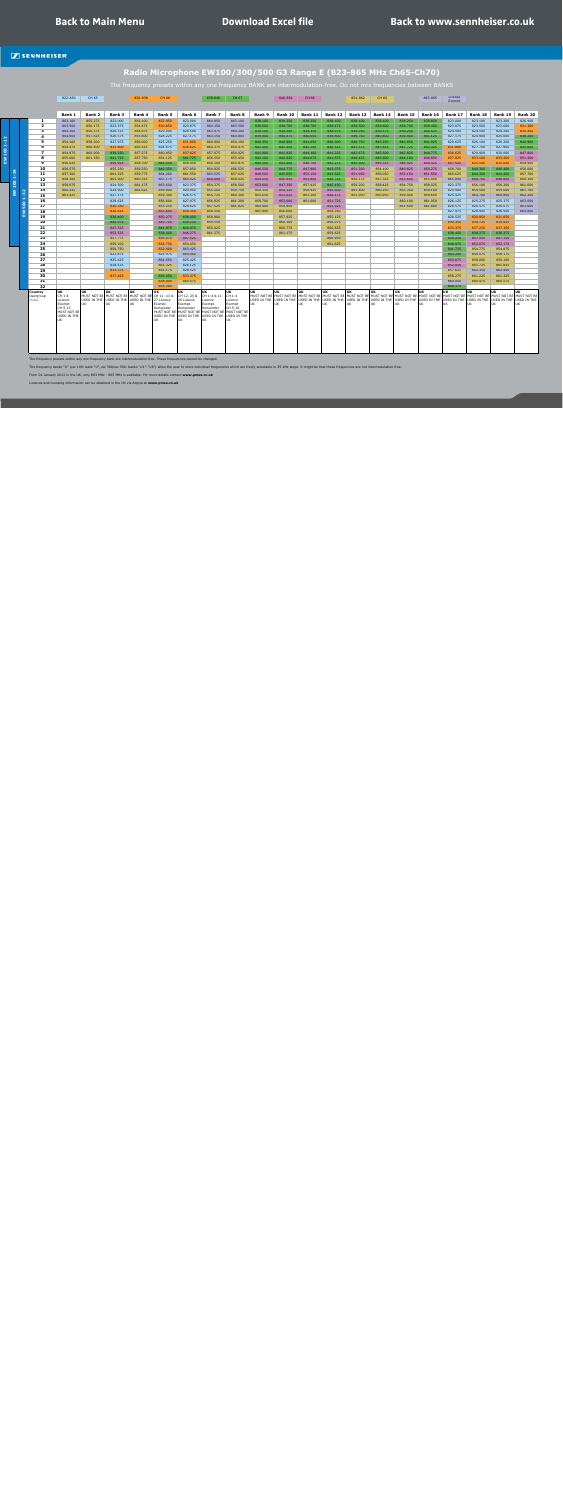**EW 100 1-12**

EW 100 1-12

#### **Radio Microphone EW100/300/500 G3 Range G (566-608 MHz Ch33-Ch38)**

The frequency presets within any one frequency BANK are intermodulation-free. Do not mix frequencies between BANKS

<span id="page-17-0"></span>

|         |                 | 566-574              | CH 33                |                     | 574-582              | CH 34                |                     | 582-590              | CH 35                |                     | 590-598             | CH 36               |                      | 598-606             | <b>CH 37</b>        |                     | 606-614              | <b>CH 38</b>         |                     |                     |                      |
|---------|-----------------|----------------------|----------------------|---------------------|----------------------|----------------------|---------------------|----------------------|----------------------|---------------------|---------------------|---------------------|----------------------|---------------------|---------------------|---------------------|----------------------|----------------------|---------------------|---------------------|----------------------|
|         |                 |                      |                      |                     |                      |                      |                     |                      |                      |                     |                     |                     |                      |                     |                     |                     |                      |                      |                     |                     |                      |
|         |                 | <b>Bank 1</b>        | <b>Bank 2</b>        | <b>Bank 3</b>       | <b>Bank 4</b>        | <b>Bank 5</b>        | <b>Bank 6</b>       | <b>Bank 7</b>        | <b>Bank 8</b>        | <b>Bank 9</b>       | <b>Bank 10</b>      | <b>Bank 11</b>      | <b>Bank 12</b>       | <b>Bank 13</b>      | <b>Bank 14</b>      | <b>Bank 15</b>      | <b>Bank 16</b>       | <b>Bank 17</b>       | <b>Bank 18</b>      | <b>Bank 19</b>      | <b>Bank 20</b>       |
|         |                 | 566.450              | 572.400              | 578.400             | 584.400              | 590.700              | 596.400             | 602.250              | 566.000              | 566.000             | 566.100             | 566.200             | 566.000              | 566.125             | 566.275             | 566.375             | 566.150              | 607.850              | 566.100             | 568.100             | 567.500              |
|         |                 | 566.950              | 573.100              | 579.300             | 584.900              | 591.550              | 596.800             | 602.800              | 566.875              | 566.400             | 566.500             | 566.600             | 566.400              | 566.525             | 566.675             | 566.775             | 566.525              | 607.475              | 566.975             | 568.475             | 567.875              |
|         |                 | 567.900              | 574.100              | 579.700             | 585.550              | 592.600              | 597.500             | 603.200              | 567.500              | 567.000             | 567.100             | 567.200             | 566.900              | 567.025             | 567.175             | 567.275             | 566.975              | 607.025              | 567.600             | 568.975             | 568.375              |
|         |                 | 568.350              | 574.950              | 580.750             | 586.000              | 593.400              | 598.000             | 604.300              | 570.175              | 567.800             | 567.900             | 568.000             | 567.500              | 567.625             | 567.775             | 567.875             | 567.500              | 606.500              | 570.275             | 569.600             | 569.000              |
|         |                 | 569.500              | 576.150              | 581.200             | 586.850              | 593.950              | 599.400             | 605.100              | 572.625              | 569.000             | 569.100             | 569.200             | 567.950              | 568.075             | 568.225             | 568.325             | 568.100              | 605.900              | 572.725             | 570.350             | 569.750              |
|         |                 | 570.050              | 576.550              | 582.400             | 587.400              | 594.700              | 600.050             | 605.550              | 574.800              | 570.600             | 570.700             | 570.800             | 568.500              | 568.625             | 568.775             | 568.875             | 568.775              | 605.225              | 574.900             | 571.350             | 570.750              |
|         |                 | 570.850              | 577.200              | 583.250             | 588,600              | 595.100              | 601.050             | 606.550              | 579.625              | 572,800             | 572.900             | 573.000             | 569.150              | 569.275             | 569.425             | 569.525             | 569.525              | 604.475              | 579.725             | 572.975             | 572.375              |
|         |                 | 571.250              | 577.650              | 583.800             | 589,500              | 595.700              | 601.600             | 607,700              | 580.825              | 576.000             | 576.100             | 576.200             | 570.500              | 570.625             | 570.775             | 570.875             | 570.425              | 603.575              | 580.925             | 574.975             | 574.375              |
|         |                 | 584.300              | 567.900              | 568.100             | 567.250              | 571.100              | 570.200             | 568.250              | 590.525              | 578,400             | 578.500             | 578.600             | 571.200              | 571.325             | 571.475             | 571.575             | 571.625              | 602.375              | 590.625             | 577.100             | 576.500              |
|         | 10              | 591.550              | 581.850              | 568.700             | 574.450              | 578.450              | 575.900             | 574.850              | 601.700              | 583.200             | 583.300             | 583.400             | 572.650              | 572.775             | 572.925             | 573.025             | 573.125              | 600.875              | 601.800             | 580.100             | 579.500              |
| 24<br>÷ | 11              | 604.250              | 597.000              | 592.250             | 598.000              | 584.450              | 581.750             | 580,700              | 603.625              | 587.200             | 587.300             | 587.400             | 573.400              | 573.525             | 573.675             | 573.775             | 574.850              | 599.150              | 603.725             | 581.350             | 580.750              |
|         | 12 <sub>1</sub> | 606.450              | 607.750              | 603.500             | 601.150              | 605.600              | 585.050             | 587.900              | 608.000              | 591.600             | 591.700             | 591.800             | 575.100              | 575.225             | 575.375             | 575.475             | 577.325              | 596.675              | 566.475             | 584.475             | 583.875              |
| 300     | 13              | 572.800              | 566.150              | 573.800             | 567.850              | 566.450              | 566.450             | 566.300              | 566.375              | 599.000             | 599.100             | 599.200             | 576.500              | 576.625             | 576.775             | 576.875             | 580.400              | 593.600              | 568.000             | 587.975             | 587.375              |
| $\geq$  | 14              | 577.900              | 566.950              | 575.150             | 568.900              | 567.650              | 567.800             | 567.350              | 567.900              | 602.400             | 602.500             | 602.600             | 579.100              | 579.225             | 579.375             | 579.475             | 582.575              | 591.425              | 568.525             | 592.725             | 590.125              |
|         | m<br>15<br>ਵ    | 580.150              | 580.900              | 587.450             | 571.600              | 568.100              | 568.250             | 571.700              | 568.425              | 607.600             | 607.700             | 607.800             | 580.900              | 581.025             | 581.175             | 581.275             | 585.350              | 588.650              | 569.225             | 598.350             | 598.125              |
|         | 16              | 586.550              | 586.700              | 597.200             | 572.200              | 569.900              | 569.600             | 572.450              | 569.125              | 568.175             | 568.275             | 568.375             | 582.050              | 582.175             | 582.325             | 582.425             | 589.025              | 584.975              | 569.675             | 603.350             | 602.000              |
|         | 500<br>17       | 589.750              | 590.300              | 597.950             | 573.850              | 571.550              | 571.700             | 574.100              | 569.575              | 569.475             | 569.575             | 569.675             | 583.950              | 584.075             | 584.225             | 584.325             | 592.175              | 581.825              | 571.075             | 606.100             | 607.000              |
|         | 18              | 593.550              | 593.100              | 600.200             | 580.750              | 572.750              | 573.500             | 575.900              | 570.975              | 571.300             | 571.400             | 571.500             | 588.600              | 588.725             | 588.875             | 588.975             | 596.675              | 577.325              | 571.625             | 571.850             | 571.250              |
|         | 19              | 595.050              | 595.250              | 600.950             | 582.100              | 576.800              | 577.850             | 578,900              | 571.525              | 573.850             | 573.950             | 574.050             | 593.150              | 593.275             | 593.425             | 593.525             | 598.550              | 575.450              | 573.450             | 572.475             | 571.875              |
|         | 20              | 596.700              | 601.300              | 602.750             | 595.750              | 583.550              | 578.600             | 582.800              | 573.350              | 577.625             | 577.725             | 577.825             | 593.950              | 594.075             | 594.225             | 594.325             | 601.850              | 572.150              | 576.475             | 573.850             | 573.750              |
|         | 21              | 599.550              | 602.100              | 604.100             | 598,600              | 586.100              | 589.550             | 591.350              | 576.375              | 580.150             | 580.250             | 580.350             | 597.900              | 598.025             | 598.175             | 598.275             | 605.675              | 568.325              | 581.500             | 574.350             | 575.500              |
|         | 22              | 601.050              | 602.650              | 605.900             | 601.750              | 600.050              | 594.650             | 593.450              | 581.400              | 581.175             | 581.275             | 581.375             | 600.250              | 600.375             | 600.525             | 600.625             | 606.725              | 567.275              | 582.350             | 577.725             | 577.000              |
|         | 23              | 603.250              | 606.000              | 606.500             | 603.550              | 603.950              | 605.000             | 597.500              | 582.250              | 589.950             | 590.050             | 590.150             | 601.200              | 601.325             | 601.475             | 601.575             | 607.900              | 566.100              | 584.075             | 578.975             | 577.375              |
|         | 24              | 607.750              | 606.950              | 607.850             | 606,100              | 605.150              | 606.050             | 598,550              | 583.975              | 594.975             | 595.075             | 595.175             | 606,300              | 606.425             | 606.575             | 606.675             | 607.275              | 566.725              | 584.825             | 579.475             | 578.375              |
|         | 25              | 574.900              | 569.350              | 569.900             | 566.500              | 566.900              | 572.900             | 568.850              | 584.725              | 597.675             | 597.775             | 597.875             | 607.550              | 607.675             | 607.825             | 607.925             | 603.300              | 570.700              | 586.300             | 582.225             | 578.750              |
|         | 26              | 582.650              | 570.250              | 571.550             | 570,400              | 573.500              | 574.250             | 570.500              | 586.200              | 600.975             | 601.075             | 601.175             |                      |                     |                     |                     | 602.500              | 571.500              | 593.975             | 582.725             | 581.375              |
|         | 27              | 593.150              | 583.350              | 572.750             | 574.900              | 574.700              | 576.500             | 571.250              | 593.875              | 601.900             | 602.000             | 602.100             |                      |                     |                     |                     | 595.725              | 578.275              | 595.150             | 588.475             | 581.875              |
|         | 28              | 594.200              | 583.900              | 575.750             | 590.800              | 577.700              | 580.400             | 576.800              | 595.050              | 604.625             | 604.725             | 604.825             |                      |                     |                     |                     | 589.725              | 584.275              | 600.725             | 589.100             | 583.375              |
|         | 29              | 596.200              | 590.800              | 584.600             | 591.850              | 600.950              | 580.850             | 582.200              | 600.625              | 605.250             | 605.350             | 605.450             |                      |                     |                     |                     | 584.575              | 589.425              | 601.375             | 589.600             | 588.125              |
|         | 30              | 597.550              | 594.500              | 594.650             | 593.200              | 602.150              | 590.300             | 583.850              | 601.275              | 604.125             | 604.225             | 604.325             |                      |                     |                     |                     | 579.000              | 595.000              | 607.150             | 590.975             | 588.625              |
|         | 31<br>32        | 603.850              | 603.550              | 598.550             | 600.100              | 606.500              | 602.900             | 596.300              | 607.050              | 603.375             | 603.475             | 603.575             |                      |                     |                     |                     | 575.275              | 598.725              | 583.475             | 592.225             | 590.500              |
|         | Country         | 607.200<br><b>UK</b> | 604.600<br><b>UK</b> | 607.400<br>UK       | 607.900<br><b>UK</b> | 607.700<br><b>UK</b> | 607.250<br>UK       | 601.100<br><b>UK</b> | 583.375<br><b>UK</b> | UK                  | <b>UK</b>           | <b>UK</b>           | UK                   | <b>UK</b>           | <b>UK</b>           | <b>UK</b>           | 569.925<br><b>UK</b> | 604.075<br>UK        | UK                  | 593.850<br>UΚ       | 592.625<br>UK        |
|         | Usergroup       | Coordinated          | Coordinated          | Coordinated         | Coordinated          | Coordinated          | Coordinated         | Coordinated          | Coordinated          | Coordinated         | Coordinated         | Coordinated         | Coordinated          | Coordinated         | Coordinated         | Coordinated         | Coordinated          | Coordinated          | Coordinated         | Coordinated         | Coordinated          |
|         | <b>Notes</b>    | Site Specific        | <b>Site Specific</b> | Site Specific       | Site Specific        | <b>Site Specific</b> | Site Specific       | Site Specific        | <b>Site Specific</b> | Site Specific       | Site Specific       | Site Specific       | <b>Site Specific</b> | Site Specific       | Site Specific       | Site Specific       | Site Specific        | <b>Site Specific</b> | Site Specific       | Site Specific       | <b>Site Specific</b> |
|         |                 | Licence<br>Required  | Licence<br>Required  | Licence<br>Required | Licence<br>Required  | icence<br>Required   | Licence<br>Required | Licence<br>Required  | Licence<br>Required  | Licence<br>Required | Licence<br>Required | Licence<br>Required | Licence<br>Required  | Licence<br>Required | Licence<br>Required | Licence<br>Required | Licence<br>Required  | Licence<br>Required  | Licence<br>Required | Licence<br>Required | Licence<br>Required  |
|         |                 | qeoqraphio           | qeoqraphica          | geographica         | geographical         | geographica          | qeoqraphica         | geographical         | geographic           | <i>aeographica</i>  | geographica         | <i>aeographica</i>  | geographica.         | qeographic          | geographica         | qeographio          | qeoqraphical         | <i>aeographica</i>   | geographica         | qeoqraphica         | geographical         |
|         |                 | restrictions         | <b>restrictions</b>  | restrictions        | restrictions         | estrictions          | restrictions        | restrictions         | restrictions         | estrictions         | restrictions        | restrictions        | restrictions         | restrictions        | <i>restrictions</i> | restrictions        | restrictions         | restrictions         | restrictions        | restrictions        | restrictions         |
|         |                 | apply                | apply                | apply               | apply                | <i><b>apply</b></i>  | apply               | apply                | apply                | apply               | apply               | apply               | apply                | apply               | apply               | apply               | apply                | apply                | apply               | apply               | apply                |

The frequency presets within any one frequency bank are intermodulation-free. These frequencies cannot be changed.

The frequency banks "U" (ew 100: bank "U", ew 300/ew 500: banks "U1"-"U6") allow the user to store individual frequencies which are freely selectable in 25-kHz steps. It might be that these frequencies are not intermodulat

Frequencies between 566 - 606 MHz may be available on a Fixed Site Coordinated Licence. In the UK, frequencies between 606 MHz - 608 MHz require a Shared Ch.38 licence. For more details contact **www.pmse.co.uk**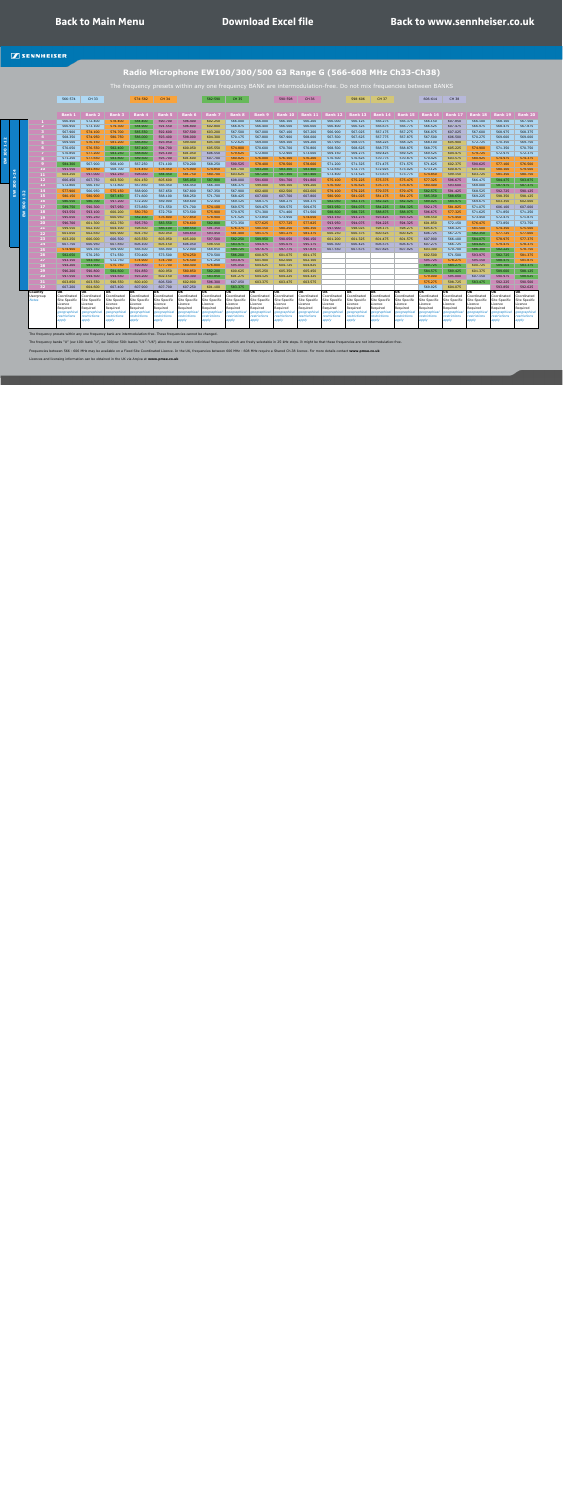#### **Radio Microphone EW100/300/500 G3-GB (606-648 MHz Ch38-Ch43)** V2.0 Jan 2013

<span id="page-18-0"></span>

|                |                   |              | 606-614       | CH 38                    |                                 | 614-622                  | CH 39                        |                          | 622-630                  | CH 40                    |                                 | 630-638                  | CH 41                      |                            | 638-646                         | <b>CH 42</b>             |                          | 646-654                  | <b>CH 43</b>             |                          |                             |                          |
|----------------|-------------------|--------------|---------------|--------------------------|---------------------------------|--------------------------|------------------------------|--------------------------|--------------------------|--------------------------|---------------------------------|--------------------------|----------------------------|----------------------------|---------------------------------|--------------------------|--------------------------|--------------------------|--------------------------|--------------------------|-----------------------------|--------------------------|
|                |                   |              |               |                          |                                 |                          |                              |                          |                          |                          |                                 |                          |                            |                            |                                 |                          |                          |                          |                          |                          |                             |                          |
|                |                   |              |               |                          |                                 |                          |                              |                          |                          |                          |                                 |                          |                            |                            |                                 |                          |                          |                          |                          |                          |                             |                          |
|                |                   |              | <b>Bank 1</b> | <b>Bank 2</b>            | <b>Bank 3</b>                   | <b>Bank 4</b>            | <b>Bank 5</b>                | <b>Bank 6</b>            | <b>Bank 7</b>            | <b>Bank 8</b>            | <b>Bank 9</b>                   | <b>Bank 10</b>           | <b>Bank 11</b>             | <b>Bank 12</b>             | <b>Bank 13</b>                  | <b>Bank 14</b>           | <b>Bank 15</b>           | <b>Bank 16</b>           | <b>Bank 17</b>           | <b>Bank 18</b>           | Bank 19                     | Bank 20                  |
|                |                   |              | 606.500       | 614.500                  | 622.500                         | 630.500                  | 638.500                      | 608.000                  | 607.375                  | 614.500                  | 606.975                         | 611.600                  | 606.500                    | 606.500                    | 630.500                         | 622.875                  | 646.150                  | 622.500                  | 622.500                  | 614.875                  | 614.500                     | 607.525                  |
|                |                   |              | 607.375       | 615.375                  | 623.375                         | 631.375                  | 639.375                      | 608.925                  | 608.425                  | 615.375                  | 607.600                         | 611.975                  | 606.875                    | 606.875                    | 631.375                         | 623.375                  | 646.525                  | 623.375                  | 623.375                  | 615.375                  | 616.000                     | 609.075                  |
|                |                   |              | 608.000       | 616.925                  | 624.925                         | 632.925                  | 640.925                      | 610.075                  | 610.475                  | 616.000                  | 609.675                         | 612.475                  | 607.375                    | 607.375                    | 632.000                         | 624.925                  | 646.975                  | 624.000                  | 624.000                  | 616.925                  | 616.400                     | 611.825                  |
|                |                   |              | 611.000       | 618.075                  | 626.075                         | 634.075                  | 642.075                      | 611.475                  | 612.000                  | 618.675                  | 612.725                         | 619.600                  | 608.000                    | 608.000                    | 634.675                         | 626.675                  | 647.350                  | 628.025                  | 626.675                  | 618.675                  | 620.025                     | 615.300                  |
| $\mathbf{N}$   |                   | 5            | 611.400       | 618.675                  | 626.675                         | 634.675                  | 642.675                      | 613.125                  | 613.275                  | 621.125                  | 624.825                         | 620.000                  | 608.425                    | 608.425                    | 637.125                         | 627.475                  | 647.875                  | 629.125                  | 629.125                  | 619.475                  | 630.925                     | 623.600                  |
|                |                   |              | 613.275       | 620.025                  | 628.025                         | 636.025                  | 644.025                      | 615.900                  | 622.500                  | 623.250                  | 633.975                         | 620.525                  | 609.325                    | 609.325                    | 639.250                         | 632.850                  |                          | 638.500                  | 631.250                  | 624.850                  | 632.225                     | 626.675                  |
| $\mathsf{S}$   |                   |              | 606.875       | 619.475                  | 627.475                         | 635.475                  | 643.475                      | 619.150                  | 623.050                  | 628.025                  | 635.225                         | 627.725                  | 609.775                    | 609.775                    | 644.025                         | 638.625                  |                          | 638.925                  | 636.025                  | 630.625                  | 633.300                     | 630.700                  |
| a              |                   | -8           | 608.425       | 621.125                  | 629.125                         | 637.125                  | 645.125                      | 619.575                  | 626.900                  | 629.325                  | 641.350                         | 628.175                  | 610.475                    | 610.475                    | 645.325                         | 641.425                  |                          | 640.225                  | 637.325                  | 633.425                  | 639.625                     | 640.075                  |
|                |                   | ം            | 609.325       | 614.875                  | 622.875                         | 630.875                  | 638.875                      | 621.450                  | 628.725                  | 614.875                  | 645.400                         | 628.750                  | 611.000                    | 611.000                    | 630.875                         | 643.725                  |                          | 642.150                  | 622.875                  | 635.725                  | 641.325                     | 640.500                  |
|                |                   | 10           | 609.775       | 616.000                  | 624.000                         | 632.000                  | 640.000                      | 606.500                  | 629.500                  | 616.400                  | 606.475                         |                          | 611.400                    | 611.400                    | 632.400                         | 645.025                  |                          | 622.875                  | 624.400                  | 637.025                  | 643.950                     | 641.850                  |
| $\overline{a}$ |                   | 11           | 610.475       | 616.400                  | 624.400                         | 632.400                  | 640.400                      | 606.875                  | 606.500                  | 616.925                  | 608.000                         |                          | 612.000                    | 612.000                    | 632.925                         | 622.500                  |                          | 624.400                  | 624.925                  | 614.500                  | 644.725                     | 646.500                  |
| ÷              |                   | 12           | 612.000       | 617.625                  | 625.625                         | 633.625                  | 641.625                      | 607.375                  | 606.875                  | 617.625                  | 608.525                         |                          | 612.800                    | 612.800                    | 633.625                         | 624.000                  |                          | 624.925                  | 625.625                  | 616.000                  | 614.875                     | 647.375                  |
| $\mathsf{S}$   |                   | 13           |               |                          |                                 |                          |                              | 608.400                  | 608.000                  | 618.075                  | 609.225                         |                          | 613.275                    | 613.275                    | 634.075                         | 624.400                  |                          | 625.625                  | 626.075                  | 616.400                  | 615.375                     | 648.000                  |
| $\bar{m}$      | N                 | 14           |               |                          |                                 |                          |                              | 609.625                  | 609.325                  | 619.475                  | 610.275                         |                          | 619.800                    | 627.600                    | 635.475                         | 626.075                  |                          | 626.075                  | 627.475                  | 618.075                  | 616.925                     | 624.150                  |
| 孟              | m                 | 15           |               |                          |                                 |                          |                              | 610.675                  | 609.775                  | 620.025                  | 611.075                         |                          | 620.350                    | 628.150                    | 636.025                         | 625.625                  |                          | 626.675                  | 628.025                  | 617.625                  | 617.625                     | 625.875                  |
|                |                   | <b>16</b>    |               |                          |                                 |                          |                              | 612.025                  | 611.000                  | 623.900                  | 611.625                         |                          |                            |                            | 639.900                         | 628.025                  |                          | 627.475                  | 631.900                  | 620.025                  | 618.075                     | 627.275                  |
|                | 8                 | 17           |               |                          |                                 |                          |                              | 615.250                  | 611.400                  | 624.850                  | 613.450                         |                          |                            |                            | 640.850                         | 629.125                  |                          | 639.500                  | 632.850                  | 621.125                  | 618.675                     | 628.375                  |
|                | $\mathbf{r}$<br>3 | 18           |               |                          |                                 |                          |                              | 616.975                  | 612.800                  | 627.175                  | 614.900                         |                          |                            |                            | 643.175                         | 631.250                  |                          | 640.700                  | 635.175                  | 623.250                  | 619.475                     | 631.175                  |
|                |                   | 19           |               |                          |                                 |                          |                              | 620.150                  | 624.525                  | 628.750                  | 616.475                         |                          |                            |                            | 644.750                         | 631.900                  |                          | 643.050                  | 636.750                  | 623.900                  | 621.125                     | 634.950                  |
|                |                   | 20           |               |                          |                                 |                          |                              |                          | 625.200                  |                          | 619.725                         |                          |                            |                            |                                 | 634.125                  |                          | 644.300                  |                          | 626.125                  | 630.500                     | 638.500                  |
|                |                   | 21           |               |                          |                                 |                          |                              |                          | 626.175                  |                          | 620.925                         |                          |                            |                            |                                 | 636.125                  |                          | 645.050                  |                          | 628.125                  | 631.500                     | 638.900                  |
|                |                   | 22           |               |                          |                                 |                          |                              |                          | 628.075                  |                          | 621.500                         |                          |                            |                            |                                 | 637.300                  |                          |                          |                          | 629.300                  | 634.750                     | 639.425                  |
|                |                   | 23           |               |                          |                                 |                          |                              |                          |                          |                          | 624.075                         |                          |                            |                            |                                 | 643.000                  |                          |                          |                          | 635.000                  | 636.850                     | 641.075                  |
|                |                   | 24           |               |                          |                                 |                          |                              |                          |                          |                          | 626.300                         |                          |                            |                            |                                 |                          |                          |                          |                          |                          | 639.150                     | 642.300                  |
|                |                   | 25           |               |                          |                                 |                          |                              |                          |                          |                          | 637.425                         |                          |                            |                            |                                 |                          |                          |                          |                          |                          | 640.575                     | 643.050                  |
|                |                   | 26           |               |                          |                                 |                          |                              |                          |                          |                          | 639.750                         |                          |                            |                            |                                 |                          |                          |                          |                          |                          | 642.575                     | 644.675                  |
|                |                   | 27           |               |                          |                                 |                          |                              |                          |                          |                          | 644.750                         |                          |                            |                            |                                 |                          |                          |                          |                          |                          |                             | 645.350                  |
|                |                   | 28           |               |                          |                                 |                          |                              |                          |                          |                          | 606.100                         |                          |                            |                            |                                 |                          |                          |                          |                          |                          |                             | 646.875                  |
|                |                   | 29           |               |                          |                                 |                          |                              |                          |                          |                          | 646.775                         |                          |                            |                            |                                 |                          |                          |                          |                          |                          |                             |                          |
|                |                   | 30           |               |                          |                                 |                          |                              |                          |                          |                          | 645.825                         |                          |                            |                            |                                 |                          |                          |                          |                          |                          |                             |                          |
|                |                   | 31           |               |                          |                                 |                          |                              |                          |                          |                          | 622.350                         |                          |                            |                            |                                 |                          |                          |                          |                          |                          |                             |                          |
|                |                   | 32           |               |                          |                                 |                          |                              |                          |                          |                          |                                 |                          |                            |                            |                                 |                          |                          |                          |                          |                          |                             |                          |
|                |                   | Country      | <b>UK</b>     | UK                       | <b>UK</b>                       | UK                       | <b>UK</b>                    | UK                       | <b>UK</b>                | UK                       | <b>UK</b>                       | UK                       | UK                         | UK                         | <b>UK</b>                       | UK                       | <b>UK</b>                | UK                       | UK                       | <b>UK</b>                | <b>UK</b>                   | UK                       |
|                |                   | Usergroup    | Shared        | Coordinated              | Coordinated                     | Coordinated              | Coordinated                  | Coordinated              | Coordinated              | Coordinated              | Coordinated                     | Coordinated              | Shared                     | Shared                     | Coordinated                     | Coordinated              | Coordinated              | Coordinated              | Coordinated              | Coordinated              | Coordinated                 | Coordinated              |
|                |                   | <b>Notes</b> | Licence       | Site Specific<br>Licence | <b>Site Specific</b><br>Licence | Site Specific<br>Licence | Site Specific<br>Licence     | Site Specific<br>Licence | Site Specific<br>Licence | Site Specific<br>Licence | <b>Site Specific</b><br>Licence | Site Specific<br>Licence | Licence AND<br>Coordinated | Licence AND<br>Coordinated | <b>Site Specific</b><br>Licence | Site Specific<br>Licence | Site Specific<br>Licence | Site Specific<br>Licence | Site Specific<br>Licence | Site Specific<br>Licence | Site Specific<br>Licence    | Site Specific<br>Licence |
|                |                   |              |               | Required                 | Required                        | Required                 | Required                     | Required                 | Required                 | Required                 | Required                        | Required                 | Site                       | Site                       | Required                        | Required                 | Required                 | Required                 | Required                 | Required                 | Required                    | Required                 |
|                |                   |              |               | qeographic               | qeoqraphic                      | qeographic               | geographic                   | geographic               | geographic               | qeoqraphic               | geographic                      | qeographic               | Specific                   | Specific                   | geographic                      | geographic               | qeographic               | qeographic               | qeographic               | geographic               | geographic                  | geographic               |
|                |                   |              |               | restrictions<br>apply    | restrictions<br>apply           | restrictions<br>apply    | <b>restrictions</b><br>apply | restrictions<br>apply    | restrictions<br>apply    | restrictions<br>apply    | restrictions<br>apply           | restrictions<br>apply    | icence<br>from 2012)       | Licence<br>(from 2012)     | restrictions<br>apply           | restrictions<br>apply    | restrictions<br>apply    | restrictions<br>apply    | restrictions<br>apply    | restrictions<br>apply    | restrictions<br><b>pply</b> | restrictions<br>apply    |
|                |                   |              |               |                          |                                 |                          |                              |                          |                          |                          |                                 |                          | geographic                 | geographic                 |                                 |                          |                          |                          |                          |                          |                             |                          |
|                |                   |              |               |                          |                                 |                          |                              |                          |                          |                          |                                 |                          | restrictions               | restrictions               |                                 |                          |                          |                          |                          |                          |                             |                          |
|                |                   |              |               |                          |                                 |                          |                              |                          |                          |                          |                                 |                          | apply                      | apply                      |                                 |                          |                          |                          |                          |                          |                             |                          |
|                |                   |              |               |                          |                                 |                          |                              |                          |                          |                          |                                 |                          |                            |                            |                                 |                          |                          |                          |                          |                          |                             |                          |

The frequency presets within any one frequency bank are intermodulation-free. These frequencies cannot be changed.

The frequency banks "U" (ew 100: bank "U", ew 300/ew 500: banks "U1"-"U6") allow the user to store individual frequencies which are freely selectable in 25-kHz steps. It might be that these frequencies are not intermodulat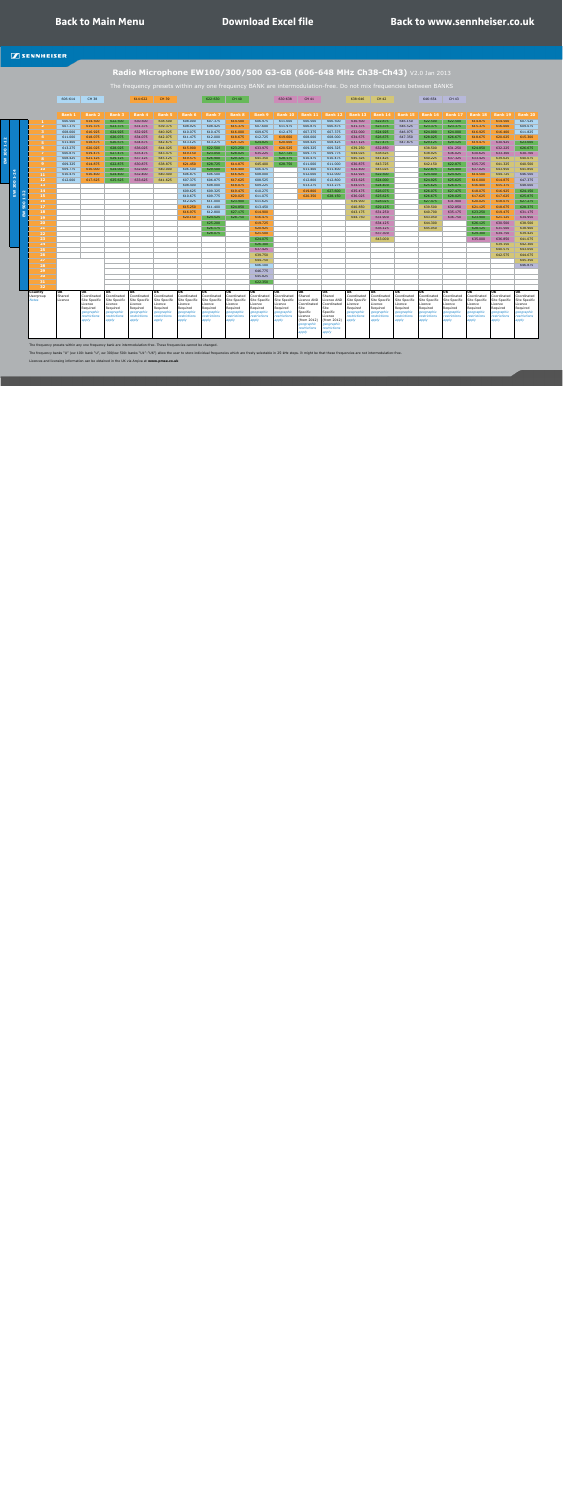# **Radio Microphone ew 100 G3-1G8 (1785-1800 MHz)**

<span id="page-19-0"></span>The frequency presets within any one frequency BANK are intermodulation-free. Do not mix frequencies between BANKS

|                         | <b>Bank 1</b> | <b>Bank 2</b> | <b>Bank 3</b> | <b>Bank 4</b> | <b>Bank 5</b> | <b>Bank 6</b>       | <b>Bank 7</b> | <b>Bank 8</b> | <b>Bank 9</b> | <b>Bank 10</b> |
|-------------------------|---------------|---------------|---------------|---------------|---------------|---------------------|---------------|---------------|---------------|----------------|
|                         | 1795.650      | 1795.050      | 1785.500      | 1795.100      | 1795.100      | 1785.150            | 1799.850      | 1785.200      | 1799.800      | 1795.250       |
| $\overline{\mathbf{2}}$ | 1796.050      | 1795.450      | 1785.950      | 1795.500      | 1795.950      | 1785.550            | 1799.450      | 1785.600      | 1799.400      | 1795.850       |
| 3                       | 1796.750      | 1796.150      | 1786.850      | 1796.350      | 1797.250      | 1786.400            | 1798.600      | 1786.450      | 1798.550      | 1796.350       |
| $\overline{4}$          | 1797.250      | 1797.100      | 1787.250      | 1796.850      | 1797.700      | 1786.900            | 1798.100      | 1786.950      | 1798.050      | 1797.300       |
| 5 <sub>1</sub>          | 1797.650      | 1797.500      | 1788.100      | 1797.700      | 1798.650      | 1787.750            | 1797.250      | 1787.800      | 1797.200      | 1797.750       |
| 6                       | 1799.000      | 1798.350      | 1788.650      | 1798.100      | 1799.100      | 1795.850            | 1795.850      | 1788.200      | 1795.800      | 1798.650       |
| $\overline{ }$          | 1799.400      | 1798.950      | 1789.500      | 1799.500      | 1785.100      | 1796.250            | 1795.450      | 1795.950      | 1795.400      | 1799.050       |
| 8                       | 1785.700      | 1799.350      | 1789.950      | 1795.950      | 1785.500      | 1797.200            | 1793.950      | 1796.700      | 1794.350      | 1799.900       |
| 9 <sup>°</sup>          | 1786.100      | 1785.100      | 1790.550      | 1797.250      | 1786.350      | 1797.950            | 1793.550      | 1797.650      | 1793.500      | 1796.900       |
| 10                      | 1786.950      | 1785.500      | 1791.000      | 1798.650      | 1786.850      | 1798.400            | 1792.650      | 1798.500      | 1793.000      | 1798.150       |
| 11                      | 1787.450      | 1786.350      | 1791.900      | 1799.100      | 1788.100      | 1799.050            | 1792.200      | 1798.900      | 1792.150      | 1799.500       |
| 12                      | 1788.300      | 1786.850      | 1793.150      |               | 1789.100      | 1799.450            | 1790.750      | 1799.450      | 1791.750      |                |
| <b>Country</b>          | <b>UK</b>     | <b>UK</b>     | UK            | <b>UK</b>     | <b>UK</b>     | <b>UK</b>           | <b>UK</b>     | <b>UK</b>     | <b>UK</b>     | <b>UK</b>      |
| Usergroup               | Coordinated   | Coordinated   | Coordinated   | Coordinated   | Coordinated   | Coordinated         | Coordinated   | Coordinated   | Coordinated   | Coordinated    |
| <b>Notes</b>            | Site Specific | Site Specific | Site Specific | Site Specific | Site Specific | Site Specific       | Site Specific | Site Specific | Site Specific | Site Specific  |
|                         | Licence       | Licence       | Licence       | Licence       | Licence       | Licence             | Licence       | Licence       | Licence       | Licence        |
|                         | Required      | Required      | Required      | Required      | Required      | Required            | Required      | Required      | Required      | Required       |
|                         | geographical  | geographical  | geographical  | geographical  | geographical  | geographical        | geographical  | geographical  | geographical  | geographical   |
|                         | restrictions  | restrictions  | restrictions  | restrictions  | restrictions  | <i>restrictions</i> | restrictions  | restrictions  | restrictions  | restrictions   |
|                         | apply         | apply         | apply         | apply         | apply         | apply               | apply         | apply         | apply         | apply          |

The frequency presets within any one frequency bank are intermodulation-free. These frequencies cannot be changed.

The frequency bank "U" allows the user to store individual frequencies which are freely selectable in 25-kHz steps. Therefore these frequencies may not be intermodulation-free.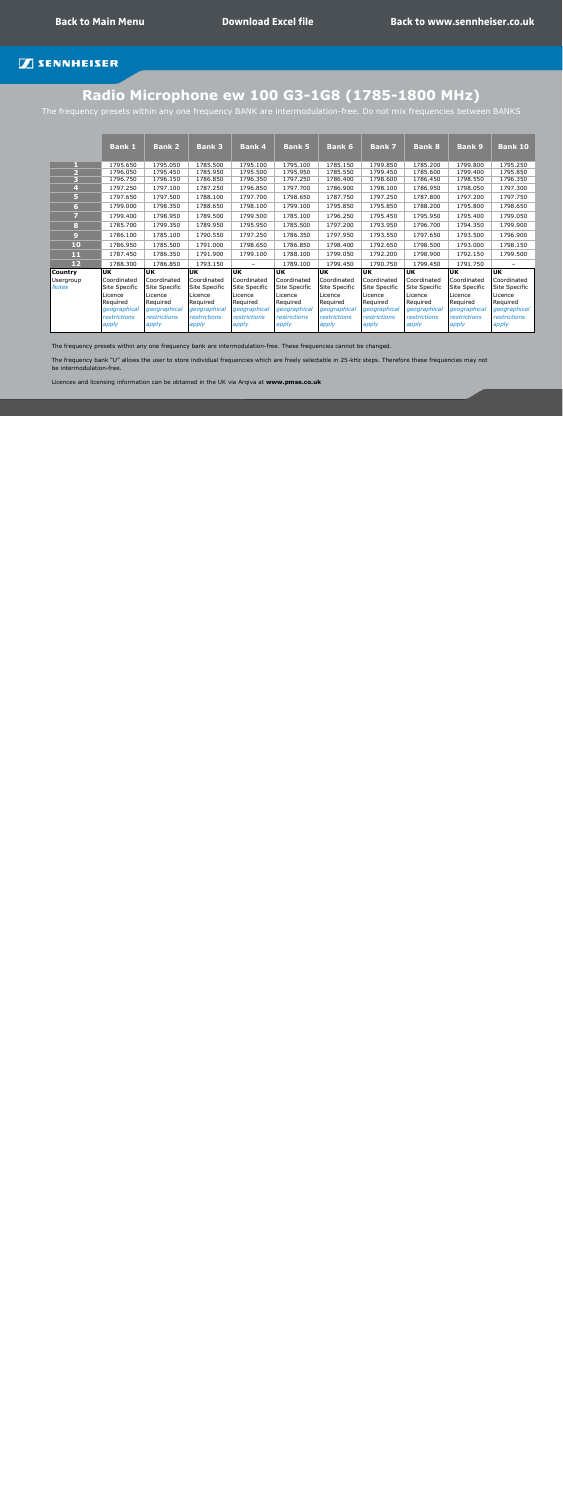<span id="page-20-0"></span>

|                       |                          |                       |                       |                                                                                                                    |                          |                       |                       |                       |                          |                       | Radio Microphone 2000 AW (516-558 MHz Ch26-Ch31) |                       |                             |                       |                          |                          |                          |                       |                              |                           |
|-----------------------|--------------------------|-----------------------|-----------------------|--------------------------------------------------------------------------------------------------------------------|--------------------------|-----------------------|-----------------------|-----------------------|--------------------------|-----------------------|--------------------------------------------------|-----------------------|-----------------------------|-----------------------|--------------------------|--------------------------|--------------------------|-----------------------|------------------------------|---------------------------|
|                       |                          |                       |                       | The frequency presets within any one frequency BANK are intermodulation-free. Do not mix frequencies between BANKS |                          |                       |                       |                       |                          |                       |                                                  |                       |                             |                       |                          |                          |                          |                       |                              |                           |
|                       | 510-518                  | CH 26                 |                       | 518-526                                                                                                            | <b>CH 27</b>             |                       | 526-534               | <b>CH 28</b>          |                          | 534-542               | CH 29                                            |                       | 542-550                     | CH 30                 |                          | 550-558                  | CH 31                    |                       |                              |                           |
|                       |                          |                       |                       |                                                                                                                    |                          |                       |                       |                       |                          |                       |                                                  |                       |                             |                       |                          |                          |                          |                       |                              |                           |
|                       | <b>Bank 1</b>            | <b>Bank 2</b>         | <b>Bank 3</b>         | <b>Bank 4</b>                                                                                                      | <b>Bank 5</b>            | <b>Bank 6</b>         | <b>Bank 7</b>         | <b>Bank 8</b>         | <b>Bank 9</b>            | <b>Bank 10</b>        | Bank 11                                          | <b>Bank 12</b>        | Bank 13                     | <b>Bank 14</b>        | <b>Bank 15</b>           | <b>Bank 16</b>           | <b>Bank 17</b>           | Bank 18               | Bank 19                      | <b>Bank 20</b>            |
|                       | 518.200                  | 524.250               | 530.100               | 536.350                                                                                                            | 542.900                  | 548.850               | 554.100               | 518.125               | 516.000                  | 516.000               | 516.100                                          | 516.200               | 516.000                     | 516.150               | 516.275                  | 516.375                  | 516.100                  | 516.000               | 518.100                      | 517.500                   |
| $\overline{2}$        | 518.700                  | 524.800               | 530.800               | 537.700                                                                                                            | 543.600                  | 549.800               | 554.550               | 518.500               | 516.875                  | 516.400               | 516.500                                          | 516.600               | 516.400                     | 516.550               | 516.675                  | 516.775                  | 516.975                  | 516.400               | 518.475                      | 517.875                   |
| 3<br>4 <sup>1</sup>   | 519.650<br>520.450       | 525.550<br>526.550    | 531.650<br>532.050    | 538.650<br>539.300                                                                                                 | 544.450<br>545.050       | 550.250<br>551.100    | 555.200<br>555.700    | 519.000<br>519.625    | 517.500<br>520.175       | 517.000<br>517.800    | 517.100<br>517.900                               | 517.200<br>518.000    | 516.900<br>517.500          | 517.050<br>517.650    | 517.175<br>517.775       | 517.275<br>517.875       | 517.600<br>520.275       | 517.000<br>517.800    | 518.975<br>519.600           | 518.375<br>519.000        |
| 5 <sup>7</sup>        | 520.900                  | 527.700               | 533.050               | 540.100                                                                                                            | 545.450                  | 551.500               | 556.450               | 520.375               | 522.625                  | 519.000               | 519.100                                          | 519.200               | 517.950                     | 518.100               | 518.225                  | 518.325                  | 522.725                  | 519.000               | 520.350                      | 519.750                   |
| 6                     | 521.600                  | 528.100               | 533.550               | 540.700                                                                                                            | 546.200                  | 552.150               | 557.050               | 521.375               | 524.800                  | 520.600               | 520.700                                          | 520.800               | 518.500                     | 518.650               | 518.775                  | 518.875                  | 524.900                  | 520.600               | 521.350                      | 520.750                   |
| $\overline{z}$        | 522.000                  | 529.050               | 534.850               | 541.100                                                                                                            | 546.750                  | 552.950               | 557.450               | 523.375               | 529.625                  | 522.800               | 522.900                                          | 523.000               | 519.150                     | 519.300               | 519.425                  | 519.525                  | 529.725                  | 522.800               | 522.975                      | 522.375                   |
| 8                     | 522.900                  | 529.500               | 535.750               | 541.800                                                                                                            | 547.700                  | 553.500               | 558,000               | 525.875               | 530.825                  | 526.000               | 526.100                                          | 526.200               | 520.500                     | 520.650               | 520.775                  | 520.875                  | 530.925                  | 526.000               | 524.975                      | 524.375                   |
| 9                     | 528.800                  | 516.950               | 517.300               | 518.900                                                                                                            | 516.900                  | 524.050               | 516.300               | 534.125               | 540.525                  | 528.400               | 528.500                                          | 528.600               | 521.200                     | 521.350               | 521.475                  | 521.575                  | 540.625                  | 528.400               | 527.100                      | 526.500                   |
| 10                    | 535.100                  | 535.250               | 523.300               | 519.800                                                                                                            | 524.750                  | 533.500               | 524.750               | 535.375               | 553.625                  | 533.200               | 533.300                                          | 533.400               | 522.650                     | 522.800               | 522.925                  | 523.025                  | 553.725                  | 533.200               | 530.100                      | 529.500                   |
| 11                    | 552.350                  | 536.750               | 547.200               | 550.100                                                                                                            | 551.250                  | 537.700               | 533.550               | 537.500               | 516.375                  | 537.200               | 537.300                                          | 537.400               | 523.400                     | 523.550               | 523.675                  | 523.775                  | 516.475                  | 537.200               | 531.350                      | 530.750                   |
| 12                    | 531.600                  | 554.900               | 551.050               | 555.050                                                                                                            | 553.200                  | 556.900               | 538.250               | 540.125               | 518.425                  | 541.600               | 541.700                                          | 541.800               | 525.100                     | 525.250               | 525.375                  | 525.475                  | 518.525                  | 541.600               | 534.475                      | 533.875                   |
| 13<br>14              | 539.900<br>540.500       | 519.200<br>540.400    | 520.150<br>520.800    | 516.150<br>516.900                                                                                                 | 518.100<br>521.900       | 518.950<br>522.300    | 517.200<br>526.800    | 541.750<br>521.000    | 520.975<br>521.525       | 549.000<br>552.400    | 549.100<br>519.575                               | 549.200<br>557.800    | 526.500<br>529.100          | 526.650<br>529.250    | 526.775<br>529.375       | 526.875<br>529.475       | 521.075<br>521.625       | 549.000<br>552.400    | 537.975<br>542.725           | 537.375<br>540.125        |
| 15                    | 542.900                  | 541.850               | 521.250               | 524.600                                                                                                            | 522.800                  | 523.450               | 529.550               | 522.125               | 523.350                  | 519.475               | 521.400                                          | 519.675               | 530.900                     | 531.050               | 531.175                  | 531.275                  | 523.450                  | 519.475               | 548.350                      | 548.125                   |
| 16                    | 543.950                  | 542.650               | 521.850               | 525.500                                                                                                            | 523.850                  | 527.250               | 532.700               | 522.500               | 526.375                  | 521.300               | 523.950                                          | 521.500               | 532.050                     | 532.200               | 532.325                  | 532.425                  | 526.475                  | 521.300               | 553.350                      | 552.000                   |
| 17                    | 546.050                  | 545.150               | 523.900               | 526.550                                                                                                            | 528.450                  | 528.400               | 538.950               | 524.125               | 531.400                  | 523.850               | 527.725                                          | 524.050               | 533.950                     | 534.100               | 534.225                  | 534.325                  | 531.500                  | 523.850               | 521.850                      | 521.875                   |
| 18                    | 546.600                  | 546.050               | 525.000               | 545.300                                                                                                            | 528.950                  | 529.000               | 544.800               | 524.500               | 532.250                  | 527.625               | 530.250                                          | 527.825               | 538.600                     | 538.750               | 538.875                  | 538.975                  | 532.350                  | 527.625               | 522.475                      | 523.750                   |
| 19                    | 550.850                  | 547.250               | 553.150               | 546.500                                                                                                            | 531.900                  | 532.600               | 547.200               | 525.125               | 533.975                  | 530.150               | 531.275                                          | 530.350               | 543.150                     | 543.300               | 543.425                  | 543.525                  | 534.075                  | 530.150               | 523.850                      | 525.500                   |
| 20                    | 552.950                  | 548.150               | 555.700               | 549.350                                                                                                            | 553.650                  | 534.100               | 550.350               | 534.500               | 534.725                  | 531.175               | 540.050                                          | 531.375               | 543.950                     | 544.100               | 544.225                  | 544.325                  | 534.825                  | 531.175               | 524.350                      | 527.000                   |
| 21                    | 553.700                  | 550.400               | 556.900               | 556.250                                                                                                            | 555.000                  | 538.300               | 530.250               | 535.000               | 536.200                  | 539.950               | 545.075                                          | 540.150               | 547.900                     | 548.050               | 548.175                  | 548.275                  | 536.300                  | 539.950               | 527.725                      | 527.375                   |
| $\overline{22}$       | 556.100                  | 557,900               | 557.550               | 520.550                                                                                                            | 519.500                  | 545.100               | 531.350               | 536.125               | 543.875                  | 544.975               | 547.775                                          | 545.175               |                             |                       |                          |                          | 543.975                  | 544.975               | 528.975                      | 528.375                   |
| 23                    | 524.750                  | 527.000               | 528.900               | 523.100                                                                                                            | 521.300                  | 521.350               | 534.900               | 536.750               | 545.050                  | 547.675               |                                                  | 547.875               |                             |                       |                          |                          | 545.150                  | 547.675               | 529.475                      | 528.750                   |
| 24<br>$\overline{25}$ | 529.500<br>533.900       | 519.650<br>521.100    | 539.250<br>541.900    | 531.800<br>535.850                                                                                                 | 525.500<br>527.750       | 529.750<br>531.850    | 537.750<br>542.550    | 537.875<br>538.750    | 533.375                  |                       |                                                  |                       |                             |                       |                          |                          | 533.475                  | 541.975<br>543.725    | 532.225<br>532.725           | 531.375<br>531.875        |
| 26                    | 543.350                  | 530.250               | 549.250               | 551.600                                                                                                            | 533.300                  | 539.500               | 549.350               | 539.125               |                          |                       |                                                  |                       |                             |                       |                          |                          |                          | 546.550               | 538.475                      | 533.375                   |
| 27                    | 545.150                  | 534.500               | 550.050               | 552.500                                                                                                            | 540.600                  | 543.400               |                       | 539.750               |                          |                       |                                                  |                       |                             |                       |                          |                          |                          |                       | 539.100                      | 538.125                   |
| 28                    | 547.550                  | 546.750               | 550.450               | 553.250                                                                                                            | 555.900                  | 544.500               |                       | 540.625               |                          |                       |                                                  |                       |                             |                       |                          |                          |                          |                       | 539.600                      | 538.625                   |
| 29                    | 548.900                  | 551.450               | 557.950               |                                                                                                                    |                          | 557.400               |                       | 541.000               |                          |                       |                                                  |                       |                             |                       |                          |                          |                          |                       | 540.975                      | 540.500                   |
| 30                    |                          | 552.200               |                       |                                                                                                                    |                          |                       |                       |                       |                          |                       |                                                  |                       |                             |                       |                          |                          |                          |                       | 542.225                      | 542.625                   |
| 31                    |                          |                       |                       |                                                                                                                    |                          |                       |                       |                       |                          |                       |                                                  |                       |                             |                       |                          |                          |                          |                       | 543.850                      |                           |
| 32                    |                          |                       |                       |                                                                                                                    |                          |                       |                       |                       |                          |                       |                                                  |                       |                             |                       |                          |                          |                          |                       |                              |                           |
| Country<br>Usergroup  | <b>UK</b><br>Coordinated | UK<br>Coordinated     | UK<br>Coordinated     | UK<br>Coordinated                                                                                                  | <b>UK</b><br>Coordinated | UK<br>Coordinated     | UK<br>Coordinated     | UK<br>Coordinated     | <b>UK</b><br>Coordinated | UΚ<br>Coordinated     | UK<br>Coordinated                                | UK<br>Coordinated     | <b>UK</b><br>Coordinated    | UK<br>Coordinated     | <b>UK</b><br>Coordinated | <b>UK</b><br>Coordinated | <b>UK</b><br>Coordinated | UK<br>Coordinated     | UK<br>Coordinated            | UK<br>Coordinated         |
| <b>Notes</b>          | Site Specific            | <b>Site Specific</b>  | Site Specific         | Site Specific                                                                                                      | Site Specific            | Site Specific         | Site Specific         | Site Specific         | Site Specific            | Site Specific         | Site Specific                                    | Site Specific         | Site Specific               | Site Specific         | Site Specific            | Site Specific            | Site Specific            | Site Specific         | Site Specific                | Site Specific             |
|                       | Licence<br>Required      | Licence<br>Required   | Licence<br>Required   | Licence<br>Required                                                                                                | Licence<br>Required      | Licence<br>Required   | Licence<br>Required   | Licence<br>Required   | Licence<br>Required      | Licence<br>Required   | Licence<br>Required                              | Licence<br>Required   | Licence<br>Required         | Licence<br>Required   | Licence<br>Required      | Licence<br>Required      | Licence<br>Required      | Licence<br>Required   | Licence<br>Required          | icence<br><b>Required</b> |
|                       | qeoqraphica              | qeographic            | geographica           | geographica                                                                                                        | geographical             | <i>aeographic</i>     | qeoqraphica.          | qeographica           | qeoqraphica              | geographica           | qeoqraphica                                      | qeoqraphica           | geographica                 | geographica           | qeoqraphica              | qeoqraphica              | qeoqraphica              | aeographica           | geographica                  | eographical               |
|                       | restrictions             | restrictions<br>vlaae | restrictions<br>apply | restrictions<br>vlaae                                                                                              | restrictions<br>apply    | restrictions<br>vlaae | restrictions<br>applv | restrictions<br>applv | restrictions<br>apply    | restrictions<br>apply | restrictions<br>apply                            | restrictions<br>apply | restrictions<br><b>DDIV</b> | restrictions<br>apply | restrictions<br>anniv    | restrictions<br>applv    | restrictions<br>pply     | restrictions<br>apply | restrictions<br><b>ODDIV</b> | estrictions               |

The frequency presets within any one frequency bank are intermodulation-free. These frequencies cannot be changed.

The frequency banks "U1"–"U6" allow the user to store individual frequencies which are freely selectable in 25-kHz steps. It might be that these frequencies are not intermodulation-free.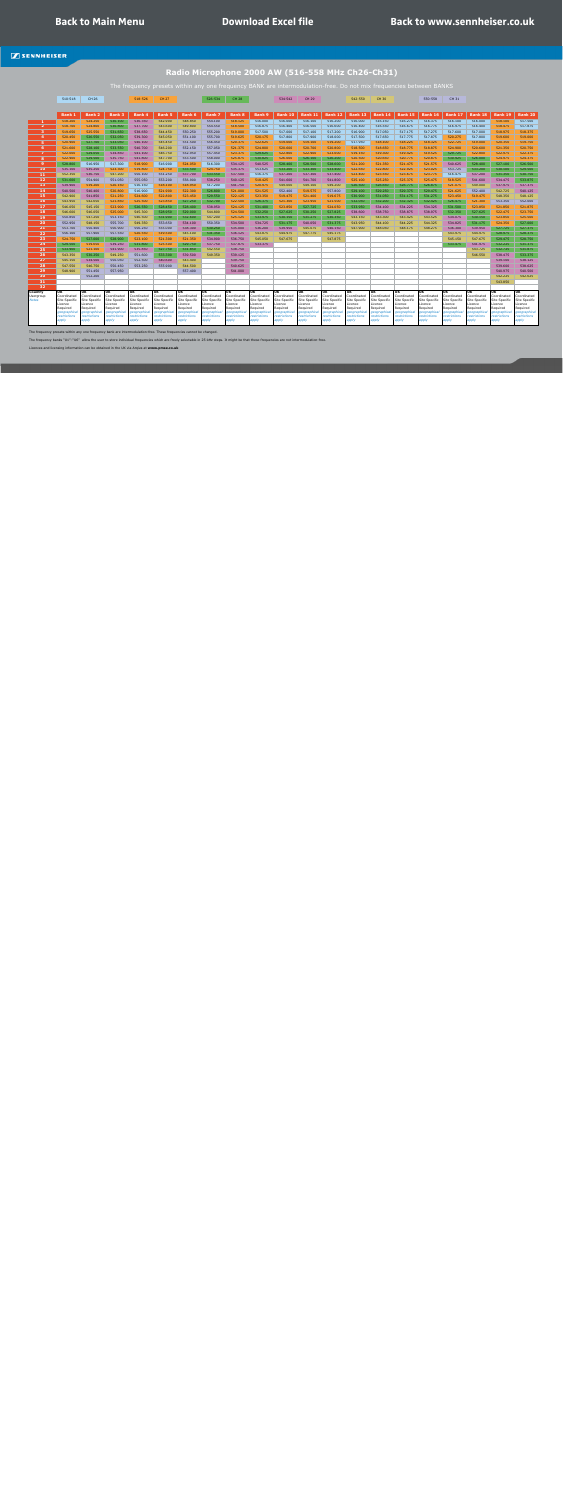#### **Radio Microphone 2000 BW (626-698 MHz Ch40-Ch49)**

<span id="page-21-0"></span>

|                      | 622-630                      | CH 40                        |                              | 630-638                      | CH 41                        |                              | 638-646                      | CH 42                        |                              | 646-654                      | <b>CH 43</b>                        |                              | 654-662                      | <b>CH 44</b>                 |                              |                              |                       |                                            |                              |                              |
|----------------------|------------------------------|------------------------------|------------------------------|------------------------------|------------------------------|------------------------------|------------------------------|------------------------------|------------------------------|------------------------------|-------------------------------------|------------------------------|------------------------------|------------------------------|------------------------------|------------------------------|-----------------------|--------------------------------------------|------------------------------|------------------------------|
|                      |                              |                              |                              |                              |                              |                              |                              |                              |                              |                              |                                     |                              |                              |                              |                              |                              |                       |                                            |                              |                              |
|                      | 662-670                      | CH 45                        |                              | 670-678                      | CH 46                        |                              | 678-686                      | CH 47                        |                              | 686-694                      | <b>CH 48</b>                        |                              | 694-702                      | CH 49                        |                              |                              |                       |                                            |                              |                              |
|                      |                              |                              |                              |                              |                              |                              |                              |                              |                              |                              |                                     |                              |                              |                              |                              |                              |                       |                                            |                              |                              |
|                      | <b>Bank 1</b>                | <b>Bank 2</b>                | <b>Bank 3</b>                | <b>Bank 4</b>                | <b>Bank 5</b>                | <b>Bank 6</b>                | <b>Bank 7</b>                | <b>Bank 8</b>                | <b>Bank 9</b>                | <b>Bank 10</b>               | <b>Bank 11</b>                      | <b>Bank 12</b>               | <b>Bank 13</b>               | <b>Bank 14</b>               | Bank 15                      | <b>Bank 16</b>               | <b>Bank 17</b>        | <b>Bank 18</b>                             | <b>Bank 19</b>               | <b>Bank 20</b>               |
| $\mathbf{1}$         | 630.100                      | 626.000                      | 626.000                      | 626.500                      | 626.500                      | 626.225                      | 632.150                      | 638.225                      | 644.150                      | 650.150                      | 656.150                             | 662.300                      | 668.150                      | 674.375                      | 680.225                      | 686.150                      | 692.300               | 626.000                                    | 626.400                      | 626.850                      |
| $\overline{2}$<br>з. | 630.475<br>630.975           | 626.875<br>629.875           | 626.400<br>627.000           | 627.375<br>630.375           | 626.900<br>627.500           | 626.600<br>627.050           | 632.525<br>632.975           | 638.600<br>639.050           | 644.525<br>644.975           | 650.525<br>650.975           | 656.825<br>657.575                  | 662.675<br>663.125           | 668.825<br>669.575           | 675.575<br>676.475           | 680.900<br>681.650           | 686.825<br>687.875           | 693.500<br>694.400    | 626.400<br>626.900                         | 628.550<br>630.800           | 627.850<br>628.600           |
| $\overline{4}$       | 631.350                      | 631.250                      | 627.800                      | 631.750                      | 628.300                      | 627.575                      | 633.500                      | 639.575                      | 645.500                      | 651.500                      | 658.475                             | 663.650                      | 670.625                      | 677.225                      | 682.550                      | 688.625                      | 695.150               | 627.500                                    | 631.800                      | 629.200                      |
| 5<br>6 <sup>1</sup>  | 631.975<br>632.350           | 638.375<br>640.750           | 629.000<br>630.600           | 638.875<br>641.250           | 629.500<br>631.100           | 628.175<br>628.850           | 634.100<br>635.375           | 640.175<br>641.450           | 646.100<br>646.775           | 652.100<br>653.375           | 659.750<br>660.350                  | 664.250<br>665.525           | 671.900<br>672.500           | 677.900<br>678.500           | 683.825<br>684.425           | 689.900<br>690.500           | 695.825<br>696.425    | 627.950<br>628.500                         | 632.350<br>633.650           | 632.000<br>633.700           |
| $\overline{7}$       | 632.850                      | 649.000                      | 632.800                      | 649.500                      | 633.300                      | 629.600                      | 636.125                      | 642.350                      | 647.525                      | 654.425                      | 660.875                             | 666.425                      | 673.025                      | 679.025                      | 684.950                      | 691.025                      | 696.950               | 629.150                                    | 638.100                      | 638.350                      |
| 8                    | 633.225                      | 664.375                      | 636.000                      | 664.875                      | 636.500                      | 630.500                      | 637.175                      | 643.100                      | 648.425                      | 655.175                      | 661.325                             | 667.175                      | 673.475                      | 679.475                      | 685.400                      | 691.475                      | 697.400               | 630.500                                    | 641.200                      | 642.100                      |
| 9<br>10              | 633.975<br>634.850           | 670.250<br>674.375           | 638.400<br>643.200           | 670.750<br>674.875           | 638.900<br>643.700           | 631.700<br>636.575           | 637.850<br>627.575           | 643.775<br>626.825           | 649.625<br>626.975           | 655.850<br>626.525           | 661.700<br>627.125                  | 667.850<br>627.275           | 673.850<br>626.975           | 679.850<br>627.275           | 685.775<br>627.050           | 691.850<br>626.600           | 697.775<br>627.575    | 631.200<br>632.650                         | 644.950<br>646.350           | 642.800<br>643.650           |
| 11                   | 635.350                      | 680.625                      | 647.200                      | 681.125                      | 647.700                      | 640.175                      | 641.225                      | 635.150                      | 630.275                      | 630.050                      | 629.825                             | 628.775                      | 628.475                      | 629.450                      | 629.075                      | 628.700                      | 630.275               | 633.400                                    | 647.050                      | 647.650                      |
| 12 <sub>2</sub>      | 636.100<br>637.100           | 682.375<br>695.125           | 650.600<br>658.200           | 682.875<br>695.625           | 651.100<br>658.700           | 645.425<br>648.200           | 645.500<br>650.225           | 648.875<br>651.500           | 633.050<br>638.750           | 636.200<br>638.450           | 631.025<br>636.350                  | 629.825<br>636.275           | 630.575<br>633.275           | 631.325<br>636.350           | 631.625<br>633.725           | 633.875<br>634.775           | 634.775<br>636.650    | 635.100<br>636.500                         | 649.700<br>652.050           | 651.150<br>651.550           |
| 13<br>14             | 637.600                      | 627.875                      | 664.200                      | 628.375                      | 664.700                      | 654.725                      | 655.025                      | 657.350                      | 654.350                      | 645.050                      | 639.425                             | 643.550                      | 638.225                      | 640.775                      | 638.675                      | 640.775                      | 639.725               | 639.100                                    | 653.550                      | 658.250                      |
| 15                   | 637.975                      | 629.125                      | 674.000                      | 629.625                      | 674.500                      | 656.900                      | 656.525                      | 661.700                      | 658.325                      | 661.925                      | 645.200                             | 645.650                      | 640.850                      | 643.475                      | 642.500                      | 646.025                      | 641.450               | 640.900                                    | 663.400                      | 664.250                      |
| 16<br>17             | 638.475<br>639.475           | 633.875<br>647.375           | 680,200<br>686.800           | 634.375<br>647.875           | 680.700<br>687.300           | 661.625<br>666.650           | 663.500<br>667.325           | 664.175<br>669.500           | 665.750<br>668.900           | 663.950<br>670.925           | 649.850<br>651.575                  | 654.200<br>656.450           | 646.850<br>650.900           | 644.975<br>651.275           | 644.750<br>647.750           | 648.275<br>650.450           | 642.950<br>647.150    | 642.050<br>643.950                         | 670.100<br>672.400           | 670.150<br>672.300           |
| 18                   | 639.975                      | 656.250                      | 692.000                      | 656.750                      | 692.500                      | 671.000                      | 670.100                      | 676.250                      | 672.725                      | 673.100                      | 667.550                             | 672.425                      | 653.075                      | 655.100                      | 654.500                      | 653.900                      | 653.000               | 648.150                                    | 673.150                      | 675.150                      |
| 19                   | 640.725                      | 690.000                      | 629.475                      | 690.500                      | 629.975                      | 676.850                      | 673.550                      | 679.250                      | 679.025                      | 677.150                      | 669.800                             | 674.150                      | 660.050                      | 658.250                      | 659.825                      | 656.675                      | 657.350               | 650.800                                    | 676.450                      | 675.650                      |
| 20<br>21             | 642.475<br>643.350           | 626.375<br>627.250           | 631.300<br>633.825           | 626.875<br>627.750           | 631.800<br>634.325           | 681.050<br>682.550           | 675.725<br>677.975           | 681.500<br>685.325           | 680.525<br>683.225           | 683.150<br>685.775           | 678.350<br>680.450                  | 678.800<br>684.575           | 662.075<br>678.950           | 665.675<br>669.650           | 662.300<br>666.650           | 660.500<br>667.475           | 662.375<br>667.100    | 651.600<br>657.100                         | 678.050<br>679.150           | 676.600<br>681.300           |
| 22                   | 644.475                      | 628.250                      | 635.350                      | 628.750                      | 635.850                      | 684.275                      | 683.225                      | 690.275                      | 687.650                      | 690.725                      | 687.725                             | 687.650                      | 685.550                      | 685.250                      | 672.500                      | 668.975                      | 669.275               | 658.350                                    | 680.800                      | 682.200                      |
| 23                   | 644.850                      | 628.750                      | 637.575                      | 629.250                      | 638.075                      | 687.350                      | 689.225                      | 692.375<br>694.925           | 692.675                      | 693.425                      | 694.175                             | 692.975<br>694.175           | 687.800                      | 690.950                      | 675.125                      | 673.775                      | 675.800               | 661.750                                    | 682.600                      | 683.600                      |
| 24<br>25             | 646.225<br>647.725           | 630.750<br>632.000           | 640.275<br>641.825           | 631.250<br>632.500           | 640.775<br>642.325           | 689.225<br>693.725           | 690.125<br>695.300           | 696.950                      | 694.550<br>696.725           | 695.525<br>697.025           | 695.225<br>696.725                  | 696.875                      | 693.950<br>697.475           | 693.725<br>697.025           | 688.850<br>697.175           | 678.500<br>682.775           | 678.575<br>683.825    | 665.400<br>673.200                         | 683.400<br>689.950           | 689.550<br>690.000           |
| 26                   | 648.100                      | 633.000                      | 646.450                      | 633.500                      | 646.950                      | 696.425                      | 697.400                      | 628.025                      | 628.025                      | 627.800                      | 628.250                             | 628.250                      | 627.650                      | 627.950                      | 626.150                      | 696.425                      | 687.425               | 678,600                                    | 691.400                      | 691.150                      |
| 27<br>28             | 649.350<br>650.350           | 633.500<br>634.375           | 651.875<br>659.650           | 634.000<br>634.875           | 652.375<br>660.150           | 633.125<br>634.625           | 626.225<br>628.250           | 628.925<br>629.750           | 628.850<br>629.600           | 628.775<br>631.250           | 628.850<br>632.675                  | 630.575<br>632.675           | 629.675<br>631.550           | 630.425<br>633.350           | 628.250<br>632.900           | 627.275<br>629.825           | 626.825<br>628.700    | 685.300<br>688.600                         | 693.350<br>694.550           | 693.150<br>693.800           |
| 29                   | 650.725                      | 635.375                      | 667.100                      | 635.875                      | 667.600                      | 635.375                      | 629.900                      | 630.875                      | 631.025                      | 632.750                      | 633.725                             | 633.200                      | 632.825                      | 634.250                      | 634.925                      | 631.250                      | 630.950               | 694.200                                    | 697.000                      | 694.350                      |
| 30                   | 651.475                      | 635.875                      | 668.275                      | 636.375                      | 668.775                      | 637.850                      | 630.425                      | 632.375                      | 634.100                      | 633.350                      | 634.550                             | 634.550                      | 634.025                      | 634.925                      | 636.875                      | 632.075                      | 632.750               | 695.150                                    | 697.450                      | 696.200                      |
| 31<br>32             | 651.975<br>652.350           | 636.625<br>639.250           | 675.325<br>679.150           | 637.125<br>639.750           | 675.825<br>679.650           | 639.725<br>640.775           | 639.125<br>641.750           | 632.900<br>634.625           | 634.550<br>635.300           | 635.300<br>636.800           | 636.875<br>638.525                  | 637.775<br>638.975           | 635.375<br>637.700           | 637.100<br>638.225           | 637.475<br>640.700           | 632.600<br>637.100           | 633.350<br>635.675    | 697.950                                    |                              |                              |
| 33                   | 653.100                      | 640.375                      | 682.700                      | 640.875                      | 683.200                      | 642.725                      | 643.025                      | 636.500                      | 637.100                      | 639.500                      | 641.000                             | 639.725                      | 639.350                      | 638.825                      | 641.525                      | 637.625                      | 638.300               |                                            |                              |                              |
| 34                   | 655.100                      | 642.125                      | 684.425                      | 642.625                      | 684.925                      | 643.625                      | 644.075                      | 637.475                      | 638.150                      | 640.325                      | 641.525                             | 640.250                      | 643.025                      | 642.500                      | 643.025                      | 638.675                      | 642.275               |                                            |                              |                              |
| 35<br>36             | 655.600<br>657.225           | 643.625<br>644.000           | 692.725<br>693.650           | 644.125<br>644.500           | 693.225<br>694.150           | 646.025<br>647.675           | 646.175<br>647.225           | 644.375<br>644.900           | 640.550<br>643.100           | 641.300<br>642.650           | 642.425<br>643.775                  | 642.125<br>644.675           | 643.400<br>644.975           | 646.550<br>647.150           | 645.650<br>648.725           | 640.100<br>641.675           | 644.750<br>648.200    |                                            |                              |                              |
| 37                   | 660.350                      | 645.250                      | 696.500                      | 645.750                      | 697.000                      | 649.625                      | 649.100                      | 647.075                      | 650.675                      | 644.375                      | 645.800                             | 646.325                      | 645.500                      | 647.600                      | 650.525                      | 642.725                      | 649.100               |                                            |                              |                              |
| 38<br>39             | 660.975<br>666.475           | 646.250<br>646.625           | 697.575<br>642.675           | 646.750<br>647.125           | 643.175<br>646.325           | 650.225<br>652.100           | 651.575<br>652.475           | 647.675<br>650.900           | 651.125<br>653.675           | 646.550<br>647.225           | 647.075<br>648.650                  | 646.925<br>648.800           | 647.225<br>649.325           | 648.425<br>650.150           | 651.725<br>652.775           | 644.075<br>644.825           | 649.850<br>651.275    |                                            |                              |                              |
| 40                   | 666.975                      | 647.875                      | 645.825                      | 648.375                      | 669.525                      | 653.075                      | 653.000                      | 653.750                      | 654.875                      | 656.825                      | 652.250                             | 650.975                      | 652.400                      | 652.175                      | 654.050                      | 649.250                      | 652.100               |                                            |                              |                              |
| 41                   | 667.975                      | 648.250                      | 669.025                      | 648.750                      | 670.825                      | 655.400                      | 657.950                      | 654.200                      | 657.425                      | 658.100                      | 653.375                             | 652.775                      | 653.825                      | 654.500                      | 656.525                      | 652.325                      | 653.675               |                                            |                              |                              |
| 42<br>43             | 668.475<br>672.100           | 651.000<br>651.500           | 670.325<br>670.750           | 651.500<br>652.000           | 671.250<br>673.475           | 657.575<br>658.025           | 658.625<br>659.975           | 655.025<br>658.250           | 659.375<br>659.900           | 659.450<br>660.500           | 654.425<br>654.950                  | 653.300<br>655.850           | 654.875<br>656.525           | 656.150<br>657.275           | 657.650<br>659.300           | 653.225<br>655.250           | 654.800<br>656.300    |                                            |                              |                              |
| 44                   | 673.975                      | 653.125                      | 672.975                      | 653.625                      | 676.750                      | 660.800                      | 660.800                      | 659.075                      | 660.650                      | 662.750                      | 664.400                             | 657.125                      | 657.875                      | 660.425                      | 661.475                      | 659.000                      | 658.700               |                                            |                              |                              |
| 45<br>46             | 674.350<br>675.475           | 656.875<br>662.375           | 676.250<br>680.700           | 657.375<br>662.875           | 681.200<br>683.600           | 662.150<br>663.350           | 661.700<br>662.525           | 661.100<br>662.525           | 662.675<br>663.575           | 663.425<br>666.125           | 664.850<br>665.450                  | 657.650<br>659.000           | 660.575<br>661.250           | 661.325<br>663.350           | 662.900<br>664.925           | 661.475<br>662.300           | 660.650<br>661.850    |                                            |                              |                              |
| 47                   | 677.600                      | 662.875                      | 683.100                      | 663.375                      | 685.325                      | 665.300                      | 665.000                      | 664.700                      | 666.725                      | 667.475                      | 671.000                             | 661.250                      | 663.500                      | 664.100                      | 665.750                      | 663.200                      | 663.200               |                                            |                              |                              |
| 48                   | 678.100                      | 663.875                      | 684.825                      | 664.375                      | 687.750                      | 667.700                      | 668.750                      | 666.350                      | 667.850                      | 669.125                      | 671.525                             | 668.450                      | 664.550                      | 664.625                      | 668.975                      | 664.025                      | 665.975               |                                            |                              |                              |
| 49<br>50             | 678.475<br>678.975           | 668.000<br>669.875           | 687.250<br>696.875           | 668.500<br>670.375           | 697.375                      | 669.200<br>670.325           | 670.775<br>671.675           | 667.475<br>669.950           | 669.500<br>671.825           | 670.175<br>671.600           | 672.35<br>673.925                   | 669.875<br>672.800           | 665.900<br>667.175           | 666.575<br>669.125           | 669.800<br>670.250           | 665.375<br>666.050           | 666.425<br>668.600    |                                            |                              |                              |
| 51                   | 682.350                      | 671.375                      |                              | 671.875                      |                              | 671.900                      | 674.750                      | 671.225                      | 673.850                      | 674.675                      | 674.600                             | 673.550                      | 676.775                      | 670.325                      | 673.100                      | 671.000                      | 670.925               |                                            |                              |                              |
| 52<br>53             | 683.350<br>683.725           | 673.500<br>674.000           |                              | 674.000<br>674.500           |                              | 672.725<br>674.150           | 679.175<br>679.925           | 672.275<br>673.475           | 675.575<br>676.400           | 676.775<br>678.500           | 674.975<br>676.100                  | 676.925<br>678.125           | 677.450                      | 672.875<br>673.325           | 676.325<br>676.925           | 671.525<br>672.425           | 671.900<br>673.775    |                                            |                              |                              |
| 54                   | 684.225                      | 674.875                      |                              | 675.375                      |                              | 674.900                      | 681.275                      | 675.275                      | 676.850                      | 679.025                      | 676.700                             | 680.825                      | 679.625<br>681.350           | 680.900                      | 679.100                      | 674.900                      | 674.375               |                                            |                              |                              |
| 55                   | 685.975                      | 678.250                      |                              | 678.750                      |                              | 675.800                      | 682.325                      | 678.350                      | 677.450                      | 680.600                      | 681.500                             | 681.275                      | 682.700                      | 683.450                      | 679.625                      | 676.775                      | 676.325               |                                            |                              |                              |
| 56<br>57             | 686.475<br>690.100           | 679.250<br>679.625           |                              | 679.750<br>680.125           |                              | 679.250<br>681.725           | 683.900<br>685.325           | 680.975<br>682.475           | 681.500<br>685.175           | 680.975<br>684.650           | 682.925<br>683.675                  | 683.000<br>685.025           | 683.675<br>684.500           | 685.850<br>686.900           | 686.525<br>687.500           | 677.825<br>679.925           | 677.975<br>680.375    |                                            |                              |                              |
| 58                   | 691.350                      | 681.875                      |                              | 682.375                      |                              | 685.700                      | 686.375                      | 683.300                      | 685.775                      | 686.300                      | 685.625                             | 685.775                      | 687.200                      | 688.700                      | 689.375                      | 680.975                      | 681.275               |                                            |                              |                              |
| 59                   | 691.725                      | 682.750                      |                              | 683.250                      |                              | 688.325                      | 686.900                      | 686.525                      | 686.900                      | 688.625                      | 688.775                             | 686.750                      | 688.700                      | 689.450                      | 691.100                      | 682.250                      | 683.225               |                                            |                              |                              |
| 60<br>61             | 694.725<br>695.100           | 686.750<br>687.500           |                              | 687.250<br>688.000           |                              | 690.650<br>691.250           | 691.400<br>691.925           | 687.125<br>689.075           | 689.075<br>689.750           | 689.975<br>691.175           | 689.525<br>690.575                  | 688.625<br>689.900           | 690.650<br>691.250           | 689.900<br>692.975           | 691.625<br>693.125           | 684.875<br>693.575           | 684.275<br>686.150    |                                            |                              |                              |
| 62                   | 695.725                      | 689.250                      |                              | 689.750                      |                              | 693.050                      | 692.750                      | 691.100                      | 690.650                      | 692.450                      | 691.550                             | 691.100                      | 692.750                      | 694.400                      | 694.250                      | 694.100                      | 688.625               |                                            |                              |                              |
| 63                   | 697.100                      |                              |                              |                              |                              | 695.300                      | 694.175                      | 695.750                      | 693.575                      | 694.325                      | 692.600                             | 693.650                      | 695.225                      | 695.150                      | 695.075                      | 695.750                      | 689.375               |                                            |                              |                              |
| 64<br>Country        | <b>UK</b>                    | <b>UK</b>                    | UK                           | UK                           | UK                           | 697.175<br>UK                | 696.725<br>UK                | 697.850<br>UK                | 696.050<br>UK                | 696.350<br>UK                | 697.400<br>UK                       | 695.750<br>UK                | 696.200<br>UK                | 695.975<br>UK                | 695.975<br>UΚ                | 697.775<br>UK                | 690.875<br>UK         | UK                                         | UK                           | UK                           |
| Usergroup<br>Notes   | Coordinated<br>Site Specific | Coordinated<br>Site Specific | Coordinated<br>Site Specific | Coordinated<br>Site Specific | Coordinated<br>Site Specific | Coordinated<br>Site Specific | Coordinated<br>Site Specific | Coordinated<br>Site Specific | Coordinated<br>Site Specific | Coordinated<br>Site Specific | Coordinated<br><b>Site Specific</b> | Coordinated<br>Site Specific | Coordinated<br>Site Specific | Coordinated<br>Site Specific | Coordinated<br>Site Specific | Coordinated<br>Site Specific | Coordinated           | Coordinated<br>Site Specific Site Specific | Coordinated<br>Site Specific | Coordinated<br>Site Specific |
|                      | Licence<br>Required          | Licence<br>Required          | Licence<br>Required          | Licence<br>Required          | Licence<br>Required          | Licence<br>Required          | Licence<br>Required          | Licence<br>Required          | Licence<br>Required          | Licence<br>Required          | Licence<br>Required                 | Licence<br>Required          | Licence<br>Required          | Licence<br>Required          | Licence<br>Required          | Licence<br>Required          | Licence<br>Required   | Licence<br>Required                        | Licence<br>Required          | Licence<br>Required          |
|                      | geographical                 | geographica                  | geographical                 | geographical                 | geographical                 | qeographical                 | geographical                 | geographical                 | geographica                  | geographical                 | geographica                         | geographical                 | geographical                 | geographical                 | qeographical                 | geographical                 | geographical          | geographical                               | qeographical                 | qeographical                 |
|                      | restrictions<br>apply        | restrictions<br>apply        | restrictions<br>apply        | restrictions<br>apply        | restrictions<br>apply        | restrictions<br>apply        | restrictions<br>apply        | restrictions<br>apply        | restrictions<br>apply        | restrictions<br>apply        | restrictions<br>apply               | restrictions<br>apply        | restrictions<br>apply        | restrictions<br>apply        | restrictions<br>apply        | restrictions<br>apply        | restrictions<br>apply | restrictions<br>apply                      | restrictions<br>apply        | restrictions<br>apply        |
|                      |                              |                              |                              |                              |                              |                              |                              |                              |                              |                              |                                     |                              |                              |                              |                              |                              |                       |                                            |                              |                              |

The frequency presets within any one frequency bank are intermodulation-free. These frequencies cannot be changed.

The frequency banks "U1"–"U6" allow the user to store individual frequencies which are freely selectable in 25-kHz steps. It might be that these frequencies are not intermodulation-free.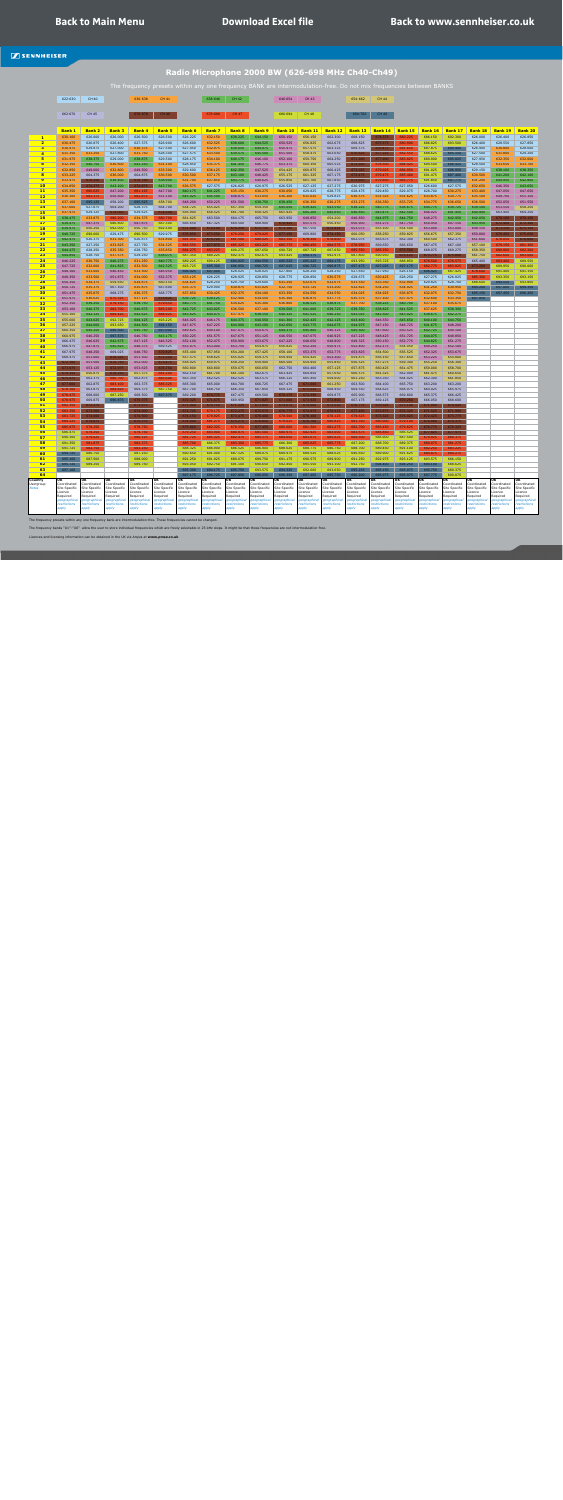#### **Radio Microphone 2000 CW (718-790 MHz Ch52-Ch60)**

<span id="page-22-0"></span>

|                           | 718-726                      | CH 52                        |                              | 726-734                             | CH 53                        |                              | 734-742                      | CH 54                        |                              | 742-750                             | <b>CH 55</b>                 |                              | 750-758                      | CH 56                        |                              |                              |                              |                              |                              |                              |
|---------------------------|------------------------------|------------------------------|------------------------------|-------------------------------------|------------------------------|------------------------------|------------------------------|------------------------------|------------------------------|-------------------------------------|------------------------------|------------------------------|------------------------------|------------------------------|------------------------------|------------------------------|------------------------------|------------------------------|------------------------------|------------------------------|
|                           |                              |                              |                              |                                     |                              |                              |                              |                              |                              |                                     |                              |                              |                              |                              |                              |                              |                              |                              |                              |                              |
|                           | 758-766                      | CH 57                        |                              | 766-774                             | CH 58                        |                              | 774-782                      | CH 59                        |                              | 782-790                             | CH 60                        |                              |                              |                              |                              |                              |                              |                              |                              |                              |
|                           |                              |                              |                              |                                     |                              |                              |                              |                              |                              |                                     |                              |                              |                              |                              |                              |                              |                              |                              |                              |                              |
|                           | <b>Bank 1</b><br>718.000     | <b>Bank 2</b><br>718.000     | <b>Bank 3</b><br>718.500     | <b>Bank 4</b><br>718.500            | <b>Bank 5</b><br>718.100     | <b>Bank 6</b><br>718.000     | <b>Bank 7</b><br>718.000     | <b>Bank 8</b><br>718.400     | <b>Bank 9</b><br>718.850     | <b>Bank 10</b><br>718.750           | <b>Bank 11</b><br>719.150    | <b>Bank 12</b><br>718.050    | <b>Bank 13</b><br>718.600    | <b>Bank 14</b><br>719.900    | Bank 15<br>718.450           | <b>Bank 16</b><br>719.100    | <b>Bank 17</b><br>718.850    | <b>Bank 18</b><br>718.400    | <b>Bank 19</b><br>719.650    | <b>Bank 20</b><br>720.100    |
| - 2 -                     | 718.875                      | 718.400                      | 719.375                      | 718.900                             | 718.500                      | 718.375                      | 718.400                      | 720.550                      | 719.850                      | 719.200                             | 720.100                      | 718.600                      | 719.750                      | 722.500                      | 720.700                      | 722.250                      | 721.200                      | 719.050                      | 720.100                      | 723.550                      |
| - 3 -<br>$\sim$ 4         | 721.875                      | 719.000                      | 722.375                      | 719.500                             | 719.100                      | 718.875                      | 718.900                      | 722.800                      | 720.600                      | 719.950                             | 721.200                      | 719.700                      | 720.600                      | 723.450                      | 721.800                      | 724.900                      | 721.900                      | 720.700                      | 721.050                      | 725.250                      |
| -5 -                      | 723.250<br>730.375           | 719.800<br>721.000           | 723.750<br>730.875           | 720.300<br>721.500                  | 719.900<br>721.100           | 719.250<br>719.875           | 719.500<br>719.950           | 723.800<br>724.350           | 721.200<br>724.000           | 721.550<br>722.100                  | 722.600<br>726.950           | 721.850<br>725.000           | 721.150<br>722.150           | 724.200<br>724.850           | 723.100<br>724.800           | 726.850<br>727.650           | 723.150<br>724.100           | 721.250<br>725.750           | 723.100<br>724.550           | 727.600<br>729.850           |
| -6.                       | 732.750                      | 722.600                      | 733.250                      | 723.100                             | 722.700                      | 720.250                      | 720.500                      | 725.650                      | 725.700                      | 723.750                             | 727.750                      | 726.700                      | 723.900                      | 726.400                      | 727.150                      | 729.700                      | 726.850                      | 727.000                      | 727.700                      | 731.150                      |
| $\overline{7}$<br>$-8$    | 741.000<br>756.375           | 724.800<br>728.000           | 741.500<br>756.875           | 725.300<br>728.500                  | 724.900<br>728.100           | 720.750<br>721.125           | 721.150<br>722.500           | 730.100<br>733.200           | 730.350<br>734.100           | 726.050<br>726.700                  | 730.500<br>732.600           | 727.650<br>732.850           | 724.950<br>725.400           | 728.800<br>731.050           | 729.050<br>729.850           | 734.750<br>735.450           | 727.850<br>728.700           | 728.400<br>731.550           | 728.750<br>734.250           | 733.450<br>738.000           |
| - 9 -                     | 762.250                      | 730.400                      | 762.750                      | 730.900                             | 730.500                      | 721.875                      | 723.200                      | 736.950                      | 734.800                      | 729.800                             | 738.100                      | 734.350                      | 732.650                      | 732.200                      | 731.700                      | 736.300                      | 730.700                      | 732.250                      | 736.050                      | 745.050                      |
| 10<br>11                  | 766.375<br>772.625           | 735.200<br>739.200           | 766.875<br>773.125           | 735.700<br>739.700                  | 735.300<br>739.300           | 722.750<br>723.250           | 724.650<br>725.400           | 738.350<br>739.050           | 735.650<br>739.650           | 733.100<br>735.550                  | 741.700<br>743.500           | 740.450<br>743.300           | 738.100<br>738.850           | 733.950<br>734.350           | 741.400<br>741.900           | 736.950<br>740.400           | 733.700<br>745.350           | 734.800<br>735.800           | 738.550<br>742.250           | 746.900<br>747.700           |
| $\sqrt{12}$               | 774.375                      | 742.600                      | 774.875                      | 743.100                             | 742.700                      | 724.000                      | 727.100                      | 741.700                      | 743.150                      | 738.700                             | 744.350                      | 744.150                      | 742.300                      | 735.450                      | 743.850                      | 741.500                      | 745.950                      | 736.700                      | 744.850                      | 750.850                      |
| 13<br>14                  | 787.125<br>719.875           | 750.200<br>756.200           | 787.625<br>720.375           | 750.700<br>756.700                  | 750.300<br>721.575           | 725.000<br>725.500           | 728.500<br>731.100           | 744.050<br>745.550           | 743.550<br>750.250           | 741.750<br>742.350                  | 747.300<br>747.700           | 747.550<br>748.850           | 746.900<br>747.550           | 737.450<br>741.050           | 749.250<br>753.850           | 745.850<br>750.600           | 746.850<br>749.400           | 738.200<br>753.900           | 746.050<br>748.700           | 753.050<br>756.950           |
| 15 <sup>°</sup>           | 721.125                      | 766.000                      | 721.625                      | 766,500                             | 723.400                      | 725.875                      | 732.900                      | 755.400                      | 756.250                      | 742.750                             | 748.200                      | 749.550                      | 748.750                      | 747.050                      | 755.350                      | 754.900                      | 757.500                      | 756.950                      | 750.400                      | 757.850                      |
| <b>16</b>                 | 725.875                      | 772.200                      | 726.375                      | 772.700                             | 725.925                      | 726.375                      | 734.050                      | 762.100                      | 762.150                      | 748.650                             | 749.900                      | 756.850                      | 752.500                      | 748.950                      | 759.500                      | 758.450                      | 759.050                      | 757.550                      | 755.650                      | 764.600                      |
| 17<br>18                  | 739.375<br>748.250           | 778.800<br>784.000           | 739.875<br>748.750           | 779.300<br>784.500                  | 726.775<br>729.675           | 727.375<br>727.875           | 735.950<br>740.150           | 764.400<br>765.150           | 764.300<br>767.150           | 755.150<br>759.000                  | 757.150<br>765.200           | 758.250<br>762.100           | 755.350<br>764.200           | 750.200<br>752.700           | 760.900<br>764.700           | 759.600<br>760.200           | 760.100<br>761.300           | 760.900<br>761.650           | 762.750<br>767.950           | 765.250<br>765.750           |
| 19                        | 782.000                      | 721.475                      | 782.500                      | 721.975                             | 731.450                      | 728.625                      | 742.800                      | 768.450                      | 767.650                      | 760.550                             | 769.200                      | 764.000                      | 768.150                      | 762.550                      | 769.550                      | 762.300                      | 763.400                      | 763.000                      | 770.400                      | 767.700                      |
| -20<br>21                 | 718.375<br>719.250           | 723.300<br>725.825           | 718.875<br>719.750           | 723.800<br>726.325                  | 737.450<br>740.475           | 730.375<br>731.250           | 743.600<br>749.100           | 770.050<br>771.150           | 768,600<br>773.300           | 768,450<br>769.950                  | 771.050<br>774.100           | 766.600<br>767.050           | 768,950<br>770.050           | 763.350<br>768.050           | 770.200<br>773.150           | 770.450<br>774.450           | 766.100<br>771.700           | 773.800<br>774.250           | 773.750<br>775.750           | 769.500<br>772.550           |
| 22                        | 720.250                      | 727.350                      | 720.750                      | 727.850                             | 744.175                      | 732.375                      | 750.350                      | 772.800                      | 774.200                      | 772.600                             | 776.500                      | 770.550                      | 774.900                      | 769.700                      | 777.350                      | 776.700                      | 773.850                      | 776.500                      | 776.550                      | 773.000                      |
| -23                       | 720.750                      | 729.575                      | 721.250                      | 730.075                             | 746.625                      | 732.750                      | 753.750                      | 774.600                      | 775.600                      | 775.000                             | 777.850                      | 773.850                      | 776.700                      | 771.750                      | 778.100                      | 779.300                      | 779.650                      | 777.000                      | 780.150                      | 775.050                      |
| 24<br>25 <sub>1</sub>     | 722.750<br>724.000           | 732.275<br>733.825           | 723.250<br>724.500           | 732.775<br>734.325                  | 747.725<br>748.600           | 734.125<br>735.625           | 757.400<br>765.200           | 775.400<br>781.950           | 781.550<br>782,000           | 777.050<br>778.450                  | 779.350<br>781.100           | 775.200<br>775,600           | 777.200<br>779.300           | 782.200<br>782.750           | 779.150<br>781.350           | 779.800<br>781.800           | 780.200<br>781.000           | 777.950<br>781.850           | 780.800<br>781.700           | 781.750<br>786.150           |
| -26                       | 725.000                      | 738.450                      | 725.500                      | 738.950                             | 749.750                      | 736.000                      | 770.600                      | 783.400                      | 783.150                      | 781.150                             | 784.000                      | 776.250                      | 779.900                      | 783.800                      | 782.600                      | 782.700                      | 782.600                      | 782.700                      | 782.450                      | 786.850                      |
| 27<br>28                  | 725.500<br>726.375           | 743.875<br>751.650           | 726.000<br>726.875           | 744.375<br>752.150                  | 751.025<br>731.825           | 737.250<br>738.250           | 777.300<br>780.600           | 785.350<br>786.550           | 785.150<br>785.800           | 782.850<br>783.750                  | 785.050<br>786.300           | 784.450<br>786.250           | 780.600<br>782.250           | 788.150<br>788.650           | 784.750<br>785.750           | 785.500<br>787.350           | 786.750<br>787.500           | 784.850<br>786.150           | 786.200<br>787.300           | 788.250<br>788.850           |
| -29.                      | 727.375                      | 759.100                      | 727.875                      | 759.600                             | 745.825                      | 738.625                      | 786.200                      | 789.000                      | 786.350                      | 785.850                             | 789.100                      | 786.750                      | 784.200                      | 789.500                      | 786.350                      | 789.000                      | 787.900                      | 788.600                      | 788.550                      | 789.800                      |
| -30<br>31                 | 727.875<br>728.625           | 760.275<br>767.325           | 728.375<br>729.125           | 760.775<br>767.825                  | 747.025<br>751.625           | 739.375<br>739.875           | 787.150<br>789.950           | 789.450                      | 788.200                      | 787.150                             | 789.800                      | 788.600                      | 788.250                      | 789.950                      | 788.650                      | 789.750                      | 789.950                      | 789.750                      | 789.050                      |                              |
| 32                        | 731.250                      | 771.150                      | 731.750                      | 771.650                             |                              | 740.250                      |                              |                              |                              |                                     |                              |                              |                              |                              |                              |                              |                              |                              |                              |                              |
| -33-                      | 732.375                      | 774.700                      | 732.875                      | 775.200                             |                              | 741.000                      |                              |                              |                              |                                     |                              |                              |                              |                              |                              |                              |                              |                              |                              |                              |
| 34<br>$-35$               | 734.125<br>735.625           | 776.425<br>784.725           | 734.625<br>736.125           | 776.925<br>785.225                  |                              | 743.000<br>743.500           |                              |                              |                              |                                     |                              |                              |                              |                              |                              |                              |                              |                              |                              |                              |
| -36                       | 736.000                      | 785.650                      | 736.500                      | 786.150                             |                              | 745.125                      |                              |                              |                              |                                     |                              |                              |                              |                              |                              |                              |                              |                              |                              |                              |
| -37<br>38                 | 737.250<br>738.250           | 788.500<br>789.575           | 737.750<br>738.750           | 789.000<br>735.175                  |                              | 748.250<br>748.875           |                              |                              |                              |                                     |                              |                              |                              |                              |                              |                              |                              |                              |                              |                              |
| -39.                      | 738.625                      | 734.675                      | 739.125                      | 738.325                             |                              | 754.375                      |                              |                              |                              |                                     |                              |                              |                              |                              |                              |                              |                              |                              |                              |                              |
| -40<br>41                 | 739.875<br>740.250           | 737.825<br>761.025           | 740.375<br>740.750           | 761.525<br>762.825                  |                              | 754.875<br>755.875           |                              |                              |                              |                                     |                              |                              |                              |                              |                              |                              |                              |                              |                              |                              |
| 42                        | 743.000                      | 762.325                      | 743.500                      | 763.250                             |                              | 756.375                      |                              |                              |                              |                                     |                              |                              |                              |                              |                              |                              |                              |                              |                              |                              |
| $-43$                     | 743.500                      | 762.750                      | 744.000                      | 765.475                             |                              | 760.000                      |                              |                              |                              |                                     |                              |                              |                              |                              |                              |                              |                              |                              |                              |                              |
| 44<br>45                  | 745.125<br>748.875           | 764.975<br>768.250           | 745.625<br>749.375           | 768.750<br>773.200                  |                              | 761.875<br>762.250           |                              |                              |                              |                                     |                              |                              |                              |                              |                              |                              |                              |                              |                              |                              |
| -46                       | 754.375                      | 772.700                      | 754.875                      | 775.600                             |                              | 763.375                      |                              |                              |                              |                                     |                              |                              |                              |                              |                              |                              |                              |                              |                              |                              |
| 47<br>48                  | 754.875<br>755.875           | 775.100<br>776.825           | 755.375<br>756.375           | 777.325<br>779.750                  |                              | 765.500<br>766.000           |                              |                              |                              |                                     |                              |                              |                              |                              |                              |                              |                              |                              |                              |                              |
|                           | 760.000                      | 779.250                      | 760.500                      | 789.375                             |                              | 766.375                      |                              |                              |                              |                                     |                              |                              |                              |                              |                              |                              |                              |                              |                              |                              |
| 50<br>$-51$               | 761.875<br>763.375           | 788.875                      | 762.375<br>763.875           |                                     |                              | 766.875<br>770.250           |                              |                              |                              |                                     |                              |                              |                              |                              |                              |                              |                              |                              |                              |                              |
| -52                       | 765.500                      |                              | 766.000                      |                                     |                              | 771.250                      |                              |                              |                              |                                     |                              |                              |                              |                              |                              |                              |                              |                              |                              |                              |
| 53                        | 766.000                      |                              | 766.500                      |                                     |                              | 771.625                      |                              |                              |                              |                                     |                              |                              |                              |                              |                              |                              |                              |                              |                              |                              |
| 54<br>-55                 | 766.875<br>770.250           |                              | 767.375<br>770.750           |                                     |                              | 772.125<br>773.875           |                              |                              |                              |                                     |                              |                              |                              |                              |                              |                              |                              |                              |                              |                              |
| -56                       | 771.250                      |                              | 771.750                      |                                     |                              | 774.375                      |                              |                              |                              |                                     |                              |                              |                              |                              |                              |                              |                              |                              |                              |                              |
| -57<br>58                 | 771.625                      |                              | 772.125                      |                                     |                              | 774.750<br>778.000           |                              |                              |                              |                                     |                              |                              |                              |                              |                              |                              |                              |                              |                              |                              |
| -59                       |                              |                              |                              |                                     |                              | 779.500                      |                              |                              |                              |                                     |                              |                              |                              |                              |                              |                              |                              |                              |                              |                              |
| 60                        |                              |                              |                              |                                     |                              | 783.000                      |                              |                              |                              |                                     |                              |                              |                              |                              |                              |                              |                              |                              |                              |                              |
| 61<br>$-62$               |                              |                              |                              |                                     |                              | 783.625<br>785.000           |                              |                              |                              |                                     |                              |                              |                              |                              |                              |                              |                              |                              |                              |                              |
| - 63                      |                              |                              |                              |                                     |                              | 787.125                      |                              |                              |                              |                                     |                              |                              |                              |                              |                              |                              |                              |                              |                              |                              |
| $-64$<br>Country          | UΚ                           | UK                           | UK                           | UK                                  | UK                           | 788.250<br>UΚ                | UK                           | UK                           | UК                           | UK                                  | UK                           | UK                           | UK                           | UK                           | UK                           | UK                           | UK                           | UK                           | UK                           | UK                           |
| Usergroup<br><b>Notes</b> | Coordinated<br>Site Specific | Coordinated<br>Site Specific | Coordinated<br>Site Specific | Coordinated<br><b>Site Specific</b> | Coordinated<br>Site Specific | Coordinated<br>Site Specific | Coordinated<br>Site Specific | Coordinated<br>Site Specific | Coordinated<br>Site Specific | Coordinated<br><b>Site Specific</b> | Coordinated<br>Site Specific | Coordinated<br>Site Specific | Coordinated<br>Site Specific | Coordinated<br>Site Specific | Coordinated<br>Site Specific | Coordinated<br>Site Specific | Coordinated<br>Site Specific | Coordinated<br>Site Specific | Coordinated<br>Site Specific | Coordinated<br>Site Specific |
|                           | Licence<br>Required          | Licence<br>Required          | Licence<br>Required          | Licence<br>Required                 | Licence<br>Required          | Licence<br>Required          | Licence<br>Required          | Licence<br>Required          | Licence<br>Required          | Licence<br>Required                 | Licence<br>Required          | Licence<br>Required          | Licence<br>Required          | Licence<br>Required          | Licence<br>Required          | Licence<br>Required          | Licence<br>Required          | Licence<br>Required          | Licence<br>Required          | Licence<br>Required          |
|                           | geographical<br>restrictions | geographica<br>restrictions  | geographical<br>restrictions | geographical<br>restrictions        | geographica<br>restrictions  | geographical<br>restrictions | geographical<br>restrictions | geographical<br>restrictions | geographica<br>restrictions  | geographical<br>restrictions        | geographica<br>restrictions  | geographical<br>restrictions | geographica<br>restrictions  | geographical<br>restrictions | geographical<br>restrictions | geographical<br>restrictions | geographical<br>restrictions | geographica<br>restrictions  | geographical<br>restrictions | geographical<br>restrictions |
|                           | apply                        | apply                        | apply                        | apply                               | apply                        | apply                        | apply                        | <i>pply</i>                  | apply                        | apply                               | apply                        | apply                        | pply                         | apply                        | apply                        | apply                        | apply                        | pply                         | apply                        | apply                        |

The frequency presets within any one frequency bank are intermodulation-free. These frequencies cannot be changed.

The frequency banks "U1"–"U6" allow the user to store individual frequencies which are freely selectable in 25-kHz steps. It might be that these frequencies are not intermodulation-free.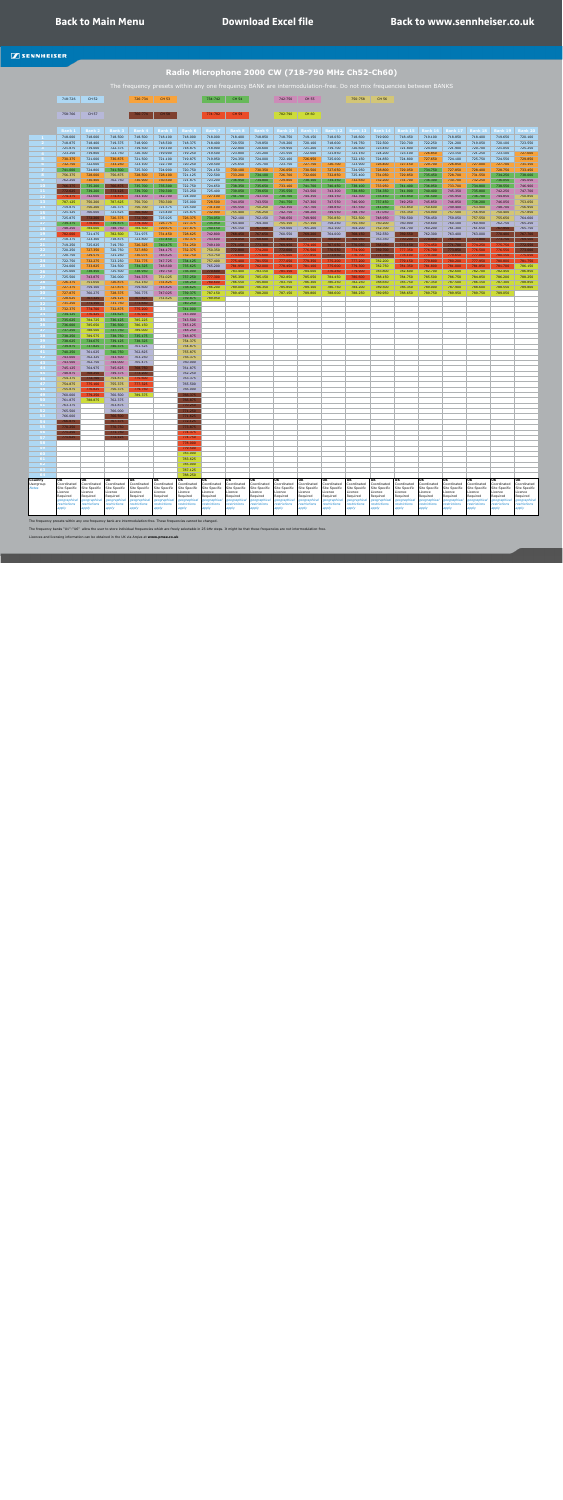#### **Radio Microphone 2000 DW (790-856 MHz Ch61-Ch70)**

The frequency presets within any one frequency BANK are intermodulation-free. Do not mix frequencies between BANKS

<span id="page-23-0"></span>

|                       | 790-798                                                                                                                                                           | CH 61              |                    | 798-806            | CH 62              |                    | 806-814            | CH 63              |                                                              | 814-822                    | CH 64              |                    | 822-830                                                                                                                                                                               | CH 65                      |                    |                    |                    |                    |                                                                         |                    |
|-----------------------|-------------------------------------------------------------------------------------------------------------------------------------------------------------------|--------------------|--------------------|--------------------|--------------------|--------------------|--------------------|--------------------|--------------------------------------------------------------|----------------------------|--------------------|--------------------|---------------------------------------------------------------------------------------------------------------------------------------------------------------------------------------|----------------------------|--------------------|--------------------|--------------------|--------------------|-------------------------------------------------------------------------|--------------------|
|                       | 830-838                                                                                                                                                           | CH 66              |                    | 838-846            | CH 67              |                    | 846-854            | CH 68              |                                                              | 854-862                    | CH 69              |                    | 863-865                                                                                                                                                                               | Licence<br>Exempt          |                    |                    |                    |                    |                                                                         |                    |
|                       |                                                                                                                                                                   |                    |                    |                    |                    |                    |                    |                    |                                                              |                            |                    |                    |                                                                                                                                                                                       |                            |                    |                    |                    |                    |                                                                         |                    |
|                       | <b>Bank 1</b>                                                                                                                                                     | <b>Bank 2</b>      | <b>Bank 3</b>      | <b>Bank 4</b>      | <b>Bank 5</b>      | <b>Bank 6</b>      | <b>Bank 7</b>      | <b>Bank 8</b>      | <b>Bank 9</b>                                                | Bank 10                    | <b>Bank 11</b>     | <b>Bank 12</b>     | Bank 13                                                                                                                                                                               | <b>Bank 14</b>             | <b>Bank 15</b>     | <b>Bank 16</b>     | Bank 17            | Bank 18            | Bank 19                                                                 | <b>Bank 20</b>     |
| $\overline{2}$        | 800.100<br>801.225                                                                                                                                                | 790.100<br>790.500 | 790.100<br>791.050 | 790.100<br>790.600 | 790.850<br>791.400 | 792.950<br>793.725 | 864.300<br>864.900 | 854.900<br>855.275 | 790.100<br>790.475                                           | 854.900<br>855.275         | 790.000<br>790.875 | 790.000<br>790.400 | 790.500<br>791.375                                                                                                                                                                    | 790.500<br>790.900         | 790.000<br>790.400 | 790.400<br>792.550 | 790.850<br>791.850 | 790.750<br>791.200 | 791.150<br>792.100                                                      | 790.050<br>790.600 |
| 3.                    | 802.200                                                                                                                                                           | 791.100            | 791.750            | 794.425            | 793.125            | 796.100            | 863.100            | 855.900            | 790.975                                                      | 855.900                    | 793.875            | 791.000            | 794.375                                                                                                                                                                               | 791.500                    | 790.900            | 794.800            | 792.600            | 791.950            | 793.200                                                                 | 791.700            |
| 4 <sup>1</sup>        | 803.400                                                                                                                                                           | 791.900            | 796.425            | 795.825            | 794.325            | 798.750            | 863.500            | 857.625            | 791.350                                                      | 857.625                    | 795.250            | 791.800            | 795.750                                                                                                                                                                               | 792.300                    | 791.500            | 795.800            | 793.200            | 793.550            | 794.600                                                                 | 793.850            |
| 5 <sub>1</sub>        | 805.275                                                                                                                                                           | 793.100            | 806.100            | 796.950            | 798.850            | 802.825            |                    | 858.200            | 791.975                                                      | 858.200                    | 802.375            | 793.000            | 802.875                                                                                                                                                                               | 793.500                    | 791.950            | 796.350            | 796.000            | 794.100            | 798.950                                                                 | 797.000            |
| 6                     | 806.175                                                                                                                                                           | 794.700            | 811.200            | 805.900            | 802.025            | 805.700            |                    | 858.650            | 792.350                                                      | 858.650                    | 804.750            | 794.600            | 805.250                                                                                                                                                                               | 795.100                    | 792.500            | 797.650            | 797.700            | 795.750            | 799.750                                                                 | 798.700            |
| 7<br>8                | 809.625<br>811.950                                                                                                                                                | 797.100<br>800.500 | 813.400<br>840.750 | 808.050<br>808.800 | 805.750<br>810.550 | 810.975<br>838.800 |                    | 860.900<br>861.750 | 792.850<br>793.225                                           | 860.900<br>861.750         | 813.000<br>828.375 | 796.800<br>800.000 | 813.500<br>828.875                                                                                                                                                                    | 797.300<br>800.500         | 793.150<br>794.500 | 802.100<br>805.200 | 802.350<br>806.100 | 798.050<br>798.700 | 802.500<br>804.600                                                      | 799.650<br>804.850 |
| 9 <sup>°</sup>        | 813.300                                                                                                                                                           | 802.700            | 843.200            | 813.500            | 838.875            | 840.950            |                    |                    | 793.975                                                      | 863.950                    | 834.250            | 802.400            | 834.750                                                                                                                                                                               | 802.900                    | 795.200            | 808.950            | 806.800            | 801.800            | 810.100                                                                 | 806.350            |
| 10                    | 813.750                                                                                                                                                           | 805.900            | 853.400            | 838.100            | 841.475            | 848.900            |                    |                    | 794.850                                                      | 790.100                    | 838.375            | 807.200            | 838.875                                                                                                                                                                               | 807.700                    | 796.650            | 810.350            | 807.650            | 805.100            | 813.700                                                                 | 812.450            |
| 11                    | 815.325                                                                                                                                                           | 793.525            | 856.175            | 847.575            | 848.600            | 854.400            |                    |                    | 795.350                                                      | 790.475                    | 844.625            | 811.200            | 845.125                                                                                                                                                                               | 811.700                    | 797.400            | 811.050            | 811.650            | 807.550            | 815.500                                                                 | 815.300            |
| 12 <sub>1</sub><br>13 | 816.150<br>817.575                                                                                                                                                | 794.175<br>795.400 | 859.950<br>860.425 | 858.425<br>860.250 | 860.825<br>861.775 | 856.325<br>860.625 |                    |                    | 796.100<br>797.100                                           | 790.975<br>791.350         | 846.375<br>859.125 | 814.600<br>822.200 | 846.875<br>859.625                                                                                                                                                                    | 815.100<br>822.700         | 799.100<br>800.500 | 813.700<br>816.050 | 815.150<br>815.550 | 810.700<br>813.750 | 816.350<br>819.300                                                      | 816.150<br>819.550 |
| 14                    | 818.850                                                                                                                                                           | 798.575            | 790.500            | 791.575            | 792.525            | 790.250            |                    |                    | 797.600                                                      | 791.975                    | 791.875            | 828.200            | 792.375                                                                                                                                                                               | 828.700                    | 803.100            | 817.550            | 822.250            | 814.350            | 819.700                                                                 | 820.850            |
| 15                    | 801.600                                                                                                                                                           | 799.825            | 792.750            | 792.800            | 793.925            | 790.700            |                    |                    | 797.975                                                      | 792.350                    | 793.125            | 838.000            | 793.625                                                                                                                                                                               | 838.500                    | 804.900            | 827.400            | 828.250            | 814.750            | 820.200                                                                 | 821.550            |
| 16                    | 802.950                                                                                                                                                           | 801.350            | 793.575            | 795.250            | 796.775            | 791.250            |                    |                    | 798.475                                                      | 792.850                    | 797.875            | 844.200            | 798.375                                                                                                                                                                               | 844.700                    | 806.050            | 834.100            | 834.150            | 820.650            | 821.900                                                                 | 828.850            |
| 17                    | 803.775                                                                                                                                                           | 801.925            | 794.675            | 801.325            | 801.175            | 791.900            |                    |                    | 799.475                                                      | 793.225                    | 811.375            | 850.800            | 811.875                                                                                                                                                                               | 851.300                    | 807.950            | 836.400            | 836.300            | 827.150            | 829.150                                                                 | 830.250            |
| 18<br>19              | 804.450<br>804.825                                                                                                                                                | 804.450<br>805.075 | 797.900<br>798.500 | 813.900<br>840.050 | 803.025<br>805.050 | 794.825<br>797.600 |                    |                    | 799.975<br>800.725                                           | 793.975<br>794.850         | 820.250<br>854,000 | 856.000<br>793.475 | 820.750<br>854.500                                                                                                                                                                    | 856.500<br>793.975         | 812.150<br>814.800 | 837.150<br>840.450 | 839.150<br>839.650 | 831.000<br>832.550 | 837.200<br>841.200                                                      | 834.100<br>836.000 |
| 20                    | 805.650                                                                                                                                                           |                    | 803.950            | 841.325            | 809.100            | 807.900            |                    |                    | 802.475                                                      | 795.350                    | 790.375            | 795.300            | 790.875                                                                                                                                                                               | 795.800                    | 815.600            | 842.050            | 840.600            | 840.450            | 843.050                                                                 | 838.600            |
| 21                    | 806.550                                                                                                                                                           |                    | 792.175            | 792.050            | 842.125            | 841.775            |                    |                    | 803.350                                                      | 796.100                    | 791.250            | 797.825            | 791.750                                                                                                                                                                               | 798.325                    | 821.100            | 843.150            | 845.300            | 841.950            | 846.100                                                                 | 839.050            |
| 22                    | 807.375                                                                                                                                                           |                    | 795.200            | 793.325            | 843.625            | 847.350            |                    |                    | 804.475                                                      | 797.100                    | 792.250            | 799.350            | 792.750                                                                                                                                                                               | 799.850                    | 822.350            | 844.800            | 846.200            | 844.600            | 848.500                                                                 | 842.550            |
| 23<br>24              | 808.725<br>810.000                                                                                                                                                |                    | 795.950<br>801.575 | 796.250<br>797.500 | 855.400<br>858.175 | 850.975<br>858.875 |                    |                    | 804.850<br>806.225                                           | 797.600<br>797.975         | 792.750<br>794.750 | 801.575<br>804.275 | 793.250<br>795.250                                                                                                                                                                    | 802.075<br>804.775         | 825.750<br>829.400 | 846.600<br>847,400 | 847.600<br>853.550 | 847.000<br>849.050 | 849.850<br>851.350                                                      | 845.850<br>847.200 |
| 25                    | 810.825                                                                                                                                                           |                    | 804.425            | 804.250            | 800.550            | 795.400            |                    |                    | 807.725                                                      | 798.475                    | 796.000            | 805.825            | 796.500                                                                                                                                                                               | 806.325                    | 837.200            | 853.950            | 854.000            | 850.450            | 853.100                                                                 | 847.600            |
| 26                    | 811.575                                                                                                                                                           |                    | 807.050            | 806.600            | 809.950            | 801.725            |                    |                    | 808.100                                                      | 799.475                    | 797.000            | 810.450            | 797.500                                                                                                                                                                               | 810.950                    | 842.600            | 855.400            | 855.150            | 853.150            | 856.000                                                                 | 848.250            |
| 27                    | 812.400                                                                                                                                                           |                    | 808.750            | 811.250            | 812.775            | 804.100            |                    |                    | 809.350                                                      | 799.975                    | 797.500            | 815.875            | 798.000                                                                                                                                                                               | 816.375                    | 849.300            | 857.350            | 857.150            | 854.850            | 857.050                                                                 | 856.450            |
| 28<br>29              | 812.775<br>814.125                                                                                                                                                |                    | 813.900<br>838,100 | 812.950<br>838,600 | 813.750<br>839,450 | 808.950<br>809.875 |                    |                    | 810.350<br>810.725                                           | 800.725<br>802.475         | 798.375<br>799.375 | 823.650<br>831.100 | 798.875<br>799.875                                                                                                                                                                    | 824.150<br>831.600         | 852.600<br>858.200 | 858.550<br>861.000 | 857.800<br>858.350 | 855.750<br>857.850 | 858.300<br>861.100                                                      | 858.250<br>858.750 |
| 30                    | 814.875                                                                                                                                                           |                    | 838.500            | 839.575            | 841.100            | 811.350            |                    |                    | 811.475                                                      | 803.350                    | 799.875            | 832.275            | 800.375                                                                                                                                                                               | 832.775                    | 859.150            | 861.450            | 860.200            | 859.150            | 861.800                                                                 | 860.600            |
| 31                    | 815.700                                                                                                                                                           |                    | 839.050            | 840.800            | 843.025            | 813.600            |                    |                    | 811.975                                                      | 804.475                    | 800.625            | 839.325            | 801.125                                                                                                                                                                               | 839.825                    | 861.950            |                    |                    |                    |                                                                         |                    |
| 32                    | 816.750                                                                                                                                                           |                    | 839.750            | 842.425            | 845.250            | 838.250            |                    |                    | 812.350                                                      | 804.850                    | 803.250            | 843.150            | 803.750                                                                                                                                                                               | 843.650                    |                    |                    |                    |                    |                                                                         |                    |
| 33<br>34              | 817.125<br>817.950                                                                                                                                                |                    | 840.175<br>841.575 | 843.250<br>844.250 | 849.150<br>850.225 | 839.200<br>839.950 |                    |                    | 813.100<br>815.100                                           | 806.225<br>807.725         | 804.375<br>806.125 | 846.700<br>848,425 | 804.875<br>806.625                                                                                                                                                                    | 847.200<br>848.925         |                    |                    |                    |                    |                                                                         |                    |
| 35                    | 818.475                                                                                                                                                           |                    | 842.675            | 845.500            | 853.300            | 842.875            |                    |                    | 815.600                                                      | 808.100                    | 807.625            | 856.725            | 808.125                                                                                                                                                                               | 857.225                    |                    |                    |                    |                    |                                                                         |                    |
| 36                    | 819.300                                                                                                                                                           |                    | 843.950            | 846.600            | 853.750            | 846.250            |                    |                    | 817.225                                                      | 809.350                    | 808.000            | 857.650            | 808.500                                                                                                                                                                               | 858.150                    |                    |                    |                    |                    |                                                                         |                    |
| 37                    | 819.675                                                                                                                                                           |                    | 844.425            | 848.800            | 854.850            | 846.700            |                    |                    | 820.350                                                      | 810.350                    | 809.250            | 860.500            | 809.750                                                                                                                                                                               | 861.000                    |                    |                    |                    |                    |                                                                         |                    |
| 38<br>39              | 864.950<br>864.350                                                                                                                                                |                    | 845.400<br>846,500 | 849.325<br>853.500 | 856.575<br>859.100 | 848.325<br>849.775 |                    |                    | 820.975<br>826.475                                           | 810.725<br>811.475         | 810.250<br>810.625 | 861.575<br>806.675 | 810.750<br>811.125                                                                                                                                                                    | 862.075<br>807.175         |                    |                    |                    |                    |                                                                         |                    |
| 40                    | 863.975                                                                                                                                                           |                    | 854.100            | 854.100            | 859.600            | 857.000            |                    |                    | 826.975                                                      | 811.975                    | 811.875            | 809.825            | 812.375                                                                                                                                                                               | 810.325                    |                    |                    |                    |                    |                                                                         |                    |
| 41                    | 863.150                                                                                                                                                           |                    | 855.050            | 856.050            | 861.225            | 859.350            |                    |                    | 827.975                                                      | 812.350                    | 812.250            | 833.025            | 812.750                                                                                                                                                                               | 833.525                    |                    |                    |                    |                    |                                                                         |                    |
| 42                    | 860.900                                                                                                                                                           |                    | 855.750            | 859.250            |                    |                    |                    |                    | 828.475                                                      | 813.100                    | 815.000            | 834.325            | 815.500                                                                                                                                                                               | 834.825                    |                    |                    |                    |                    |                                                                         |                    |
| 43<br>44              | 860.375<br>857.975                                                                                                                                                |                    | 857.575<br>858.675 | 859.825<br>860.950 |                    |                    |                    |                    | 832.100<br>833.975                                           | 815.100<br>815.600         | 815.500<br>817.125 | 834.750<br>836.975 | 816.000<br>817.625                                                                                                                                                                    | 835.250<br>837.475         |                    |                    |                    |                    |                                                                         |                    |
| 45                    | 856.550                                                                                                                                                           |                    | 859.200            | 861.900            |                    |                    |                    |                    | 834.350                                                      | 817.225                    | 820.875            | 840.250            | 821.375                                                                                                                                                                               | 840.750                    |                    |                    |                    |                    |                                                                         |                    |
| 46                    | 856.100                                                                                                                                                           |                    | 861.900            |                    |                    |                    |                    |                    | 835.475                                                      | 820.350                    | 826.375            | 844.700            | 826.875                                                                                                                                                                               | 845.200                    |                    |                    |                    |                    |                                                                         |                    |
| 47                    | 854.825                                                                                                                                                           |                    |                    |                    |                    |                    |                    |                    | 837.600                                                      | 820.975                    | 826.875            | 847.100            | 827.375                                                                                                                                                                               | 847.600                    |                    |                    |                    |                    |                                                                         |                    |
| 48<br>49              | 863.525<br>854,000                                                                                                                                                |                    |                    |                    |                    |                    |                    |                    | 838.100<br>838,475                                           | 836.725<br>840.350         | 827.875<br>832.000 | 848.825<br>851.250 | 828.375<br>832.500                                                                                                                                                                    | 849.325<br>851.750         |                    |                    |                    |                    |                                                                         |                    |
| 50                    | 854.375                                                                                                                                                           |                    |                    |                    |                    |                    |                    |                    | 838.975                                                      | 840.850                    | 833.875            | 860.875            | 834.375                                                                                                                                                                               | 861.375                    |                    |                    |                    |                    |                                                                         |                    |
| 51                    | 855.200                                                                                                                                                           |                    |                    |                    |                    |                    |                    |                    | 842.350                                                      | 841.475                    | 835.375            |                    | 835.875                                                                                                                                                                               |                            |                    |                    |                    |                    |                                                                         |                    |
| 52                    | 855.725                                                                                                                                                           |                    |                    |                    |                    |                    |                    |                    | 843.350                                                      | 841.850                    | 837.500            |                    | 838.000                                                                                                                                                                               |                            |                    |                    |                    |                    |                                                                         |                    |
| 53<br>54              | 856.925<br>857.525                                                                                                                                                |                    |                    |                    |                    |                    |                    |                    | 843.725<br>844.225                                           | 842.350<br>842.975         | 838.000<br>838.875 |                    | 838.500<br>839.375                                                                                                                                                                    |                            |                    |                    |                    |                    |                                                                         |                    |
| 55                    | 858.350                                                                                                                                                           |                    |                    |                    |                    |                    |                    |                    | 845.975                                                      | 843.725                    | 842.250            |                    | 842.750                                                                                                                                                                               |                            |                    |                    |                    |                    |                                                                         |                    |
| 56                    | 858.800                                                                                                                                                           |                    |                    |                    |                    |                    |                    |                    | 846.475                                                      | 844.225                    | 843.250            |                    | 843.750                                                                                                                                                                               |                            |                    |                    |                    |                    |                                                                         |                    |
| 57<br>58              | 859.550                                                                                                                                                           |                    |                    |                    |                    |                    |                    |                    | 846.850                                                      | 845.225                    | 843.625            |                    | 844.125                                                                                                                                                                               |                            |                    |                    |                    |                    |                                                                         |                    |
| 59                    | 859.925<br>861.275                                                                                                                                                |                    |                    |                    |                    |                    |                    |                    | 850.100<br>851.600                                           | 845.725<br>846.475         |                    |                    |                                                                                                                                                                                       |                            |                    |                    |                    |                    |                                                                         |                    |
| 60                    | 861.800                                                                                                                                                           |                    |                    |                    |                    |                    |                    |                    | 855.100                                                      | 846.850                    |                    |                    |                                                                                                                                                                                       |                            |                    |                    |                    |                    |                                                                         |                    |
| 61                    |                                                                                                                                                                   |                    |                    |                    |                    |                    |                    |                    | 855.725                                                      | 847.350                    |                    |                    |                                                                                                                                                                                       |                            |                    |                    |                    |                    |                                                                         |                    |
| 62                    |                                                                                                                                                                   |                    |                    |                    |                    |                    |                    |                    | 857.100                                                      | 854.025                    |                    |                    |                                                                                                                                                                                       |                            |                    |                    |                    |                    |                                                                         |                    |
| 63<br>64              |                                                                                                                                                                   |                    |                    |                    |                    |                    |                    |                    | 859.225<br>860.350                                           | 857.175<br>859.850         |                    |                    |                                                                                                                                                                                       |                            |                    |                    |                    |                    |                                                                         |                    |
| Country               | l UK                                                                                                                                                              | ШΚ                 | UK                 | UK                 | <b>UK</b>          | <b>UK</b>          | UK                 | UK                 | UK                                                           | UK                         | <b>UK</b>          | UK                 | UK                                                                                                                                                                                    | UK                         | <b>UK</b>          | <b>UK</b>          | UK                 | UK                 | <b>UK</b>                                                               | <b>IIK</b>         |
| Usergroup<br>Notes    | MUST NOT BE MUST NOT BE MUST NOT BE MUST NOT BE MUST NOT BE MUST NOT BE Licence<br>USED IN THE USED IN THE USED IN THE USED IN THE USED IN THE USED IN THE Excmpt |                    |                    |                    |                    |                    |                    |                    | MUST NOT BE MUST NOT BE<br>USED IN TH E USED IN TH E Exempt. |                            |                    |                    | CH 9 Licence MUST NOT BE MUST NOT BE MUST NOT BE CH 38 Licence MUST NOT BE MUST NOT BE MUST NOT BE MUST NOT BE MUST NOT BE MUST NOT BE<br>USED IN THE USED IN THE USED IN THE Exempt. |                            |                    |                    |                    |                    | USED IN THE USED IN THE USED IN THE USED IN THE USED IN THE USED IN THE |                    |
|                       | <b>UK</b>                                                                                                                                                         | <b>UK</b>          | <b>UK</b>          | UK                 | UK                 | <b>UK</b>          |                    | <b>UK</b>          | UK                                                           | Remainder                  | <b>UK</b>          | UK                 | <b>UK</b>                                                                                                                                                                             | Remainder                  | UK                 | <b>UK</b>          | UK                 | UK                 | <b>UK</b>                                                               | <b>UK</b>          |
|                       |                                                                                                                                                                   |                    |                    |                    |                    |                    |                    |                    |                                                              | MUST NOT BE<br>USED IN THE |                    |                    |                                                                                                                                                                                       | MUST NOT BE<br>USED IN THE |                    |                    |                    |                    |                                                                         |                    |
|                       |                                                                                                                                                                   |                    |                    |                    |                    |                    |                    |                    |                                                              | UK                         |                    |                    |                                                                                                                                                                                       | UK                         |                    |                    |                    |                    |                                                                         |                    |
|                       |                                                                                                                                                                   |                    |                    |                    |                    |                    |                    |                    |                                                              |                            |                    |                    |                                                                                                                                                                                       |                            |                    |                    |                    |                    |                                                                         |                    |

The frequency presets within any one frequency bank are intermodulation-free. These frequencies cannot be changed.

The frequency banks "U1"–"U6" allow the user to store individual frequencies which are freely selectable in 25-kHz steps. It might be that these frequencies are not intermodulation-free.

From 2012 in the UK, only 863 MHz - 865 MHz will be available. For more details contact **www.pmse.co.uk**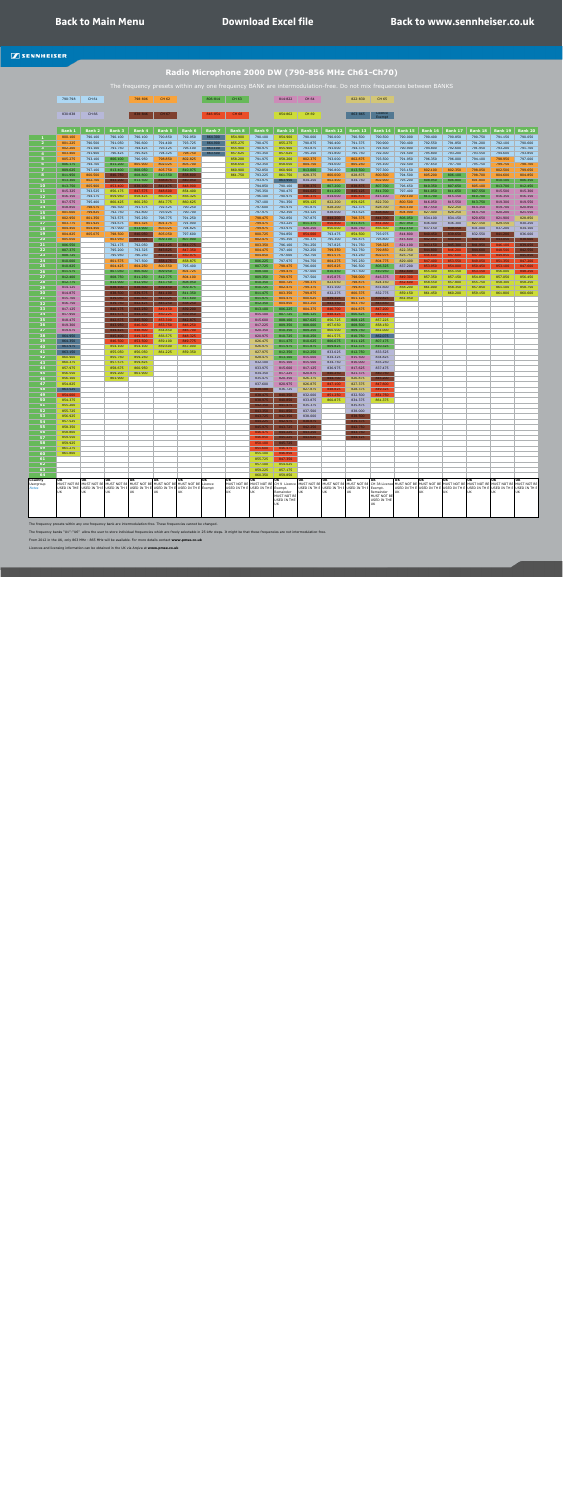#### **Radio Microphone 2000 GW (558-626 MHz Ch32-Ch40)**

<span id="page-24-0"></span>

|                      | 558-566                  | CH 32                    |                          | 566-574                  | CH 33                    |                          | 574-582                  | CH 34                    |                          | 582-590                         | CH 35                    |                          | 590-598                                | CH 36                    |                          |                          |                          |                          |                                 |                          |
|----------------------|--------------------------|--------------------------|--------------------------|--------------------------|--------------------------|--------------------------|--------------------------|--------------------------|--------------------------|---------------------------------|--------------------------|--------------------------|----------------------------------------|--------------------------|--------------------------|--------------------------|--------------------------|--------------------------|---------------------------------|--------------------------|
|                      |                          |                          |                          |                          |                          |                          |                          |                          |                          |                                 |                          |                          |                                        |                          |                          |                          |                          |                          |                                 |                          |
|                      | 598-606                  | CH 37                    |                          | 606-614                  | <b>CH 38</b>             |                          | 614-622                  | CH 39                    |                          | 622-630                         | <b>CH 40</b>             |                          |                                        |                          |                          |                          |                          |                          |                                 |                          |
|                      | <b>Bank 1</b>            | <b>Bank 2</b>            | <b>Bank 3</b>            | <b>Bank 4</b>            | <b>Bank 5</b>            | <b>Bank 6</b>            | <b>Bank 7</b>            | <b>Bank 8</b>            | <b>Bank 9</b>            | <b>Bank 10</b>                  | <b>Bank 11</b>           | <b>Bank 12</b>           | <b>Bank 13</b>                         | Bank 14                  | Bank 15                  | Bank 16                  | <b>Bank 17</b>           | <b>Bank 18</b>           | <b>Bank 19</b>                  | <b>Bank 20</b>           |
|                      | 558.000                  | 558.000                  | 558.500                  | 558.500                  | 559.800                  | 560.100                  | 566.100                  | 572.100                  | 578.100                  | 584.100                         | 590.150                  | 596.175                  | 602.325                                | 614.250                  | 620.225                  | 558.000                  | 558.000                  | 558.000                  | 558.000                         | 558.000                  |
|                      | 558.400                  | 558.400                  | 559.375                  | 558.900                  | 558.000                  | 560.475                  | 566.475                  | 572.475                  | 578.475                  | 585.375                         | 591.425                  | 596.550                  | 603.075                                | 615.000                  | 620.900                  | 558.350                  | 558.350                  | 558.350                  | 558.350                         | 558.350                  |
|                      | 560.200<br>561.200       | 559.000<br>559.800       | 562.375<br>563.750       | 559.500<br>560.300       | 558.375<br>559.050       | 560.925<br>561.450       | 566.925<br>567.450       | 572.925<br>573.450       | 578.925<br>579.450       | 586.125<br>586.800              | 592.175<br>592.850       | 597.000<br>597.525       | 603.975<br>605.175                     | 615.900<br>617.100       | 621.650<br>622.550       | 558.800<br>559.350       | 558.800<br>559.350       | 558.800<br>559.350       | 558.800<br>559.350              | 558.800<br>559.350       |
|                      | 562.600                  | 561.000                  | 570.875                  | 561.500                  | 562.050                  | 562.050                  | 568.050                  | 574.050                  | 580.200                  | 587.850                         | 593.900                  | 598.125                  | 605.850                                | 617.775                  | 623.825                  | 559.750                  | 559.750                  | 559.750                  | 559.750                         | 559.750                  |
|                      | 563.800<br>564.600       | 562.600<br>564.800       | 573.250<br>581.500       | 563.100<br>565.300       | 564.900<br>565.350       | 563.325<br>564.225       | 568.725<br>569.475       | 575.325<br>576.375       | 581.325<br>582.375       | 588.450<br>588.975              | 594.500<br>595.025       | 598.800<br>599.550       | 606.450<br>606.975                     | 618.375<br>618.900       | 624.425<br>624.950       | 560.250<br>560.850       | 560.250<br>560.850       | 560.250<br>560.850       | 560.250<br>560.850              | 560.250<br>560.850       |
|                      | 568.600                  | 568.000                  | 596.875                  | 568.500                  | 566.175                  | 564.975                  | 570.375                  | 577.050                  | 583.275                  | 589.425                         | 595.475                  | 600.450                  | 607.425                                | 619.350                  | 625.400                  | 562.050                  | 562.050                  | 562.050                  | 562.050                         | 562.050                  |
| q<br>10              | 578.000<br>586.800       | 570.400<br>575.200       | 602.750<br>606.875       | 570.900<br>575.700       | 575.175<br>576.375       | 565.650<br>558.375       | 571.575<br>558.300       | 577.800<br>558.150       | 583.875<br>558.900       | 589.800<br>559.350              | 595.850<br>559.550       | 601.650<br>558.000       | 607.800<br>559.575                     | 619.725<br>558.450       | 625.775<br>558.350       | 562.700<br>564.000       | 562.700<br>564.000       | 562.700<br>564.000       | 562.700<br>564.000              | 562.700<br>564.000       |
| 11                   | 588.400                  | 579.200                  | 613.125                  | 579.700                  | 579.000                  | 571.800                  | 560.700                  | 559.650                  | 559.575                  | 561.600                         | 561.425                  | 559.500                  | 562.800                                | 562.125                  | 559.400                  | 564.850                  | 564.850                  | 564.850                  | 564.850                         | 564.850                  |
| 12                   | 598.400                  | 582.600                  | 614.875                  | 583.100                  | 580.950                  | 575.250                  | 573.075                  | 560.850                  | 561.150                  | 564.150                         | 563.825                  | 563.325                  | 565.200                                | 564.450                  | 561.425                  | 567.500                  | 567.500                  | 567.500                  | 567.500                         | 567.500                  |
| 13<br>14             | 615.400<br>624.600       | 590.200<br>596.200       | 560.375<br>561.625       | 590.700<br>596.700       | 584.400<br>587.625       | 577.050<br>581.625       | 582.075<br>586.050       | 566.700<br>580.425       | 565.200<br>568.950       | 571.200<br>573.300              | 568.475<br>574.925       | 564.375<br>566.100       | 569.175<br>570.900                     | 568.650<br>571.575       | 564.425<br>566.525       | 569.050<br>570.700       | 569.050<br>570.700       | 569.050<br>570.700       | 569.050<br>570.700              | 569.050<br>570.700       |
| 15                   | 558.900                  | 606.000                  | 566.375                  | 606.500                  | 591.000                  | 586.425                  | 589.350                  | 587.100                  | 572.100                  | 575.175                         | 579.875                  | 570.825                  | 572.325                                | 575.625                  | 572.750                  | 571.450                  | 571.450                  | 571.450                  | 571.450                         | 571.450                  |
| 16<br>17             | 559.500<br>566.500       | 612.200<br>618.800       | 579.875<br>588.750       | 612.700<br>619.300       | 595.350<br>600.675       | 590.700<br>593.400       | 594.600<br>599.550       | 594.300<br>596.550       | 587.400<br>589.425       | 579.450<br>595.425              | 585.350<br>598.400       | 577.800<br>583.200       | 577.500<br>582.525                     | 578.175<br>580.575       | 578.900<br>580.400       | 573.450<br>576.450       | 573.450<br>576.450       | 573.450<br>576.450       | 573.450<br>576.450              | 573.450<br>576.450       |
| 18                   | 571.500                  | 624.000                  | 622.500                  | 624.500                  | 601.800                  | 599.325                  | 601.275                  | 599.100                  | 594.075                  | 600.900                         | 606.725                  | 586.500                  | 588.450                                | 585.975                  | 586.250                  | 577.600                  | 577.600                  | 577.600                  | 577.600                         | 577.600                  |
| 19                   | 574.500                  | 561.475                  | 558.875                  | 561.975                  | 605.700                  | 600.825                  | 604.425                  | 605.625                  | 596.850                  | 606.150                         | 607.625                  | 590.250                  | 593.400                                | 588.000                  | 591.500                  | 581.000                  | 581.000                  | 581.000                  | 581.000                         | 581.000                  |
| 20<br>21             | 581.300<br>590.900       | 563.300<br>565.825       | 559.750<br>560.750       | 563.800<br>566.325       | 607.725<br>615.150       | 606.450<br>607.500       | 606.600<br>607.650       | 606.525<br>615.375       | 602.100<br>607.200       | 614.925<br>617.325              | 614.750<br>618.575       | 607.275<br>615.675       | 597.000<br>614.250                     | 591.600<br>596.475       | 592.700<br>597.275       | 585.300<br>589.400       | 585.300<br>589.400       | 585.300<br>589.400       | 585.300<br>589.400              | 585.300<br>589.400       |
| 22                   | 606.700                  | 567.350                  | 561.250                  | 567.850                  | 615.675                  | 616.350                  | 615.075                  | 617.475                  | 614.325                  | 621.525                         | 620.375                  | 618.075                  | 618.825                                | 600.225                  | 599.525                  | 590.650                  | 590.650                  | 590.650                  | 590.650                         | 590.650                  |
| 23<br>24             | 619.900<br>563.150       | 569.575<br>572.275       | 563.250<br>564.500       | 570.075<br>572.775       | 619.425<br>621.150       | 621.675<br>622.875       | 619.800<br>623.475       | 621.450<br>623.625       | 617.325<br>618.525       | 622.425<br>625.350              | 623.150<br>624.350       | 623.025<br>625.200       | 623.025<br>624.075                     | 607.050<br>624.150       | 602.975<br>605.525       | 593.250<br>599.550       | 593.250<br>599.550       | 593.250<br>599.550       | 593.250<br>599.550              | 593.250<br>599.550       |
| 25                   | 575.650                  | 573.825                  | 565.500                  | 574.325                  | 624.225                  | 625.500                  | 625.350                  | 625.650                  | 623.025                  | 558.225                         | 558.575                  | 558.525                  | 558.225                                | 625.650                  | 607.325                  | 604.700                  | 604.700                  | 604.700                  | 604.700                         | 604.700                  |
| 26                   | 593.750                  | 578.450                  | 566.000                  | 578.950                  | 625.575<br>560.400       | 558.825                  | 559.425<br>562.350       | 558.525<br>561.525       | 625.050                  | 558.825                         | 559.100<br>560.225       | 560.250<br>560.625       | 558.675<br>561.300                     | 558.825                  | 614.600                  | 607.600                  | 607.600                  | 607.600                  | 607.600                         | 607.600                  |
| 27<br>28             | 609.250<br>616.450       | 583.875<br>591.650       | 566.875<br>567.875       | 584.375<br>592.150       | 561.525                  | 566.850<br>568.125       | 562.800                  | 562.875                  | 558.150<br>561.750       | 560.100<br>560.700              | 562.175                  | 561.225                  | 561.900                                | 560.175<br>561.225       | 559.025<br>560.375       | 612.350<br>614.050       | 615.250<br>616.850       | 612.350<br>614.700       | 615.950<br>617.550              | 612.350<br>615.950       |
| 29                   | 620.250                  | 599.100                  | 568.375                  | 599.600                  | 562.500                  | 569.100                  | 563.550                  | 563.925                  | 562.425                  | 562.725                         | 563.150                  | 562.350                  | 563.475                                | 563.700                  | 561.950                  | 619.650                  | 623.100                  | 619.650                  | 623.100                         | 622.750                  |
| 30<br>31             | 625.450<br>565.250       | 600.275<br>607.325       | 569.125<br>571.750       | 600.775<br>607.825       | 564.075<br>567.150       | 570.300<br>572.850       | 564.675<br>565.650       | 565.275<br>567.375       | 563.250<br>563.625       | 565.725<br>566.550              | 565.100<br>566.300       | 566.625<br>567.225       | 565.725<br>567.300                     | 565.350<br>566.325       | 563.225<br>565.325       | 624.900                  | 625.200                  | 624.900                  | 625.200                         | 623.450                  |
| 32                   | 569.500                  | 611.150                  | 572.875                  | 611.650                  | 568.425                  | 574.125                  | 572.400                  | 568.650                  | 564.375                  | 568.575                         | 567.275                  | 567.975                  | 568.575                                | 567.375                  | 567.275                  |                          |                          |                          |                                 |                          |
| 33                   | 577.125                  | 614.700                  | 574.625                  | 615.200                  | 570.075                  | 574.725                  | 574.050                  | 569.775                  | 566.175                  | 569.025                         | 569.525                  | 570.000                  | 569.625                                | 567.750                  | 567.875                  |                          |                          |                          |                                 |                          |
| 34<br>35             | 579.000<br>579.375       | 616.425<br>624.725       | 576.125<br>576.500       | 616.925<br>625.225       | 570.600<br>571.050       | 575.850<br>578.325       | 575.250<br>576.300       | 570.675<br>571.200       | 566.850<br>567.300       | 569.700<br>570.675              | 570.350<br>570.875       | 572.475<br>572.925       | 570.300<br>573.375                     | 570.825<br>572.550       | 568.250<br>569.000       |                          |                          |                          |                                 |                          |
| 36                   | 580.250                  | 625.650                  | 577.750                  | 575.175                  | 571.875                  | 578.925                  | 577.125                  | 578.850                  | 568.275                  | 574.650                         | 571.250                  | 573.975                  | 574.725                                | 572.925                  | 569.675                  |                          |                          |                          |                                 |                          |
| 37<br>38             | 582.125<br>585.375       | 574.675<br>577.825       | 578.750<br>579.125       | 578.325<br>601.525       | 573.375<br>574.425       | 581.025<br>583.050       | 578.175<br>579.825       | 581.775<br>582.225       | 573.900<br>574.425       | 576.225<br>576.600              | 573.350<br>573.875       | 575.775<br>576.900       | 576.150<br>576.975                     | 573.750<br>575.100       | 570.950<br>573.875       |                          |                          |                          |                                 |                          |
| 39                   | 585.750                  | 601.025                  | 580.375                  | 602.825                  | 576.825                  | 583.425                  | 580.425                  | 583.725                  | 575.850                  | 577.425                         | 574.550                  | 578.475                  | 580.050                                | 576.975                  | 575.600                  |                          |                          |                          |                                 |                          |
| 40<br>41             | 594.500<br>604.375       | 602.325<br>602.750       | 580.750<br>583.500       | 603.250<br>605.475       | 577.425<br>579.450       | 584.400<br>585.900       | 582.900                  | 584.625<br>585.075       | 576.225<br>577.425       | 578.850<br>579.975              | 576.050                  | 579.000<br>579.600       | 581.475                                | 578.925<br>580.950       | 576.425<br>577.025       |                          |                          |                          |                                 |                          |
| 42                   | 605.750                  | 604.975                  | 584.000                  | 608.750                  | 579.825                  | 589.275                  | 584.625<br>588.225       | 585.975                  | 584.925                  | 581.025                         | 576.575<br>577.325       | 580.800                  | 583.200<br>583.800                     | 581.700                  | 577.775                  |                          |                          |                          |                                 |                          |
| 43                   | 607.875                  | 608.250                  | 585.625                  | 613.200                  | 583.125                  | 592.350                  | 590.625                  | 587.550                  | 587.850                  | 581.625                         | 579.050                  | 584.100                  | 585.150                                | 582.300                  | 579.725                  |                          |                          |                          |                                 |                          |
| 44<br>45             | 610.125<br>610.750       | 612.700<br>615.100       | 589.375<br>594.875       | 615.600<br>617.325       | 585.150<br>586.050       | 594.225<br>594.825       | 591.150<br>592.350       | 588.675<br>592.800       | 588.600<br>590.175       | 582.375<br>590.550              | 581.675<br>582.725       | 585.375<br>585.900       | 585.900<br>586.950                     | 583.575<br>585.600       | 581.150<br>583.250       |                          |                          |                          |                                 |                          |
| 46                   | 612.500                  | 616.825                  | 595.375                  | 619.750                  | 589.125                  | 595.650                  | 595.050                  | 593.175                  | 592.200                  | 592.875                         | 584.150                  | 587.025                  | 587.475                                | 588.825                  | 584.225                  |                          |                          |                          |                                 |                          |
| 47<br>48             | 616.875<br>619.375       | 619.250                  | 596.375<br>600.500       |                          | 589.725<br>590.175       | 597.450<br>598.050       | 597.375<br>597.900       | 593.850<br>595.725       | 593.175<br>594.900       | 593.700<br>594.450              | 586.250<br>596.300       | 588.750<br>591.075       | 590.550<br>591.600                     | 589.425<br>590.550       | 584.900<br>587.900       |                          |                          |                          |                                 |                          |
| 49                   | 620.875                  |                          | 602.375                  |                          | 591.675                  | 600.150                  | 599.100                  | 597.525                  | 598.200                  | 598.125                         | 597.275                  | 591.675                  | 592.350                                | 594.450                  | 588.575                  |                          |                          |                          |                                 |                          |
| 50                   | 621.375                  |                          | 603.875                  |                          | 594.075                  | 601.425                  | 600.675                  | 598.125                  | 599.175                  | 599.700                         | 599.375                  | 594.750                  | 594.600                                | 594.900                  | 589.175                  |                          |                          |                          |                                 |                          |
| 51<br>52             | 621.750<br>623.500       |                          | 606.000<br>606.500       |                          | 596.775<br>598.650       | 602.925<br>603.450       | 602.700<br>603.750       | 600.900<br>601.800       | 600.675<br>602.850       | 600.225<br>601.500              | 600.725<br>601.400       | 595.425<br>603.450       | 595.350<br>596.550                     | 595.875<br>596.925       | 591.950<br>593.150       |                          |                          |                          |                                 |                          |
| 53                   | 624.250                  |                          | 607.375                  |                          | 599.175                  | 603.900                  | 605.025                  | 602.850                  | 604.050                  | 602.850                         | 602.825                  | 604.425                  | 598.275                                | 597.750                  | 593.975                  |                          |                          |                          |                                 |                          |
| 54<br>55             | 626.000<br>569.925       |                          | 610.750<br>611.750       |                          | 601.125<br>603.300       | 604.500<br>605.850       | 605.925<br>614.175       | 604.650<br>607.200       | 604.725<br>605.550       | 603.750<br>605.625              | 603.350<br>604.550       | 605.100<br>605.625       | 599.250<br>600.450                     | 601.425<br>603.150       | 598.700<br>600.950       |                          |                          |                          |                                 |                          |
| 56                   | 571.125                  |                          | 612.125                  |                          | 606.150                  | 614.625                  | 616.425                  | 614.850                  | 606.675                  | 606.975                         | 605.675                  | 606.225                  | 601.275                                | 604.050                  | 601.625                  |                          |                          |                          |                                 |                          |
| 57                   | 576.175                  |                          | 614.375                  |                          | 607.050                  | 615.375                  | 617.475                  | 616.350                  | 615.750                  | 615.975                         | 615.425                  | 614.850                  | 615.450                                | 604.650                  | 603.350                  |                          |                          |                          |                                 |                          |
| 58<br>59             | 603.925<br>605.225       |                          | 615.250<br>619.250       |                          | 616.500<br>617.025       | 617.400<br>618.000       | 618.300<br>619.200       | 617.100<br>618.300       | 616.575<br>619.125       | 616.575<br>617.925              | 616.625<br>617.375       | 616.950<br>618.750       | 616.800<br>617.925                     | 605.700<br>606.525       | 606.050<br>606.950       |                          |                          |                          |                                 |                          |
| 60                   | 608.825                  |                          | 620.000                  |                          | 617.625                  | 618.975                  | 620.325                  | 619.800                  | 620.100                  | 618.975                         | 619.100                  | 619.725                  | 619.875                                | 607.725                  | 615.275                  |                          |                          |                          |                                 |                          |
| 61<br>62             | 611.700<br>614.000       |                          | 621.750                  |                          | 620.325<br>621.750       | 619.575<br>620.400       | 622.200<br>623.025       | 620.850<br>622.350       | 621.375<br>622.275       | 619.800<br>623.100              | 622.325<br>623.600       | 621.225<br>621.750       | 620.325<br>621.375                     | 621.225<br>621.825       | 616.100<br>616.700       |                          |                          |                          |                                 |                          |
| 63                   | 560.675                  |                          |                          |                          | 623.325                  | 621.075                  | 624.300                  | 623.025                  | 624.150                  | 623.925                         | 624.725                  | 623.925                  | 622.275                                | 622.875                  | 617.225                  |                          |                          |                          |                                 |                          |
|                      | 561.600                  |                          |                          |                          | 624.750                  | 624.975                  | 625.875                  | 624.525                  | 625.650                  | 624.900                         | 625.700                  | 624.450                  | 625.275                                | 624.975                  | 618.200                  |                          |                          |                          |                                 |                          |
| Country<br>Usergroup | <b>UK</b><br>Coordinated | UΚ<br>Coordinated        | <b>UK</b><br>Coordinated | UK<br>Coordinated        | UK<br>Coordinated        | UK<br>Coordinated        | UK<br>Coordinated        | <b>UK</b><br>Coordinated | UK<br>Coordinated        | UK<br>Coordinated               | UΚ<br>Coordinated        | UK<br>Coordinated        | UK<br>Coordinated                      | UK<br>Coordinated        | UK<br>Coordinated        | UK<br>Coordinated        | UK<br>Coordinated        | UK<br>Coordinated        | <b>UK</b><br>Coordinated        | UK<br>Coordinated        |
| Notes                | Site Specific<br>Licence | Site Specific<br>Licence | Site Specific<br>Licence | Site Specific<br>Licence | Site Specific<br>Licence | Site Specific<br>Licence | Site Specific<br>Licence | Site Specific<br>Licence | Site Specific<br>Licence | <b>Site Specific</b><br>Licence | Site Specific<br>Licence | Site Specific<br>Licence | Site Specific Site Specific<br>Licence | Licence                  | Site Specific<br>Licence | Site Specific<br>Licence | Site Specific<br>Licence | Site Specific<br>Licence | <b>Site Specific</b><br>Licence | Site Specific<br>Licence |
|                      | Required<br>geographical | Required<br>geographica  | Required<br>geographical | Required<br>geographical | Required<br>geographical | Required<br>geographica. | Required<br>geographical | Required<br>geographical | Required<br>geographical | Required<br>geographical        | Required<br>geographica  | Required<br>geographical | Required<br>geographical               | Required<br>geographical | Required<br>geographical | Required<br>geographical | Required<br>geographical | Required<br>geographical | Required<br>geographical        | Required<br>geographical |
|                      | restrictions<br>pply     | restrictions<br>ipply    | restrictions<br>apply    | restrictions<br>ipply    | restrictions<br>apply    | restrictions<br>apply    | restrictions<br>apply    | restrictions<br>pply     | restrictions<br>apply    | restrictions<br>apply           | restrictions<br>apply    | restrictions<br>apply    | restrictions<br>apply                  | restrictions<br>apply    | restrictions<br>apply    | restrictions<br>apply    | restrictions<br>pply     | restrictions<br>apply    | restrictions<br>apply           | restrictions<br>apply    |
|                      |                          |                          |                          |                          |                          |                          |                          |                          |                          |                                 |                          |                          |                                        |                          |                          |                          |                          |                          |                                 |                          |

The frequency presets within any one frequency bank are intermodulation-free. These frequencies cannot be changed.

The frequency banks "U1"–"U6" allow the user to store individual frequencies which are freely selectable in 25-kHz steps. It might be that these frequencies are not intermodulation-free.

Channels 31-37 - (600 MHz band) Ofcom has announced that new services will be launched in these channels but that PMSE will continue to have access. Longer term decisions about access to these channels will be made during

MHz require a Shared Ch.38 licence. In the UK, frequencies between 614 MHz - 626 MHz require a Fixed Site Coordinated Licence. For more details contact **www.pmse.co.uk**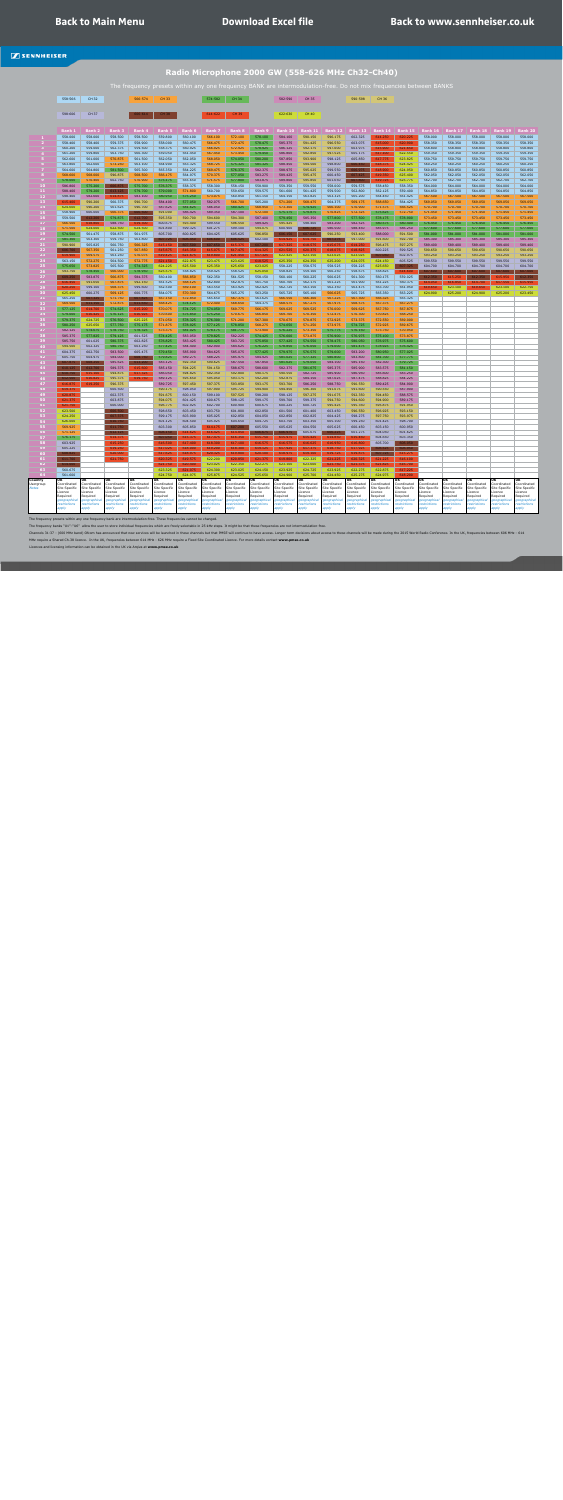#### **Radio Microphone 2000 GBW (606-678 MHz Ch38-Ch46)**

<span id="page-25-0"></span>

|                      | 606-614               | <b>CH 38</b>                    |                            | 614-622                    | CH 39                      |                            | 622-630                    | CH 40                      |                            | 630-638                    | CH 41                      |                            | 638-646                    | <b>CH 42</b>               |                            |                            |                            |                            |                            |                                 |
|----------------------|-----------------------|---------------------------------|----------------------------|----------------------------|----------------------------|----------------------------|----------------------------|----------------------------|----------------------------|----------------------------|----------------------------|----------------------------|----------------------------|----------------------------|----------------------------|----------------------------|----------------------------|----------------------------|----------------------------|---------------------------------|
|                      | 646-654               | CH 43                           |                            | 654-662                    | CH 44                      |                            | 662-670                    | CH 45                      |                            | 670-678                    | <b>CH 46</b>               |                            |                            |                            |                            |                            |                            |                            |                            |                                 |
|                      |                       |                                 |                            |                            |                            |                            |                            |                            |                            |                            |                            |                            |                            |                            |                            |                            |                            |                            |                            |                                 |
|                      | <b>Bank 1</b>         | <b>Bank 2</b>                   | <b>Bank 3</b>              | <b>Bank 4</b>              | <b>Bank 5</b>              | <b>Bank 6</b>              | <b>Bank 7</b>              | <b>Bank 8</b>              | <b>Bank 9</b>              | <b>Bank 10</b>             | <b>Bank 11</b>             | <b>Bank 12</b>             | <b>Bank 13</b>             | <b>Bank 14</b>             | Bank 15                    | <b>Bank 16</b>             | <b>Bank 17</b>             | <b>Bank 18</b>             | <b>Bank 19</b>             | <b>Bank 20</b>                  |
|                      | 606.500               | 614.500                         | 622.500                    | 630.500                    | 638.500                    | 606.500                    | 612.525                    | 618.225                    | 624.150                    | 630.525                    | 636.150                    | 642.300                    | 648.150                    | 655.575                    | 660.225                    | 666.150                    | 672.300                    | 606.900                    | 608.550                    | 606.850                         |
|                      | 607.375<br>608.000    | 615.375<br>616.925              | 623.375<br>624.925         | 631.375<br>632.925         | 639.375<br>640.925         | 606.875<br>607.325         | 612.975<br>613.500         | 618.600<br>619.050         | 624.525<br>624.975         | 630.975<br>631.500         | 636.825<br>639.750         | 642.675<br>643.125         | 648.825<br>649.575         | 656.475<br>657.225         | 660.900<br>662.550         | 666.825<br>667.875         | 673.500<br>674.400         | 607.500<br>607.950         | 610.800<br>611.800         | 607.850<br>608.600              |
|                      | 611.000               | 618.075                         | 626.075                    | 634.075                    | 642.075                    | 607.850                    | 615.375                    | 619.575                    | 625.500                    | 632.100                    | 640.350                    | 643.650                    | 650.625                    | 657.900                    | 663.825                    | 668.625                    | 675.150                    | 608.500                    | 612.350                    | 609.200                         |
|                      | 611.400               | 618.675                         | 626.675                    | 634.675                    | 642.675                    | 608.250                    | 616.125                    | 620.175                    | 626.100                    | 633.375                    | 640.875                    | 644.250                    | 651.900                    | 658.500                    | 664.425                    | 670.500                    | 675.825                    | 609.150                    | 618.100                    | 612.000                         |
|                      | 613.275<br>606.875    | 620.025<br>619.475              | 628.025<br>627.475         | 636.025<br>635.475         | 644.025<br>643.475         | 608.725<br>609.275         | 617.175<br>617.850         | 621.450<br>623.100         | 626.775<br>627.525         | 634.425<br>635.175         | 641.325<br>641.700         | 647.175<br>647.850         | 652.500<br>653.025         | 659.025<br>659.475         | 664.950<br>665.400         | 671.025<br>671.475         | 676.425<br>676.950         | 610.500<br>611.200         | 621.200<br>624.950         | 618.350<br>622.800              |
|                      | 608.425               | 621.125                         | 629.125                    | 637.125                    | 645.125                    | 609.900                    | 607.575                    | 623.775                    | 628.425                    | 635.850                    | 607.125                    | 607.275                    | 653.475                    | 659.850                    | 665.775                    | 671.850                    | 677.400                    | 612.650                    | 626.350                    | 623.650                         |
|                      | 609.325               | 614.875                         | 622.875                    | 630.875                    | 638.875                    | 610.400                    | 621.225                    | 606.825                    | 606.975                    | 606.525                    | 609.825                    | 608.775                    | 606.975                    | 607.275                    | 607.050                    | 606.600                    | 607.575                    | 613.400                    | 627.050                    | 627.650                         |
| 10<br>11             | 609.775<br>610.475    | 616.000<br>616.400              | 624.000<br>624.400         | 632.000<br>632.400         | 640.000<br>640.400         | 611.150<br>612.200         | 625.500<br>635.025         | 615.150<br>628.875         | 610.275<br>613.050         | 610.050<br>616.200         | 611.025<br>616.350         | 609.825<br>616.275         | 608.475<br>610.575         | 609.450<br>611.325         | 609.075<br>611.625         | 608.700<br>614.775         | 610.275<br>614.775         | 615.100<br>616.500         | 632.050<br>633.550         | 631.150<br>631.550              |
| 12                   | 612.000               | 617.625                         | 625.625                    | 633.625                    | 641.625                    | 612.775                    | 636.525                    | 631.500                    | 618.750                    | 618.450                    | 619.425                    | 623.550                    | 613.275                    | 616.350                    | 618.675                    | 620.775                    | 616.650                    | 619.100                    | 643.400                    | 644.250                         |
| 13                   |                       |                                 |                            |                            |                            | 614.700                    | 643.500                    | 637.350                    | 634.350                    | 625.050                    | 625.200                    | 625.650                    | 618.225                    | 620.775                    | 622.500                    | 626.025                    | 619.725                    | 620.900                    | 650.100                    | 650.150                         |
| 14                   |                       |                                 |                            |                            |                            | 615.300<br>615.975         | 647.325<br>650.100         | 641.700<br>644.175         | 648.900<br>652.725         | 641.925<br>643.950         | 631.575<br>647.550         | 634.200<br>636.450         | 620.850<br>626.850         | 623.475<br>624.975         | 624.750<br>627.750         | 628.275<br>633.900         | 621.450<br>622.950         | 623.950<br>628.150         | 652.400<br>653.150         | 652.300<br>655.150              |
| 15<br>16             |                       |                                 |                            |                            |                            | 616.400                    | 655.725                    | 649.500                    | 659.025                    | 650.925                    | 649.800                    | 652.425                    | 630.900                    | 631.275                    | 634.500                    | 636.675                    | 627.150                    | 630.800                    | 656.450                    | 655.650                         |
| 17                   |                       |                                 |                            |                            |                            | 617.975                    | 657.975                    | 656.250                    | 660.525                    | 653.100                    | 658.350                    | 658.800                    | 633.075                    | 635.100                    | 639.825                    | 640.500                    | 633.000                    | 631.600                    | 658.050                    | 656.600                         |
| 18                   |                       |                                 |                            |                            |                            | 620.425                    | 663.225                    | 659.250                    | 663.225                    | 657.150                    | 660.450                    | 664.575                    | 640.050                    | 649.650                    | 642.300                    | 647.475                    | 637.350                    | 637.100                    | 659.150                    | 661.300                         |
| 19<br>20             |                       |                                 |                            |                            |                            | 622.600<br>623.600         | 669.225<br>675.300         | 661.500<br>665.325         | 667.650<br>672.675         | 663.150<br>665.775         | 667.725<br>674.175         | 667.650<br>672.975         | 642.075<br>658.950         | 665.250<br>670.950         | 646.650<br>652.500         | 648.975<br>658.500         | 642.375<br>647.100         | 641.750<br>645.400         | 660.800<br>662.600         | 663.600<br>671.150              |
| 21                   |                       |                                 |                            |                            |                            | 625.725                    | 677.400                    | 672.375                    | 674.550                    | 670.725                    | 675.225                    | 674.175                    | 665.550                    | 673.725                    | 655.125                    | 662.775                    | 649.275                    | 653.200                    | 663.400                    | 673.150                         |
| 22                   |                       |                                 |                            |                            |                            | 626.575                    | 608.250                    | 674.925                    | 676.725                    | 673.425                    | 676.725                    | 676.875                    | 667.800                    | 677.025                    | 668.850                    | 676.425                    | 655.800                    | 658.600                    | 671.400                    | 673.800                         |
| 23<br>24             |                       |                                 |                            |                            |                            | 628.350<br>630.700         | 609.900<br>610.425         | 676.950<br>608.025         | 608.025<br>608.850         | 675.525<br>677.025         | 608.250<br>608.850         | 608.250<br>610.575         | 673.950<br>677.475         | 607.950<br>610.425         | 677.175<br>608.250         | 607.275<br>609.825         | 658.575<br>663.825         | 665.300<br>668.600         | 673.350<br>674.550         | 674.350<br>676.200              |
| 25                   |                       |                                 |                            |                            |                            | 632.900                    | 619.125                    | 608.925                    | 609.600                    | 607.800                    | 612.675                    | 612.675                    | 607.650                    | 613.350                    | 612.900                    | 611.250                    | 667.425                    | 674.200                    | 677.000                    | 613.700                         |
| 26                   |                       |                                 |                            |                            |                            | 636.350                    | 623.025                    | 609.750                    | 611.025                    | 608.775                    | 614.550                    | 613.200                    | 609.675                    | 614.925                    | 614.925                    | 612.075                    | 606.825                    | 675.150                    | 677.450                    | 622.100                         |
| 27                   |                       |                                 |                            |                            |                            | 637.075                    | 624.075                    | 610.875                    | 614.550                    | 611.250                    | 616.875                    | 614.550                    | 611.550                    | 617.100                    | 616.875                    | 612.600                    | 608.700                    | 677.950                    | 606.400                    | 638.250                         |
| 28<br>29             |                       |                                 |                            |                            |                            | 642.600<br>644.675         | 626.175<br>627.225         | 612.375<br>612.900         | 615.300<br>617.100         | 612.750<br>613.350         | 618.525<br>621.000         | 617.775<br>618.975         | 612.825<br>615.375         | 618.225<br>618.825         | 617.475<br>620.700         | 617.100<br>617.625         | 610.950<br>612.750         | 606.000<br>606.400         | 613.650<br>629.700         | 662.200<br>669.550              |
| 30                   |                       |                                 |                            |                            |                            | 647.325                    | 629.100                    | 614.625                    | 618.150                    | 615.300                    | 623.775                    | 619.725                    | 617.700                    | 622.500                    | 623.025                    | 618.675                    | 613.350                    | 622.050                    | 669.950                    | 670.000                         |
| 31                   |                       |                                 |                            |                            |                            | 648.275                    | 631.575                    | 616.500                    | 620.550                    | 616.800                    | 625.800                    | 620.250                    | 619.350                    | 626.550                    | 625.650                    | 620.100                    | 615.675                    | 638.350                    |                            |                                 |
| 32<br>33             |                       |                                 |                            |                            |                            | 654.825<br>657.675         | 632.475<br>633.000         | 617.475<br>624.375         | 623.100<br>630.675         | 619.500<br>620.325         | 627.075<br>628.650         | 624.675<br>626.325         | 623.025<br>623.400         | 627.150<br>627.600         | 628.725<br>630.525         | 622.725<br>624.075         | 618.300<br>624.750         |                            |                            |                                 |
| 34                   |                       |                                 |                            |                            |                            | 666.075                    | 638.625                    | 624.900                    | 631.125                    | 621.300                    | 632.250                    | 626.925                    | 624.975                    | 628.425                    | 631.725                    | 624.825                    | 628.200                    |                            |                            |                                 |
| 35                   |                       |                                 |                            |                            |                            | 669.425                    | 639.975                    | 627.075                    | 633.675                    | 622.650                    | 633.375                    | 628.800                    | 625.500                    | 632.175                    | 632.775                    | 629.250                    | 629.100                    |                            |                            |                                 |
| 36<br>37             |                       |                                 |                            |                            |                            | 671.250<br>672.850         | 640.800<br>641.700         | 627.675<br>630.900         | 634.875<br>637.425         | 624.375<br>626.550         | 634.425<br>634.950         | 630.975<br>632.775         | 627.225<br>629.325         | 634.500<br>636.150         | 634.050<br>636.525         | 632.325<br>633.225         | 631.275<br>632.100         |                            |                            |                                 |
| 38                   |                       |                                 |                            |                            |                            | 674.575                    | 642.525                    | 633.750                    | 639.375                    | 627.225                    | 644.400                    | 633.300                    | 632.400                    | 637.275                    | 639.300                    | 635.250                    | 633.675                    |                            |                            |                                 |
| 39                   |                       |                                 |                            |                            |                            | 675.650                    | 645.000                    | 634.200                    | 639.900                    | 636.825                    | 644.850                    | 635.850                    | 633.825                    | 640.425                    | 641.475                    | 639.000                    | 634.800                    |                            |                            |                                 |
| 40<br>41             |                       |                                 |                            |                            |                            | 676.850                    | 648.750<br>650.775         | 635.025<br>639.075         | 640.650<br>642.675         | 639.450<br>640.500         | 645.450<br>651.000         | 637.125<br>639.000         | 634.875<br>636.525         | 641.325<br>643.350         | 642.900<br>644.925         | 641.475<br>642.300         | 636.300<br>638.700         |                            |                            |                                 |
| 42                   |                       |                                 |                            |                            |                            |                            | 651.675                    | 641.100                    | 643.575                    | 642.750                    | 651.525                    | 641.250                    | 640.575                    | 644.100                    | 648.975                    | 643.200                    | 640.650                    |                            |                            |                                 |
| 43                   |                       |                                 |                            |                            |                            |                            | 654.750                    | 642.525                    | 646.725                    | 643.425                    | 652.350                    | 648.450                    | 641.250                    | 644.625                    | 649.800                    | 644.025                    | 641.850                    |                            |                            |                                 |
| 44                   |                       |                                 |                            |                            |                            |                            | 659.175<br>659.925         | 644.700<br>647.475         | 647.850<br>649.500         | 647.475                    | 654.600<br>654.975         | 649.875<br>652.800         | 643.500                    | 646.575<br>649.125         | 650.250<br>653.100         | 645.375<br>651.000         | 643.200<br>648.600         |                            |                            |                                 |
| 45<br>46             |                       |                                 |                            |                            |                            |                            | 661.275                    | 649.950                    | 651.825                    | 649.125<br>650.175         | 656.100                    | 656.925                    | 644.550<br>647.175         | 650.325                    | 656.325                    | 651.525                    | 650.925                    |                            |                            |                                 |
| 47                   |                       |                                 |                            |                            |                            |                            | 663.900                    | 651.225                    | 655.575                    | 651.600                    | 656.700                    | 658.125                    | 656.775                    | 652.875                    | 656.925                    | 652.425                    | 651.900                    |                            |                            |                                 |
| 48                   |                       |                                 |                            |                            |                            |                            | 665.325                    | 652.275                    | 656.400                    | 654.675                    | 661.500                    | 660.825                    | 657.450                    | 653.325                    | 659.100                    | 654.900                    | 656.325                    |                            |                            |                                 |
| 50                   |                       |                                 |                            |                            |                            |                            | 666.375<br>666.900         | 653.475<br>655.275         | 656.850<br>657.450         | 656.775<br>658.500         | 662.925<br>663.675         | 661.275<br>663.000         | 659.625<br>661.350         | 660.900<br>663.450         | 659.625<br>666.525         | 656.775<br>657.825         | 657.975<br>660.375         |                            |                            |                                 |
| 51                   |                       |                                 |                            |                            |                            |                            | 671.400                    | 658.350                    | 661.500                    | 659.025                    | 665.625                    | 665.025                    | 662.700                    | 665.850                    | 667.500                    | 659.925                    | 661.275                    |                            |                            |                                 |
| 52                   |                       |                                 |                            |                            |                            |                            | 671.925                    | 660.975                    | 665.175                    | 660.600                    | 668.775                    | 665.775                    | 663.675                    | 666.900                    | 669.375                    | 660.975                    | 663.225                    |                            |                            |                                 |
| 53<br>54             |                       |                                 |                            |                            |                            |                            | 672.750<br>674.175         | 663.300<br>666.525         | 665.775<br>666.900         | 660.975<br>664.650         | 670.575<br>671.550         | 666.750<br>668.625         | 664.500<br>667.200         | 668.700<br>669.450         | 671.100<br>671.625         | 664.875<br>673.575         | 664.275<br>666.150         |                            |                            |                                 |
| 55                   |                       |                                 |                            |                            |                            |                            | 676.725                    | 667.125                    | 669.075                    | 666.300                    | 672.600                    | 671.100                    | 668.700                    | 672.975                    | 673.125                    | 674.100                    | 668.625                    |                            |                            |                                 |
| 56                   |                       |                                 |                            |                            |                            |                            | 614.100                    | 669.075                    | 670.650                    | 668.625                    | 677.400                    | 673.650                    | 670.650                    | 674.400                    | 674.250                    | 675.750                    | 669.375                    |                            |                            |                                 |
| 57                   |                       |                                 |                            |                            |                            |                            | 630.225<br>653.550         | 671.100<br>675.750         | 673.575<br>676.050         | 671.175<br>672.450         | 637.575<br>638.475         | 675.750<br>645.525         | 671.250<br>672.750         | 675.150<br>675.975         | 675.075                    | 677.775<br>669.900         | 670.875<br>677.775         |                            |                            |                                 |
| 58<br>59             |                       |                                 |                            |                            |                            |                            | 670.125                    | 677.850                    | 629.625                    | 674.325                    | 629.850                    | 646.425                    | 675.225                    | 654.375                    | 675.975<br>661.650         | 613.875                    | 622.275                    |                            |                            |                                 |
| 60                   |                       |                                 |                            |                            |                            |                            | 606.225                    | 622.350                    | 638.325                    | 676.350                    | 613.725                    | 654.150                    | 676.200                    | 638.250                    | 613.725                    | 630.450                    | 629.850                    |                            |                            |                                 |
| 61                   |                       |                                 |                            |                            |                            |                            | 621.750                    | 670.275                    | 645.750                    | 630.150                    | 621.525                    | 622.125                    | 653.850                    | 645.675                    | 606.150                    | 653.775                    | 645.975                    |                            |                            |                                 |
| 62<br>63             |                       |                                 |                            |                            |                            |                            | 637.950<br>662.325         | 638.250<br>646.350         | 614.100<br>653.850         | 638.100<br>646.125         | 622.425<br>653.925         | 637.650<br>653.550         | 614.025<br>637.875         | 614.250<br>630.150         | 621.525<br>637.650         | 621.675<br>646.050         | 646.425<br>653.775         |                            |                            |                                 |
| -64                  |                       |                                 |                            |                            |                            |                            |                            | 662.475                    | 669.750                    | 669.975                    | 669.525                    | 669.900                    | 645.900                    | 669.900                    | 645.750                    | 662.250                    | 654.375                    |                            |                            |                                 |
| Country<br>Usergroup | UK<br>Shared          | UK<br>Coordinated               | UK<br>Coordinated          | UK<br>Coordinated          | UK<br>Coordinated          | UK<br>Coordinated          | <b>UK</b><br>Coordinated   | <b>UK</b><br>Coordinated   | UK<br>Coordinated          | UK<br>Coordinated          | UK<br>Coordinated          | UK<br>Coordinated          | UK<br>Coordinated          | UK<br>Coordinated          | UΚ<br>Coordinated          | UK<br>Coordinated          | UK<br>Coordinated          | UK<br>Coordinated          | UК<br>Coordinated          | <b>UK</b><br>Coordinated        |
| Notes                | Licence<br>geographic | <b>Site Specific</b><br>Licence | Site Specific<br>Licence   | Site Specific<br>Licence   | Site Specific<br>Licence   | Site Specific<br>Licence   | Site Specific<br>Licence   | Site Specific<br>Licence   | Site Specific<br>Licence   | Site Specific<br>Licence   | Site Specific<br>Licence   | Site Specific<br>Licence   | Site Specific<br>Licence   | Site Specific<br>Licence   | Site Specific<br>Licence   | Site Specific<br>Licence   | Site Specific<br>Licence   | Site Specific<br>Licence   | Site Specific<br>Licence   | <b>Site Specific</b><br>Licence |
|                      | restrictions          | Required                        | Required                   | Required                   | Required                   | Required                   | Required                   | Required                   | Required                   | Required                   | Required                   | Required                   | Required                   | Required                   | Required                   | Required                   | Required                   | Required                   | Required                   | Required                        |
|                      | apply                 | geographic<br>restrictions      | geographic<br>restrictions | geographic<br>restrictions | geographic<br>restrictions | geographic<br>restrictions | geographic<br>restrictions | geographic<br>restrictions | geographic<br>restrictions | geographic<br>restrictions | geographic<br>restrictions | geographic<br>restrictions | geographic<br>restrictions | geographic<br>restrictions | geographic<br>restrictions | geographic<br>restrictions | geographic<br>restrictions | geographic<br>restrictions | geographic<br>restrictions | geographic<br>restrictions      |
|                      |                       | apply                           | apply                      | apply                      | apply                      | apply                      | apply                      | apply                      | apply                      | apply                      | apply                      | apply                      | apply                      | apply                      | apply                      | apply                      | apply                      | apply                      | apply                      | apply                           |
|                      |                       |                                 |                            |                            |                            |                            |                            |                            |                            |                            |                            |                            |                            |                            |                            |                            |                            |                            |                            |                                 |
|                      |                       |                                 |                            |                            |                            |                            |                            |                            |                            |                            |                            |                            |                            |                            |                            |                            |                            |                            |                            |                                 |
|                      |                       |                                 |                            |                            |                            |                            |                            |                            |                            |                            |                            |                            |                            |                            |                            |                            |                            |                            |                            |                                 |
|                      |                       |                                 |                            |                            |                            |                            |                            |                            |                            |                            |                            |                            |                            |                            |                            |                            |                            |                            |                            |                                 |

The frequency presets within any one frequency bank are intermodulation-free. These frequencies cannot be changed.

The frequency banks "U1"–"U6" allow the user to store individual frequencies which are freely selectable in 25-kHz steps. It might be that these frequencies are not intermodulation-free.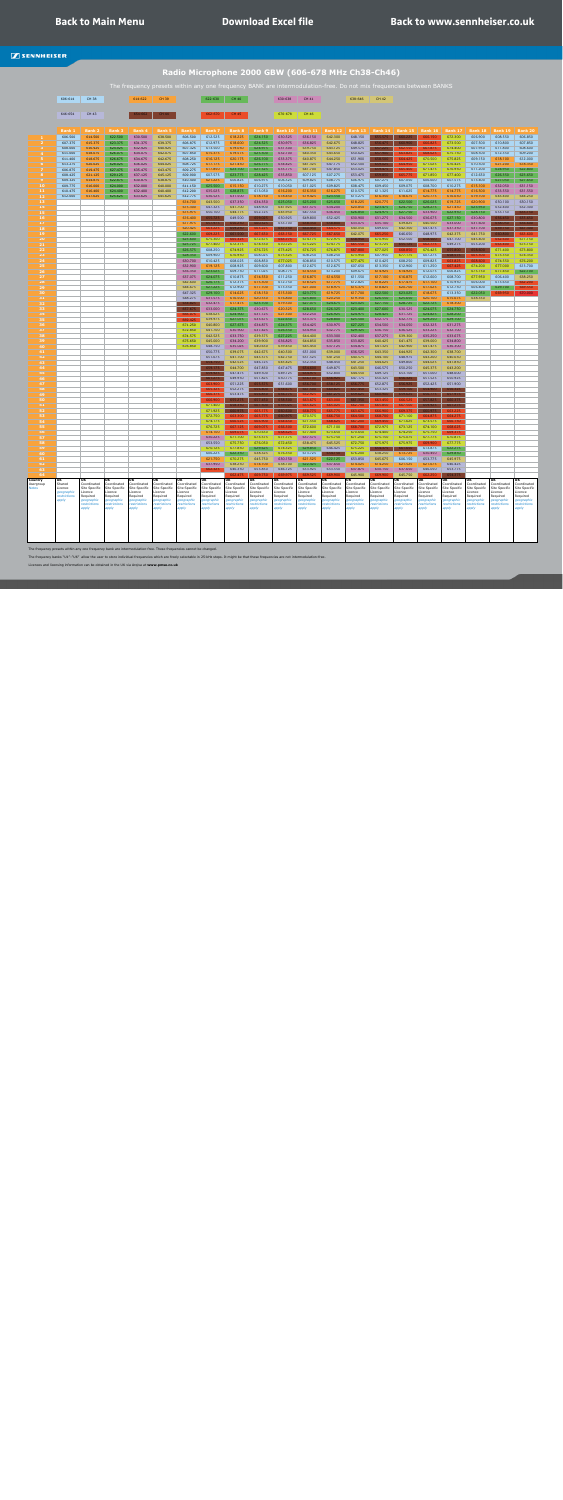|                           | <b>Bank 1</b>                                                       | <b>Bank 2</b>                                                       | <b>Bank 3</b>                                                       | <b>Bank 4</b>                                                       | <b>Bank 5</b>                                                      | <b>Bank 6</b>                                                       |          |              |
|---------------------------|---------------------------------------------------------------------|---------------------------------------------------------------------|---------------------------------------------------------------------|---------------------------------------------------------------------|--------------------------------------------------------------------|---------------------------------------------------------------------|----------|--------------|
| $\mathbf{1}$              | 470.000                                                             | 470.150                                                             | 470.000                                                             | 470.000                                                             | 470.000                                                            | 470.000                                                             | 470-478  | <b>CH 21</b> |
| $\overline{\mathbf{2}}$   | 470.450                                                             | 494.000                                                             | 471.425                                                             | 471.425                                                             | 471.425                                                            | 471.425                                                             |          |              |
| 3                         | 471.050                                                             | 494.450                                                             | 476.375                                                             | 476.375                                                             | 476.375                                                            | 476.375                                                             | 478-486  | <b>CH 22</b> |
| $\overline{\mathbf{4}}$   | 471.800                                                             | 495.050                                                             | 480.650                                                             | 480.650                                                             | 480.650                                                            | 480.650                                                             |          |              |
| 5                         | 472.325                                                             | 495.800                                                             | 488.600                                                             | 488.600                                                             | 488.600                                                            | 488.600                                                             | 486-494  | <b>CH 23</b> |
| $6\phantom{a}$            | 473.000                                                             | 496.325                                                             | 518.000                                                             | 500.075                                                             | 498.275                                                            | 496.775                                                             |          |              |
| $\overline{\mathbf{z}}$   | 473.825                                                             | 497.000                                                             | 518.450                                                             | 515.975                                                             | 506.300                                                            | 498.800                                                             | 494-502  | <b>CH 24</b> |
| 8<br>9                    | 476.225                                                             | 497.825                                                             | 519.050                                                             | 542.000                                                             | 512.900<br>517.025                                                 | 506.825                                                             |          | <b>CH 25</b> |
| 10                        | 477.350<br>478.325                                                  | 500.225<br>501.350                                                  | 519.800<br>520.325                                                  | 542.450<br>543.050                                                  | 539.000                                                            | 525.275<br>529.400                                                  | 502-510  |              |
| 11                        | 479.975                                                             | 502.325                                                             | 521.000                                                             | 543.800                                                             | 566.000                                                            | 532.325                                                             | 510-518  | <b>CH 26</b> |
| 12                        | 483.425                                                             | 503.975                                                             | 521.825                                                             | 544.325                                                             | 566.450                                                            | 556.700                                                             |          |              |
| 13                        | 487.100                                                             | 507.425                                                             | 524.225                                                             | 545.000                                                             | 567.050                                                            | 559.775                                                             | 518-526  | <b>CH 27</b> |
| 14                        | 489.350                                                             | 511.100                                                             | 525.350                                                             | 545.825                                                             | 567.800                                                            | 565.400                                                             |          |              |
| 15                        | 490.250                                                             | 513.350                                                             | 526.325                                                             | 548.225                                                             | 568.325                                                            | 590.000                                                             | 526-534  | <b>CH 28</b> |
| 16                        | 491.825                                                             | 514.250                                                             | 527.975                                                             | 549.350                                                             | 569.000                                                            | 590.450                                                             |          |              |
| 17                        | 493.550                                                             | 515.825                                                             | 531.425                                                             | 550.325                                                             | 569.825                                                            | 591.050                                                             | 534-542  | <b>CH 29</b> |
| 18                        | 515.150                                                             | 517.550                                                             | 535.100                                                             | 551.975                                                             | 572.225                                                            | 591.800                                                             |          |              |
| 19                        | 518.225                                                             | 541.325                                                             | 537.350                                                             | 555.425                                                             | 573.350                                                            | 592.325                                                             | 542-550  | <b>CH 30</b> |
| 20                        | 523.175                                                             | 542.750                                                             | 538.250                                                             | 559.100                                                             | 574.325                                                            | 593.000                                                             |          |              |
| 21<br>22                  | 527.450<br>537.500                                                  | 550.475<br>561.275                                                  | 539.825<br>541.550                                                  | 561.350<br>562.250                                                  | 575.975<br>579.425                                                 | 593.825<br>596.225                                                  | 550-558  | <b>CH 31</b> |
| 23                        | 545.600                                                             | 568.850                                                             | 563.525                                                             | 563.825                                                             | 583.100                                                            | 597.350                                                             | 5858-566 | <b>CH 32</b> |
| 24                        | 549.725                                                             | 578.900                                                             | 599.450                                                             | 565.550                                                             | 585.350                                                            | 598.325                                                             |          |              |
| 25                        | 563.975                                                             | 592.775                                                             | 607.025                                                             | 587.150                                                             | 586.250                                                            | 599.975                                                             | 566-574  | <b>CH 33</b> |
| 26                        | 571.700                                                             | 595.850                                                             | 617.075                                                             | 596.975                                                             | 587.825                                                            | 603.425                                                             |          |              |
| 27                        | 588.275                                                             | 601.475                                                             | 625.175                                                             | 602.600                                                             | 589.550                                                            | 607.100                                                             | 574-582  | <b>CH 34</b> |
| 28                        | 603.650                                                             | 619.550                                                             | 633.800                                                             | 612.800                                                             | 617.675                                                            | 609.350                                                             |          |              |
| 29                        | 614.300                                                             | 624.500                                                             | 636.725                                                             | 491.975                                                             | 627.575                                                            | 610.250                                                             | 582-590  | <b>CH 35</b> |
| 30                        | 622.775                                                             | 632.600                                                             | 470.450                                                             | 492.800                                                             | 637.625                                                            | 611.825                                                             |          |              |
| 31                        | 634.250                                                             | 636.725                                                             | 471.875                                                             | 502.400                                                             | 515.075                                                            | 613.550                                                             | 590-598  | <b>CH 36</b> |
| 32                        | 637.175                                                             | 470.600                                                             | 473.000                                                             | 503.450                                                             | 518.075                                                            | 637.250                                                             |          |              |
| 33                        | 474.500                                                             | 471.950                                                             | 473.525                                                             | 504.050                                                             | 522.775                                                            | 502.700                                                             | 598-606  | <b>CH 37</b> |
| 34<br>35                  | 478.850<br>485.000                                                  | 474.950<br>477.200                                                  | 474.275<br>474.775                                                  | 546.500<br>550.850                                                  | 557.375<br>558.425                                                 | 503.375<br>504.275                                                  | 606-614  | <b>CH 38</b> |
| 36                        | 485.750                                                             | 482.000                                                             | 483.300                                                             | 557.000                                                             | 570.500                                                            | 508.800                                                             |          |              |
| 37                        | 487.850                                                             | 484.400                                                             | 483.925                                                             | 557.750                                                             | 574.850                                                            | 512.125                                                             | 614-622  | <b>CH 39</b> |
| 38                        | 488.300                                                             | 498.500                                                             | 485.350                                                             | 559.850                                                             | 581.000                                                            | 516.650                                                             |          |              |
| 39                        | 491.300                                                             | 502.850                                                             | 485.800                                                             | 560.300                                                             | 581.750                                                            | 560.975                                                             | 622-630  | <b>CH 40</b> |
| 40                        | 492.500                                                             | 509.000                                                             | 488.000                                                             | 563.300                                                             | 583.850                                                            | 562.400                                                             |          |              |
| 41                        | 494.000                                                             | 509.750                                                             | 489.700                                                             | 564.500                                                             | 584.300                                                            | 563.525                                                             | 630-638  | <b>CH 41</b> |
| 42                        | 494.900                                                             | 511.850                                                             | 490.475                                                             | 566.000                                                             | 587.300                                                            | 564.050                                                             |          |              |
| 43                        | 508.475                                                             | 512.300                                                             | 491.100                                                             | 566.900                                                             | 588.500                                                            | 566.300                                                             |          |              |
| 44                        | 513.050                                                             | 515.300                                                             | 522.500                                                             | 577.850                                                             | 590.000                                                            | 569.300                                                             |          |              |
| 45                        | 519.650                                                             | 516.500                                                             | 526.850                                                             | 581.000                                                             | 590.900                                                            | 594.500                                                             |          |              |
| 46<br>47                  | 520.175                                                             | 518.000<br>554.150                                                  | 533.000<br>533.750                                                  | 584.975<br>587.825                                                  | 608.300                                                            | 598.850<br>605.000                                                  |          |              |
| 48                        | 520.925<br>521.500                                                  | 571.700                                                             | 535.850                                                             | 590.450                                                             | 608.975<br>609.800                                                 | 605.750                                                             |          |              |
| 49                        | 522.425                                                             | 572.600                                                             | 536.300                                                             | 592.250                                                             | 611.825                                                            | 607.850                                                             |          |              |
| 50                        | 558.950                                                             | 573.350                                                             | 539.300                                                             | 599.150                                                             | 614.350                                                            | 608.300                                                             |          |              |
| 51                        | 581.700                                                             | 573.800                                                             | 540.500                                                             | 618.350                                                             | 615.500                                                            | 611.300                                                             |          |              |
| 52                        | 583.550                                                             | 578.300                                                             | 542.000                                                             | 620.900                                                             | 616.325                                                            | 612.500                                                             |          |              |
| 53                        | 586.000                                                             | 579.950                                                             | 560.825                                                             | 622.850                                                             | 619.400                                                            | 614.000                                                             |          |              |
| 54                        | 587.600                                                             | 618.050                                                             | 570.875                                                             | 635.450                                                             | 621.350                                                            | 626.850                                                             |          |              |
| 55                        | 592.250                                                             | 620.375                                                             | 571.325                                                             | 636.725                                                             | 621.875                                                            | 628.550                                                             |          |              |
| 56                        | 592.850                                                             |                                                                     |                                                                     |                                                                     |                                                                    |                                                                     |          |              |
| 57                        | 593.825                                                             |                                                                     |                                                                     |                                                                     |                                                                    |                                                                     |          |              |
| 58                        | 599.000                                                             |                                                                     |                                                                     |                                                                     |                                                                    |                                                                     |          |              |
| 59<br>60                  | 600.650                                                             |                                                                     |                                                                     |                                                                     |                                                                    |                                                                     |          |              |
| <b>Country</b>            | UK                                                                  | <b>UK</b>                                                           | <b>UK</b>                                                           | <b>UK</b>                                                           | UK                                                                 | <b>UK</b>                                                           |          |              |
| Usergroup<br><b>Notes</b> | Coordinated<br>Site Specific<br>Licence<br>Required<br>geographical | Coordinated<br>Site Specific<br>Licence<br>Required<br>geographical | Coordinated<br>Site Specific<br>Licence<br>Required<br>geographical | Coordinated<br>Site Specific<br>Licence<br>Required<br>geographical | Coordinated<br>Site Specific<br>Licence<br>Required<br>geographica | Coordinated<br>Site Specific<br>Licence<br>Required<br>geographical |          |              |
|                           | restrictions<br>apply                                               | restrictions<br>apply                                               | restrictions<br>apply                                               | restrictions<br>apply                                               | restrictions<br>apply                                              | restrictions<br>apply                                               |          |              |

# <span id="page-26-0"></span>**Radio Microphone EM3732 MK II Range L (470-638 MHz Ch21-Ch41)**

The frequency presets within any one frequency BANK are intermodulation-free. Do not mix frequencies between BANKS

The frequency presets within any one frequency bank are intermodulation-free. These frequencies cannot be changed.

The frequency banks "U1"–"U6" allow the user to store individual frequencies which are freely selectable in 25-kHz steps. It might be that these frequencies are not intermodulation-free.

Channels 31-37 - (600 MHz band) Ofcom has announced that new services will be launched in these channels but that PMSE will continue to have access. Longer term decisions about access to these channels will be made during the 2015 World Radio Conference. In the UK, frequencies between 606 MHz - 614 MHz require a Shared Ch.38 licence. In the UK, frequencies between 614 MHz - 638 MHz require a Fixed Site Coordinated Licence. For more details contact **www.pmse.co.uk**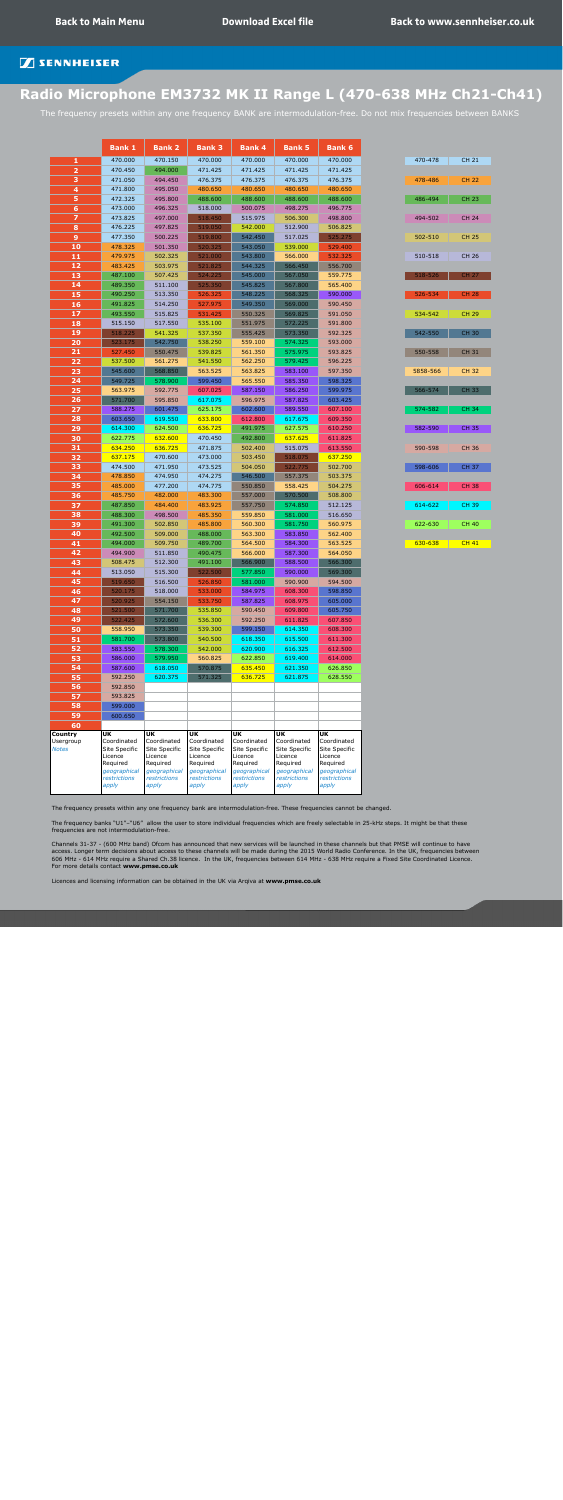|                                                | <b>Bank 1</b>            | <b>Bank 2</b>            | <b>Bank 3</b>            | <b>Bank 4</b>            | <b>Bank 5</b>            | <b>Bank 6</b>            |
|------------------------------------------------|--------------------------|--------------------------|--------------------------|--------------------------|--------------------------|--------------------------|
| $\mathbf{1}$                                   | 606.53                   | 630.53                   | 607.50                   | 607.50                   | 607.50                   | 607.50                   |
| $\overline{\mathbf{2}}$                        | 607.13                   | 631.13                   | 612.45                   | 612.45                   | 612.45                   | 612.45                   |
| 3                                              | 607.88                   | 631.88                   | 616.73                   | 616.73                   | 616.73                   | 616.73                   |
| $\overline{4}$                                 | 608.40                   | 632.40                   | 624.68                   | 624.68                   | 624.68                   | 624.68                   |
| 5                                              | 609.08                   | 633.08                   | 654.53                   | 634.35                   | 634.35                   | 634.35                   |
| $6 \nightharpoonup$<br>$\overline{\mathbf{z}}$ | 609.90                   | 633.90                   | 655.13                   | 642.38                   | 642.38                   | 642.38                   |
| $\bf{8}$                                       | 612.30<br>613.43         | 636.30<br>637.43         | 655.88<br>656.40         | 654.68<br>678.53         | 648.98<br>662.85         | 648.98<br>653.10         |
| 9                                              | 616.05                   | 640.05                   | 657.08                   | 679.13                   | 671.55                   | 701.10                   |
| <b>10</b>                                      | 619.50                   | 643.50                   | 657.90                   | 679.88                   | 702.53                   | 726.53                   |
| <b>11</b>                                      | 623.18                   | 647.18                   | 660.30                   | 680.40                   | 703.13                   | 727.13                   |
| 12                                             | 625.43                   | 649.43                   | 661.43                   | 681.08                   | 703.88                   | 727.88                   |
| 13                                             | 626.33                   | 650.33                   | 664.05                   | 681.90                   | 704.40                   | 728.40                   |
| 14                                             | 627.90                   | 651.90                   | 667.50                   | 684.30                   | 705.08                   | 729.08                   |
| <b>15</b>                                      | 651.23                   | 677.40                   | 671.18                   | 685.43                   | 705.90                   | 729.90                   |
| 16                                             | 652.88                   | 678.83                   | 673.43                   | 688.05                   | 708.30                   | 732.30                   |
| 17                                             | 659.25                   | 686.55                   | 674.33                   | 691.50                   | 709.43                   | 733.43                   |
| <b>18</b><br><b>19</b>                         | 663.53                   | 697.35                   | 675.90                   | 695.18                   | 712.05                   | 736.05                   |
| 20                                             | 679.65                   | 704.93                   | 699.60                   | 697.43                   | 715.50                   | 739.50                   |
| 21                                             | 684.45<br>701.18         | 714.98<br>728.85         | 735.53<br>743.10         | 698.33<br>699.90         | 719.18<br>721.43         | 743.18<br>745.43         |
| 22                                             | 706.80                   | 731.93                   | 753.15                   | 727.50                   | 722.33                   | 746.33                   |
| <b>23</b>                                      | 715.43                   | 737.55                   | 767.03                   | 755.25                   | 723.90                   | 747.90                   |
| 24                                             | 746.85                   | 755.63                   | 774.75                   | 783.98                   | 751.05                   | 772.50                   |
| 25                                             | 752.33                   | 765.30                   | 777.83                   | 788.10                   | 760.35                   | 780.60                   |
| 26                                             | 764.48                   | 775.50                   | 786.45                   | 606.08                   | 789.00                   | 606.08                   |
| 27                                             | 775.20                   | 784.73                   | 789.38                   | 678.08                   | 606.08                   | 661.80                   |
| 28                                             | 784.58                   | 787.65                   | 606.08                   | 686.40                   | 702.08                   | 677.93                   |
| 29                                             | 606.08                   | 606.23                   | 654.08                   | 701.63                   | 710.40                   | 726.08                   |
| 30                                             | 614.40                   | 630.08                   | 662.40                   | 606.53                   | 725.63                   | 734.40                   |
| <b>31</b>                                      | 629.63                   | 638.40                   | 677.63                   | 608.03                   | 765.98                   | 749.63                   |
| 32<br>33                                       | 654.30                   | 653.63                   | 606.53                   | 609.08                   | 637.45                   | 786.23                   |
| 34                                             | 734.18                   | 606.68                   | 607.95                   | 609.68                   | 644.33                   | 606.53                   |
| 35                                             | 610.58<br>614.93         | 607.28<br>608.03         | 658.58<br>662.93         | 610.43<br>620.33         | 644.85<br>647.80         | 608.33<br>609.35         |
| 36                                             | 621.08                   | 608.93                   | 669.08                   | 621.45                   | 649.50                   | 609.80                   |
| 37                                             | 623.93                   | 611.03                   | 671.93                   | 622.80                   | 690.08                   | 730.58                   |
| 38                                             | 624.38                   | 611.48                   | 672.38                   | 682.58                   | 691.13                   | 734.93                   |
| 39                                             | 627.38                   | 613.28                   | 675.38                   | 686.93                   | 706.58                   | 741.08                   |
| 40                                             | 628.58                   | 614.63                   | 676.58                   | 693.08                   | 710.93                   | 743.93                   |
| 41                                             | 644.55                   | 618.08                   | 684.80                   | 695.93                   | 717.08                   | 744.38                   |
| 42                                             | 645.38                   | 620.48                   | 706.95                   | 696.38                   | 719.93                   | 747.38                   |
| 43                                             | 647.10                   | 634.58                   | 707.40                   | 699.38                   | 720.38                   | 748.58                   |
| 44                                             | 648.45                   | 638.93                   | 711.23                   | 700.58                   | 723.38                   | 763.88                   |
| 45                                             | 650.45                   | 645.08                   | 761.48                   | 769.20                   | 724.58                   | 765.00                   |
| 46                                             | 653.33                   | 647.93                   | 762.55                   | 772.73                   | 739.35                   | 768.38                   |
| 47<br>48                                       | 656.85                   | 648.38                   | 763.35                   | 777.53                   | 740.48                   | 769.13                   |
| 49                                             | 657.53                   | 651.38                   | 764.93                   | 782.55                   | 741.08                   | 771.23                   |
| 50                                             | 658.50                   | 652.58                   | 767.48                   | 784.88                   | 752.03                   | 779.48                   |
| 51                                             | 659.70<br>663.08         | 675.23<br>676.58         | 775.50<br>778.98         | 788.93<br>789.90         | 753.30<br>754.33         | 783.98<br>786.98         |
| 52                                             | 672.15                   | 679.35                   | 781.48                   | 621.90                   | 755.78                   | 787.50                   |
| 53                                             | 674.38                   | 680.48                   | 782.28                   | 693.83                   | 645.58                   | 789.08                   |
| 54                                             | 675.23                   | 645.83                   | 669.83                   | 702.08                   | 646.45                   | 741.83                   |
| 55                                             | 621.83                   | 654.08                   | 678.08                   | 774.23                   | 717.83                   | 750.08                   |
| 56                                             | 630.08                   |                          | 709.95                   |                          | 726.08                   |                          |
| 57                                             | 662.33                   |                          |                          |                          |                          |                          |
| 58                                             |                          |                          |                          |                          |                          |                          |
| 59                                             |                          |                          |                          |                          |                          |                          |
| 60                                             |                          |                          |                          |                          |                          |                          |
| <b>Country</b><br>Usergroup                    | <b>UK</b><br>Coordinated | <b>UK</b><br>Coordinated | UK  <br>Coordinated      | <b>UK</b><br>Coordinated | <b>UK</b><br>Coordinated | <b>UK</b><br>Coordinated |
| <b>Notes</b>                                   | Site Specific            | Site Specific            | Site Specific            | Site Specific            | Site Specific            | Site Specific            |
|                                                | Licence                  | Licence                  | Licence                  | Licence                  | Licence                  | Licence                  |
|                                                | Required<br>geographical | Required<br>geographical | Required<br>geographical | Required<br>geographical | Required<br>geographical | Required<br>geographical |
|                                                | restrictions             | restrictions             | restrictions             | restrictions             | restrictions             | restrictions             |
|                                                | apply                    | apply                    | apply                    | apply                    | apply                    | apply                    |

The frequency presets within any one frequency bank are intermodulation-free. These frequencies cannot be changed.

The frequency banks "U1"–"U6" allow the user to store individual frequencies which are freely selectable in 25-kHz steps. It might be that these frequencies are not intermodulation-free.

In the UK, frequencies between 606 MHz - 614 MHz require a Shared Ch.38 licence. In the UK, frequencies between 614 MHz - 790 MHz require a Fixed Site Coordinated Licence. For more details contact **www.pmse.co.uk**

Licences and licensing information can be obtained in the UK via Arqiva at **www.pmse.co.uk** 

# <span id="page-27-0"></span>**Radio Microphone EM3732 MK II Range N-GB (606-790 MHz Ch38-Ch60)**

The frequency presets within any one frequency BANK are intermodulation-free. Do not mix frequencies between BANKS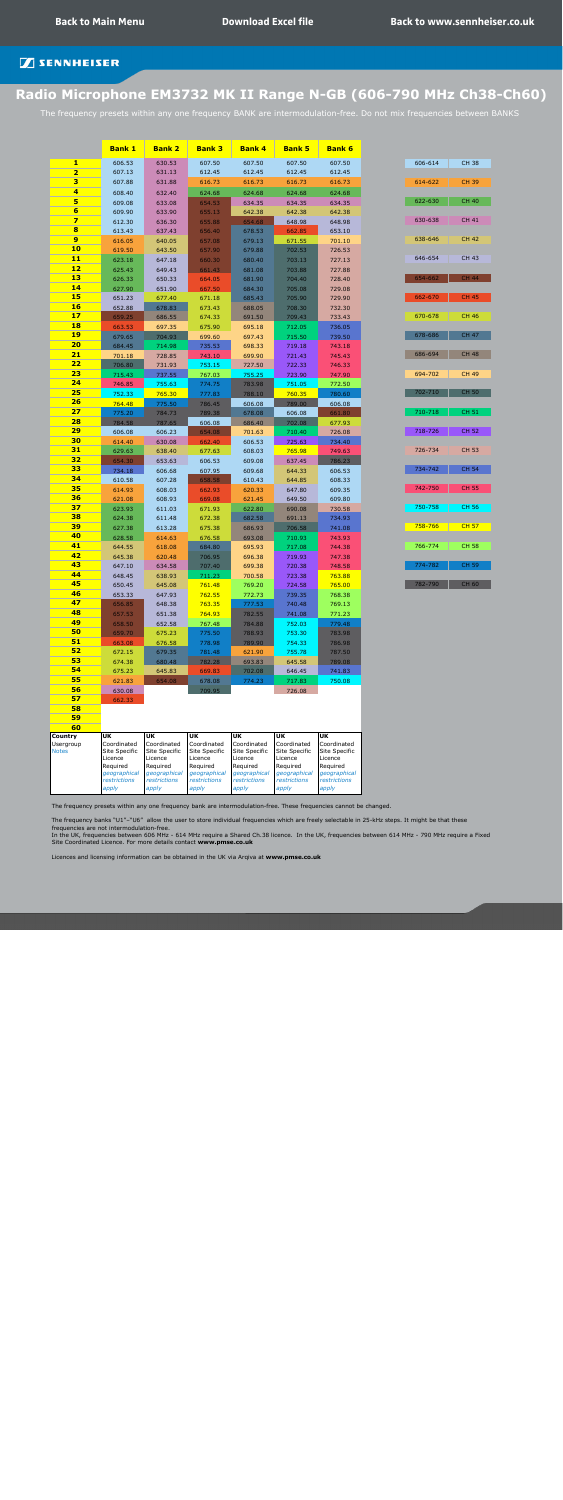|                      | <b>Bank 1</b>            | <b>Bank 2</b>                | <b>Bank 3</b>            | <b>Bank 4</b>            | <b>Bank 5</b>            | <b>Bank 6</b>            |         |                       |
|----------------------|--------------------------|------------------------------|--------------------------|--------------------------|--------------------------|--------------------------|---------|-----------------------|
| 1                    | 776.000                  | 790.000                      | 776.225                  | 776.150                  | 776.000                  | 776.000                  | 774-782 | <b>CH 59</b>          |
| $\overline{2}$       | 776.450                  | 790.450                      | 800.000                  | 784.100                  | 777.425                  | 777.425                  |         |                       |
| 3                    | 777.050                  | 791.050                      | 800.450                  | 788.375                  | 782.375                  | 782.375                  | 782-790 | <b>CH 60</b>          |
| 4                    | 777.800                  | 791.800                      | 801.050                  | 793.325                  | 786.650                  | 786.650                  |         |                       |
| 5 <sub>1</sub>       | 778.325                  | 792.325                      | 801.800                  | 794.750                  | 794.600                  | 794.600                  | 790-798 | <b>CH 61</b>          |
| $6\phantom{1}$       | 779.000                  | 793.000                      | 802.325                  | 818.000                  | 806.300                  | 804.275                  |         |                       |
| 7<br>8               | 779.825<br>782.225       | 793.825<br>796.225           | 803.000<br>803.825       | 818.450<br>819.050       | 810.425<br>817.025       | 812.300<br>818.900       | 798-806 | <b>CH 62</b>          |
| 9                    | 783.350                  | 797.350                      | 806.225                  | 819.800                  | 842.000                  | 823.025                  | 806-814 | CH 63                 |
| 10                   | 784.325                  | 798.325                      | 807.350                  | 820.325                  | 842.450                  | 833.225                  |         |                       |
| 11                   | 785.975                  | 799.975                      | 808.325                  | 821.000                  | 843.050                  | 838.850                  | 814-822 | <b>CH 64</b>          |
| $12$                 | 789.425                  | 803.425                      | 809.975                  | 821.825                  | 843.800                  | 846.950                  |         |                       |
| 13                   | 793.100                  | 807.100                      | 813.425                  | 824.225                  | 844.325                  | 855.575                  | 822-830 | <b>CH 65</b>          |
| 14                   | 795.350                  | 809.350                      | 817.100                  | 825.350                  | 845.000                  | 858.500                  |         |                       |
| 15                   | 796.250                  | 810.250                      | 819.350                  | 826.325                  | 845.825                  |                          | 830-838 | <b>CH 66</b>          |
| 16                   | 797.825                  | 811.825                      | 820.250                  | 827.975                  | 848.225                  |                          |         |                       |
| 17<br>18             | 799.550<br>821.150       | 813.550<br>835.150           | 821.825<br>823.550       | 831.425<br>835.100       | 849.350<br>850.325       |                          | 838-846 | <b>CH 67</b>          |
| 19                   | 824.225                  | 838.225                      | 846.425                  | 837.350                  | 851.975                  |                          | 846-854 | <b>CH 68</b>          |
| 20                   | 832.700                  | 843.175                      | 854.375                  | 838.250                  | 855.425                  |                          |         |                       |
| 21                   | 847.100                  | 847.450                      | 858.650                  | 839.825                  | 859.100                  |                          | 854-862 | CH 69                 |
| 22                   | 855.050                  | 857.500                      | 863.600                  | 841.550                  | 861.350                  |                          |         |                       |
| 23                   | 859.325                  | 865.600                      | 865.025                  | 863.150                  | 862.250                  |                          | 863-865 | <b>Licence Exempt</b> |
| 24                   | 864.275                  | 776.950                      | 776.675                  | 776.600                  | 863.825                  |                          |         |                       |
| 25                   | 865.700                  | 778.000                      | 777.725                  | 777.200                  | 865.550                  |                          |         |                       |
| 26                   | 780.500                  | 779.200                      | 779.375                  | 777.650                  | 776.800                  |                          |         |                       |
| 27<br>28             | 784.850<br>791.000       | 782.425<br>785.050           | 783.200<br>784.550       | 778.400<br>779.000       | 778.250<br>779.275       |                          |         |                       |
| 29                   | 791.750                  | 794.500                      | 785.600                  | 779.450                  | 779.975                  |                          |         |                       |
| 30                   | 793.850                  | 798.850                      | 791.525                  | 780.050                  | 780.900                  |                          |         |                       |
| 31                   | 794.300                  | 805.000                      | 804.500                  | 780.950                  | 781.400                  |                          |         |                       |
| 32                   | 797.300                  | 805.750                      | 808.850                  | 782.150                  | 784.100                  | 778.250                  |         |                       |
| 33                   | 798.500                  | 807.850                      | 815.000                  | 782.600                  | 785.150                  | 779.450                  |         |                       |
| 34                   | 800.000                  | 808.300                      | 815.750                  | 783.200                  | 785.625                  | 780.100                  |         |                       |
| 35<br>36             | 800.900<br>806.675       | 811.300<br>812.500           | 817.850<br>818.300       | 784.550<br>789.350       | 788.375<br>789.550       | 781.150<br>781.625       |         |                       |
| 37                   | 814.400                  | 814.000                      | 821.300                  | 789.950                  | 790.500                  | 783.300                  |         |                       |
| 38                   | 818.900                  | 831.025                      | 822.500                  | 791.150                  | 791.750                  | 784.375                  |         |                       |
| 39                   | 819.800                  | 832.450                      | 824.000                  | 791.750                  | 796.050                  | 785.150                  |         |                       |
| 40                   | 823.700                  | 834.325                      | 824.900                  | 793.775                  | 797.075                  | 786.100                  |         |                       |
| 41                   | 824.900                  | 836.800                      | 826.025                  | 795.950                  | 798.850                  | 791.525                  |         |                       |
| 42                   | 825.950                  | 840.325                      | 842.825                  | 796.850                  | 801.425                  | 792.300                  |         |                       |
| 43                   | 826.675                  | 840.975                      | 847.325                  | 797.450                  | 801.925                  | 793.525                  |         |                       |
| 44<br>45             | 827.150<br>830.450       | 841.450<br>842.725           | 847.775<br>849.500       | 797.900<br>822.500       | 802.950<br>804.750       | 795.350<br>796.550       |         |                       |
| 46                   | 831.275                  | 846.475                      | 851.375                  | 826.850                  | 805.600                  | 797.525                  |         |                       |
| 47                   | 833.900                  | 850.600                      | 855.125                  | 833.000                  | 807.350                  | 799.900                  |         |                       |
| 48                   | 834.650                  | 855.700                      | 856.625                  | 833.750                  | 846.500                  | 801.725                  |         |                       |
| 49                   | 835.250                  | 856.450                      | 857.750                  | 835.850                  | 850.850                  |                          |         |                       |
| 50                   | 838.475                  | 858.250                      | 859.775                  | 836.300                  | 857.000                  |                          |         |                       |
| 51                   | 840.350                  | 858.775                      | 860.225                  | 839.300                  | 857.750                  |                          |         |                       |
| 52                   | 840.950                  | 859.450                      | 861.275                  | 840.500<br>842.000       | 859.850<br>860.300       |                          |         |                       |
| 53<br>54             | 848.750<br>856.850       | 861.250<br>862.750           | 864.575<br>865.775       | 842.900                  | 863.300                  |                          |         |                       |
| 55                   | 857.825                  | 863.500                      |                          |                          | 864.500                  |                          |         |                       |
| 56                   | 858.350                  | 864.100                      |                          |                          | 866.000                  |                          |         |                       |
| 57                   | 861.950                  |                              |                          |                          |                          |                          |         |                       |
| 58                   |                          |                              |                          |                          |                          |                          |         |                       |
| 59                   |                          |                              |                          |                          |                          |                          |         |                       |
| 60                   | <b>UK</b>                | <b>UK</b>                    | <b>UK</b>                | <b>UK</b>                | <b>UK</b>                | <b>UK</b>                |         |                       |
| Country<br>Usergroup | Coordinated              | Coordinated                  | Coordinated              | Coordinated              | Coordinated              | Coordinated              |         |                       |
| <b>Notes</b>         | Site Specific<br>Licence | Site Specific<br>Licence     | Site Specific<br>Licence | Site Specific<br>Licence | Site Specific<br>Licence | Site Specific<br>Licence |         |                       |
|                      | Required                 | Required                     | Required                 | Required                 | Required                 | Required                 |         |                       |
|                      | geographical             | geographical<br>restrictions | geographical             | geographical             | geographical             | geographical             |         |                       |
|                      | restrictions<br>apply    | apply                        | restrictions<br>apply    | restrictions<br>apply    | restrictions<br>apply    | restrictions<br>apply    |         |                       |
|                      |                          |                              |                          |                          |                          |                          |         |                       |

| 774-782 | <b>CH 59</b>          |
|---------|-----------------------|
|         |                       |
| 782-790 | <b>CH 60</b>          |
|         |                       |
| 790-798 | CH 61                 |
| 798-806 | <b>CH 62</b>          |
|         |                       |
| 806-814 | <b>CH 63</b>          |
|         |                       |
| 814-822 | CH 64                 |
|         |                       |
| 822-830 | <b>CH 65</b>          |
|         |                       |
| 830-838 | <b>CH 66</b>          |
| 838-846 | <b>CH 67</b>          |
|         |                       |
| 846-854 | <b>CH 68</b>          |
|         |                       |
| 854-862 | <b>CH 69</b>          |
|         |                       |
| 863-865 | <b>Licence Exempt</b> |

# <span id="page-28-0"></span>**Radio Microphone EM3732 MK II Range P (776-960 MHz Ch59-Ch70)**

The frequency presets within any one frequency BANK are intermodulation-free. Do not mix frequencies between BANKS

The frequency presets within any one frequency bank are intermodulation-free. These frequencies cannot be changed.

The frequency bank U allows the user to store individual frequencies which are freely selectable in 25-kHz steps. It might be that these frequencies are not intermodulation-free.

In the UK frequencies in the range 776-790 MHz require aFixed Site Coordinated Licence. 790-862MHz must not be used in the UK.863-865 MHz is licence exempt.